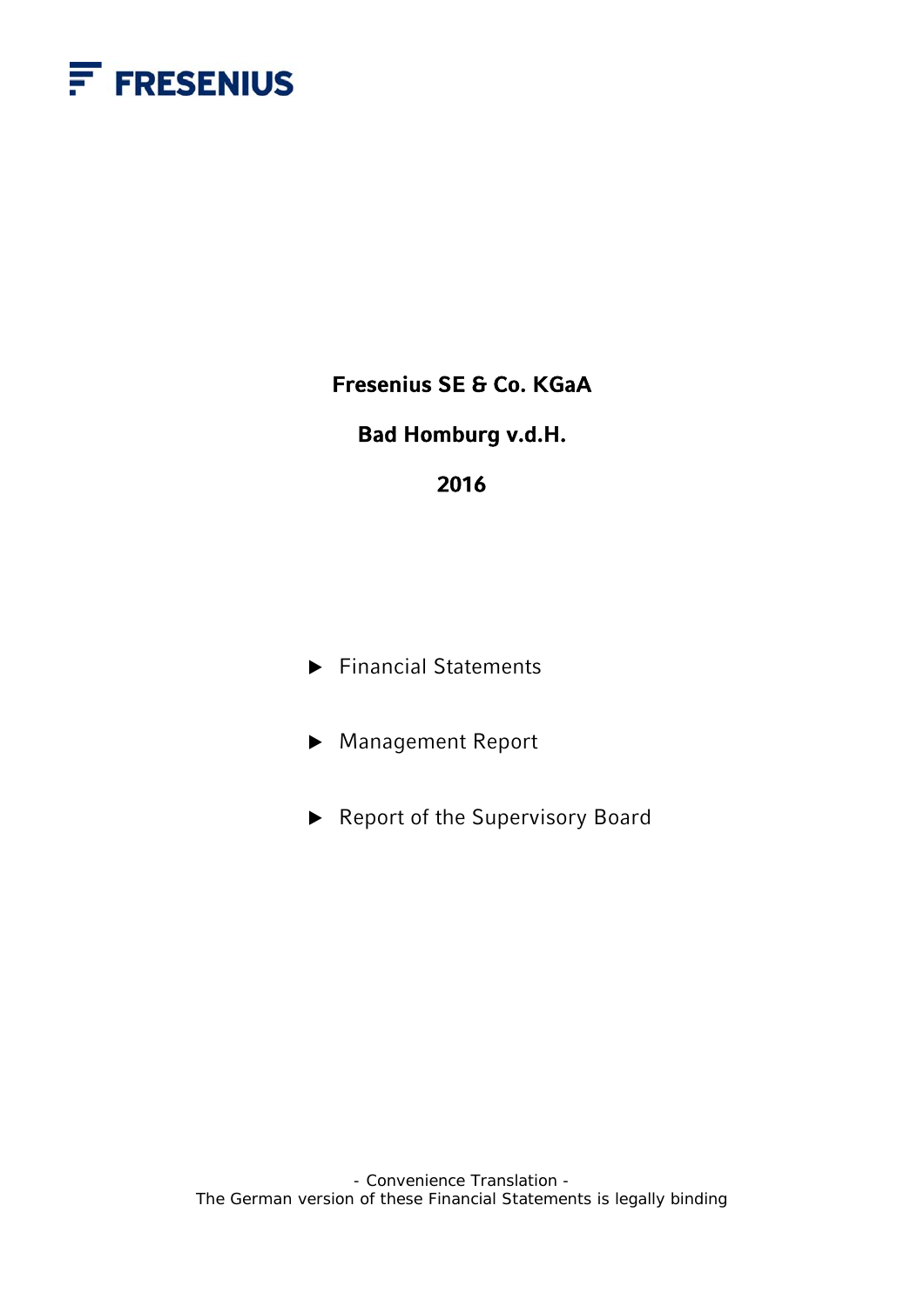# Fresenius SE & Co. KGaA, Bad Homburg v. d. Höhe

# Balance Sheet as of December 31, 2016

# **Assets**

|                                             | <b>Note</b> | Dec 31, 2016 |             | Dec 31, 2015 |             |
|---------------------------------------------|-------------|--------------|-------------|--------------|-------------|
|                                             |             | <b>kEUR</b>  | <b>kEUR</b> | <b>kEUR</b>  | <b>kEUR</b> |
| A. Fixed Assets                             | (4)         |              |             |              |             |
| Intangible assets                           |             |              | 1,584       |              | 1,220       |
| II. Tangible assets                         |             |              | 51,818      |              | 54,594      |
| III. Fiinancial assets                      |             |              | 8,171,510   |              | 8,397,575   |
|                                             |             |              | 8,224,912   |              | 8,453,389   |
| <b>B. Current assets</b>                    |             |              |             |              |             |
| Accounts receivable and                     |             |              |             |              |             |
| other assets                                | (5)         |              |             |              |             |
| 1. Trade accounts receivable                |             | 1            |             |              |             |
| 2. Accounts receivable from related parties |             | 2,843,681    |             | 2,382,300    |             |
| 3. Other assets                             |             | 57,706       | 2,901,388   | 52,508       | 2,434,808   |
| II. Cash and cash equivalents               | (6)         |              | 306,665     |              | 144,423     |
|                                             |             |              | 3,208,053   |              | 2,579,231   |
| C. Deferred expense                         | (7)         |              | 29,282      |              | 32,832      |

| $\sim$ $\sim$<br>462<br>$\overline{A}$<br>. $\Delta$<br>- - -<br>. | $\overline{\phantom{a}}$<br>065<br>4 <sup>6</sup><br>472<br>$\cdot$ $\sim$ |
|--------------------------------------------------------------------|----------------------------------------------------------------------------|
|                                                                    |                                                                            |
|                                                                    |                                                                            |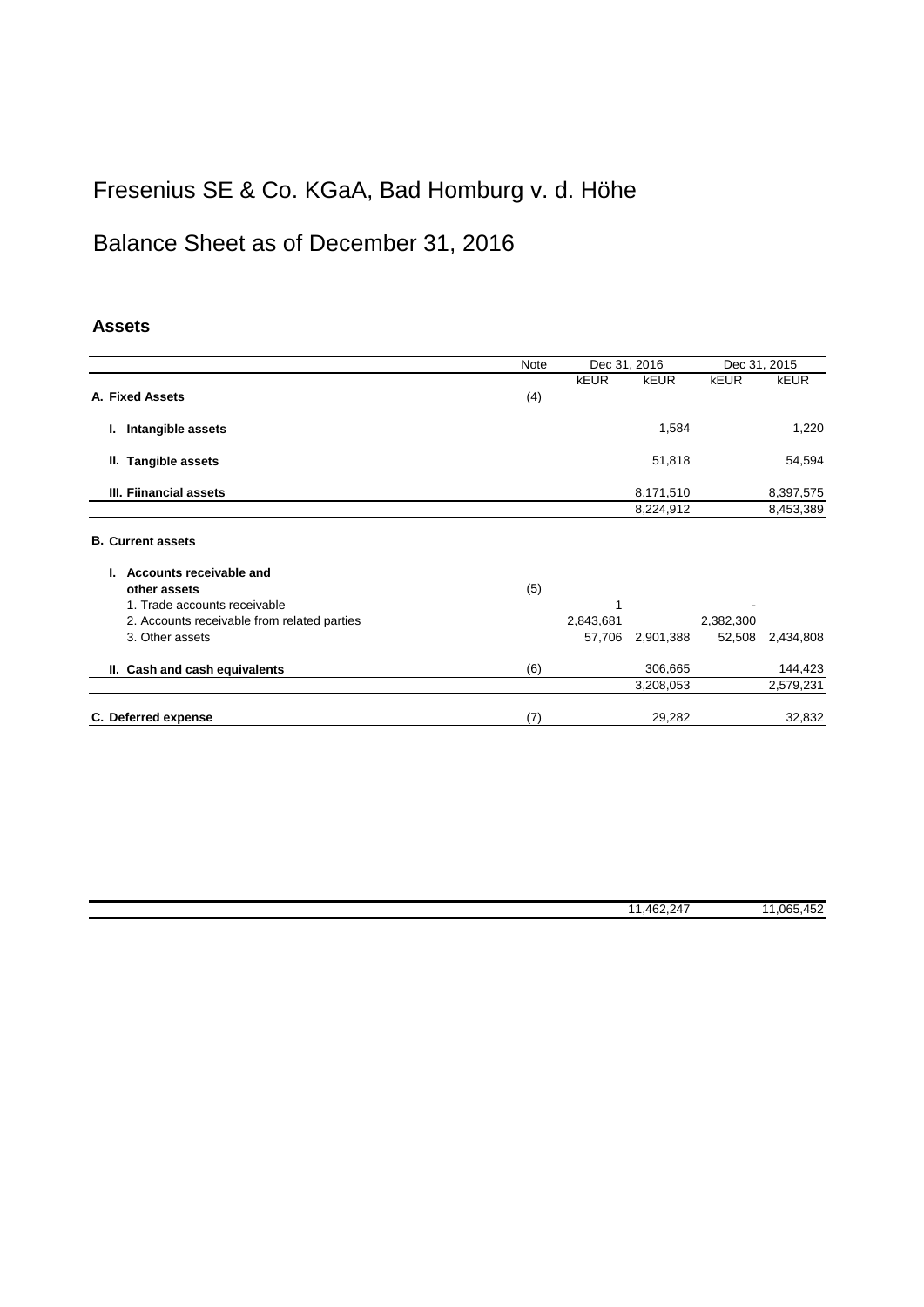|                                        | Note               | Dec 31, 2016   | Dec 31, 2015 |
|----------------------------------------|--------------------|----------------|--------------|
|                                        |                    | <b>kEUR</b>    | <b>kEUR</b>  |
| A. Shareholders' equity                |                    |                |              |
| I. Subscribed capital                  | (8, 9, 10, 11, 12) |                |              |
| Ordinary shares                        |                    | 547,208        | 545,728      |
| II. Capital reserves                   | (13)               | 2,808,965      | 2,779,211    |
| III. Other reserves                    | (14)               | 2,339,395      | 2,107,395    |
| IV. Retained earnings                  | (15)               | 343,649        | 300,199      |
|                                        |                    | 6,039,217      | 5,732,533    |
| B. Special reserve for government      |                    |                |              |
| investment grants                      | (16)               | $\overline{7}$ | 8            |
|                                        |                    |                |              |
| C. Accruals                            | (17)               |                |              |
| 1. Pensions and similar obligations    |                    | 54,757         | 52,700       |
| 2. Accruals for income taxes           |                    | 101,524        | 70,571       |
| 3. Other accruals                      |                    | 49.730         | 32,577       |
|                                        |                    | 206,011        | 155,848      |
| <b>D.</b> Liabilities                  | (18)               |                |              |
| 1. Senior notes                        |                    | 2,200,000      | $\mathbf 0$  |
| 2. Convertible bonds                   |                    | 500,008        | 500,008      |
| 3. Bank loans                          |                    | 987,316        | 916,863      |
| 4. Trade accounts payable              |                    | 4,062          | 4,213        |
| 5. Accounts payable to related parties |                    | 1,437,647      | 3,695,688    |
| 6. Other liabilities                   |                    | 85,852         | 60,291       |
|                                        |                    | 5,214,885      | 5,177,063    |
| E. Deferred income                     | (19)               | 2,127          | 0            |
|                                        |                    | 11,462,247     | 11,065,452   |
|                                        |                    |                |              |

# **Liabilities and shareholders' equity**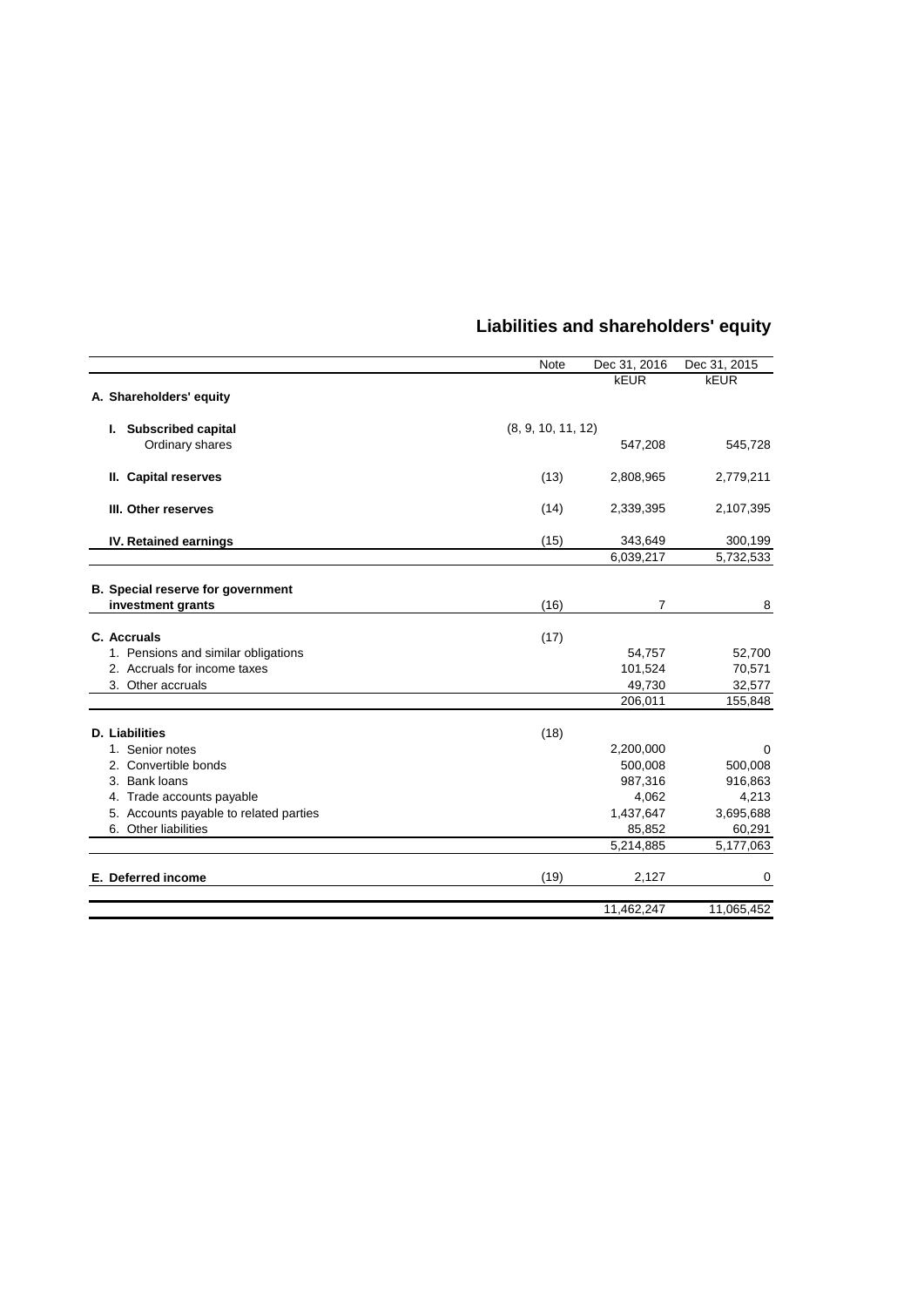# Fresenius SE & Co. KGaA, Bad Homburg v. d. Höhe

# Profit and Loss Statement January 1 to December 31, 2016

|    |                                                    | <b>Note</b> | 2016        | 2015        |
|----|----------------------------------------------------|-------------|-------------|-------------|
|    |                                                    |             | <b>kEUR</b> | <b>kEUR</b> |
|    |                                                    |             |             |             |
|    | Income from participations                         | (22)        | 718,839     | 547,959     |
| 2. | Sales                                              | (23)        | 57,829      | 52,315      |
| 3. | Other operating income                             | (24)        | 177,685     | 259,051     |
| 4. | Cost of materials                                  | (25)        | $-12,652$   | $-11,450$   |
| 5. | Personnel expenses                                 | (26)        | $-37,236$   | $-40,396$   |
| 6. | Depreciation and amortization on intangible assets |             |             |             |
|    | and on property, plant and equipment               | (27)        | -4,706      | $-4,672$    |
| 7. | Other operating expenses                           | (28)        | $-207,820$  | $-293,806$  |
| 8. | Net interest                                       | (29)        | $-45,747$   | $-44,523$   |
| 9. | Income taxes                                       | (30)        | -69,921     | -59,694     |
|    | 10. After tax profit                               |             | 576,271     | 404,784     |
|    | 11. Other taxes                                    |             | $-670$      | $-527$      |
|    | 12. Net income                                     |             | 575,601     | 404,257     |
|    | 13. Retained earnings brought forward              |             | 48          | 942         |
|    | 14. Increase of other reserves                     |             | -232,000    | $-105,000$  |
|    | 15. Retained earnings                              |             | 343.649     | 300.199     |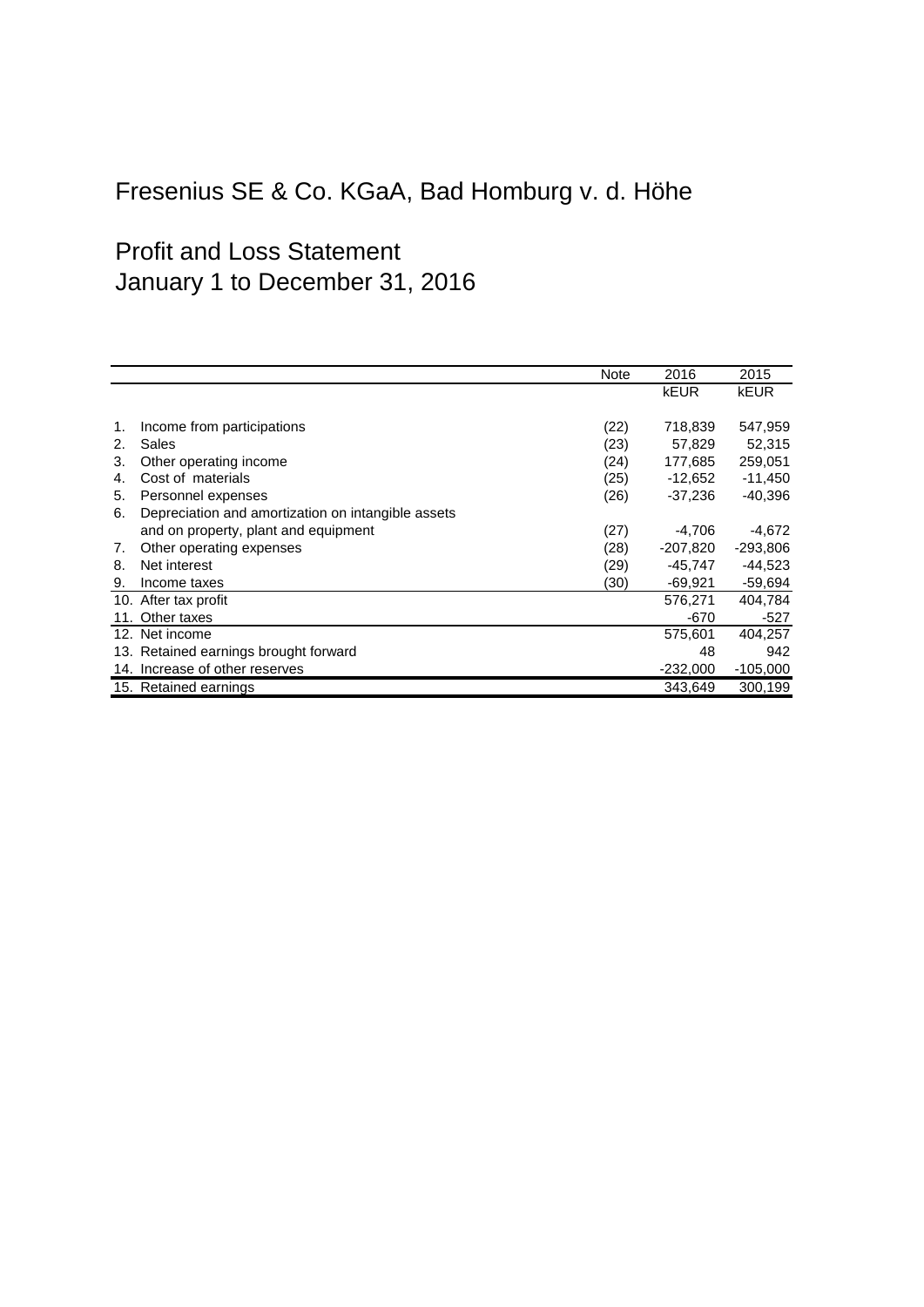# **Notes Fresenius SE & Co. KGaA**

# **(1) General information**

Fresenius SE & Co. KGaA, registered in Bad Homburg v.d.H. is listed under number B 11852 in the Commercial Register in Bad Homburg v.d.H.

The reporting currency of Fresenius SE & Co. KGaA is the euro. In order to make the presentation clearer, amounts are shown in € thousand. Amounts under €1,000.00 after rounding are marked with  $<sub>r</sub>$ -".</sub>

The preparation of the financial statements has been done according to the rules of the German Commercial Code (HGB) as amended by the 2013/34/EU Directive Implementation Act (BilRUG). The financial statements include the balance sheet, the profit and loss statement as well as the Notes. The profit and loss statement follows the nature of expense method (Gesamtkostenverfahren).

The prior year amounts in the profit and loss statement have been adjusted for the new definition of revenue in Section 277 (1) HGB. For the previous year €52,315 thousand were reclassified from other operating income to sales and €11,450 thousand from other operating expenses to costs of materials. Moreover €4,418 thousand trade account receivables are included in accounts receivables from third parties in the previous year.

# **(2) Structure**

The Fresenius Group is as of December 31, 2016, divided into four legally independent business segments:

- Fresenius Medical Care
- Fresenius Kabi
- Fresenius Helios
- Fresenius Vamed.

Fresenius SE & Co. KGaA owns the stakes in the management companies and functions as an operating holding.

The list of investments of Fresenius SE & Co. KGaA is to be found in the enclosure to the Notes.

# **(3) Accounting principles and standards of valuation**

Acquired **intangible assets** are valued at purchase cost less regular amortization. The useful life is normally between 2 and 5 years, for personal computer auxiliary programs the useful life is 2 years, and for know-how up to 5 years.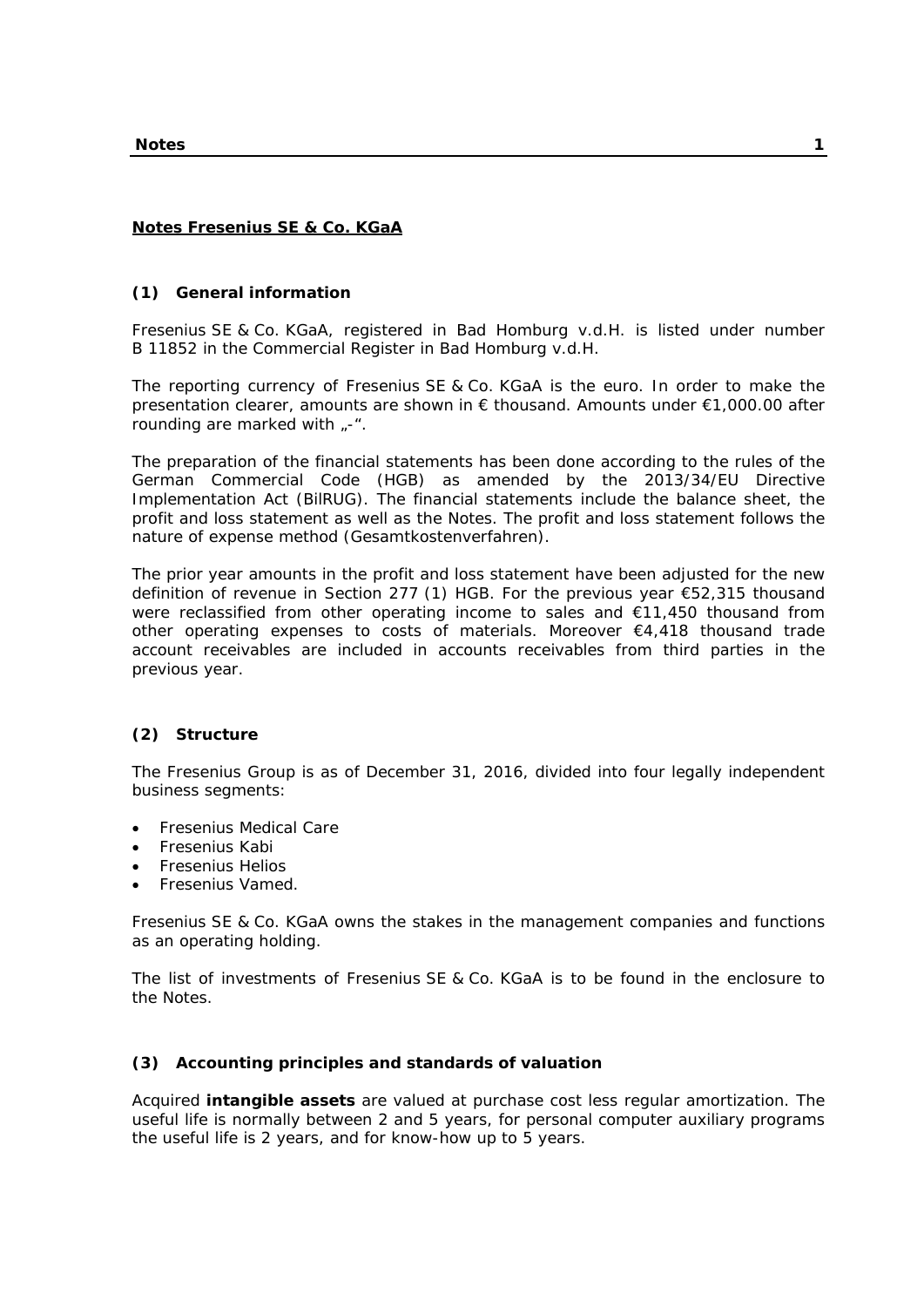The value of **investments in property, plant and equipment** is stated at the cost of the assets less regular linear depreciation.

The following useful lives were used for calculating depreciation:

| Office and factory buildings                     | 10 - 40 years |
|--------------------------------------------------|---------------|
| Technical equipment and machinery                | 5 - 10 years  |
| Other fixtures and fittings, tools and equipment | 3 - 10 years. |

Assets with purchase cost of up to €150.00 are fully written off in the year of addition.

Depreciable movable non-current assets with a value of more than €150.00 and less than €1,000.00 are grouped into a collective item which is dissolved through profit and loss by one fifth in the year of capitalization and the following four years each.

Extraordinary depreciation is carried out, provided that the carrying book value is other than temporarily impaired.

**Financial assets** are valued at purchase price or, if the asset is other than temporarily impaired the lower market value.

The lower value of non-current assets resulting from write-downs to fair value has to be reversed if the reasons for the extraordinary write-down no longer apply (Section 253 (5) HGB).

**Accounts receivable and other assets** are stated at nominal value reduced by individual allowance if necessary.

No **deferred tax** is to be recognized for temporary differences in valuations in the tax and financial reporting balance sheets as long as the net difference would result in an asset.

The **subscribed capital** is carried at its nominal amount.

The **special reserve with equity portion** that was built according to Section 247 (3) HGB in previous years can be retained according to the option in Art. 67 (3) sentence 1 EGHGB.

The **pension obligation** is determined according to actuarial principles on the basis of biometric probabilities as in the reference tables by Dr. Klaus Heubeck 2005 (RT 2005 G) using the Projected Unit Credit-Method. Future expected remuneration and pension increases are taken into account in calculating the obligation. Remuneration is currently adjusted depending on age by between 3% and 4% and pensions by 1.50%. The company specific fluctuation rate that is also taken into consideration for the calculation has been between 0% and 18%. The actuarial interest rate applicable to the pension obligation was 4.01%. This interest rate is based on the last-ten-year-average discount rate for an estimated remaining life of 15 years as determined and published by the German Federal Bank (Deutsche Bundesbank). In previous years the interest rate actuarial interest rate was based on the last seven year-average discount rate.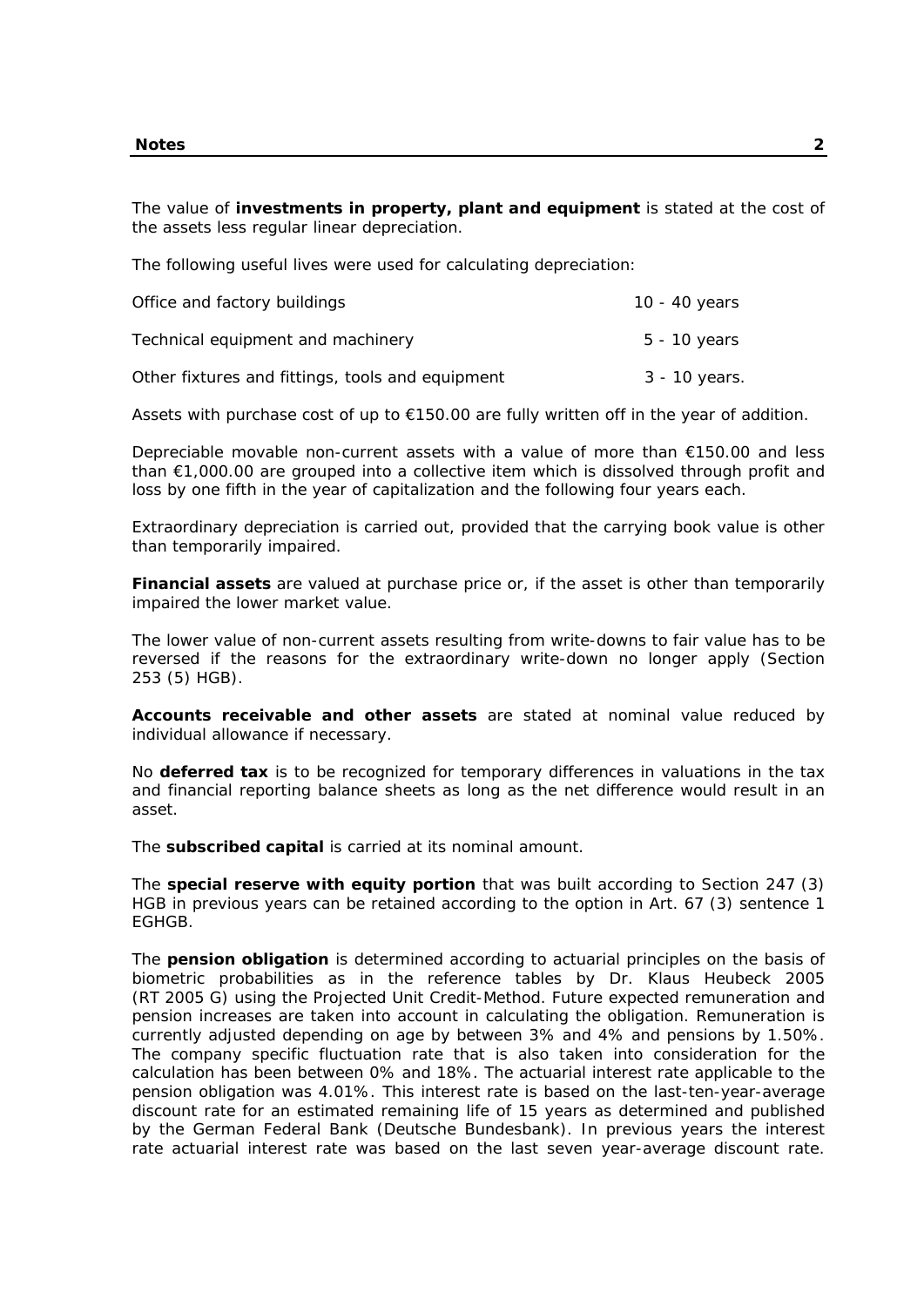According to Section 253 (6) HGB the difference from this legal change amounts to €7,785,526. The effects of the interest change have been recorded in interest expense.

Pursuant to Section 253 (1) sentence 3 HGB (security-based pension obligations), the value of the provisions for the employee financed life work time account (Demografiefonds) is based on the performance of the asset value of the corresponding plan reinsurance.

The asset values used to offset the provisions are calculated at their fair values.

**Tax accruals and other accruals** are accounted for recognizable risks and uncertain liabilities at the amounts to be paid and calculated on the basis of a reasonable commercial assessment. Long term accruals are accounted for taking into account future price and cost increases and are discounted with the last-seven-year-average discount rate that corresponds to the remaining life of the accrual.

**Liabilities** are valued at their settlement amounts.

**Foreign currency items** are translated with the foreign exchange rate at the time of origin or the hedging rate for hedging transactions.

Assets and liabilities with a remaining life of up to a year and carried at foreign currencies are translated at the average closing spot rate according to section 256a HGB.

Assets and liabilities with a remaining expected life of over one year and carried at foreign currencies are translated at inception at the foreign currency exchange rate, while at the balance sheet date the lowest closing spot rate is used for translating assets and the highest closing spot rate is used for translating liabilities. If the conditions to apply hedge accounting are met, the hedging financial instruments and the underlying transactions are combined in a hedge and valued either using the 'Durchbuchungsmethode' or the 'Einfrierungsmethode'. In the first case changes in value are recognized in the income statement. In the second case the transaction is recognized at inception only and changes in value resulting from the hedged risk are not subsequently recorded in the balance sheet or statement of income.

Gains and losses from translation to euro of items carried at foreign currencies are recognized in the statement of income under "Other operating income" or "Other operating expenses".

**Derivative financial instruments** are contracted for hedging purposes only. Both interest rate and foreign currency derivatives are contracted for hedging.

Besides hedging instruments for cash pool balances and loans in foreign currencies that Group Companies have borrowed from Fresenius SE & Co. KGaA or that Fresenius SE & Co. KGaA has borrowed from Group Companies or banks, Fresenius SE & Co. KGaA acquires hedging instruments from banks, that are mirrored by agreements between Fresenius SE & Co. KGaA and its affiliated companies at nearly the same conditions. The affiliated companies use these agreements to hedge their operating businesses against foreign currency risks.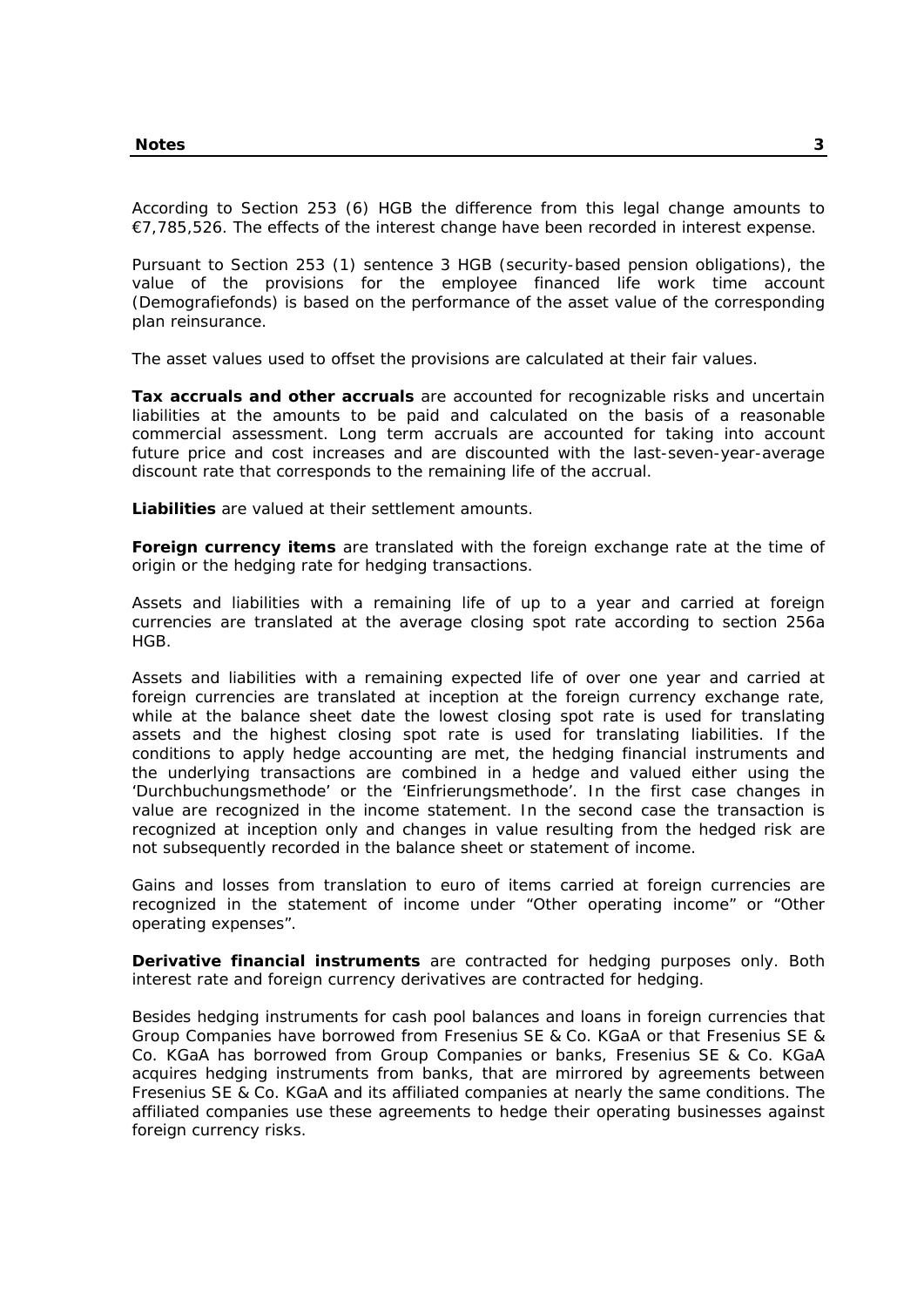Derivative financial instruments are measured at fair value at balance sheet date. According to German Commercial Law accounting principles and standards of valuation any remeasurement losses are recognized in earnings while remeasurement gains are not taken into account. When the conditions for hedge accounting are met, the underlying asset and the hedging instrument are considered together so that effects of the hedge are only recognized in earnings when the underlying transaction takes place ('Einfrierungsmethode').

Income and expense from profit transfer agreements is recorded in the same reporting period in which it arises given that earnings from affiliated companies are precise enough at the time of preparing the financial statements and is assured according to reasonable commercial assessment.

Income from affiliates is recorded at the date when the distribution of earnings is decided.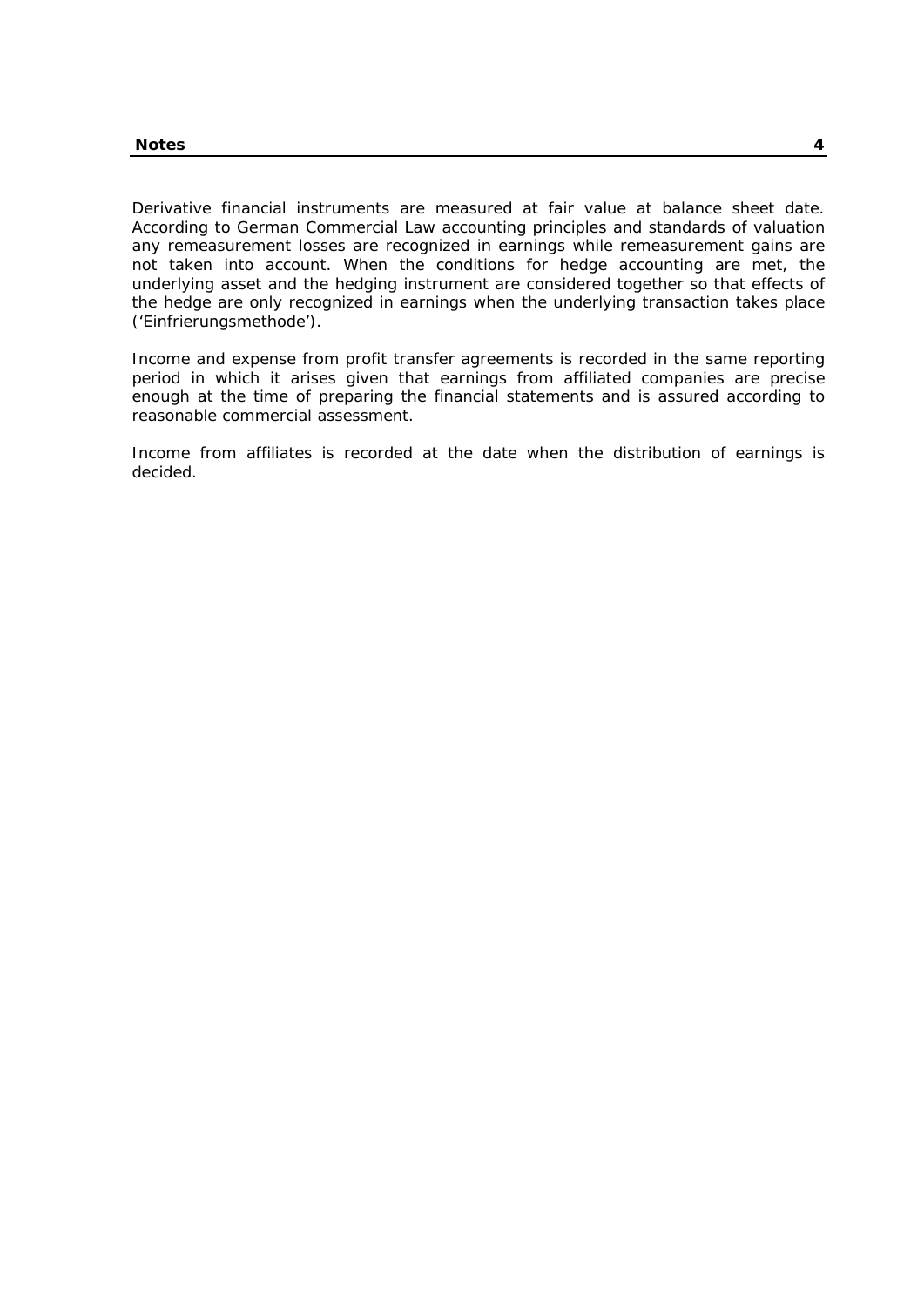## **Notes on balance sheet**

# **(4) Fixed assets**

The following is a breakdown of fixed assets and their development:

|                                                                                                               | <b>Acquisition costs</b> |             |                          |                   |                           |  |
|---------------------------------------------------------------------------------------------------------------|--------------------------|-------------|--------------------------|-------------------|---------------------------|--|
|                                                                                                               | As of<br>Jan. 01, 2016   | Additions   | Disposals                | Reclassifications | As of<br>Dec. 31,<br>2016 |  |
| $\epsilon$ in thousands                                                                                       |                          |             |                          |                   |                           |  |
| <b>Intangible Assets</b>                                                                                      |                          |             |                          |                   |                           |  |
| Concessions, industrial and<br>similar rights and assets as<br>well as licenses acquired<br>for consideration | 2,628                    | 801         | $\mathbf 0$              | $-4$              | 3,425                     |  |
|                                                                                                               | 2,628                    | 801         | $\underline{\mathsf{O}}$ | $-4$              | 3,425                     |  |
| <b>Tangible Assets</b>                                                                                        |                          |             |                          |                   |                           |  |
| Land, leasehold and<br>buildings including<br>buildings on third party<br>property                            | 113,160                  | 169         | $\mathbf 0$              | 87                | 113,416                   |  |
| Plant and machinery                                                                                           | 871                      | $\mathbf 0$ | 0                        | $\mathbf 0$       | 871                       |  |
| Other fixtures and fittings,<br>tools and equipment                                                           | 13,502                   | 848         | 831                      | 52                | 13,571                    |  |
| Payments on account and<br>tangible assets in course of<br>construction                                       | 499                      | 496         | 0                        | $-135$            | 860                       |  |
|                                                                                                               | 128,032                  | 1,513       | 831                      | $\overline{4}$    | 128,718                   |  |
| <b>Financial assets</b>                                                                                       |                          |             |                          |                   |                           |  |
| Shares in related parties                                                                                     | 7,404,094                | 230         | 2,079                    | 0                 | 7,402,245                 |  |
| Loans to related parties                                                                                      | 954,424                  | 255         | 185,227                  | 0                 | 769,452                   |  |
|                                                                                                               | 8,358,518                | 485         | 187,306                  | $\overline{0}$    | 8,171,697                 |  |
| <b>Fixed assets</b>                                                                                           | 8,489,178                | 2,799       | 188,137                  | $\Omega$          | 8,303,840                 |  |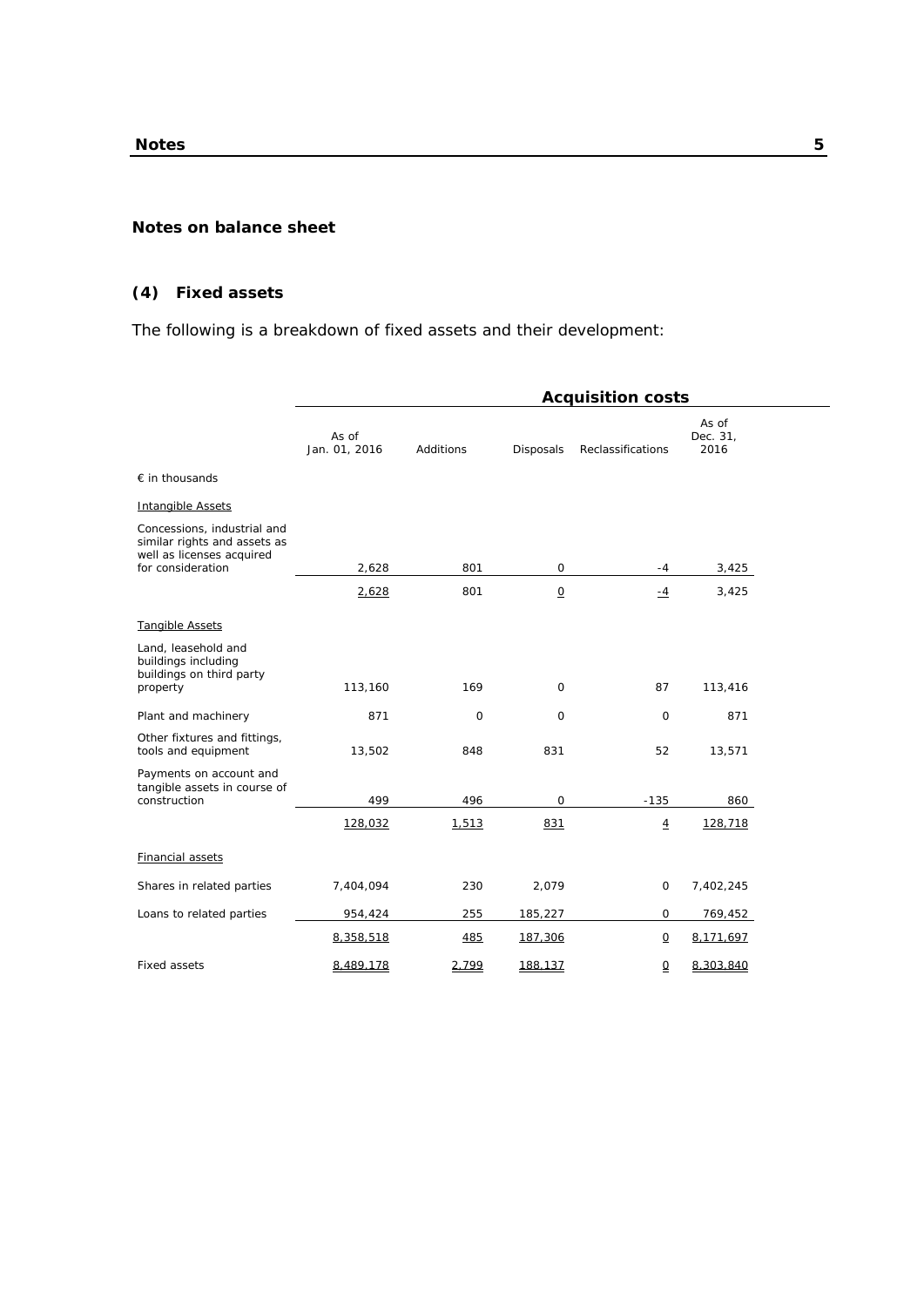| Write-ups/Depreciation                                                                                        |                                                                   |                                    |                                                   |                                                                   | Carrying amount  |               |
|---------------------------------------------------------------------------------------------------------------|-------------------------------------------------------------------|------------------------------------|---------------------------------------------------|-------------------------------------------------------------------|------------------|---------------|
| $\epsilon$ in thousands                                                                                       | Cumulated<br>write-ups and<br>depreciation as of<br>Jan. 01, 2016 | <b>Additions</b><br>(depreciation) | <b>Disposals</b><br>(Write-ups /<br>depreciation) | Cumulated<br>write-ups and<br>depreciation as of<br>Dec. 31, 2016 | Dec. 31,<br>2016 | Dec. 31, 2015 |
| Intangible Assets                                                                                             |                                                                   |                                    |                                                   |                                                                   |                  |               |
| Concessions, industrial and<br>similar rights and assets as<br>well as licenses acquired for<br>consideration | 1,408                                                             | 433                                | 0                                                 | 1,841                                                             | 1,584            | 1,220         |
|                                                                                                               |                                                                   |                                    |                                                   |                                                                   |                  |               |
| <b>Tangible Assets</b>                                                                                        | 1,408                                                             | 433                                | $\underline{\mathsf{O}}$                          | 1,841                                                             | 1,584            | 1,220         |
| Land, leasehold and<br>buildings including buildings<br>on third party property                               | 63,051                                                            | 2,809                              | $\circ$                                           | 65,860                                                            | 47,556           | 50,109        |
| Plant and machinery                                                                                           | 507                                                               | 50                                 | $\circ$                                           | 557                                                               | 314              | 364           |
| Other fixtures and fittings,<br>tools and equipment                                                           | 9,880                                                             | 1,414                              | 811                                               | 10,483                                                            | 3,088            | 3,622         |
| Payments on account and<br>tangible assets in course of<br>construction                                       | $\circ$                                                           | $\circ$                            | $\circ$                                           | $\circ$                                                           | 860              | 499           |
|                                                                                                               | 73,438                                                            | 4,273                              | 811                                               | 76,900                                                            | 51,818           | 54,594        |
| Financial assets                                                                                              |                                                                   |                                    |                                                   |                                                                   |                  |               |
| Shares in related parties                                                                                     | 187                                                               | $\Omega$                           | $\circ$                                           | 187                                                               | 7,402,058        | 7,403,907     |
| Loans to related parties                                                                                      | $-39,244$                                                         | $\circ$                            | $-39,244$                                         | 0                                                                 | 769,452          | 993,668       |
|                                                                                                               | $-39,057$                                                         | $\underline{\mathsf{O}}$           | $-39,244$                                         | 187                                                               | 8,171,510        | 8,397,575     |
| <b>Fixed assets</b>                                                                                           | 35,789                                                            | 4,706                              | $-38,433$                                         | 78,928                                                            | 8,224,912        | 8,453,389     |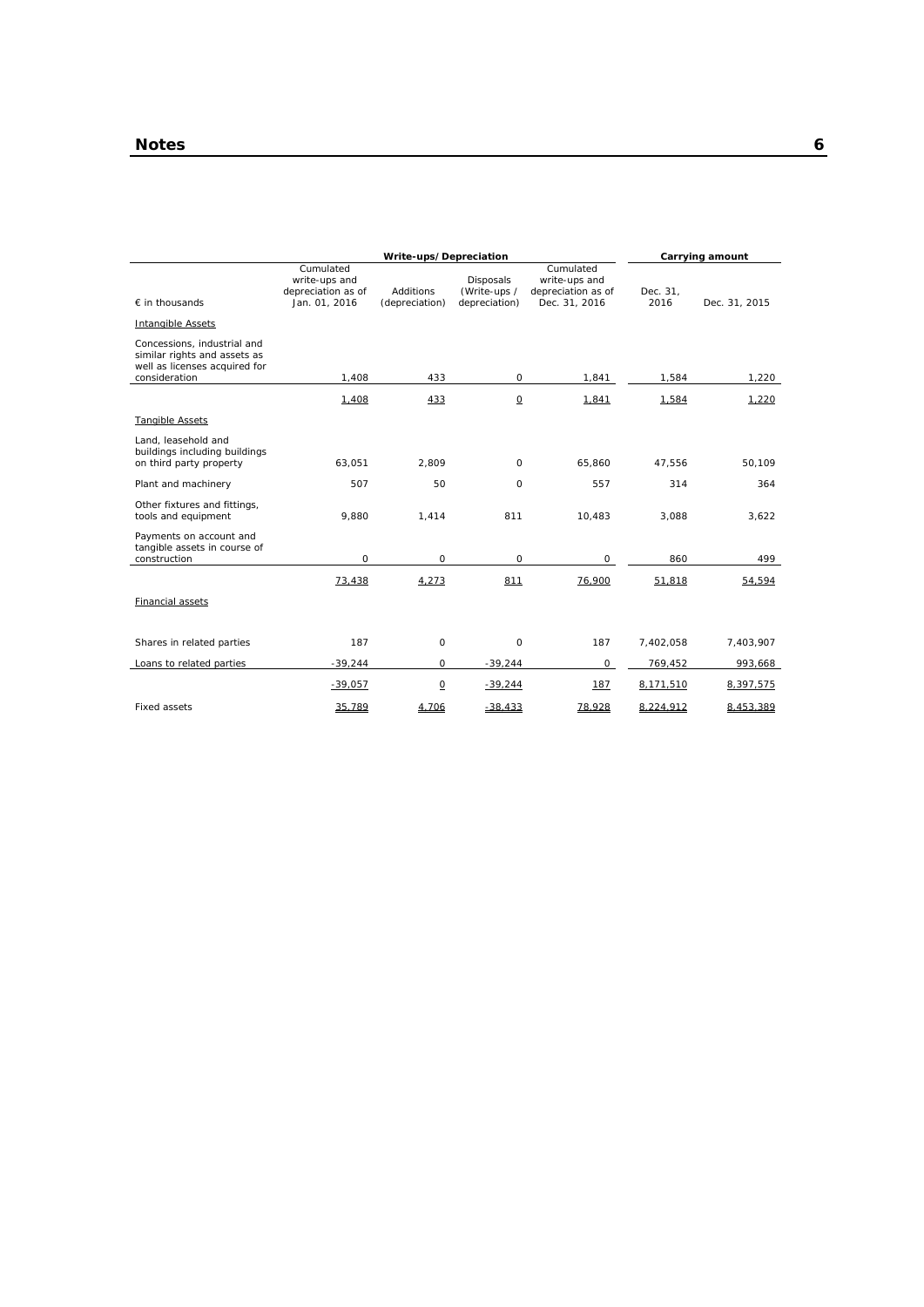#### **Notes 7**

## **Financial assets**

As of December 31, 2016, Fresenius SE & Co. KGaA owns stakes in the following domestic management companies for business segments:

- Fresenius Medical Care AG & Co. KGaA, Hof an der Saale
- Fresenius Kabi AG, Bad Homburg v.d.H.
- Fresenius ProServe GmbH, Bad Homburg v.d.H.

The percentage of Fresenius Medical Care AG & Co. KGaA´s ("FMC-AG & Co. KGaA") subscribed capital held by Fresenius SE & Co. KGaA at the end of fiscal year 2016 was 30.82% (previous year 30.91%). Fresenius SE & Co. KGaA continued to hold 100% of the management companies of the business segments Fresenius Kabi (Fresenius Kabi AG) as well as Fresenius Helios and Fresenius Vamed (both held through Fresenius ProServe GmbH) on December 31, 2016. Through Fresenius ProServe GmbH, Fresenius SE & Co. KGaA holds 100% in HELIOS Kliniken GmbH and a 77% stake in VAMED AG.

Fresenius SE & Co. KGaA holds all of the stakes of the following domestic property management and service companies as well as foreign finance companies:

- Fresenius Biotech Beteiligungs GmbH
- Fresenius Immobilien-Verwaltungs-GmbH
- Fresenius Immobilien-Verwaltungs-GmbH & Co. Objekt Schweinfurt KG
- Fresenius Immobilien-Verwaltungs-GmbH & Co. Objekt St. Wendel KG
- Fresenius Immobilien-Verwaltungs-GmbH & Co. Objekt Friedberg KG
- Hyginus Publisher GmbH
- Fresenius Versicherungsvermittlungs GmbH
- Fresenius Medical Care Management AG
- Fresenius Finance II B.V.
- Fresenius US Finance I, Inc.
- Fresenius US Finance II, Inc.
- Fresenius Finance Holdings Ltd.

All of the subscribed capital of Fresenius Netcare GmbH is indirectly held via Fresenius Versicherungsvermittlungs GmbH.

The companies Fresenius Konzernfinanzierung Erste GmbH and Fresenius Konzernfinanzierung Zweite GmbH were liquidated in March 2016, while Fresenius Finance B. V. was liquidated in December 2016.

In December 2016 Fresenius SE & Co. KGaA founded the wholly owned subsidiary Fresenius Finance Holdings Ltd. through which Fresenius SE & Co. KGaA indirectly wholly owns Fresenius Finance Ireland PLC.

Loans to related parties include mainly US-Dollar loans to American affiliated companies. The US\$244.3 million loan due from Fresenius US Finance I, Inc. in December 2016 was replaced by a short term loan, which is included in accounts receivable from related parties. This loan was hedged against exchange rate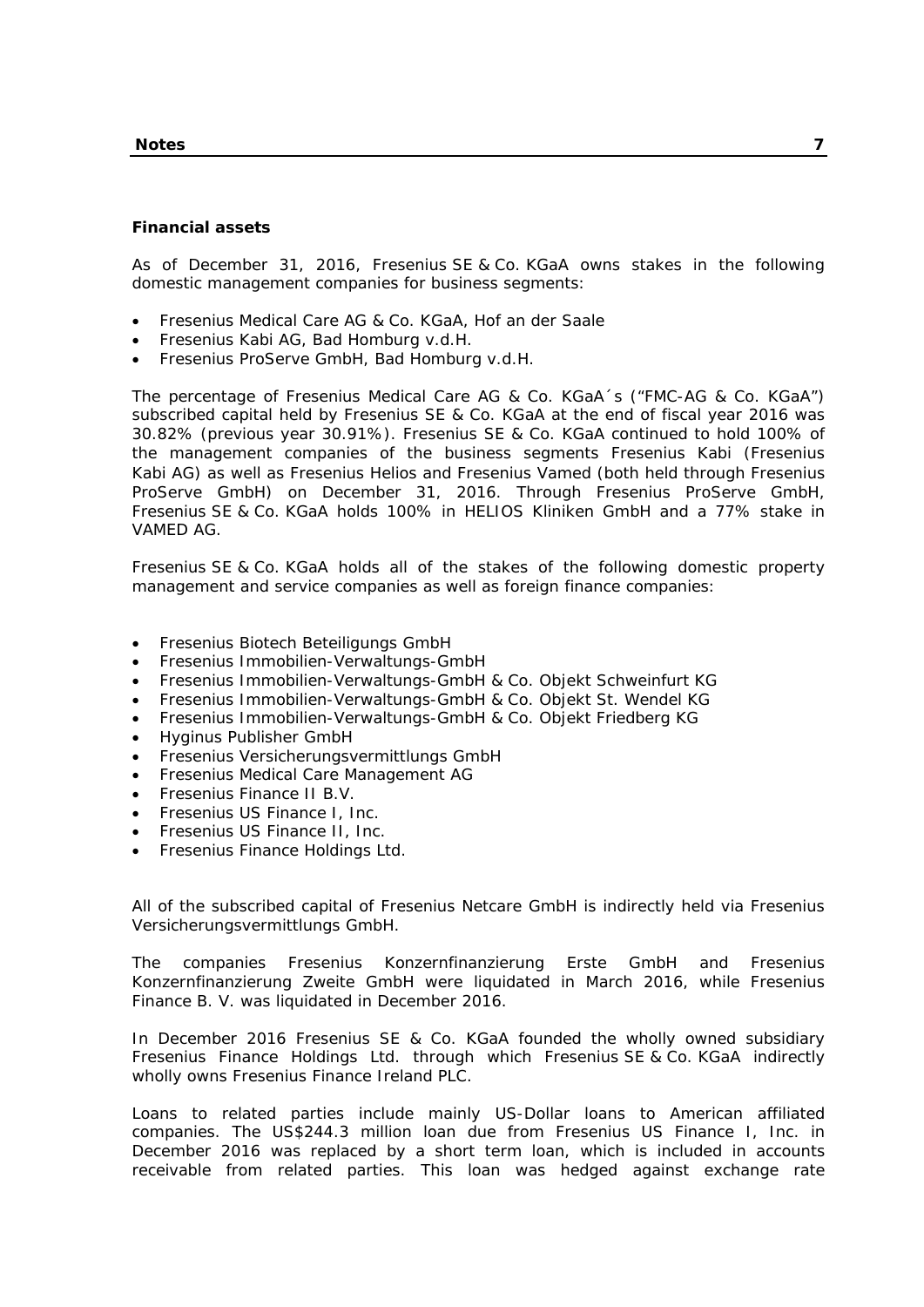fluctuations, bound in a hedging relationship and accounted for, together with the hedge according to the "Durchbuchungsmethode". The cumulated write-up of €39,244 thousand shown as disposal in the statement of changes in fixed assets is a foreign currency gain from the valuation of this loan in previous years.

# **(5) Accounts receivable and other assets**

|                                                      | Dec. 31, 2016 | Dec. 31, 2015 |
|------------------------------------------------------|---------------|---------------|
| $\epsilon$ in thousands                              |               |               |
| Trade accounts receivable                            |               |               |
| (amount with a remaining term of more than one year) | (0)           | (0)           |
| Accounts receivable from related parties             | 2,843,681     | 2,382,300     |
| (amount with a remaining term of more than one year) | (16, 597)     | (19, 383)     |
| Other assets                                         | 57,706        | 52,508        |
| (amount with a remaining term of more than one year) | (46,000)      | (46,000)      |
|                                                      | 2,901,388     | 2,434,808     |

Accounts receivables from related parties include  $\epsilon$ 2,472 thousand of trade accounts receivables (previous year  $\epsilon$ 4,418 thousand) as well as  $\epsilon$ 2,841,209 thousand mainly consisting of loans and financing related accounts in the context of inhouse banking (cash pool) (previous year €2,377,882 thousand).

Other assets mainly contain stock options (call options) held for hedging market price fluctuations of the derivative embedded in the convertible bond  $(€46,000$  thousand) as well as VAT receivable (€4,316 thousand), and social security related receivables of €7 thousand (previous year €6 thousand). Also included are receivables from corporation tax law (Körperschaftsteuer) and solidarity surcharge (Solidaritätszuschlag) of €4,568 thousand which are the expected amount of outstanding tax assessments for the current and previous years; mainly for the years 2013 to 2015.

## **(6) Cash and cash equivalents**

Cash and cash equivalents include cash on hand and cash at banks of €306,665 thousand (previous year €144,423 thousand).

## **(7) Deferred expense**

The deferred expenses of €29,282 thousand (previous year €32,832 thousand) mainly consist of discounts with a net book value of  $E26,694$  thousand as of December 31, 2016 (previous year: €31,364 thousand).

The placement of a convertible bond in March 2014 resulted in a discount of €46,000 thousand that will be released on a straight line basis over the lifetime of the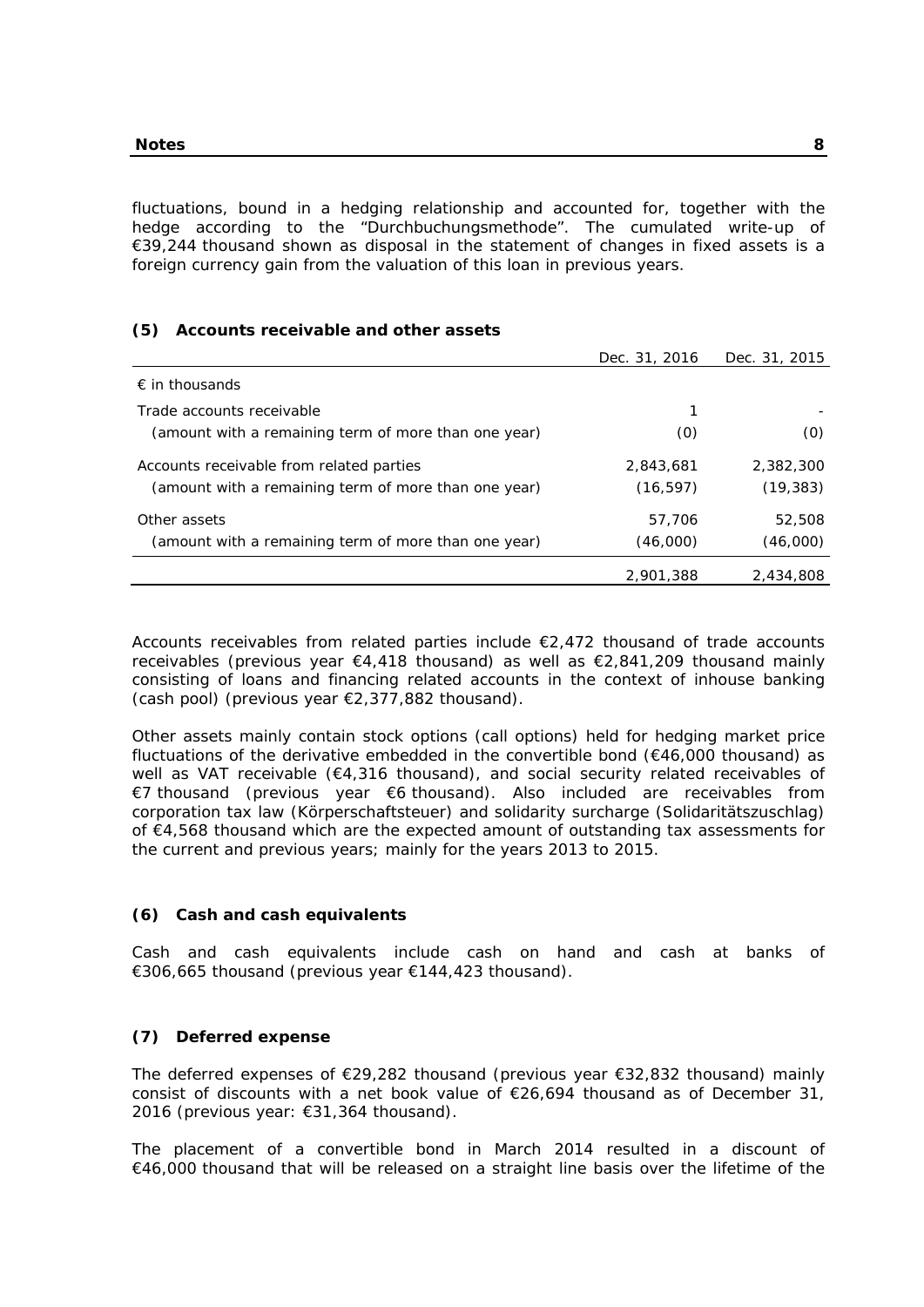convertible bond. As of December 31, 2016 it is included in deferred expenses with a value of €23,000 thousand. Moreover discounts of €4,114 thousand from Fresenius Finance B.V. Senior Notes were assumed and are included in deferred expenses with a value of €3,694 thousand as of December 31, 2016 and will be released on a straight line basis over the lifetime of the Senior Notes.

Furthermore it includes the prepayment of the Directors&Officers-Insurance (D&O-Insurance) and the accidental and product liability insurance.

# **(8) Subscribed capital**

During the fiscal year 2016, 1,480,421 stock options were exercised.

Consequently, as of December 31, 2016 the subscribed capital of Fresenius SE & Co. KGaA consisted of 547,208,371 bearer ordinary shares. The shares are issued as non-par value shares. The proportionate amount of the subscribed capital is €1.00 per share.

The subscribed capital developed as follows:

|                                           | 2016    | 2015    |
|-------------------------------------------|---------|---------|
| $\epsilon$ in thousands                   |         |         |
| As of January 1                           | 545,728 | 541,533 |
| Increase due to exercise of stock options | 1,480   | 4,195   |
|                                           |         |         |
| As of December 31                         | 547,208 | 545,728 |

On January 31, 2017, and in relation with the acquisition of Quirónsalud, 6,108,176 new Fresenius SE & Co. KGaA shares were issued from authorized capital excluding shareholder' subscription rights. These new shares have full dividend entitlement for the fiscal year 2016.

# **(9) Own shares**

Fresenius SE & Co. KGaA purchased own ordinary shares during the year for distribution to employees entitled to the profit-sharing program.

The basis for distributing the shares is an agreement negotiated between the Works Council and the Management Board in February 2016. The agreement awards €2,200 of profit-sharing to each full-time employee for 2015 as well as the employer contribution for social security payments. Half of the profit-sharing payment was settled in shares and half in cash which covers the tax and social contributions. The price to determine the number of shares to be allocated under the profit-sharing program was set on June 9, 2016.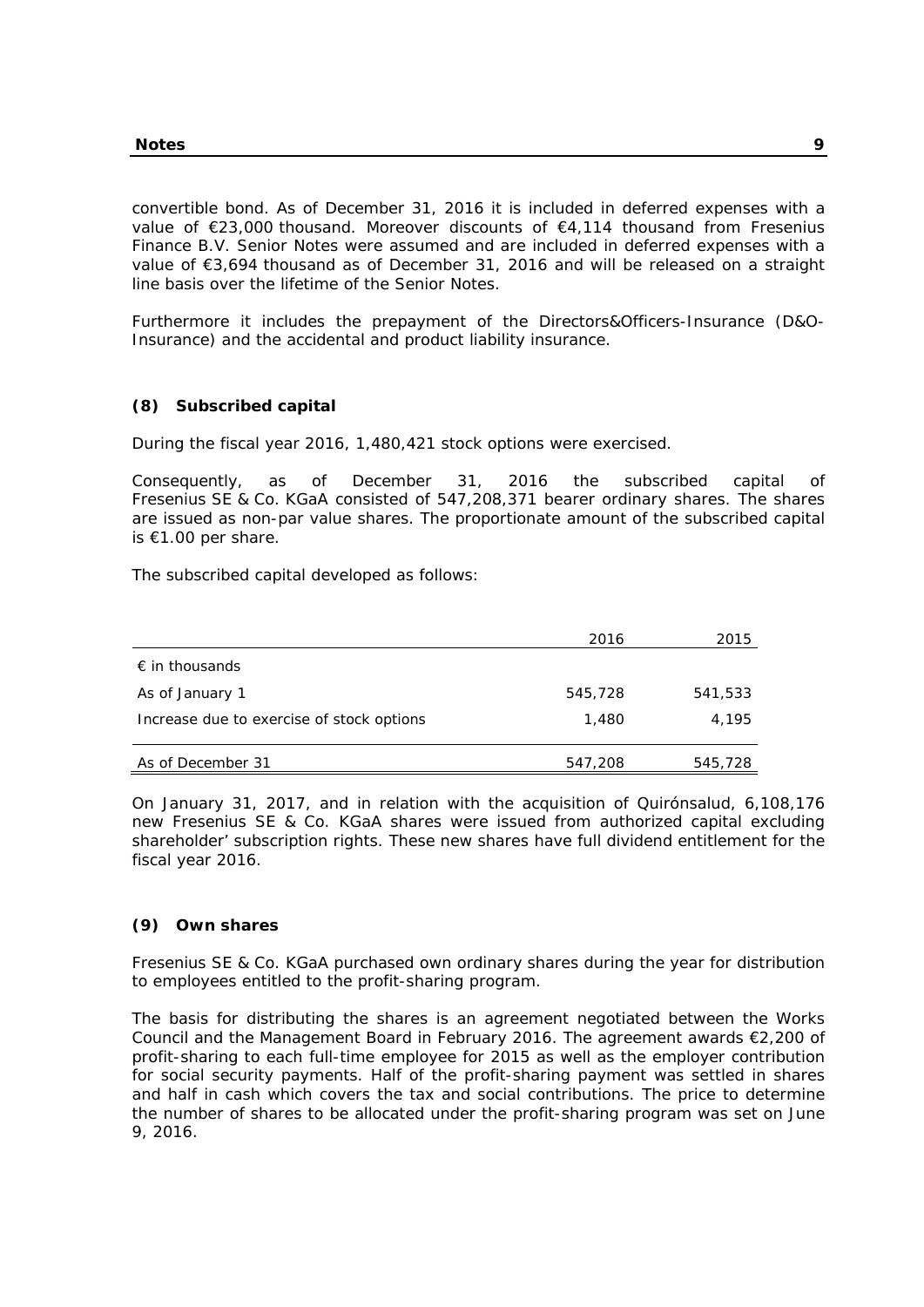To be eligible for the program, employees must have had three years of continuous employment at Fresenius SE & Co. KGaA on December 31, 2015, its direct affiliated companies or affiliated companies of Fresenius Kabi and certain other affiliated companies as identified in the Works Council agreement. At that time, eligible employees must have not been under notice or in an executive position, as defined by Fresenius. Intercompany transfers are counted in full.

As part of the Fresenius SE & Co. KGaA profit-sharing program for 2015, the following ordinary shares were purchased and distributed to employees, and the remaining, not distributed, shares re-sold:

|              | Date          |        | Number Price in $\epsilon$ per share |
|--------------|---------------|--------|--------------------------------------|
|              |               |        |                                      |
| Purchase     | June 7, 2016  | 37,500 | 66.91                                |
| Disbursement | June 10, 2016 | 36,765 | 65.69                                |
| Sale         | July 11, 2016 | 735    | 67.10                                |

Purchased shares with a nominal value of €37,500 and committed shares with a nominal value of €36,765 represented 0.0069% and 0.0067% of the subscribed capital respectively.

The proceeds from the sale on July 11, 2016 have increased corporate funding.

As of December 31, 2016, no own shares were held.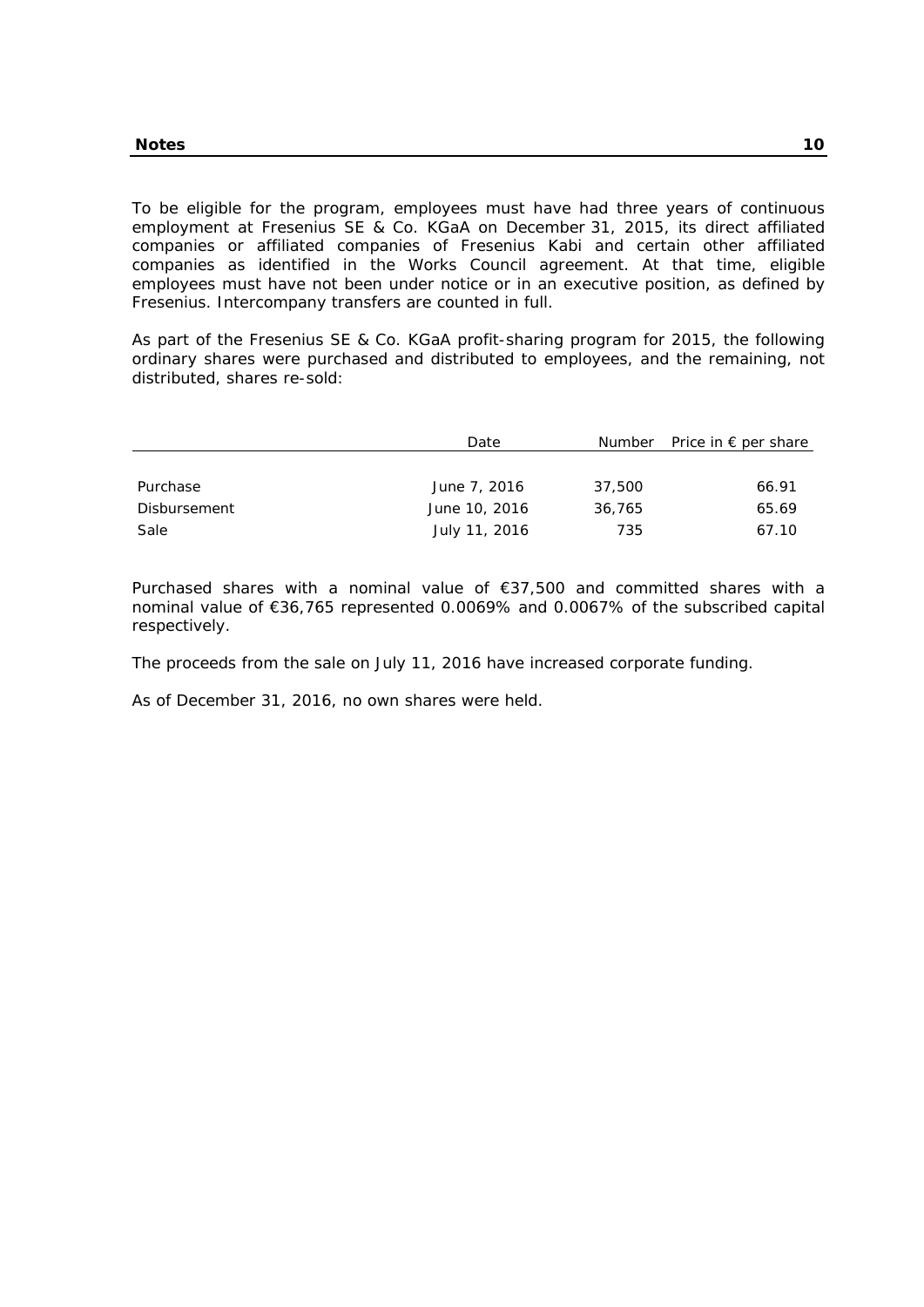# **(10) Notification by shareholders**

The following table shows the notifications disclosed in 2016 in accordance with Section 26 (1) of the German Securities Trading Act (WpHG). In cases where holdings reached, exceeded or fell below the thresholds on several occasions, only the most recent notification is mentioned.

| Notifying party                         | Registered<br>office       | Date of<br>exceeding or<br>falling below | Reporting<br>threshold | Percentage<br>of voting<br>rights | Number of<br>voting<br>rights | <b>Attribution</b><br>pursuant to WpHG |
|-----------------------------------------|----------------------------|------------------------------------------|------------------------|-----------------------------------|-------------------------------|----------------------------------------|
|                                         |                            |                                          |                        |                                   | 26.647.081                    | Sections 21,22                         |
|                                         | Wilmington,<br>DE, United  |                                          | Falling below          |                                   | 256.095                       | Section 25 (1) No. 1                   |
| BlackRock, Inc.                         | <b>States</b>              | March 15, 2016                           | 5%                     | 4.98                              | 293.623                       | Section 25 (1) No. 2                   |
| Allianz Global<br><b>Investors GmbH</b> | Frankfurt/Main.<br>Germany | March 17, 2016                           | Exceeding 5%           | 5.11                              | 27.872.638                    | Sections 21.22                         |

The Else Kröner-Fresenius-Stiftung as major shareholder informed Fresenius SE & Co. KGaA on December 16, 2016, that it holds 144,695,094 ordinary shares of Fresenius SE & Co. KGaA representing 26.44% of the subscribed capital on December 31, 2016.

All WpHG-notifications by shareholders are published on the website of the Company www.fresenius.com/Shareholder Structure.

# **(11) Authorized capital**

As of December 31, 2016, the general partner, Fresenius Management SE, is authorized, with the approval of the Supervisory Board, until May 15, 2019, to increase Fresenius SE & Co. KGaA's subscribed capital by a total amount of up to €120,960,000 through a single or multiple issues of new bearer ordinary shares against cash contributions and / or contributions in kind (**Authorized Capital I**). Thereof, on January 31, 2017, €6,108,176 was utilized through the issuance of 6,108,176 shares, thereby reducing the Authorized Capital I to €114,851,824.

A subscription right must be granted to the shareholders in principle. In defined cases, the general partner is authorized, with the consent of the Supervisory Board, to decide on the exclusion of the shareholders' subscription right (e. g. to eliminate fractional amounts). For cash contributions, the authorization can only be exercised if the issue price is not significantly below the stock exchange price of the already listed shares at the time the issue price is fixed with final effect by the general partner. Furthermore, in case of a capital increase against cash contributions, the proportionate amount of the shares issued with exclusion of subscription rights may not exceed 10% of the subscribed capital. An exclusion of subscription rights in the context of the use of other authorizations concerning the issuance or the sale of the shares of Fresenius SE & Co. KGaA or the issuance of rights which authorize or bind to the subscription of shares of Fresenius SE & Co. KGaA has to be taken into consideration during the duration of the Authorized Capital until its utilization. In the case of a subscription in kind, the subscription right can be excluded only in order to acquire a company, parts of a company or a participation in a company.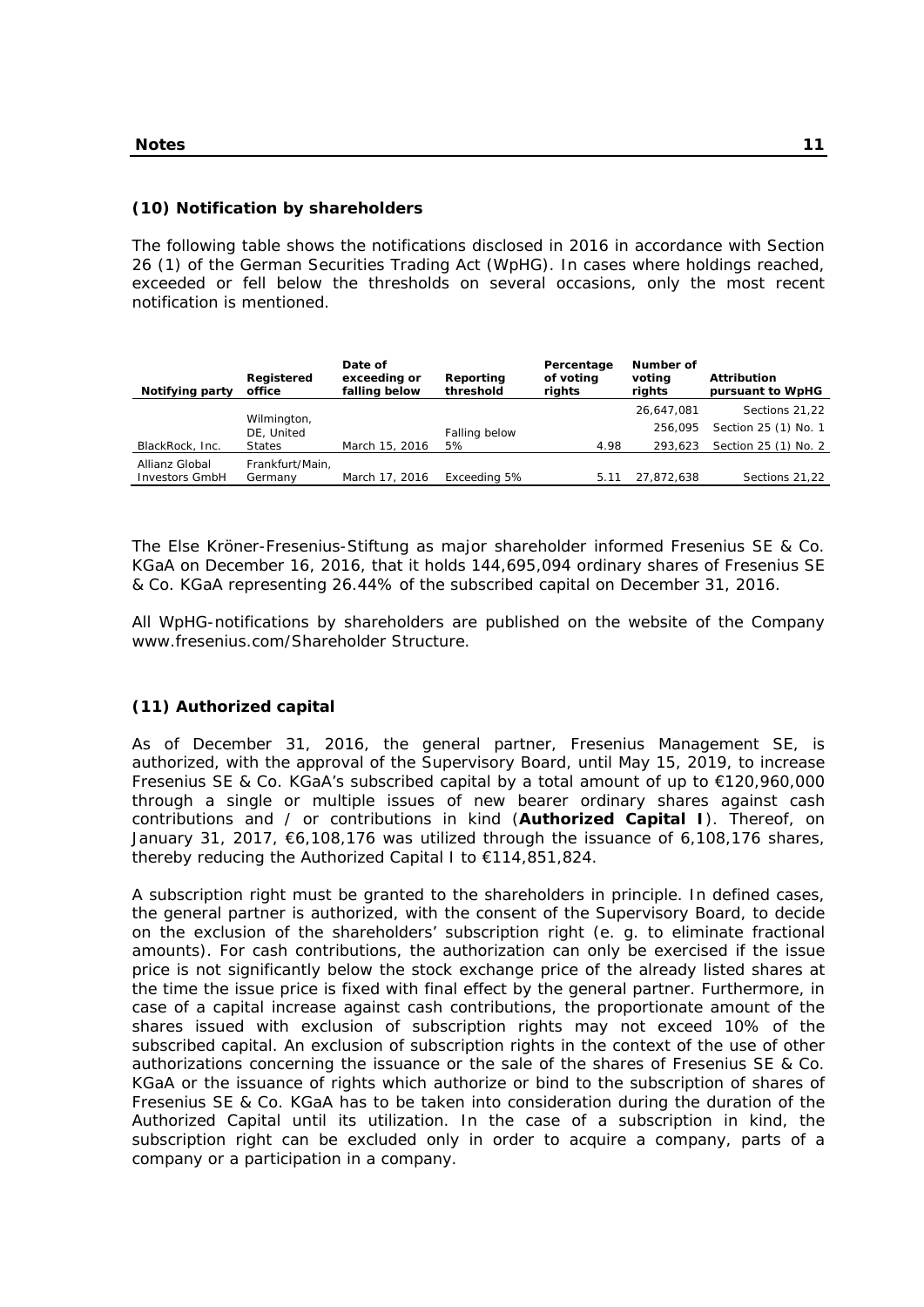The authorizations granted concerning the exclusion of subscription rights can be used by Fresenius Management SE only to such extent that the proportional amount of the total number of shares issued with exclusion of the subscription rights does not exceed 20% of the subscribed capital. An exclusion of subscription rights in the context of the use of other authorizations concerning the issuance or the sale of the shares of Fresenius SE & Co. KGaA or the issuance of rights which authorize or bind to the subscription of shares of Fresenius SE & Co. KGaA has to be taken into consideration during the duration of the Authorized Capital until its utilization.

The **Authorized Capital I** developed as follows:

|                                                                    | 2016    | 2015    |
|--------------------------------------------------------------------|---------|---------|
| $\epsilon$ in thousands                                            |         |         |
| Brought forward from previous Authorized<br>Capital I at January 1 | 120,960 | 120,960 |
| As of December 31                                                  | 120,960 | 120,960 |

# **(12) Conditional Capital**

The following Conditional Capitals exist in order to fulfill the subscription rights under the stock option plans of Fresenius SE & Co. KGaA: **Conditional Capital I** (Stock Option Plan 2003), **Conditional Capital II** (Stock Option Plan 2008) and **Conditional Capital IV** (Stock Option Plan 2013).

Another **Conditional Capital III** exists for the authorization to issue option bearer bonds and / or convertible bonds. Accordingly, the general partner is authorized, with the approval of the Supervisory Board, until May 15, 2019, to issue option bearer bonds and/or convertible bearer bonds, once or several times, for a total nominal amount of up to €2.5 billion. To fulfill the granted subscription rights, the subscribed capital of Fresenius SE & Co. KGaA is increased conditionally by up to €48,971,202 through issuing of up to 48,971,202 new bearer ordinary shares. The conditional capital increase shall only be implemented to the extent that the holders of cash issued convertible bonds or of cash issued warrants from option bonds exercise their conversion or option rights and as long as no other forms of settlement are used. The new bearer ordinary shares shall participate in the profits from the start of the fiscal year in which they are issued.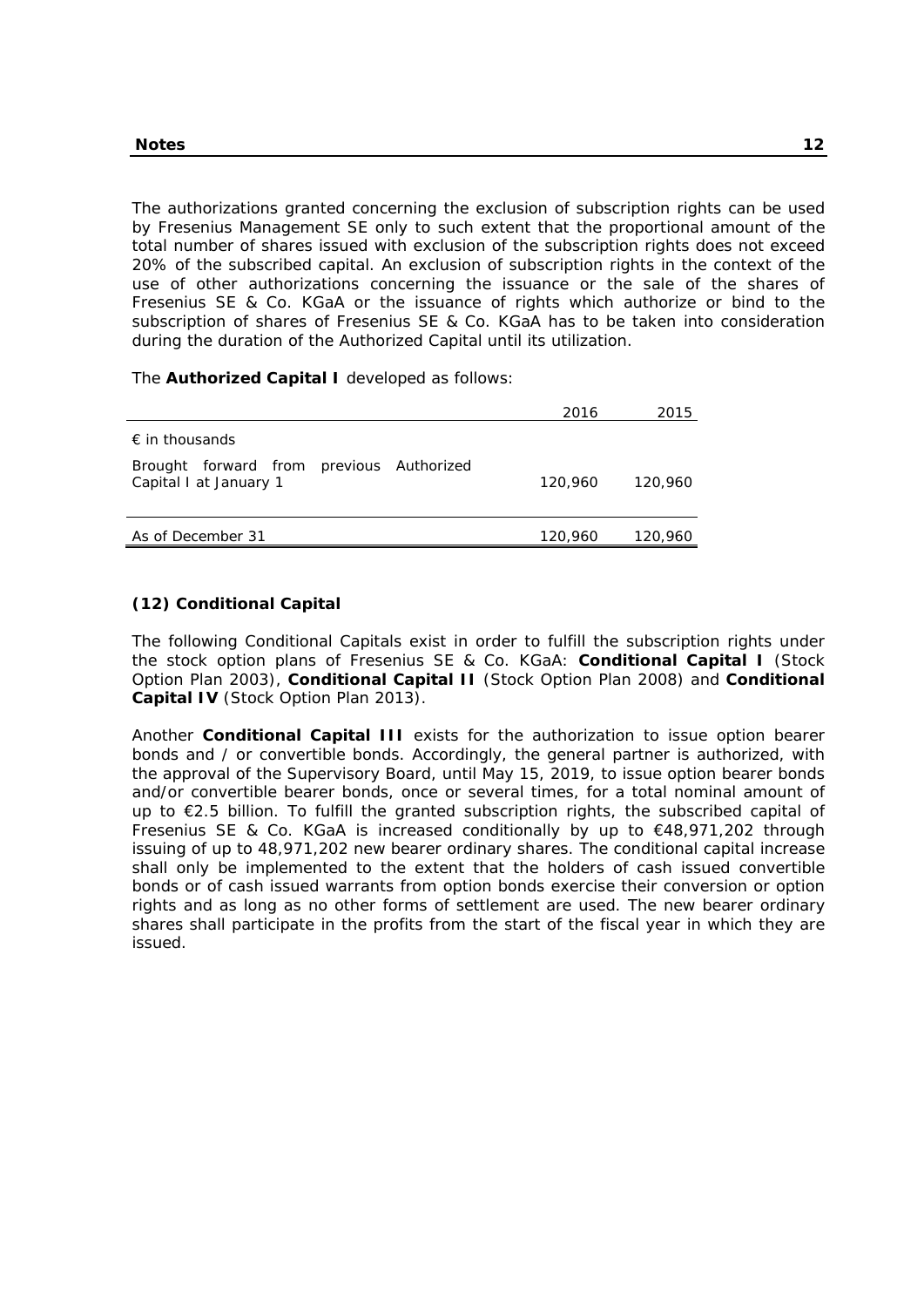The **Conditional Capital I** for the Fresenius AG Stock Option Plan 2003 developed as follows:

|                                           | Ordinary shares |
|-------------------------------------------|-----------------|
| in $\epsilon$                             |                 |
| As of January 1, 2016                     | 5,261,987       |
| Decrease due to exercise of stock options | -244,402        |
| As of December 31, 2016                   | 5,017,585       |

The **Conditional Capital II** for the Fresenius SE Stock Option Plan 2008 developed as follows:

|                                           | Ordinary shares |
|-------------------------------------------|-----------------|
| in $\epsilon$                             |                 |
| As of January 1, 2016                     | 7.216.907       |
| Decrease due to exercise of stock options | -1,236,019      |
| As of December 31, 2016                   | 5,980,888       |

The **Conditional Capital III**, approved May 16, 2014, developed as follows:

|                         | Ordinary shares |
|-------------------------|-----------------|
| in $\epsilon$           |                 |
| As of January 1, 2016   | 48,971,202      |
| As of December 31, 2016 | 48,971,202      |

The **Conditional Capital IV** for the Fresenius SE & Co. KGaA Stock Option Plan 2013 developed as follows:

|                         | Ordinary shares |
|-------------------------|-----------------|
| in $\epsilon$           |                 |
| As of January 1, 2016   | 25,200,000      |
| As of December 31, 2016 | 25,200,000      |

# **Description of the Fresenius SE & Co. KGaA share-based compensation plans in place**

As of December 31, 2016, Fresenius SE & Co. KGaA had three share-based compensation plans in place: the Fresenius AG Stock Option Plan 2003 (**2003 Plan**) which is based on convertible bonds, the stock option based Fresenius SE Stock Option Plan 2008 (**2008 Plan**) and the Fresenius SE & Co. KGaA Long Term Incentive Program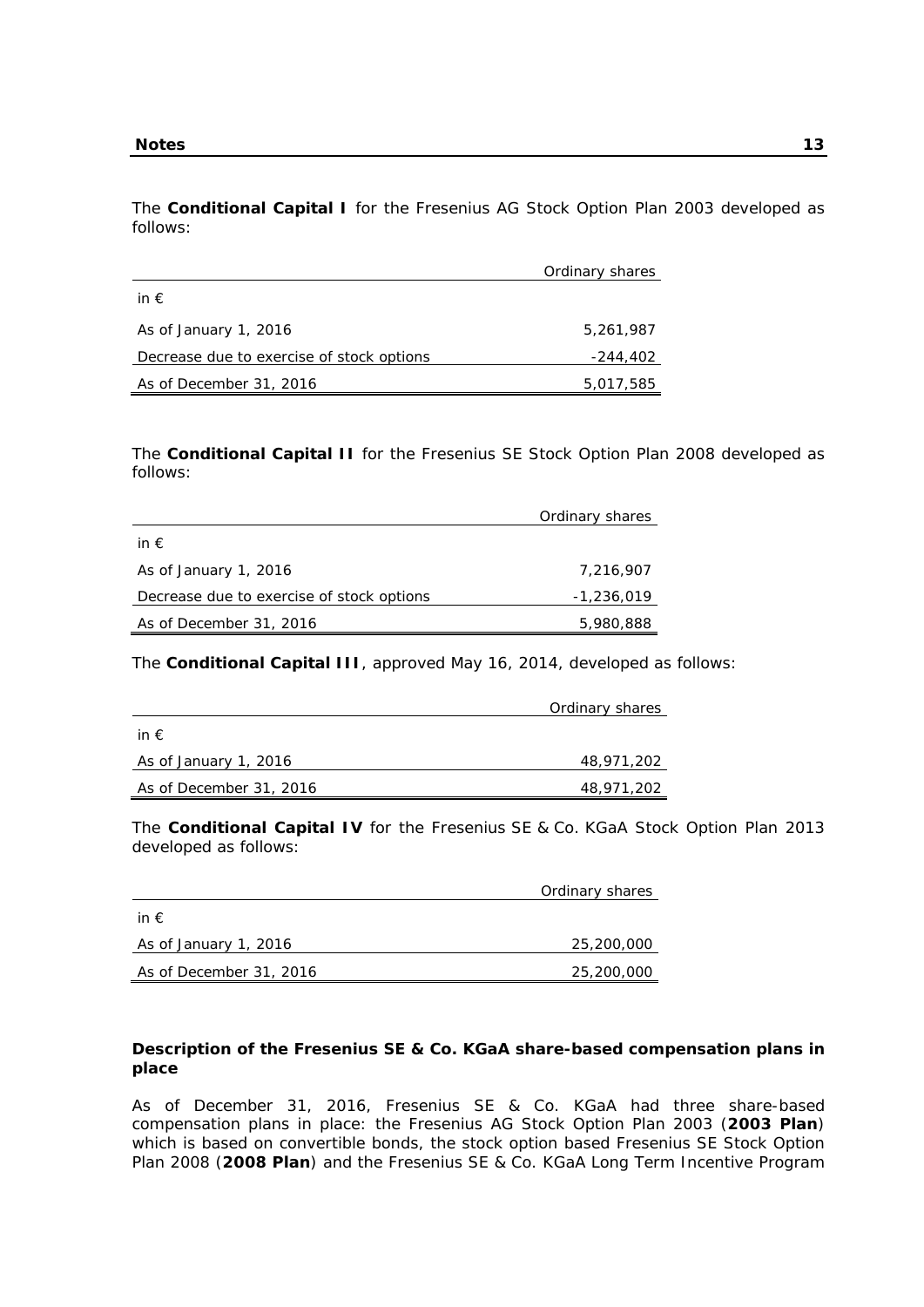2013 (**2013 LTIP**) which is based on stock options and phantom stocks. In 2016, stock options and phantom stocks were solely granted under the 2013 LTIP.

## **2013 LTIP**

The 2013 LTIP comprises the Fresenius SE & Co. KGaA Stock Option Plan 2013 (**2013 SOP**) and the Fresenius SE & Co. KGaA Phantom Stock Plan 2013 (**2013 PSP**). It combines the granting of stock options with the granting of phantom stock awards which entitle the holder to receive cash payments upon exercising the phantom stock. Each of the 2013 SOP and 2013 PSP making up the 2013 LTIP have been established under a stand-alone legal documentation.

#### 2013 SOP

Under the 2013 SOP, which was approved by the Annual General Meeting of Fresenius SE & Co. KGaA on May 17, 2013, Fresenius Management SE was originally authorized to issue up to 8.4 million subscription rights for an amount of 8.4 million non-par value ordinary bearer shares of Fresenius SE & Co. KGaA until May 16, 2018.

Of the up to 8.4 million options, up to 1.6 million options were designated for members of the Management Board of Fresenius Management SE; up to 4.4 million options were designated for members of the management of directly or indirectly affiliated companies (except for Fresenius Medical Care) and up to 2.4 million options were designated for executive employees of Fresenius SE & Co. KGaA and its affiliated companies (except for Fresenius Medical Care).

In connection with the stock split in 2014, the total volume of not yet granted subscription rights increased in the same proportion as the subscribed capital (factor 3) as far as options have not yet been granted under the 2013 SOP. The same applies to the subsets of the subscription rights that are attributable to individual groups of participants. For stock options that were granted before the stock split 2014 came into effect, the entitlement of the participants to receive new shares through the exercise of stock options increased in the same proportion as the subscribed capital (factor 3). The participants are now entitled to receive three bearer ordinary shares of Fresenius SE & Co. KGaA. The exercise price was reduced proportionally.

The granting of the options shall occur in five annual tranches, each to the last Monday in July or the first Monday in December. With respect to new options, the Supervisory Board of Fresenius Management SE determines the stock options granted to members of Fresenius Management SE's Management Board, whereas the Management Board of Fresenius Management SE determines the other participants in the 2013 SOP and the stock options granted to them.

The exercise price of an option shall equal the volume-weighted average stock market price (closing price) of the nonpar value ordinary bearer share of Fresenius SE & Co. KGaA in the electronic Xetra trading of Deutsche Börse AG in Frankfurt am Main, or a comparable successor system, on the last 30 calendar days prior to the respective grant date.

Options granted have an eight-year term but can be exercised only after a four-year vesting period. The exercise of options is subject to the condition precedent, in each case, that the annual success target within a four-year waiting period is achieved. The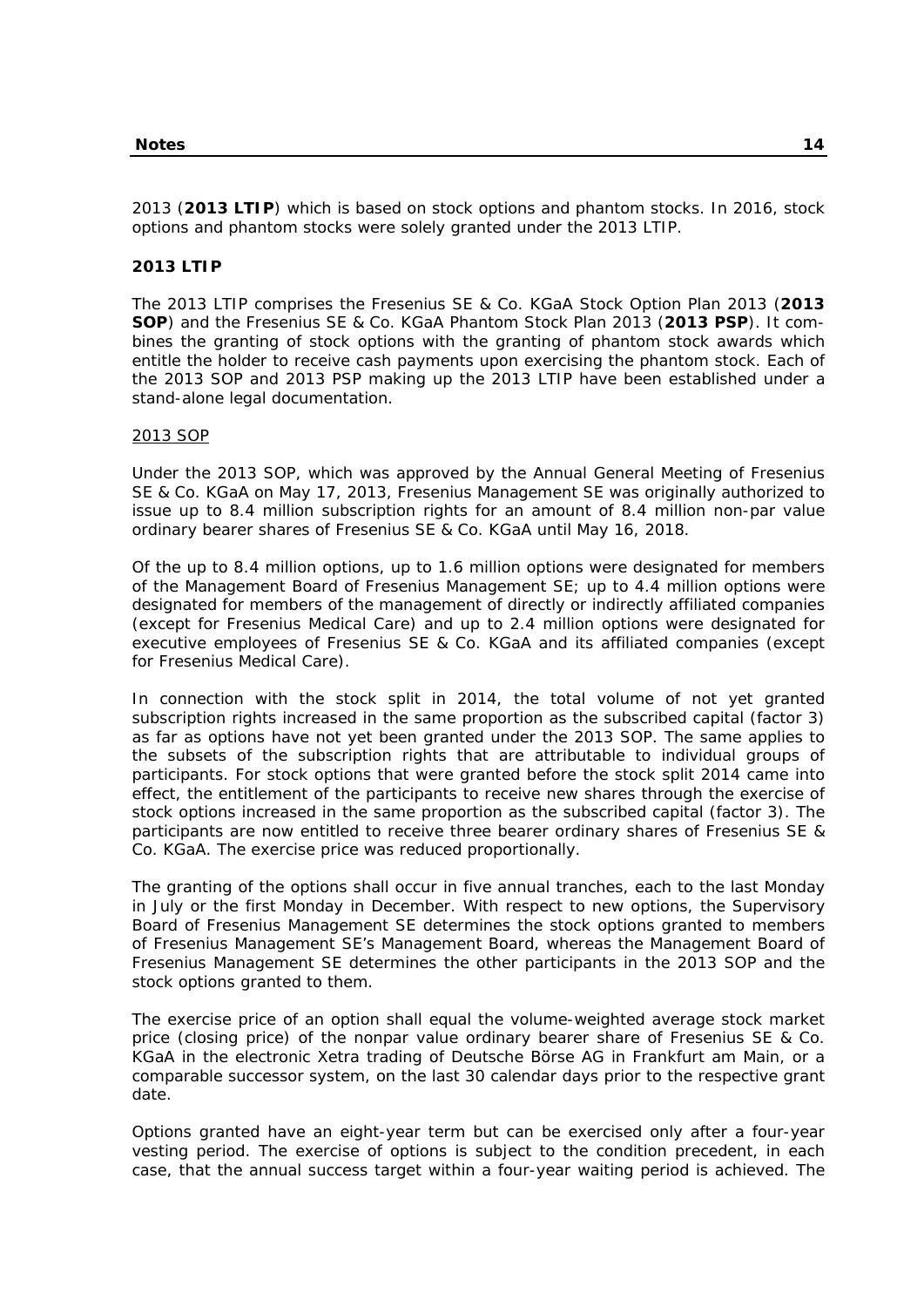success target is achieved in each case if, after the granting of the options to the respective entitled person, either (i) the consolidated net income attributable to shareholders of Fresenius SE & Co. KGaA according to U.S. GAAP, adjusted for extraordinary effects and on a constant currency basis, has increased by at least 8% per annum in comparison to the previous year in each case within the waiting period, or  $(i)$  – if this is not the case – the compounded annual growth rate of the consolidated net income attributable to shareholders of Fresenius SE & Co. KGaA according to U.S. GAAP, adjusted for extraordinary effects and on a constant currency basis, during the four years of the waiting period amounts to at least 8%. In the event that the success target within the four-year waiting period is not achieved for the individual years or for the compounded annual growth rate, the options issued in each case are forfeited in proportion to the non-achievement of the success target within the waiting period, i. e. by one quarter, two quarters, three quarters, or completely. The performance targets for 2013, 2014, 2015 and 2016 were met.

The adjusted net income attributable to shareholders of Fresenius SE & Co. KGaA according to U.S. GAAP (currency adjusted) and changes thereto compared to the adjusted net income according to U.S. GAAP (without currency adjustment) of the relevant comparison year shall be verified with binding effect in each case by the auditors of Fresenius SE & Co. KGaA on the basis of the audited consolidated financial statements. Upon exercise of vested options, Fresenius SE & Co. KGaA has the right to grant treasury shares in lieu of increasing capital by the issuance of new shares.

After the expiration of the waiting period, all options in respect of which the success target has been achieved may be exercised at any time outside the designated blackout periods.

## 2013 PSP

Fresenius SE & Co. KGaA's 2013 PSP was established in May 2013, together with the 2013 SOP in line with the 2013 LTIP. Awards of phantom stock can be granted on each stock option grant date. Phantom stock awarded under the 2013 PSP may be granted to the members of Fresenius Management SE's Management Board, the members of the management of directly or indirectly affiliated companies (except for Fresenius Medical Care) and to executive employees of Fresenius SE & Co. KGaA and its affiliated companies (except for Fresenius Medical Care).

The holders of phantom stocks, that were issued before the stock split 2014 came into effect, were granted an economic compensation through retroactively tripling the number of phantom stocks granted before the stock split 2014 came into effect.

As under the 2013 SOP, the Supervisory Board of Fresenius Management SE determines the phantom stock granted to members of Fresenius Management SE's Management Board, whereas the Management Board of Fresenius Management SE determines the other participants in the 2013 PSP and the phantom stock granted to them.

Phantom stock awards under the 2013 PSP entitle the holder to receive a cash payment. Each phantom stock award shall entitle the holder to receive the volumeweighted average stock market price (closing price) of the non-par value ordinary bearer share of Fresenius SE & Co. KGaA in the electronic Xetra trading of Deutsche Börse AG in Frankfurt am Main, or a comparable successor system, during the last three months prior to the date the phantom stock is exercised.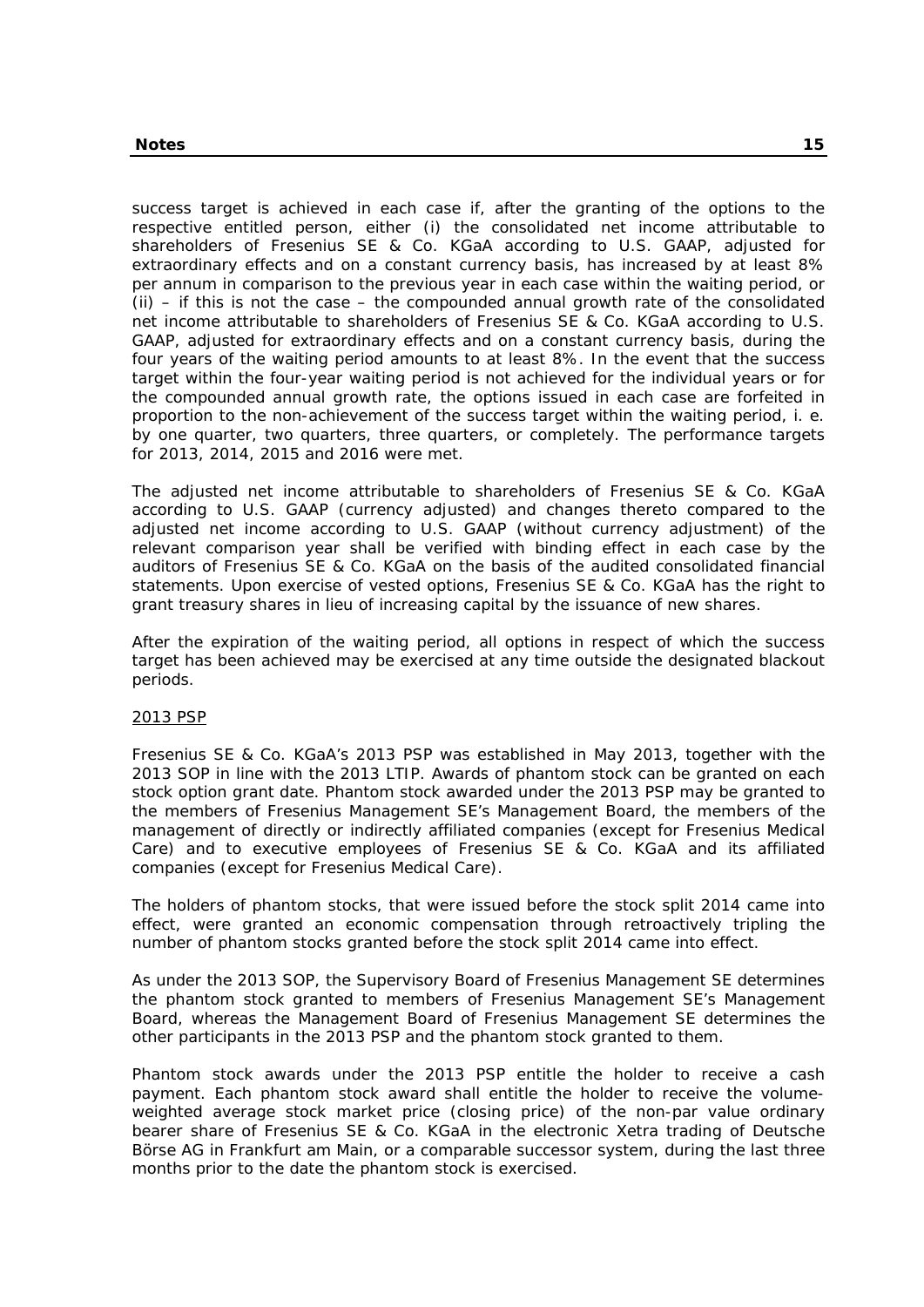The exercise of phantom stock is subject to the condition precedent, in each case, that the annual success target within a four-year waiting period is achieved. The success target is achieved in each case if, after the granting of the subscription rights to the respective entitled person, either (i) the consolidated net income attributable to shareholders of Fresenius SE & Co. KGaA according to U.S. GAAP, adjusted for extraordinary effects and on a constant currency basis, has increased by at least 8% per annum in comparison to the previous year in each case within the waiting period, or  $(i)$  – if this is not the case – the compounded annual growth rate of the consolidated net income attributable to shareholders of Fresenius SE & Co. KGaA according to U.S. GAAP, adjusted for extraordinary effects and on a constant currency basis, during the four years of the waiting period amounts to at least 8%. In the event that the success target within the four-year waiting period is not achieved for the individual years or for the compounded annual growth rate, the phantom stock awards issued in each case are forfeited in proportion to the non-achievement of the success target within the waitingperiod, i.e. by one quarter, two quarters, three quarters, or completely. The performance targets for 2013, 2014, 2015 and 2016 were met.

The adjusted net income attributable to shareholders of Fresenius SE & Co. KGaA according to U.S. GAAP (currency adjusted) and changes thereto compared to the adjusted net income according to U.S. GAAP (without currency adjustment) of the relevant comparison year shall be verified with binding effect in each case by the auditors of Fresenius SE & Co. KGaA on the basis of the audited consolidated financial statements.

After the expiration of the waiting period, all exercisable phantom stock will be deemed to be exercised and cashed out on March 1 following the end of the waiting period (or the following banking day).

# **Stock Option Plan 2008**

During 2008, Fresenius SE adopted the 2008 Plan to grant subscription rights to members of the Management Board and executive employees of the Company and affiliated companies. Under the 2008 Plan, originally, up to 6.2 million options could be issued, which carried the entitlement to exclusively obtain 6.2 million ordinary shares.

For stock options that were granted before the stock split 2014 came into effect, the entitlement of the participants to receive new shares through the exercise of stock options increased in the same proportion as the subscribed capital (factor 3). The participants are now entitled to receive three bearer ordinary shares of Fresenius SE & Co. KGaA. The maximum number of ordinary shares to be issued increased accordingly. The exercise price was reduced proportionally.

The options granted have a seven-year term but can be exercised only after a threeyear vesting period. The vesting of options granted is mandatorily subject to the condition, in each case, that the annual success target within the three year vesting period is achieved. For each such year, the success target is achieved if the consolidated net income attributable to shareholders of Fresenius SE & Co. KGaA, adjusted for extraordinary effects, has increased by at least 8% compared to the respective adjusted net income attributable to shareholders of Fresenius SE & Co. KGaA of the previous fiscal year. For each year in which the success target has not been met, one-third of the options granted shall forfeit. The adjusted net income attributable to shareholders of Fresenius SE & Co. KGaA shall be calculated on the basis of the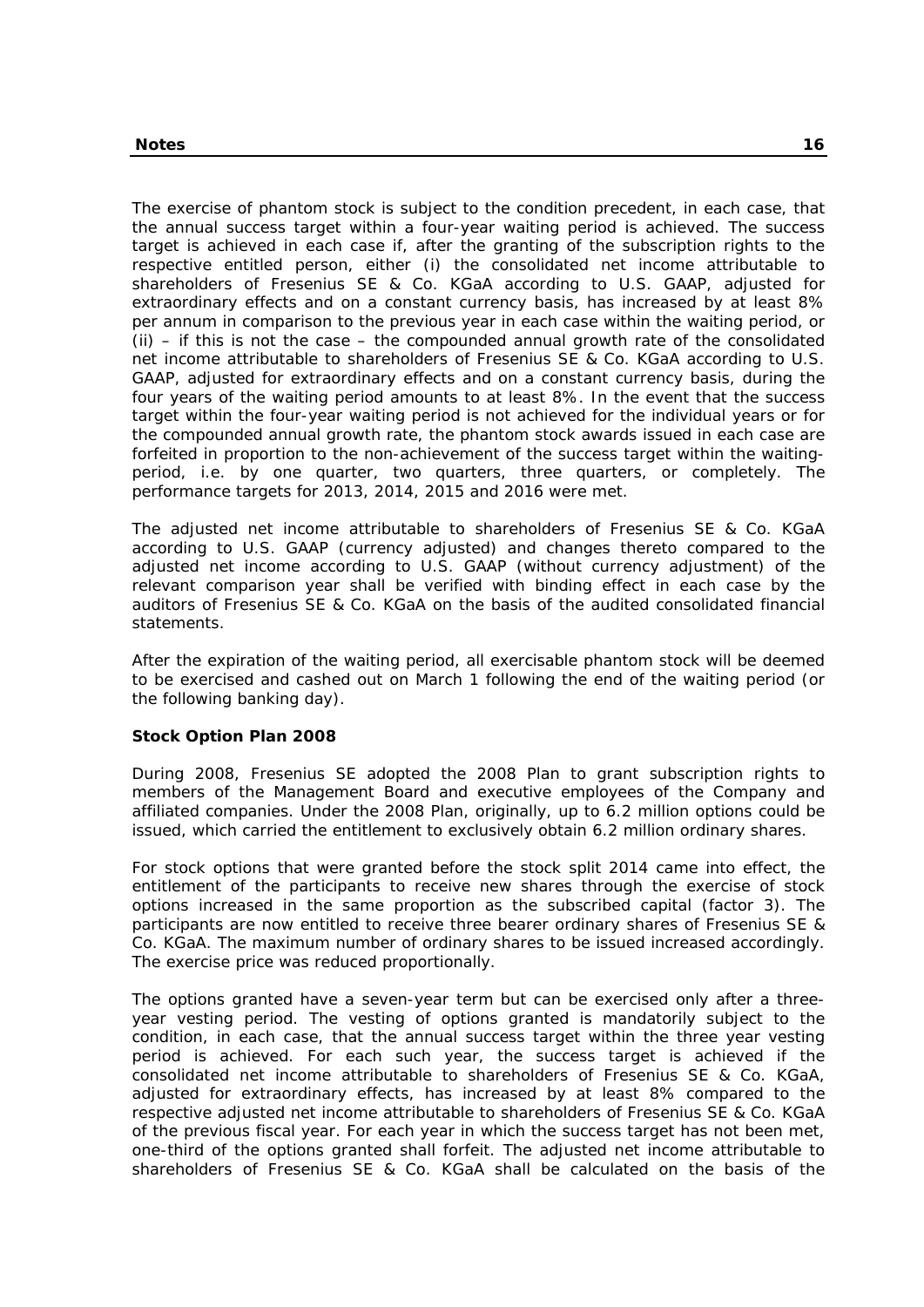calculation method of the accounting principles according to U.S. GAAP. For the purposes of the 2008 Plan, the adjusted net income attributable to shareholders of Fresenius SE & Co. KGaA is determined and will be verified with binding effect by Fresenius SE & Co. KGaA's auditor during the audit of the consolidated financial statements. The performance targets were met in all years. If all conditions are fulfilled, stock options may be exercised throughout the year with the exception of certain predetermined blackout periods.

This stock incentive plan was replaced by the 2013 SOP. The last options were granted in 2012.

## **Stock Option Plan 2003**

During 2003, Fresenius AG adopted the 2003 Plan for members of the Management Board and executive employees. This incentive plan which is based on convertible bonds was replaced by the 2008 Plan. The last convertible bonds were granted in 2007. Under the 2003 Plan, eligible employees have the right to acquire ordinary shares of Fresenius SE & Co. KGaA. The bonds expire in 10 years and one third of them can be exercised beginning after two, three and four years after the grant date, respectively.

## **Transactions during 2016**

In 2016, Fresenius SE & Co. KGaA awarded 2,254,663 stock options under the 2013 LTIP, including 348,750 options to members of the Management Board of Fresenius Management SE, at a weighted-average exercise price of €66.03, a weighted-average fair value of €15.31 each and a total fair value of €35 million, which will be amortized over the four year vesting period. Stock options which have been exercised at the exercise date are recognized at exercise price in equity. Fresenius SE & Co. KGaA also awarded 234,987 phantom stocks under the 2013 LTIP, at a measurement date (December 31, 2016) fair value of €71.34 each and a total fair value of €17 million, which will be revalued if the fair value changes, and amortized over the four-year vesting period. Thereof the members of the Management Board of Fresenius Management SE were granted 34,574 phantom stocks while 25,312 phantom stocks were granted to employees of Fresenius SE & Co. KGaA with a combined market value of €4 million.

During the fiscal year 2016, Fresenius SE & Co. KGaA received cash of €31 million from the exercise of 1,480,421 stock options. The average stock price of the ordinary share at the exercise date was €67.30. The intrinsic value of convertible bonds and stock options exercised in 2016 was €65 million.

284,062 convertible bonds were outstanding and exercisable under the 2003 Plan at December 31, 2016. The members of the Fresenius Management SE Management Board held no more convertible bonds. At December 31, 2016, out of 2,560,201 outstanding and exercisable stock options issued under the 2008 Plan, 248,280 were held by the members of the Fresenius Management SE Management Board. 8,056,013 stock options issued under the 2013 LTIP were outstanding at December 31, 2016. The members of the Fresenius Management SE Management Board held 1,046,250 stock options. 1,056,188 phantom stocks issued under the 2013 LTIP were outstanding at December 31, 2016. The members of the Fresenius Management SE Management Board held 202,055 phantom stocks, while employees of Fresenius SE & Co. KGaA held 100.232 phantom stocks.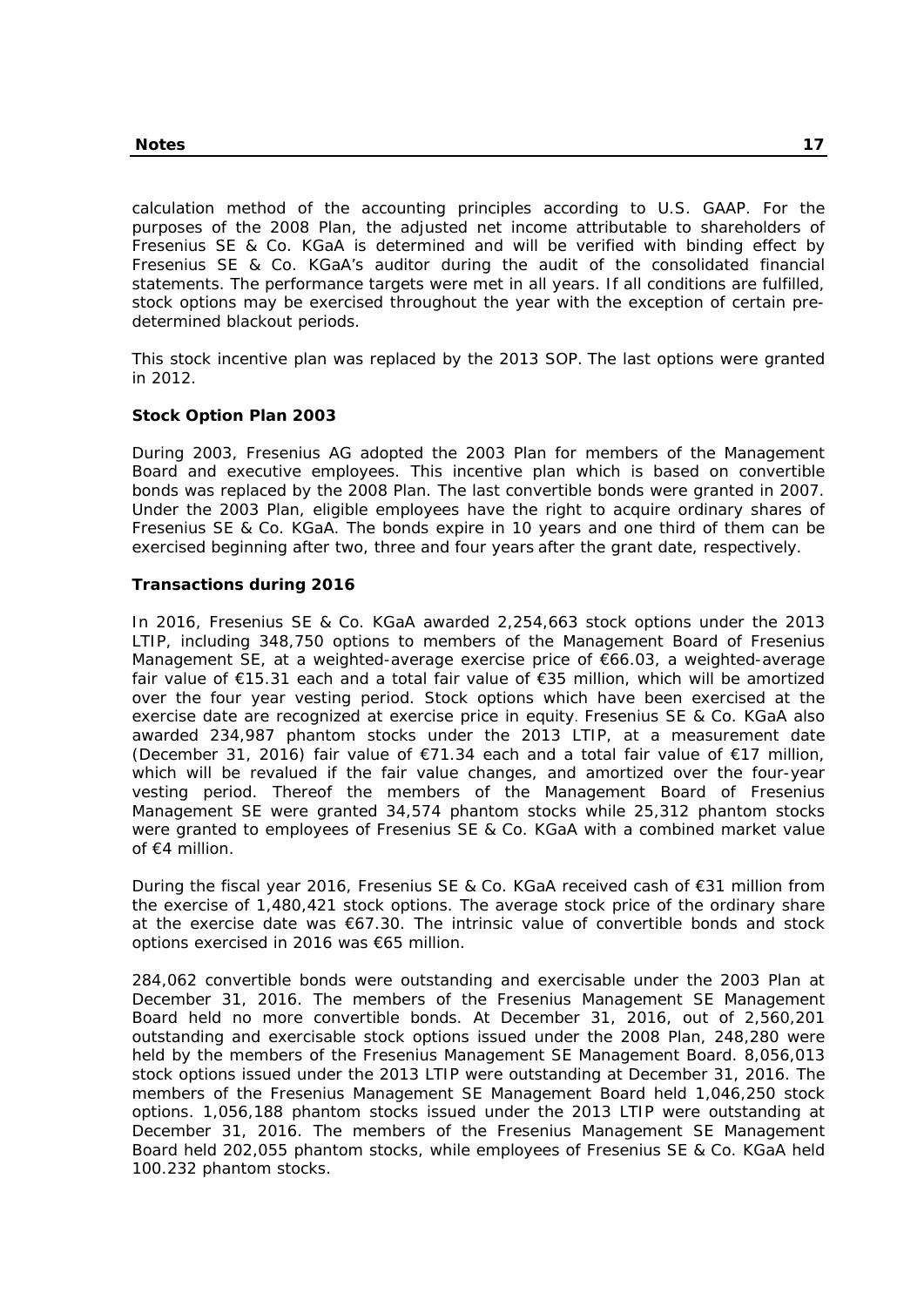Stock option transactions are summarized as follows:

|                                | Stock options |
|--------------------------------|---------------|
|                                | Number        |
| Number as of December 31, 2015 | 10,649,309    |
| plus new issues                | 2.254.663     |
| less forfeited options         | $-523,275$    |
| less exercises                 | -1,480,421    |
| Number as of December 31, 2016 | 10,900,276    |

# **(13) Capital reserves**

Capital reserves comprise the premium paid on the issue of shares and the exercise of stock options (additional paid-in capital).

The capital reserves have developed during the fiscal year as follows:

|                                              | 2016      | 2015      |
|----------------------------------------------|-----------|-----------|
| $\epsilon$ in thousands                      |           |           |
| As of January 1                              | 2,779,211 | 2.694.955 |
| Increase due to<br>exercise of stock options | 29,754    | 84,256    |
| As of December 31                            | 2,808,965 | 2,779,211 |

The capital reserve exceeds 10% of the subscribed capital and therewith conforms with the legal reserve as in section 150 (1) and (2) of the German Stock Corporation Act (AktG).

## **(14) Other reserves**

Other reserves developed as follows:

|                                                              | 2016      | 2015      |
|--------------------------------------------------------------|-----------|-----------|
| $\epsilon$ in thousands                                      |           |           |
| As of January 1                                              | 2,107,395 | 2,002,395 |
| Additions to other reserves from net<br>income of the period | 232,000   | 105,000   |
| As of December 31                                            | 2,339,395 | 2,107,395 |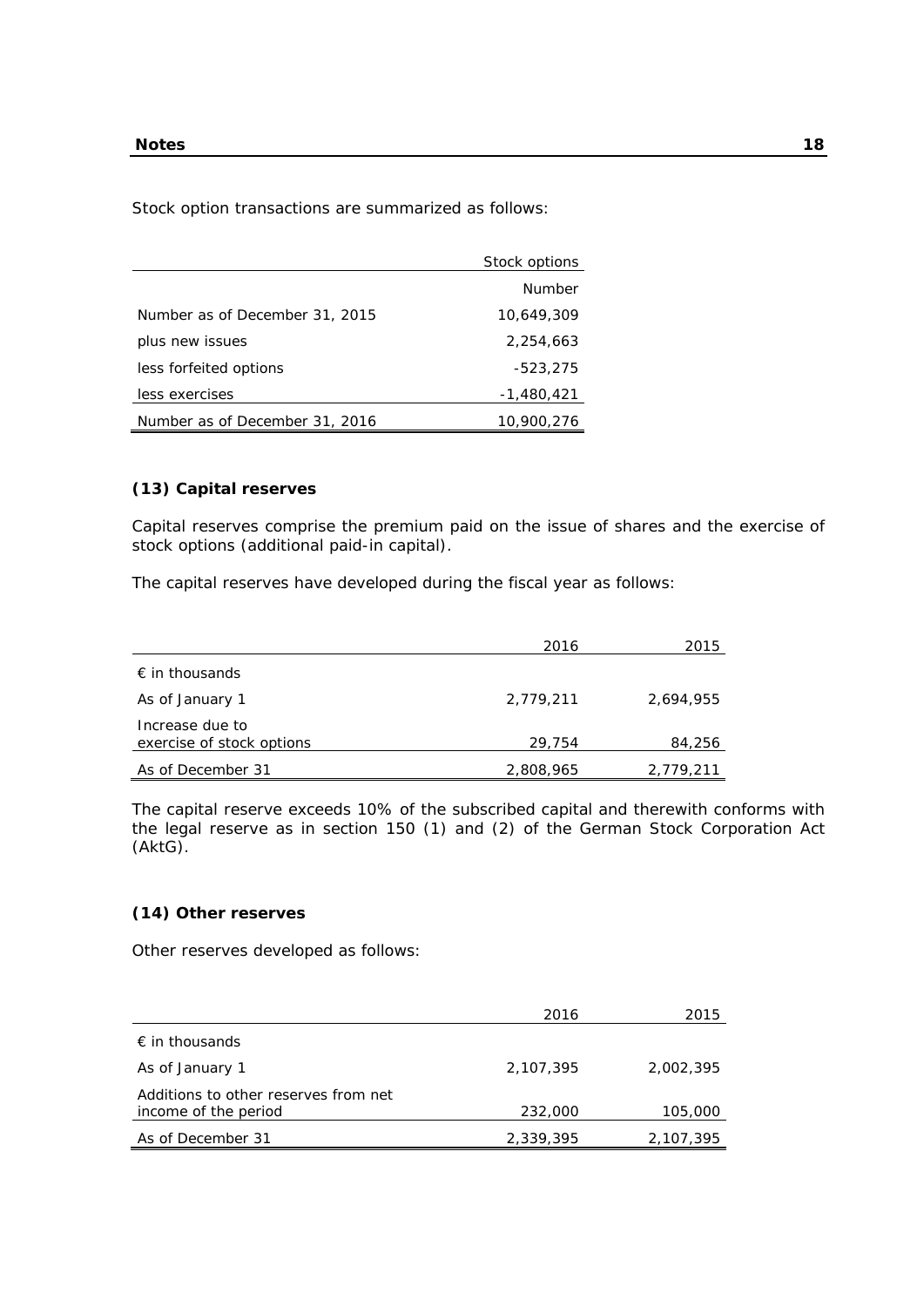According to the restrictions in Section 268 (8) HGB, €26.9 thousand shall not be distributed. This amount relates exclusively to the fair value of the securities held to cover partial retirement agreement obligations in case of insolvency. €7,786 thousand are restricted and shall not be distributed according to Section 253 (6) HGB.

Given that the amount of capital that shall not be distributed is sensibly higher than retained earnings, there is no distribution restriction for this amount.

## **(15) Retained earnings**

Accumulated profits from the prior year of €48 thousand are included in retained earnings in accordance with the decision taken at the Annual General Meeting on May 13, 2016.

## **(16) Special reserve for government investment grants**

Special reserves primarily comprise government investment grants and subsidies according to sections 1, 4 and 4b of the German Investment Subsidy Code (InvZulG). Dissolution of grants and subsidies is spread over the useful life of the subsidized assets. The yearly dissolution (€1 thousand) is included in the profit and loss statement under "Other operating income".

## **(17) Accrued expenses**

The **pension obligation** has been determined according to the method described under Note (3) "Accounting principles and standards of valuation". Included in accrued expenses is an obligation of €15,590 thousand in favor of Fresenius Management SE for pension obligations related to its Management Board members.

In accordance with legal regulations the employee credit balances of **partial retirement agreements** are secured against insolvency. To fulfill this purpose the company buys shares of a money-market-similar investment fund in the amount of the cumulated credit balances. The securitization is done via pledging the investment fund shares to a trustee, hence the securities have the sole purpose of fulfilling the obligations derived from the partial retirement agreements and are not available to other creditors. They have been netted with their matching obligations following Section 246 (2) sentence 2 HGB. The fair value of these securities has been derived from the stock exchange price at the balance sheet date.

|                                                     | Dec. 31, 2016 |
|-----------------------------------------------------|---------------|
| $\epsilon$ in thousands                             |               |
| Amount to be paid for partial retirement agreements | 590           |
| Fair value of matching securities                   | 263           |
| Funded status (surplus of obligations over assets)  | 327           |
| Acquisition cost of securities                      | 236           |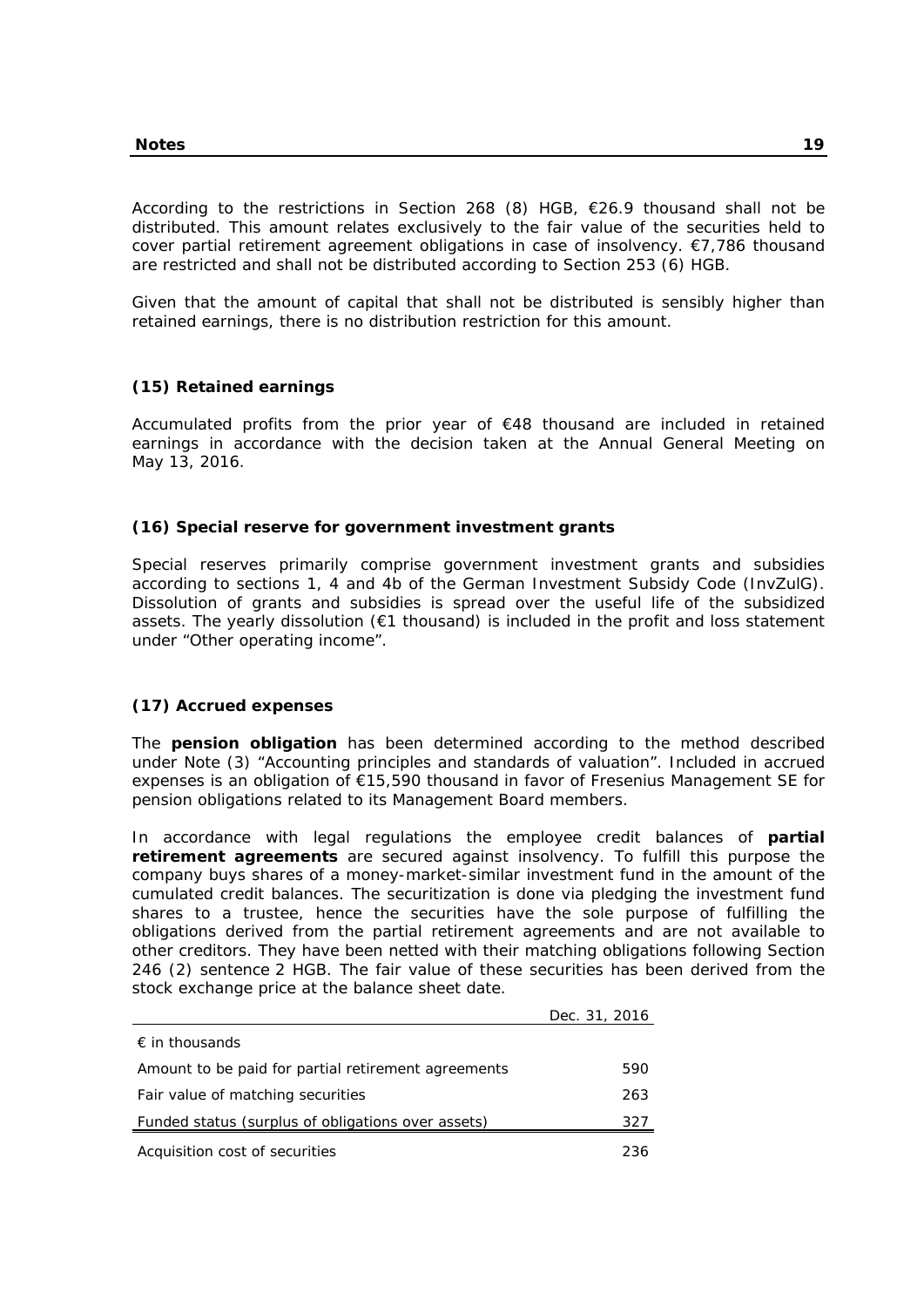In the statement of income, net interest includes netted expense and income from the valuation of the securities and the provision in an immaterial amount.

On the basis of a Works Council Agreement from 2009 and starting on January 1, 2010, employees can participate in a demography fund (**Demografiefonds**) by contributing part of their compensation or working time to an account run by Fresenius SE & Co. KGaA in exchange of time-off in the future. The credit balances of the employees are invested in an insurance product via a trust agreement so that Fresenius SE & Co. KGaA and its creditors do not have access to the funds. This construction is a security-based pension obligation in the sense of Section 253 (1) sentence 3 HGB. The amount provisioned for the time balances of the employees corresponds to the fair value of the insurance product. The fair value results from the forecasted actuarial reserves of the insurance company plus the present profit sharing on the surplus.

|                                                            | Dec 31, 2016 |
|------------------------------------------------------------|--------------|
| $\epsilon$ in thousands                                    |              |
| Amount to be paid for obligations from the demography fund | 1,827        |
| Fair value of matching insurance                           | 1.827        |
| Funded status (surplus of assets over obligations)         |              |
| Acquisition cost of insurance                              | 1.665        |

The statement of income includes  $€46$  thousand of netted expense and income, respectively, from the valuation of the insurance product and the provision.

**Accruals for income taxes** include estimated amounts of outstanding tax payments from current year as well as prior years.

**Other accruals** mainly include accruals for personnel expenses of €24,471 thousand (previous year: €20,916 thousand) as well as accruals to cover contingent losses from interest rate swaps and foreign currency risks of €16,459 thousand (previous year: €5,194 thousand) and for invoices outstanding of €3,615 thousand (previous year: €2,073 thousand).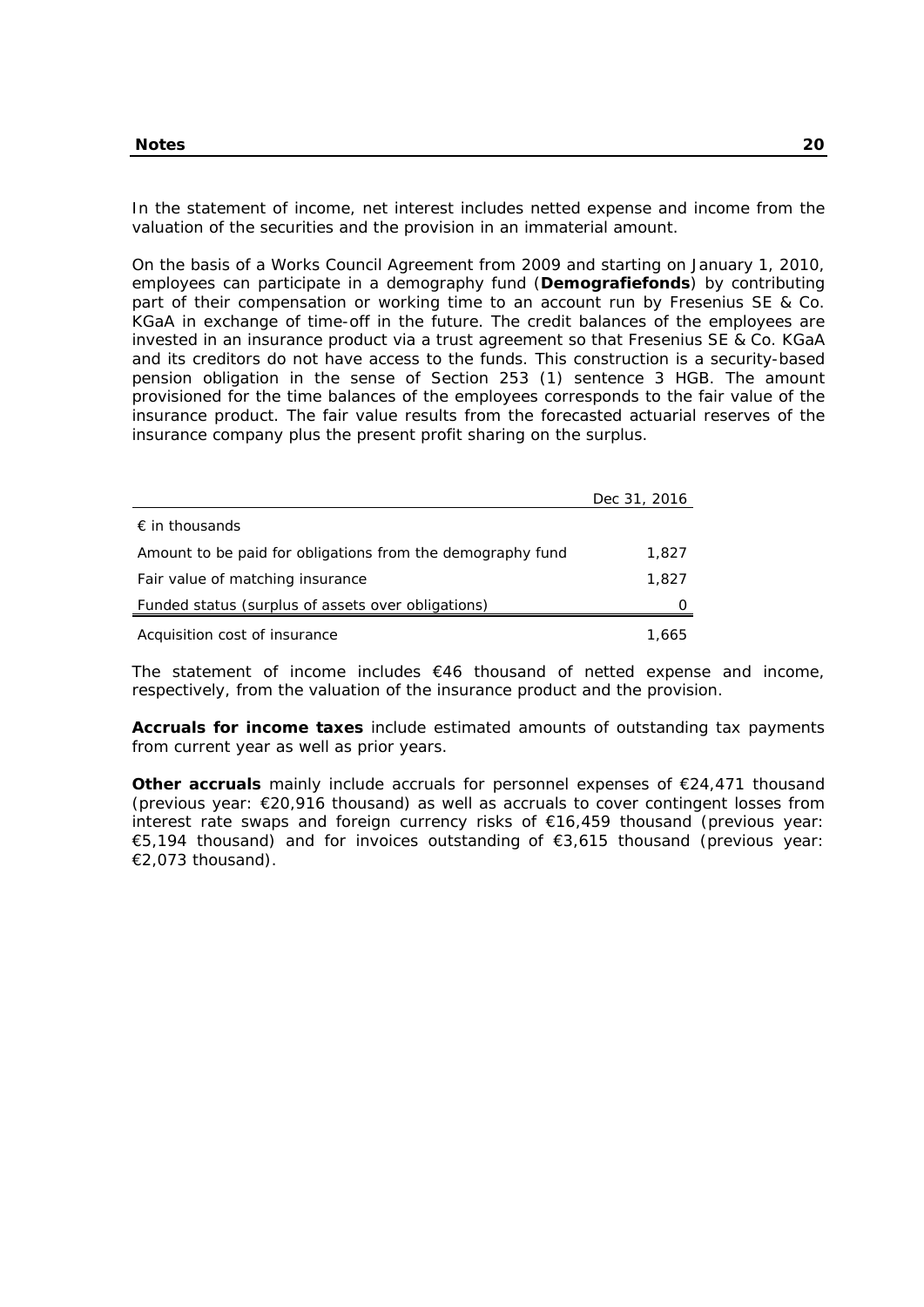# **(18) Liabilities**

| Dec. 31, 2016                          |           |                 |                                  |                 |  |
|----------------------------------------|-----------|-----------------|----------------------------------|-----------------|--|
|                                        |           |                 | Thereof with a remaining term of |                 |  |
|                                        | Total     | up to<br>1 year | 1 year to<br>5 years             | over 5<br>years |  |
| $\epsilon$ in thousands                |           |                 |                                  |                 |  |
| Senior notes                           | 2,200,000 | 0               | 1,750,000                        | 450,000         |  |
| Convertible bonds                      | 500,008   | 8               | 500,000                          | 0               |  |
| Bank loans                             | 987,316   | 303,316         | 684,000                          | O               |  |
| Trade accounts<br>payable              | 4,062     | 4,062           | 0                                | 0               |  |
| Accounts payable<br>to related parties | 1,437,647 | 764,484         | 624,435                          | 48,728          |  |
| Other liabilities                      | 85,852    | 39,750          | 46,102                           | 0               |  |
|                                        | 5,214,885 | 1,111,620       | 3,604,537                        | 498,728         |  |

Dec. 31, 2015

Thereof with a remaining term of

|                                        | Total     | up to<br>1 year | 1 year to<br>5 years | over 5<br>years |
|----------------------------------------|-----------|-----------------|----------------------|-----------------|
| $\epsilon$ in thousands                |           |                 |                      |                 |
| Convertible bonds                      | 500,008   | 8               | 500,000              | O               |
| Bank loans                             | 916,863   | 107,863         | 788,500              | 20,500          |
| Trade accounts<br>payable              | 4.213     | 4,213           | O                    | ∩               |
| Accounts payable<br>to related parties | 3,695,688 | 748.021         | 1,743,879            | 1,203,788       |
| Other liabilities                      | 60,291    | 14,291          | 46,000               | Ω               |
|                                        | 5.177.063 | 874,396         | 3,078,379            | 1,224,288       |

## **Senior Notes**

On July, 2016, Fresenius SE & Co. KGaA replaced the originally issuer Fresenius Finance B.V., and took over €2,200 million Senior Notes. Consequently accounts payable to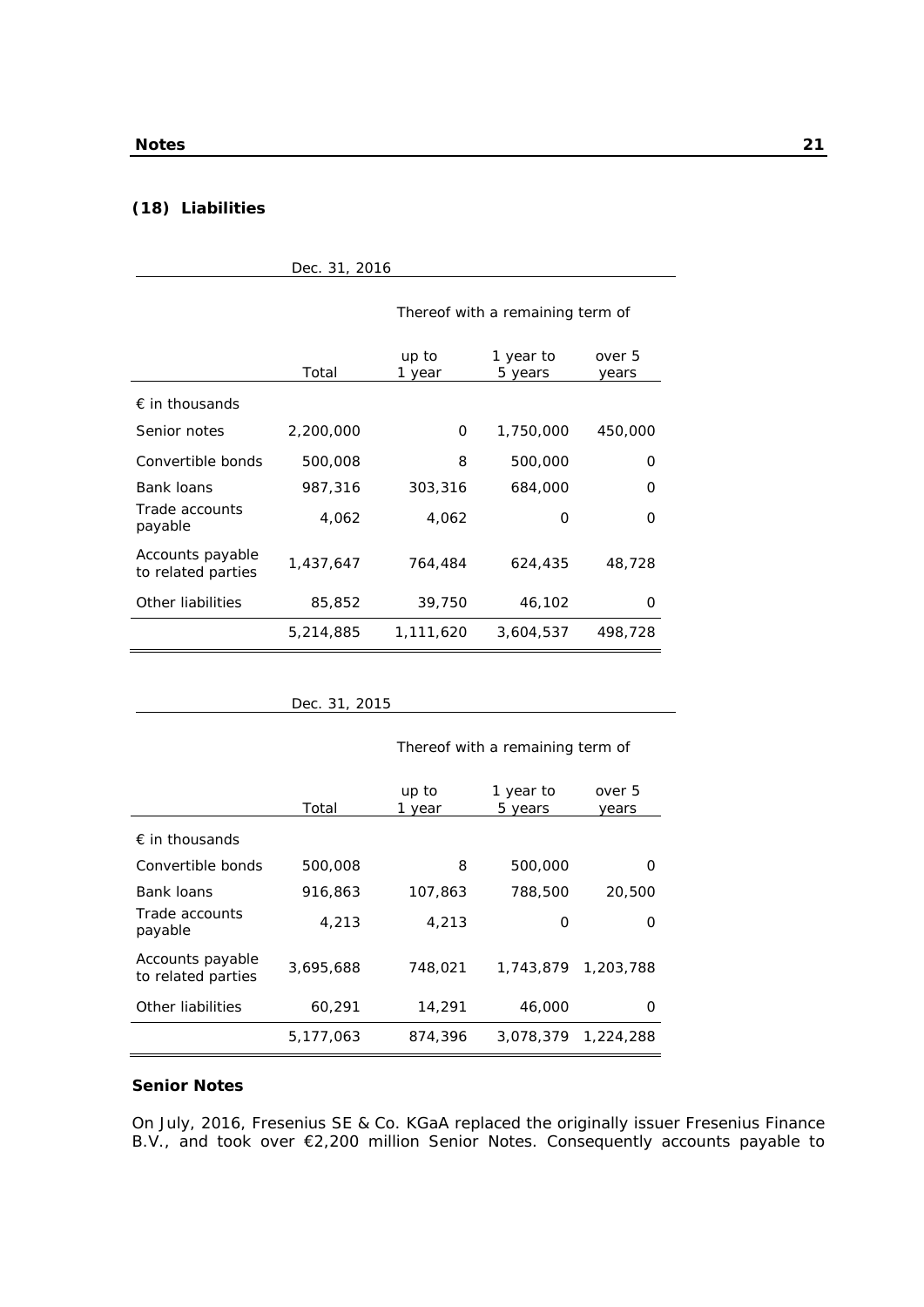related companies have decreased. The following table shows the liabilities from the Senior Notes as of December 31, 2016.

| Issuer                            | Nominal Value | <b>Maturity Date</b> | Interest Rate |
|-----------------------------------|---------------|----------------------|---------------|
| Fresenius SE & Co. KGaA 2013/2020 | €500 million  | July 15, 20          | 2.875%        |
| Fresenius SE & Co. KGaA 2012/2019 | €500 million  | Apr. 15, 19          | 4.25%         |
| Fresenius SE & Co. KGaA 2014/2019 | €300 million  | Feb. 1, 19           | 2.375%        |
| Fresenius SE & Co. KGaA 2014/2021 | €450 million  | Feb. 1, 21           | $3.00\%$      |
| Fresenius SE & Co. KGaA 2014/2024 | €450 million  | Feb. 1, 24           | 4.00%         |

The Senior Notes of Fresenius SE & Co. KGaA are guaranteed by Fresenius Kabi AG and Fresenius ProServe GmbH.

## **Convertible bonds, equity-neutral**

On March 18, 2014, Fresenius SE & Co. KGaA placed €500 million equity-neutral convertible bonds due 2019. The bonds were issued at par. The coupon was fixed at 0%. On December 31, 2016 the conversion price was €49.5184.

At December 31, 2016, the negative fair value of the derivative embedded in the convertible bonds was €267 million. Fresenius SE & Co. KGaA has purchased stock options (call options) to secure against future fair value fluctuations of this derivative. The positive fair value of the call options at December 31, 2016 was  $\epsilon$ 267 million as well. The embedded derivative and the call options build a hedge relationship and are accounted for in other assets and other liabilities at a book value of €46 million each following the "Einfrierungsmethode".

The conversion will be cash-settled. Any increase of Fresenius' share price above the conversion price would be offset by a corresponding value increase of the call options.

On January 31, 2017, Fresenius SE & Co. KGaA issued €500 million of equity-neutral convertible bonds due 2024. The convertible bonds will not bear any interest. The issue price was fixed at 101% of the nominal value, corresponding to an annual yield to maturity of -0.142%. The initial conversion price is  $\epsilon$ 107.0979. This represents a 45% premium over the reference share price of the Fresenius share of €73.8606. The proceeds were used to fund the acquisition of IDC Salud Holding S.L.U. (Quirónsalud) and for general corporate purposes.

## **Convertible bonds within the Stock Option Plan**

Liabilities result from the issuance of convertible bonds worth €8 thousand as part of the Fresenius AG 2003 Stock Option Plan.

## **Bank loans**

## **Bridge Financing Facility**

As of December 31, 2016, Fresenius SE & Co. KGaA had a loan facility of €2,750 million outstandig, which was entered into as Bridge Financing Facility in September 2016 for the purpose of the acquisition of IDC Salud Holding S.L.U. (Quirónsalud). The original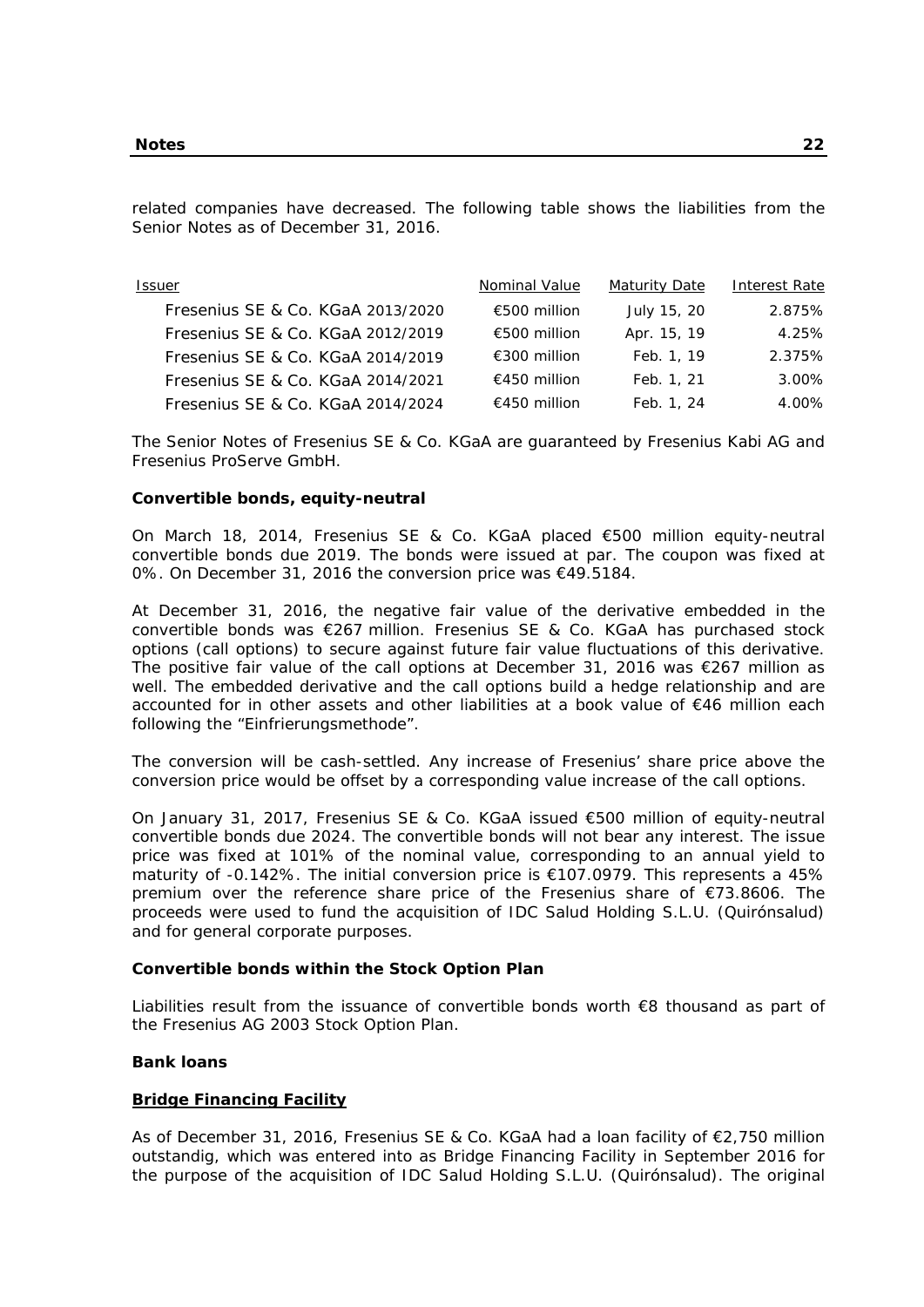amount of €3,750 million was reduced by €1,000 million in December 2016. Following the issuance of long term financial instruments in the form of Senior Notes and convertible bonds in January 2017, the Bridge Financing Facility was cancelled prematurely without having been utilized.

## **Schuldschein Loans**

At December 31, 2016 Fresenius SE & Co. KGaA had €809 Million (previous year: €917 Million) liabilities from Schuldschein Loans.

The Schuldschein Loans issued by Fresenius SE & Co. KGaA in the amount of €108 million, which were due on April 4, 2016, were repaid as scheduled.

On December 19, 2016, Fresenius SE & Co. KGaA issued €1,000 million of Schuldschein Loans in tranches of five, seven and ten years with fixed and variable interest rates. The transaction was closed on January 31, 2017. Proceeds were used for general corporate purposes and to finance the acquisition of IDC Salud Holding S.L.U. (Quirónsalud) by Fresenius Helios.

The Schuldschein Loans of Fresenius SE & Co. KGaA are guaranteed by Fresenius Kabi AG and Fresenius ProServe GmbH.

## **Commercial-Paper-Program**

Fresenius SE & Co. KGaA has a commercial paper program under which up to €1,000 million in short-term notes can be issued. As of December 31, 2016, the commercial paper program of Fresenius SE & Co. KGaA was utilized in the amount of €178 million (previous year: €0 Million).

# **Accounts payable to related parties**

Accounts payable to related parties comprise loans and financing accounts with affiliated companies in the context of inhouse banking (cash pool) in an amount of €1,437,629 thousand (previous year €3,695,673 thousand).

Included in this item are liabilities of €5,826 thousand (previous year €4,908 thousand) in favor of the general partner Fresenius Management SE. Moreover, liabilities of €32,409 thousand (previous year €28,948 thousand) in favor of Fresenius Management SE are included in pension liability and other liabilities.

## **Other liabilities**

Other liabilities primarily include  $€46,000$  thousand liabilities from the derivative embedded in the convertible bond as well as tax liabilities, interest liabilities and payroll liabilities.

Tax liabilities amount to  $\epsilon$ 1,337 thousand (previous year  $\epsilon$ 1,144 thousand).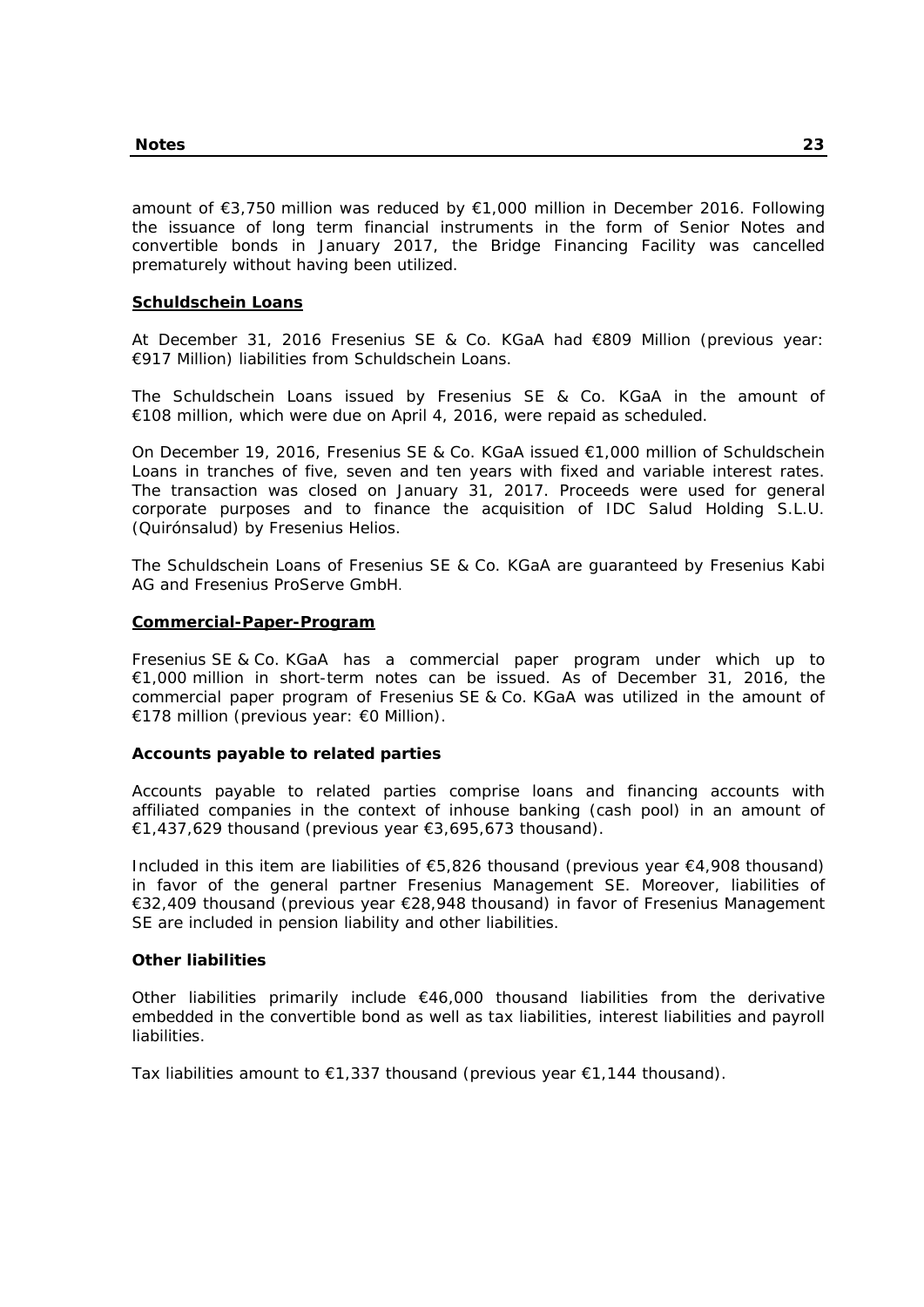#### **(19) Deferred income**

Deferred income of €2,127 thousand (previous year €0 thousand) refers to a premium of €2,253 thousand arising from a senior note that was taken over from Fresenius Finance B.V. and shall be released on a straight line basis over the term of the senior note.

## **(20) Contingent liabilities**

According to our judgment the affected companies can meet the underlying obligations in any case and assertion of the claim is, taking into account the positive earnings situation of the affiliated companies, currently not expected.

|                                                               | 2016        | 2015          |
|---------------------------------------------------------------|-------------|---------------|
| $\epsilon$ in thousands                                       |             |               |
| Contingencies from indemnity<br>agreements and guarantees     | 5,964,240   | 5,125,375     |
| (thereof amount in favor of and<br>from affiliated companies) | (5,962,184) | (5, 125, 375) |
| Commitments from retirement provisions                        | 15,214      | 16,117        |
| (thereof amount to affiliated companies)                      | (15, 214)   | (16, 117)     |
|                                                               | 5.979.454   | 5,141,492     |

Commitments from retirement provisions comprise liabilities for joint commitments from the transfer of pension obligations to operating divisions of the business segments.

Fresenius SE & Co. KGaA has committed itself to exempt on certain preconditions various members of the managing boards of foreign affiliates from claims, in case such claims were made due to their function as members of the managing board of the affiliates concerned, and these claims were based on the law of the respective country.

Fresenius SE & Co. KGaA has committed itself, to the extent legally admissible, to indemnify the members of the Management Board of Fresenius Management SE against claims against them arising from their work for the Company and its affiliates, if such claims exceed their responsibilities under German law. To secure such obligations, the Company concluded a 'Directors & Officers' insurance with an excess, in compliance with stock corporation requirements. The indemnity applies for the time in which each member of the Management Board is in office and for claims in this connection after the ending of the membership of the Management Board in each case.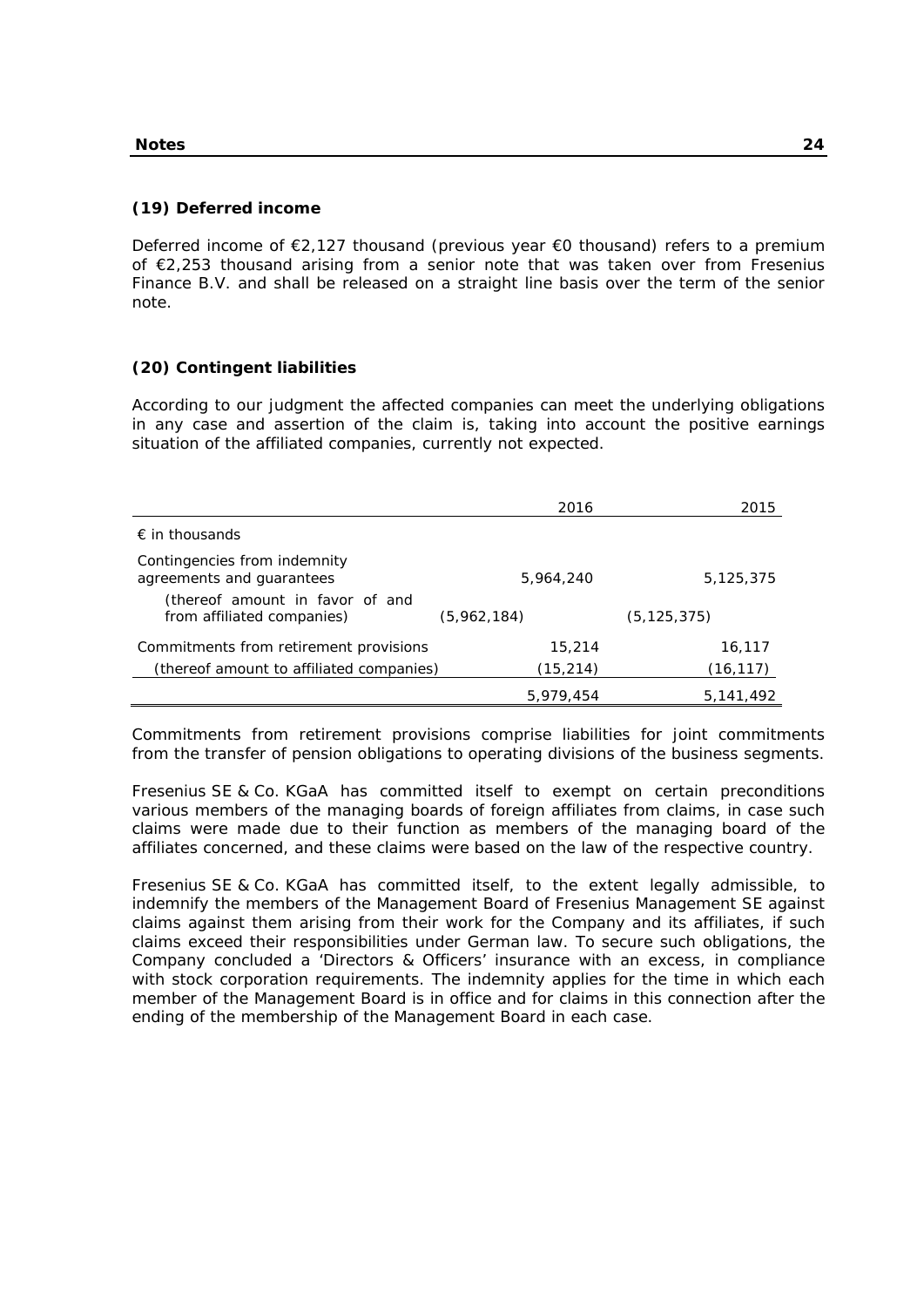#### **Senior Notes**

Fresenius SE & Co. KGaA guarantees the Senior Notes of Fresenius US Finance II, Inc. a wholly-owned subsidiary of Fresenius SE & Co. KGaA. The following table shows these liabilities of of Fresenius US Finance II, Inc as of December 31, 2016.

| Issuer                                  | Nominal Value   | Maturity Date | Interest Rate |
|-----------------------------------------|-----------------|---------------|---------------|
| Fresenius US Finance II, Inc. 2014/2021 | US\$300 million | Feb. 1, 21    | 4.25%         |
| Fresenius US Finance II, Inc. 2015/2023 | US\$300 million | Jan. 15, 23   | 4.50%         |

On January 30, 2017 Fresenius Finance Ireland PLC, an indirectly wholly owned subsidiary of Fresenius SE & Co. KGaA, issued Senior Notes with an aggregate volume of €2.6 billion. They consist of four tranches with maturities of five, seven, ten and fifteen years. The proceeds were used to fund the acquisition of IDC Salud Holding S.L.U. (Quirónsalud) and for general corporate purposes.

The Senior Notes of Fresenius US Finance II, Inc. and Fresenius Finance Ireland PLC are guaranteed by Fresenius SE & Co. KGaA, Fresenius Kabi AG and Fresenius ProServe GmbH. The holders have the right to request that the issuers repurchase the Senior Notes at 101% of principal plus accrued interest upon the occurrence of a change of control followed by a decline in the rating of the respective Senior Notes. The Senior Notes of Fresenius US Finance II, Inc. and Fresenius Finance Ireland PLC may be redeemed prior to their maturity at the option of the issuers at a price of 100% plus accrued interest and a premium calculated pursuant to the terms of the indentures under observance of certain notice periods.

Fresenius SE & Co. KGaA has agreed to a number of covenants which restrict the scope of action of Fresenius SE & Co. KGaA and its subsidiaries (excluding Fresenius Medical Care AG & Co. KGaA and its subsidiaries) to provide protection to the bondholders. These covenants consist of restrictions on further debt that can be raised, the mortgaging or sale of assets, the entering into sale and leaseback transactions as well as mergers or consolidations with other companies. Some of these restrictions were lifted automatically as the rating of the respective Senior Notes reached investment grade. In the event of non-compliance with certain terms of the Senior Notes, the bondholders (owning in aggregate more than 25% of the outstanding Senior Notes) are entitled to call the Senior Notes and demand immediate repayment plus interest. As of December 31, 2016, the Fresenius Group was in compliance with all of its covenants.

#### **2013 Credit Agreement**

On December 20, 2012, Fresenius SE & Co. KGaA and various subsidiaries entered into a delayed draw syndicated credit agreement (2013 Senior Credit Agreement) in the original amount of US\$1,300 million and €1,250 million.

Since the initial funding of the 2013 Senior Credit Agreement in June 2013, additional tranches were added. Furthermore, scheduled amortization payments as well as voluntary repayments have been made.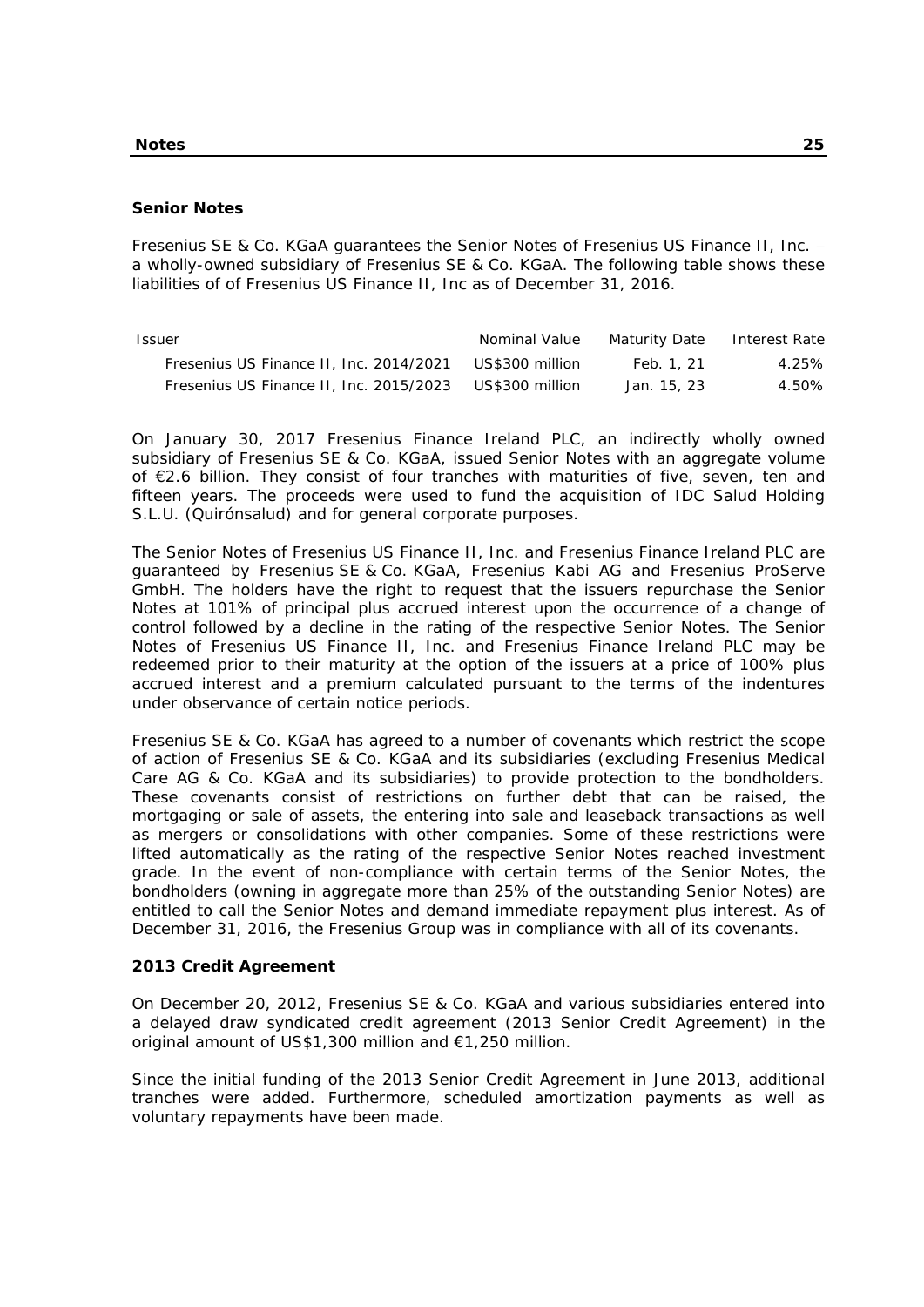As of December 31, 2015, the 2013 Senior Credit Agreement consisted of:

- Revolving credit facilities in the aggregate principal amount of US\$300 million and €900 million with a final repayment date on June 28, 2020. Those revolving credit facilities are available for Fresenius US Finance I, Inc., Fresenius Finance II B.V. and Fresenius SE & Co. KGaA. They have not been utilized at December 31, 2016.
- Term loan facilities of US\$689 million and €933 million (together Term Loan A) which were borrowed by Fresenius US Finance I, Inc. and Fresenius Finance II B.V. respectively. Term Loan A amortizes and is repayable in quarterly installments with a final maturity on June 28, 2020.

On February 29, 2016, a Term Loan B of US\$489 million was voluntarily prepaid.

On October 14, 2016, the Senior Credit Agreement 2013 has been increased by an incremental term loan of €900 million and an incremental revolving facility of €300 million. The incremental facilities are used to fund the acquisition of IDC Salud Holding S.L.U. (Quirónsalud) by Fresenius Helios. The incremental facilities were funded on January 31, 2017.

The 2013 Senior Credit Agreement is guaranteed by Fresenius SE & Co. KGaA, Fresenius ProServe GmbH, Fresenius Kabi AG and certain U.S. subsidiaries of Fresenius Kabi AG. Obligations under the 2013 Senior Credit Agreement are secured by pledges of capital stock of certain material subsidiaries of Fresenius Kabi AG, and upon funding of the incremental facilities are additionally secured by a pledge of the capital stock of HELIOS Kliniken GmbH, in favor of the lenders.

|                                                              | 2016   | 2015   |
|--------------------------------------------------------------|--------|--------|
| $\epsilon$ in thousands                                      |        |        |
| Commitments from building leases, and<br>leasing commitments |        |        |
| due 2017 (prior year 2016)                                   | 7,770  | 8,087  |
| due 2018-2021 (prior year 2017-2020)                         | 6,066  | 10,136 |
|                                                              | 13,836 | 18,223 |
| Commitments from ongoing capital                             |        |        |
| expenditures                                                 | 8,603  | 404    |
|                                                              | 22,439 | 18,627 |

# **(21) Other financial commitments**

Other financial commitments in their entirety are against third parties.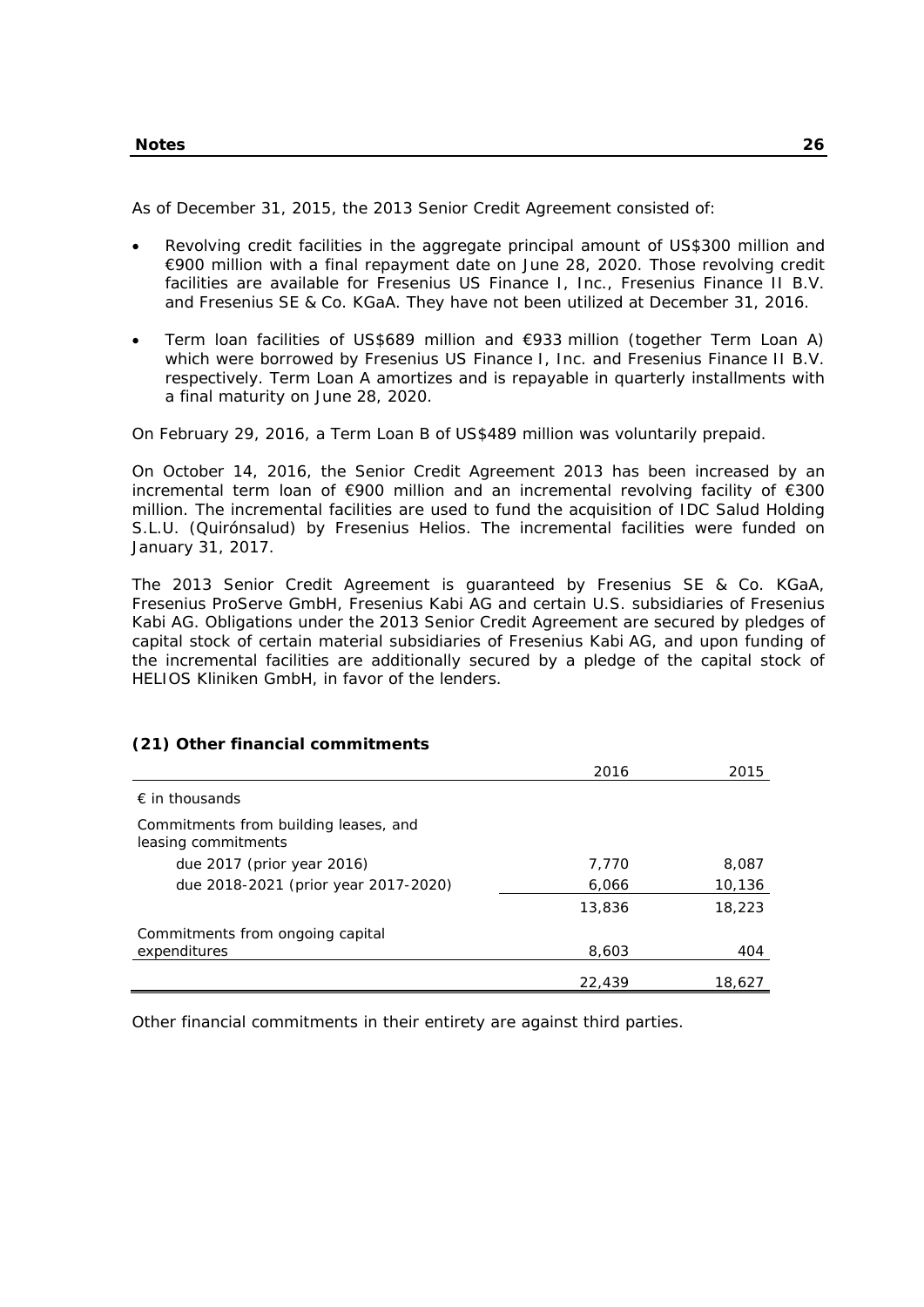## **Notes on the profit and loss statement**

The structure of the profit and loss statement has been adapted to the holding character of Fresenius SE & Co. KGaA and starts with income from participations

# **(22) Income from participations**

|                                                                          | 2016               | 2015               |
|--------------------------------------------------------------------------|--------------------|--------------------|
| $\epsilon$ in thousands                                                  |                    |                    |
| Income from profit transfer agreements                                   | 632,307            | 463,115            |
| Income from participations<br>(thereof amount from affiliated companies) | 86,532<br>(86,532) | 84,844<br>(84,844) |
|                                                                          | 718,839            | 547,959            |
|                                                                          |                    |                    |
|                                                                          |                    |                    |

# **(23) Sales**

|                                                                             | 2016             | 2015             |
|-----------------------------------------------------------------------------|------------------|------------------|
| $\epsilon$ in thousands                                                     |                  |                  |
| Sales from personnel services<br>(thereof amount from affiliated companies) | 40.819<br>17.010 | 36,143<br>16,172 |
|                                                                             | 57.829           | 52,315           |

# **(24) Other operating income**

Other operating income of €177,685 thousand in total (previous year €259,051 thousand) is comprised primarily of foreign currency gains of €141,619 thousand (previous year €236,941 thousand), cost transfers to group companies excluding own services of €17,231 thousand (previous year €20,523 thousand), and disposal gain of Fresenius Finance B.V. of €15,738 thousand (previous year €0) as well as other income from other accounting periods mainly income from the dissolution of short-term accruals of  $E$ 2,232 thousand (previous year €739 thousand). The main reason for the decrease in other operating income is a decrease in foreign currency gains.

The total income from other accounting periods was  $€5,333$  thousand in the fiscal year (previous year €1,097 thousand).

# **(25) Cost of materials**

Cost of materials of €12,652 thousand (previous year €11,450 thousand) mainly consist of costs to attain sales from rentals and lease agreements such as rents and lease payments for buildings as well as repair, maintenance and cleaning costs for the mentioned buildings.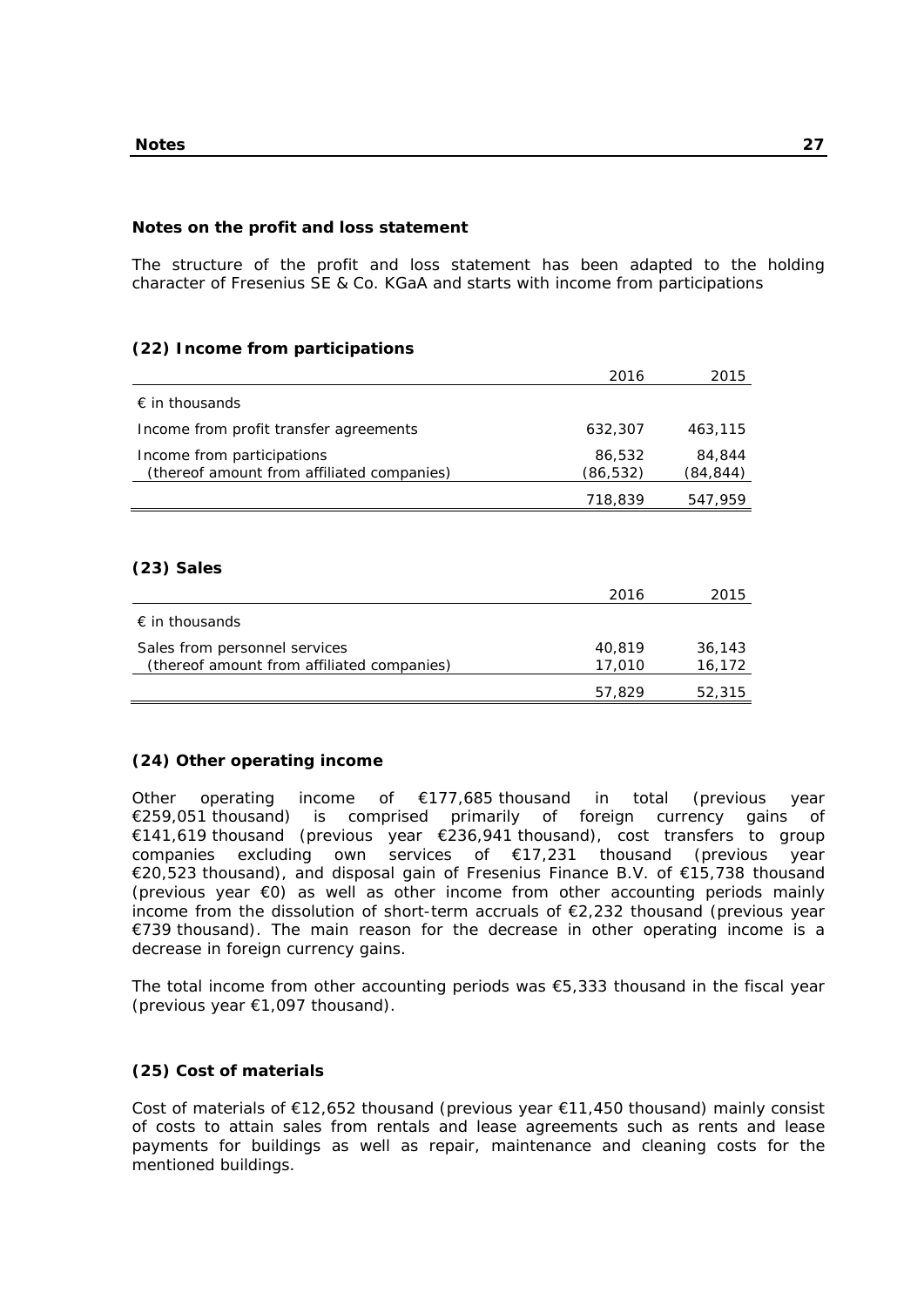## **(26) Personnel expenses**

|                                                                                 | 2016     | 2015     |
|---------------------------------------------------------------------------------|----------|----------|
| $\epsilon$ in thousands                                                         |          |          |
| Salaries and wages                                                              | 33,380   | 32,291   |
| Social security and costs<br>of retirement<br>pensions<br>and social assistance | 3,856    | 8,105    |
| (thereof amount of<br>retirement pensions)                                      | $(-246)$ | (4, 401) |
|                                                                                 | 37,236   | 40,396   |

The annual average number of employees of Fresenius SE & Co. KGaA by function is divided into the following groups:

|                    | 2016 | 2015 |
|--------------------|------|------|
| Wage earners       | 18   | 19   |
| Salaried employees | 292  | 278  |
| Apprentices        | 131  | 137  |
|                    | 441  | 434  |

# **(27) Depreciation and amortization of intangible assets and property, plant and equipment**

Depreciation of intangible assets and property, plant and equipment of  $\epsilon$ 4,706 thousand (previous year €4,672 thousand) is regular depreciation.

## **(28) Other operating expenses**

Other operating expenses of €207,820 thousand in total (previous year €293,806 thousand) were primarily foreign currency losses of €144,097 thousand (previous year €237,946 thousand). Also included are IT-related expenses, insurance premiums and consulting expenses, as well as the costs of Fresenius Management SE for business management activities of €9,561 thousand that are passed on. Total expenses from other accounting periods were €890 thousand in the fiscal year (previous year €1,142 thousand).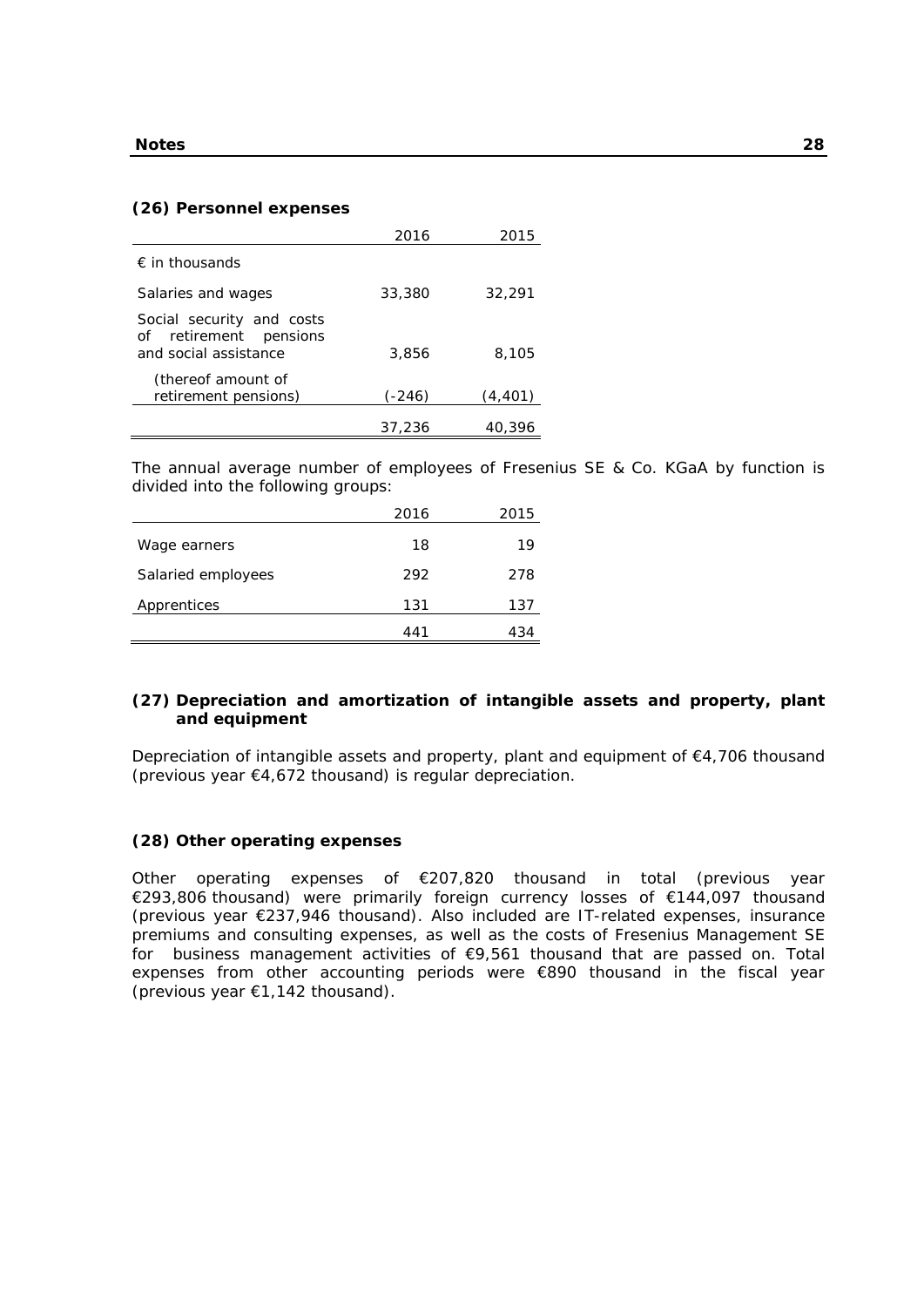### **(29) Net interest**

|                                                                                    | 2016                    | 2015                     |
|------------------------------------------------------------------------------------|-------------------------|--------------------------|
| $\epsilon$ in thousands                                                            |                         |                          |
| Interest income from long-term loans<br>(thereof amount from affiliated companies) | 70,501<br>(70, 455)     | 69.644<br>(69, 592)      |
| Other interest and similar income<br>(thereof amount from affiliated companies)    | 32,741<br>(30,246)      | 49,553<br>(48, 382)      |
| Interest and similar expenses<br>(thereof amount from affiliated companies)        | $-146.964$<br>(-66,222) | $-161,711$<br>(-108,714) |
| Expense from interest accrued for provisions                                       | $-2.025$                | $-2.009$                 |
|                                                                                    | $-45.747$               | -44,523                  |

## **(30) Income Taxes**

Income taxes in the amount of €69,921 thousand (previous year €59,694 thousand) resulted from current income tax of €70,596 thousand for the year 2016 (previous year €52,007 thousand) as well as tax income from other accounting periods in the amount of €675 thousand (previous year tax expense from other accounting periods of €7,687 thousand).

The deferred tax for the Tax Group is calculated with a tax rate of 30.5%, which is the tax rate expected to be applicable at the time the temporary differences reverse. Deferred tax liabilities arise from differences in the valuation of accounts receivables and from other assets not recognized for tax purposes. Differences in the valuation of pensions and other provisions generate deferred tax assets that exceed the amount of deferred tax liabilities. For this reason there is no tax gain or expense recognized in the profit and loss statement.

### **(31) Derivatives**

Fresenius SE & Co. KGaA uses derivative financial instruments, normally micro-hedges, to hedge against existing or highly probable future interest and currency risks. Derivative financial instruments are contracted exclusively for hedging purposes. As the critical terms of the underlying transactions basically match those of the derivative financial instruments it can be assumed that hedges are highly effective. Fresenius SE & Co. KGaA has approved guidelines for assessing risks and to control the use of financial instruments. The guidelines require a clear separation between the execution function on the one side and the clearing, accounting and control on the other side. Fresenius SE & Co. KGaA uses derivative financial instruments to reduce fluctuations in earnings and cash flows caused by changes in foreign currency exchange rates and interest rates. The high effectiveness of the derivative financial instruments leads to the expectation that, in general, the underlying transaction and the corresponding derivative will offset each other.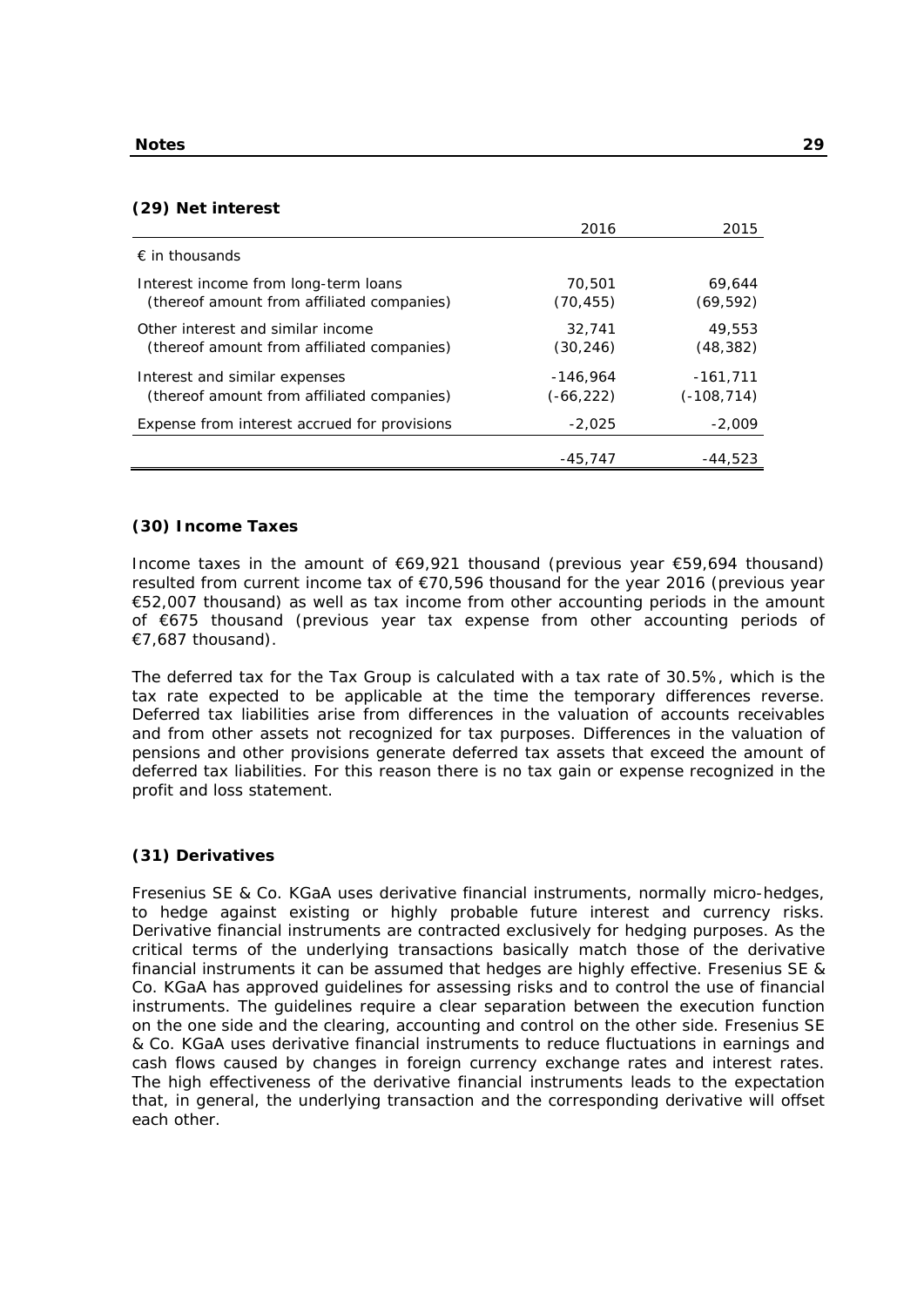# **Foreign exchange risk**

The company uses foreign exchange forward contracts to hedge foreign exchange risk.

Fresenius SE & Co. KGaA entered into foreign exchange forward contracts with external partners to hedge foreign currency risks from accounts receivable and liabilities as well as highly probable forecasted transactions from the Company and its affiliates. On the balance sheet date, the Company had mainly US\$ and  $\epsilon$  currency derivatives with a nominal value of €873,620 thousand and a negative fair value of €11,700 thousand with a maximum maturity of 19 months.

For foreign exchange forward contracts contracted with banks that were closed to hedge the foreign exchange risk of Fresenius SE & Co. KGaA Group companies' and that were passed down to the affected Group companies via Group internal transactions, hedges were built for the forward contracts and the underlying transactions with an offsetting fair value. The Company does not revaluate these hedges for financial reporting purposes until maturity ('Einfrierungsmethode'). The positive net fair value of internal and external hedges was €0 thousand. As of December 31, 2016, the notional amount of these transactions totaled  $\epsilon$ 219,305 thousand. The offsetting cash flows will level after 19 months the latest.

Further hedges were built for loans in foreign currencies that Group Companies have borrowed from the Company or that the Company has borrowed from Group Companies, and their offsetting foreign exchange forward contracts closed for hedging purposes. The loan receivables and payment obligations hedged against currency risk had a net book value of €24,335 thousand (asset). External foreign currency hedging contracts for the individual loans receivables and payment obligations with a nominal value of €375,879 on December 31, 2016 had a positive fair value of €1,577 thousand and a negative fair value of  $\epsilon$ 11,492 thousand. The changes in value of both the loan receivables and payment obligations and the foreign currency hedging contracts have been recognized as income ('Durchbuchungsmethode'). The offsetting cash flows will nearly level after 10 months the latest.

The rest of the currency derivative contracts can have positive and negative fair values. Positive fair values of €3,179 thousand were not recognized for financial reporting purposes. Negative fair values amounting to  $\epsilon$ 4,964 thousand were recognized as provision for contingent losses.

## **Interest rate risk**

The Company entered into interest rate swap transactions with banks with a nominal value of US\$200,000 thousand or €189,735 thousand and a positive fair value on the balance sheet date of €5,146 thousand. These interest rate swap transactions are mirrored by hedge agreements with affiliated companies with the same nominal volume and a negative fair value of €5,146 thousand. These transactions build a hedge that is not revaluated for financial reporting purposes until maturity ('Einfrierungsmethode'). This interest rate swaps mature on March 10, 2021 the latest.

The provision for contingent losses that had been built in the previous year following the interest rate swaps becoming ineffective, has been reversed. Interest rate caps with a nominal volume of €200,000 thousand have been entered into to further hedge variable interest rate payments from the syndicated credit agreement. No hedging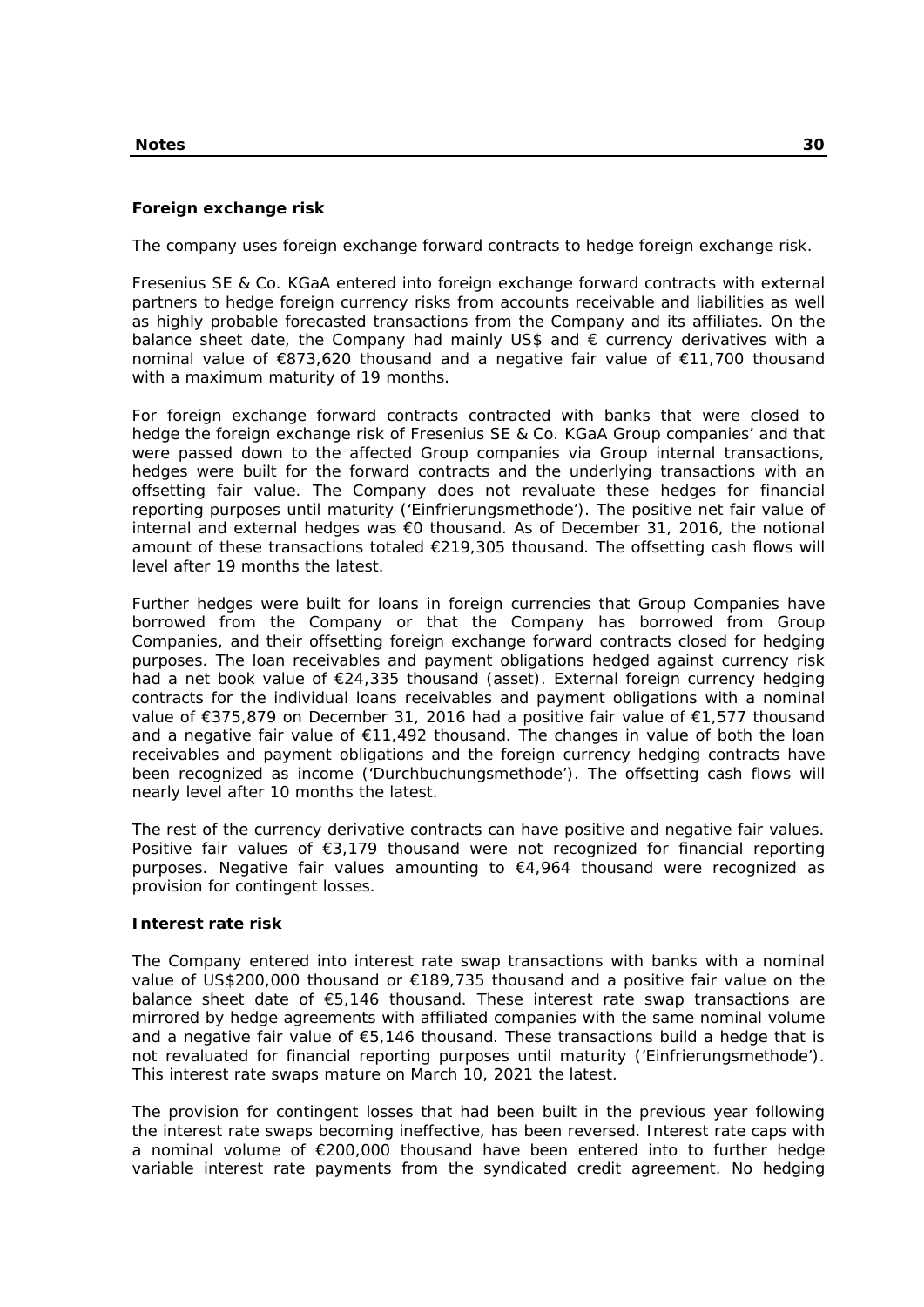relationship has been built for the interest rate caps, which have been accounted for at a fair value of €4 thousand on the balance sheet date. This interest rate caps mature on March 28, 2018 the latest.

## **Standards of valuation**

The fair values of derivative financial instruments are valuated according to customary standards that take market information (market values) on the balance sheet date into account. In detail following principles are used:

- The fair value is based on the market value of a derivative that could be reached in voluntary transactions by independent parties without taking forced or liquidation sales into account.
- To determine the market value of foreign exchange forward contracts, the contracted forward rate is compared to the current forward rate for the remaining term of the contract as of the date of the balance sheet. The result is then discounted on the basis of the market interest rates prevailing at the date of the statement of financial position for the respective currency.
- The value of interest rate swaps is calculated by discounting the future cash flows on the basis of the market interest rates applicable for the remaining term of the contract as of the date of the balance sheet.
- The premium paid for the caps was capitalized and is adjusted as of the respective balance sheet date. For this purpose, the internal option values of the caps are determined and discounted to the present value on the balance sheet date.

The effectiveness of hedging relationships is measured with the Critical Term Match-Method and the Dollar Offset-Method for foreign exchange forward contracts and with the Dollar Offset-Method for interest rate swaps.

# **(32) Compensation of the Management Board and Supervisory Board**

Individualized information regarding the compensation of the members of the Management Board and of the Supervisory Board is disclosed in the audited Compensation Report (see exhibit Compensation Report), which is part of the Management Report.

The Management Board's compensation is, as a whole, performance-oriented and was composed of three elements in the fiscal year 2016:

- non-performance-based compensation (fixed compensation and fringe benefits)
- short-term performance-based compensation (one-year variable compensation)
- components with long-term incentive effects (several-year variable compensation comprising stock options, share-based compensation with cash settlement (phantom stocks) and postponed payments of the one-year variable compensation).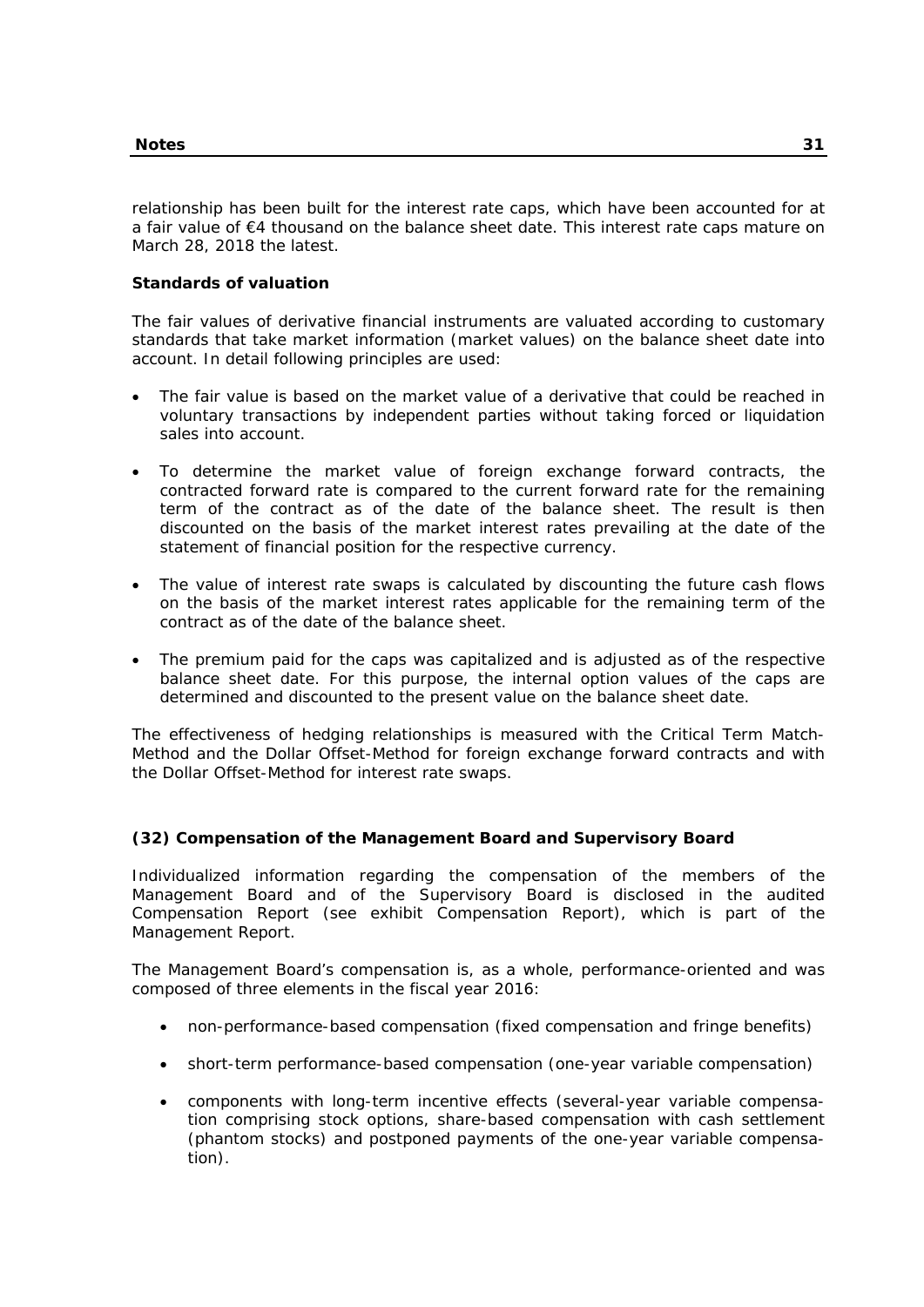The cash compensation paid to the Management Board for the performance of its responsibilities was €14,573 thousand (2015: €13,998 thousand). Thereof, €5,319 thousand (2015: €6,055 thousand) is not performance-based and €9,254 thousand (2015: €7,943 thousand) is performance-based. The amount of the performance-based compensation depends on the achievement of targets relating to the net income of the Fresenius Group and business segments. As a long-term incentive component, the members of the Management Board received 348,750 stock options under the Fresenius SE Co. KGaA Stock Option Plan 2013 and a share-based compensation with cash settlement in an amount of €5,140 thousand.

The total compensation paid to the Management Board was €25,051 thousand (2015: €27,065.)

The total compensation paid to the Supervisory Boards of Fresenius SE & Co. KGaA and Fresenius Management SE and their committees was €4,388 thousand in 2016 (2015: €3,648 thousand). Of this amount, €220 thousand was fixed compensation (2015: €206 thousand), €100 thousand was compensation for committees services (2015: €100 thousand), and €4,068 thousand was variable compensation (2015: €3,342 thousand).

In 2016, based on pension commitments to former members of the Management Board, €1,094 thousand (2015: €1,081 thousand) was paid. The pension obligation for these persons amounted to €23,183 thousand in 2016 (2015: €17,835 thousand).

In the fiscal years 2016 and 2015, no loans or advance payments of future compensation components were made to members of the Management Board of Fresenius Management SE.

The members of the Management Board and Supervisory Board of Fresenius Management SE are displayed in the exhibit to the Notes.

## **(33) Subsequent events**

On January 31, 2017, Fresenius Helios closed the acquisition of 100% of the share capital in IDC Salud Holding S.L.U. (Quirónsalud), Spain's largest private hospital operator, for a purchase price of €5.76 billion.

Of the total purchase price of €5.76 billion for Quirónsalud, €5.36 billion had already been debt-financed and cash paid by the Fresenius Group (see notes (18) and (20) for further details). The balance of €0.4 billion was paid in the form of Fresenius shares. For this purpose, on January 31, 2017, 6,108,176 new shares from Fresenius SE Co. KGaA were issued from authorized capital excluding subscription rights.

In January and February 2017 Fresenius SE Co. KGaA has granted long term loans of €1.0 billion to Fresenius ProServe GmbH and of €0.3 billion to HELIOS International Holding GmbH, a wholly owned affiliated company thereof. Moreover €0.7 billion were contributed to equity of Fresenius Finance Holdings Ltd. Both the loans and the equity contribution relate to the acquisition of Quirónsalud.

There have been no significant changes in the Fresenius Group's operating environment following the end of the fiscal year 2016 until February 21, 2017. No other events of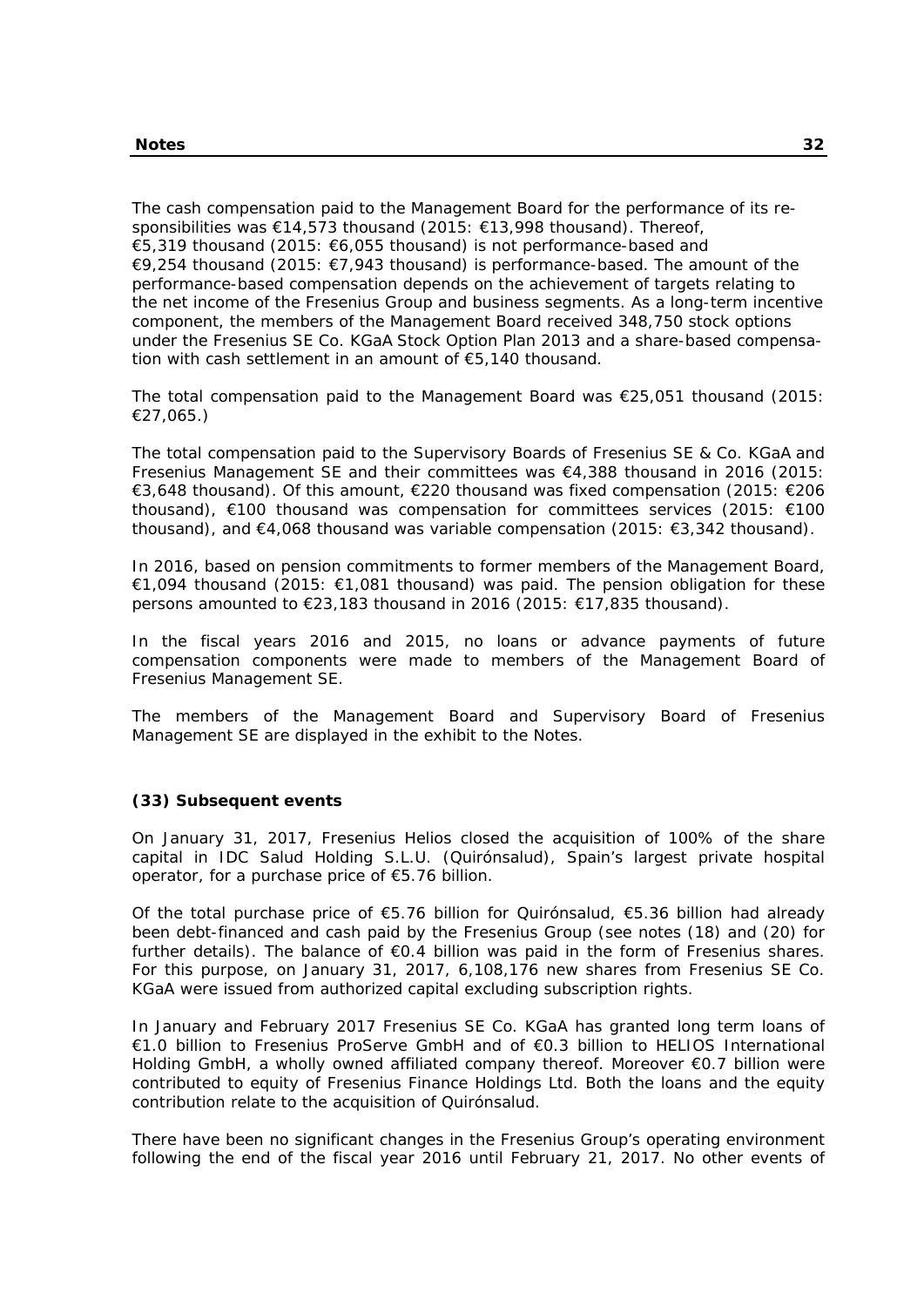material importance on the assets and liabilities, financial position, and results of operations of the Group have occurred following the end of the fiscal year.

#### **(34) Corporate Governance**

For each consolidated stock exchange listed entity, the declaration pursuant to Section 161 of the German Stock Corporation Act (Aktiengesetz) has been issued and made available to shareholders on the website of Fresenius SE & Co. KGaA (www.fresenius.com/corporate-governance) and of Fresenius Medical Care AG & Co. KGaA (www.freseniusmedicalcare.com).

#### **(35) Consolidated Financial Statements**

As parent company Fresenius SE & Co. KGaA prepares and publishes consolidated financial statements and management report in accordance with the International Financial Reporting Standards (IFRS) which are binding to be applied in the EU applying Section 315a of the German Commercial Code (HGB) for the smallest group of consolidated companies. The consolidated financial statements are published in the electronic Bundesanzeiger (German Federal Gazette). Fresenius Management SE, Bad Homburg v.d.H. prepares and publishes the consolidated financial statements for the largest group of consolidated companies which is also published in the electronic Bundesanzeiger (German Federal Gazette).

#### **(36) Proposal for the distribution of earnings**

The General Partner and the Supervisory Board of Fresenius SE & Co. KGaA propose to the Annual General Meeting that the earnings for 2016 of Fresenius SE & Co. KGaA be distributed as follows:

| Payment of a dividend of $\epsilon$ 0.62 per<br>ordinary share on the 553,316,547 |                 |
|-----------------------------------------------------------------------------------|-----------------|
| ordinary shares entitled to dividend                                              | €343,056,259.14 |
| Balance to be carried forward                                                     | €593,170.56     |
| Retained earnings                                                                 | €343,649,429.70 |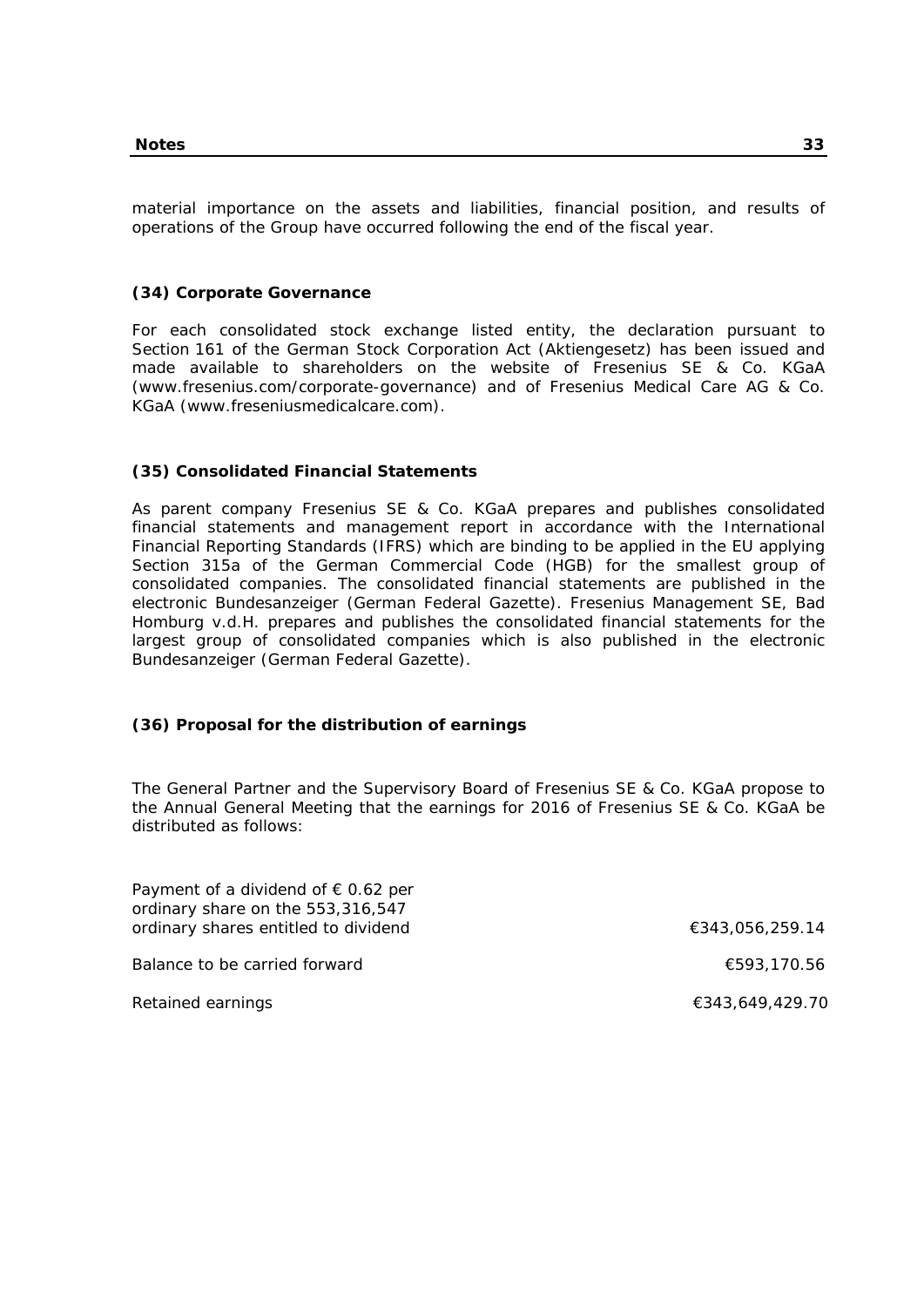#### **(37) Responsibility Statement**

"To the best of our knowledge, and in accordance with the applicable reporting principles, the financial statements give a true and fair view of the assets, liabilities, financial position and profit or loss of the Company, and the Company management report includes a fair review of the development and performance of the business and the position of the Company, together with a description of the principal opportunities and risks associated with the expected development of the Company."

Bad Homburg v.d.H., February 21, 2017

Fresenius SE & Co. KGaA,

represented by:

Fresenius Management SE, its General Partner

The Management Board

S. Sturm Dr. F. De Meo Dr. J. Götz

M. Henriksson **R. Powell Dr. E. Wastler**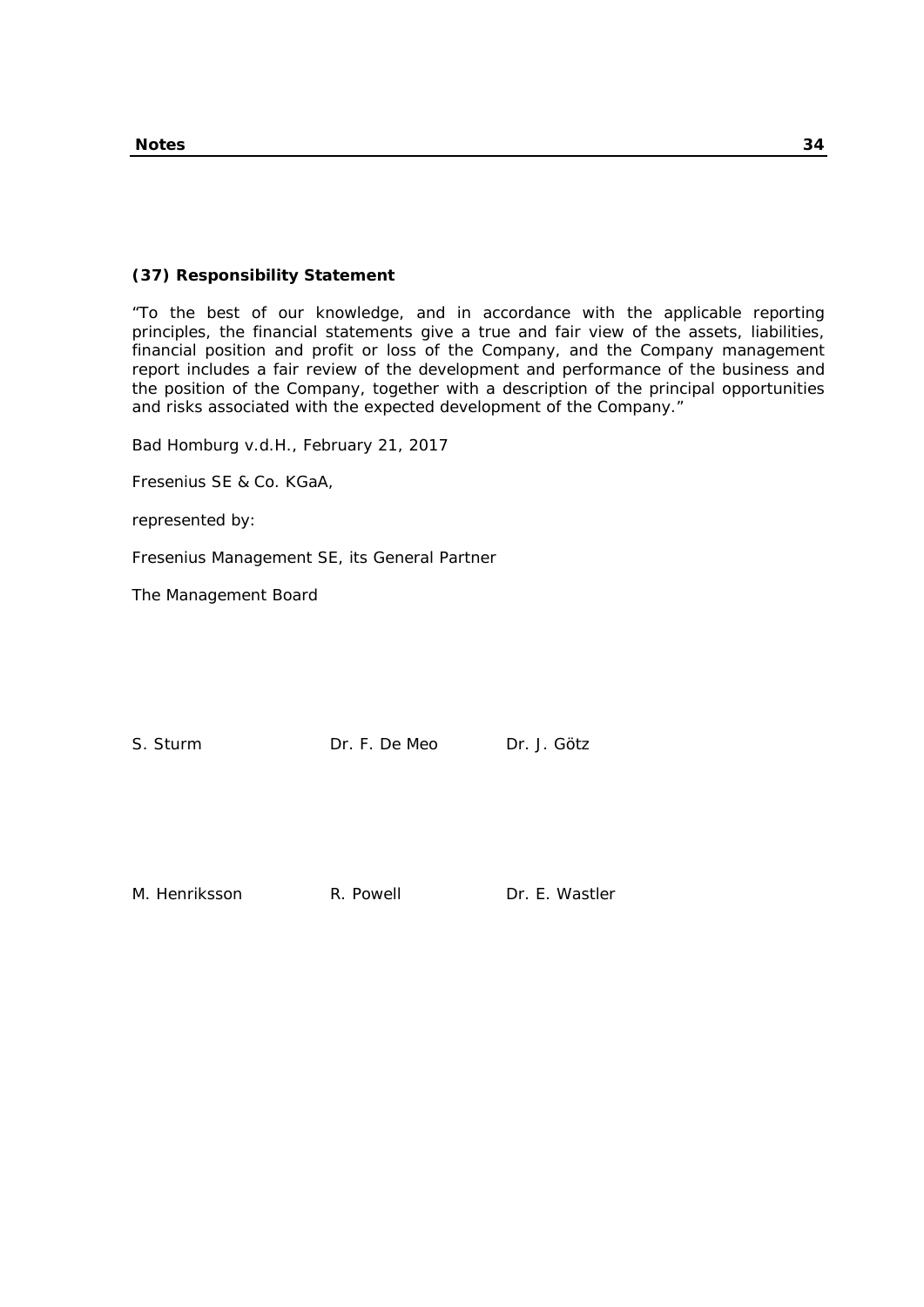# BOARDS

# SUPERVISORY BOARD FRESENIUS SE & CO. KGAA

#### Dr. Gerd Krick

Former Chairman of Fresenius AG

#### Chairman

Offices Supervisory Board Fresenius Management SE (Chairman) Fresenius Medical Care AG & Co. KGaA (Chairman) Fresenius Medical Care Management AG VAMED AG, Austria (Chairman)

Prof. Dr. med. D. Michael Albrecht

Medical Director and Spokesman of the

Management Board of the Universitäts-

klinikum Carl Gustav Carus Dresden

Office Supervisory Board GÖK Consulting AG Universitätsklinikum Aachen

Prof. Dr. h. c. Roland Berger (until May 13, 2016)

#### Management Consultant

Offices Supervisory Board Fresenius Management SE (until May13, 2016) Rocket Internet SE Schuler AG WMP EuroCom AG (until July 27, 2016; Deputy Chairman) Board of Directors

Banzai S.p.A., Italy (since April 14, 2016) Geox S.p.A., Italy (until May 19, 2016)

# Michael Diekmann

Former Chairman of the Management Board of Allianz SE

# Deputy Chairman

**Offices Supervisory Board**<br>BASF SE (Deputy Chairman) Fresenius Management SE Linde AG (Deputy Chairman) Siemens AG

Board of Directors Allianz Australia Ltd., Australia (until December 31, 2016; Non-Executive Director)

Dario Anselmo Ilossi

(until May 13, 2016)

Trade Union collaborator at FEMCA Cisl Energy, Fashion, and Chemicals

Konrad Kölbl Full-time Works Council Member

Member of the Manual Workers' Works Council of VAMED-KMB Krankenhausmanagement und Betriebsführungsges. m.b.H.

Chairman of the Group Works Council of VAMED AG

Deputy Chairman of the European Works Council of Fresenius SE & Co. KGaA

Corporate Offices Supervisory Board VAMED-KMB Krankenhausmanagement und Betriebsführungsges. m.b.H., Austria

Stefanie Lang (since May 13, 2016)

Full-time Works Council Member

Chairman of the Works Council of Fresenius Medical Care Deutschland GmbH

Frauke Lehmann (since May 13, 2016)

Full-time Works Council Member

Chairman of the Works Council of HELIOS Kliniken Schwerin GmbH

Member of the European Works Council of Fresenius SE & Co. KGaA

Corporate Offices Supervisory Board HELIOS Kliniken Schwerin GmbH (Deputy Chairman) Prof. Dr. med. Iris Löw-Friedrich (since May 13, 2016)

Chief Medical Officer und Executive Vice President, Head of Development and Medical Patient Value Practices, UCB S.A.

**Offices** Supersivory Board Evotec AG

#### Klaus-Peter Müller . . . . . . . . . . . . . . . . . . Chairman of the Supervisory Board of

Commerzbank AG **Offices** 

Supervisory Board Commerzbank AG (Chairman) Fresenius Management SE

Board of Directors Parker Hannifin Corporation, USA

Dieter Reuß (until May 13, 2016)

Full-time Works Council Member

Chairman of the Joint Works Council of Fresenius SE & Co. KGaA / Bad Homburg site

Deputy Chairman of the General Works Council of Fresenius SE & Co. KGaA

Gerhard Roggemann (until May 13, 2016)

#### Management Consultant

**Offices** Supervisory Board Bremer AG (since August 16, 2016) Deutsche Beteiligungs AG (Deputy Chairman) Deutsche Börse AG (until May 11, 2016) GP Günter Papenburg AG (Chairman) WAVE Management AG (Deputy Chairman)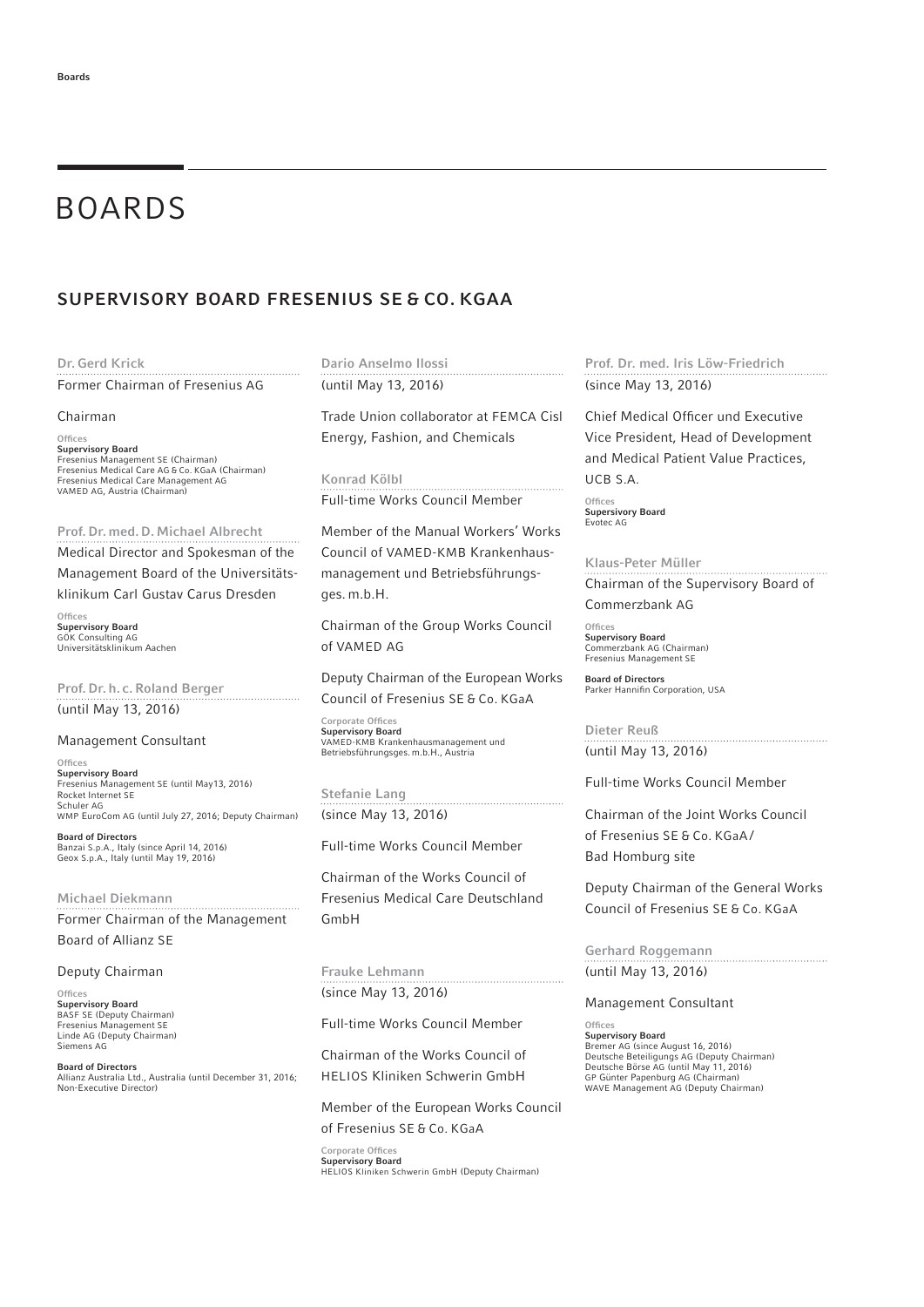# SUPERVISORY BOARD FRESENIUS SE & CO. KGAA

Oscar Romero De Paco (since May 13, 2016)

Staff member production

Member of the European Works Council of Fresenius SE & Co. KGaA

Stefan Schubert (until May 13, 2016)

Hospital nurse and full-time Works Council Member

Chairman of the Works Council of HELIOS Klinik Bad Schwalbach and of HELIOS Klinik Idstein

Chairman of the Group Works Council of Wittgensteiner Kliniken GmbH (until September 9, 2016)

Member of the European Works Council of Fresenius SE & Co. KGaA

Hauke Stars (since May 13, 2016)

Member of the Executive Board Deutsche Börse AG

Offices Supervisory Board Eurex Frankfurt AG (Deutsche Börse AG Group mandate) GfK SE (until May 20, 2016) Klöckner & Co. SE (until May 13, 2016)

Administrative Board Eurex Zürich AG (Deutsche Börse AG Group mandate) Kühne + Nagel International AG (since May 3, 2016)

Rainer Stein Full-time Works Council Member

Chairman of the Group Works Council of HELIOS Kliniken GmbH

Chairman of the European Works Council of Fresenius SE & Co. KGaA

# Niko Stumpfögger

Secretary of the Trade Union ver.di, Head of Company and Industry Politics in Health Care and Social Affairs

Deputy Chairman

# COMMITTEES OF THE SUPERVISORY BOARD

Audit Committee Prof. Dr. h. c. Roland Berger (until May 13, 2016; Chairman) Klaus-Peter Müller (since May 13, 2016; Chairman) Konrad Kölbl Dr. Gerd Krick Gerhard Roggemann (until May 13, 2016) Hauke Stars (since May 13, 2016) Rainer Stein

Nomination Committee Dr. Gerd Krick (Chairman) Prof. Dr. h. c. Roland Berger (until May 13, 2016) Michael Diekmann Klaus-Peter Müller (since May 13, 2016)

Joint Committee<sup>1</sup>

Dr. Dieter Schenk (Chairman) Michael Diekmann Dr. Gerd Krick Dr. Karl Schneider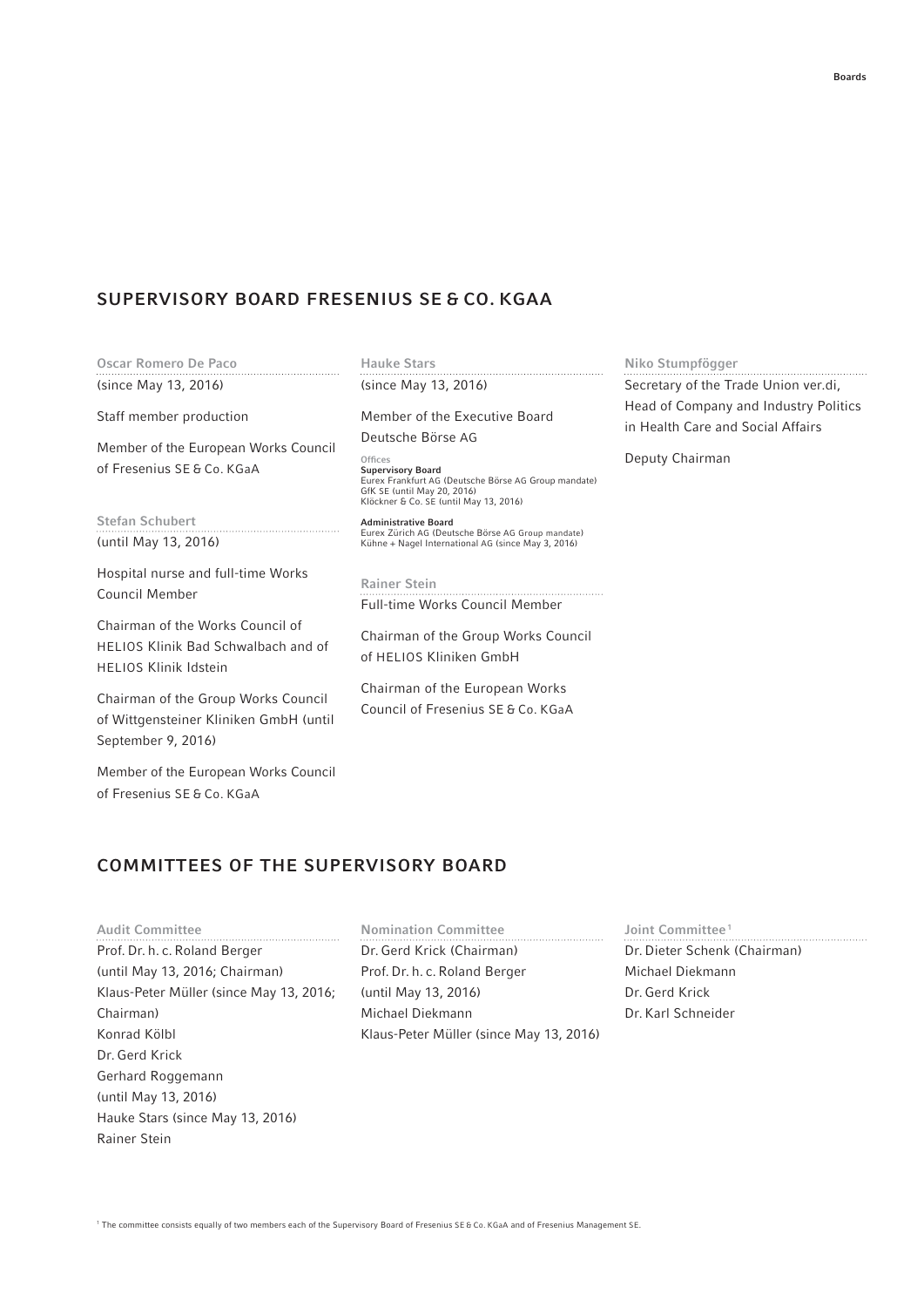# MANAGEMENT BOARD FRESENIUS MANAGEMENT SE

(General partner of Fresenius SE & Co. KGaA)

#### Dr. Ulf M. Schneider

#### (until June 30, 2016)

#### Chairman

Corporate Offices Supervisory Board Fresenius Kabi AG (until June 30, 2016; Chairman) Medical Care Management AG (until June 30, 2016; Chairman)

Board of Directors Fresenius Kabi USA, Inc., USA (until June 30, 2016)

**Offices Board of Directors**<br>E. I. du Pont de Nemours and Company, USA

#### Stephan Sturm

Chairman (since July 1, 2016) and

#### Chief Financial Officer

Corporate Offices **Supervisory Board**<br>Fresenius Kabi AG (Deputy Chairman until August 29, 2016; Chairman since August 29, 2016) Fresenius Medical Care Management AG (since May 11, 2016; Chairman since June 30, 2016) VAMED AG, Austria (Deputy Chairman)

Offices Supervisory Board Deutsche Lufthansa AG

# Dr. Francesco De Meo

Business Segment Fresenius Helios

Corporate Offices Supervisory Board HELIOS Beteiligungs AG (Chairman) HELIOS Kliniken Schwerin GmbH (Chairman)

Dr. Jürgen Götz Chief Legal and Compliance Officer, and Labor Relations Director

Mats Henriksson Business Segment Fresenius Kabi

Corporate Offices Supervisory Board Fresenius Kabi Austria GmbH, Austria (Chairman) Fresenius Kabi España S.A.U., Spain Labesfal – Laboratórios Almiro, S.A., Portugal

Administrative Board Fresenius Kabi Italia S.p.A., Italy (Chairman)

#### Board of Directors

Fenwal, Inc., USA<br>Fresenius Kabi Pharmaceuticals Holding, Inc., USA<br>Fresenius Kabi Pharmaceuticals Holding, Inc., USA<br>Fresenius Kabi (Singapore) Pte Ltd., Singapore<br>Sino-Swed Pharmaceutical Corp, Ltd., China<br>Sino-Swed Phar

#### Rice Powell

Business Segment

Fresenius Medical Care

Corporate Offices Administrative Board Vifor Fresenius Medical Care Renal Pharma Ltd., Switzerland (Vice Chairman)

Board of Directors Fresenius Medical Care Holdings, Inc., USA (Chairman)

Dr. Ernst Wastler Business Segment Fresenius Vamed

Corporate Offices Supervisory Board Charité CFM Facility Management GmbH (Deputy Chairman) VAMED-KMB Krankenhausmanagement und Betriebsführungsges. m.b.H., Austria (Chairman)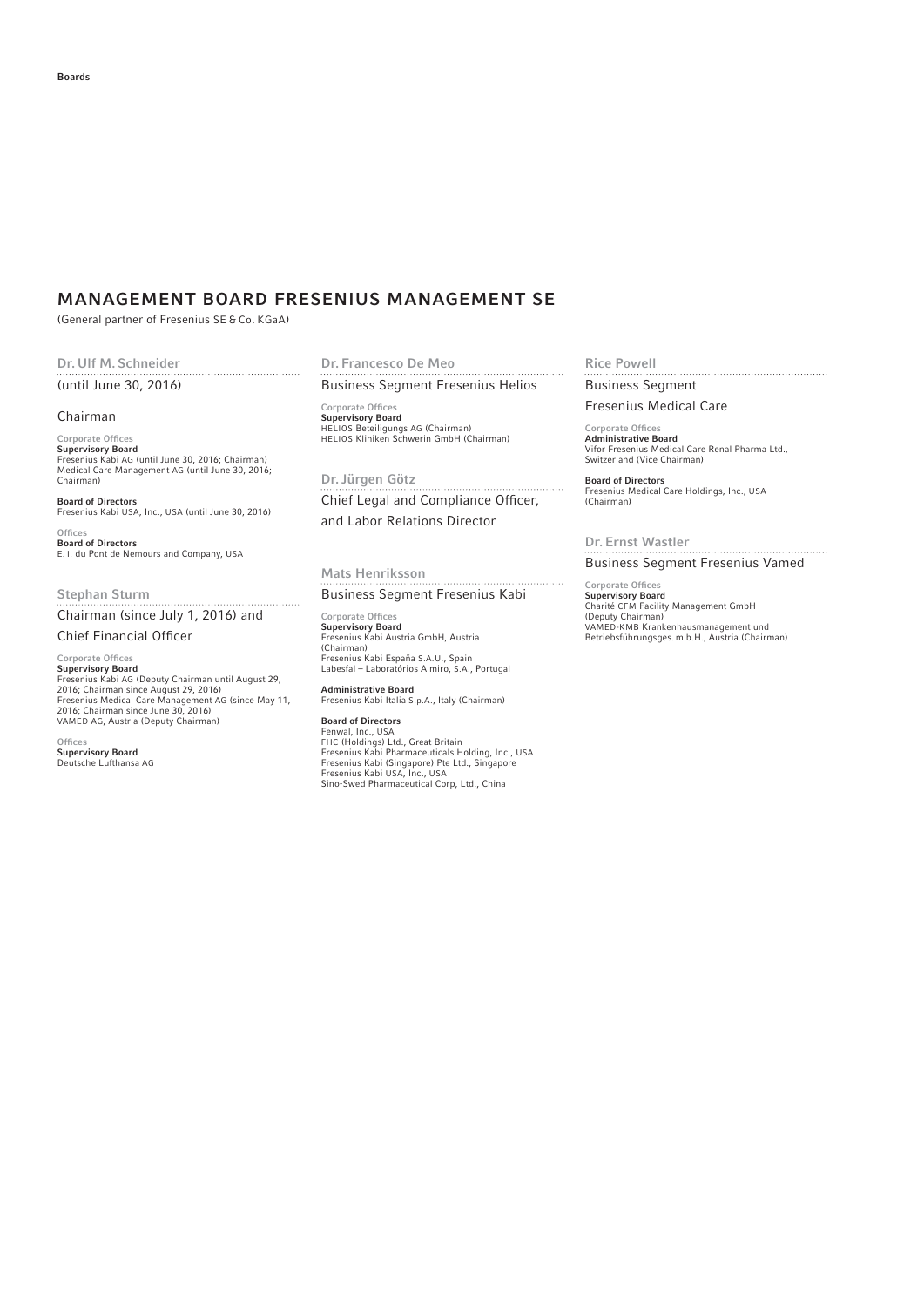# SUPERVISORY BOARD FRESENIUS MANAGEMENT SE

(General partner of Fresenius SE & Co. KGaA)

Dr. Gerd Krick **Chairman** 

Michael Diekmann 

Prof. Dr. h. c. Roland Berger (until May 13, 2016)

Dr. Kurt Bock 

(since May 13, 2016)

Chief Executive Officer BASF SE

Klaus-Peter Müller

Dr. Dieter Schenk Lawyer and Tax Consultant

Deputy Chairman

Offices<br>Supervisory Board<br>Bank Schilling & Co. AG (Chairman)<br>Fresenius Medical Care AG & Co. KGaA (Deputy Chairman)<br>Fresenius Medical Care Management AG<br>Gbeor Shoes AG (Chairman)<br>Greiffenberger AG (Deputy Chairman) Greiffenberger AG (Deputy Chairman)<br>TOPTICA Photonics AG (Chairman)

Foundation Board Else Kröner-Fresenius-Stiftung (Chairman)

Dr. Karl Schneider

Former Spokesman of Südzucker AG

Offices Foundation Board Else Kröner-Fresenius-Stiftung (Deputy Chairman)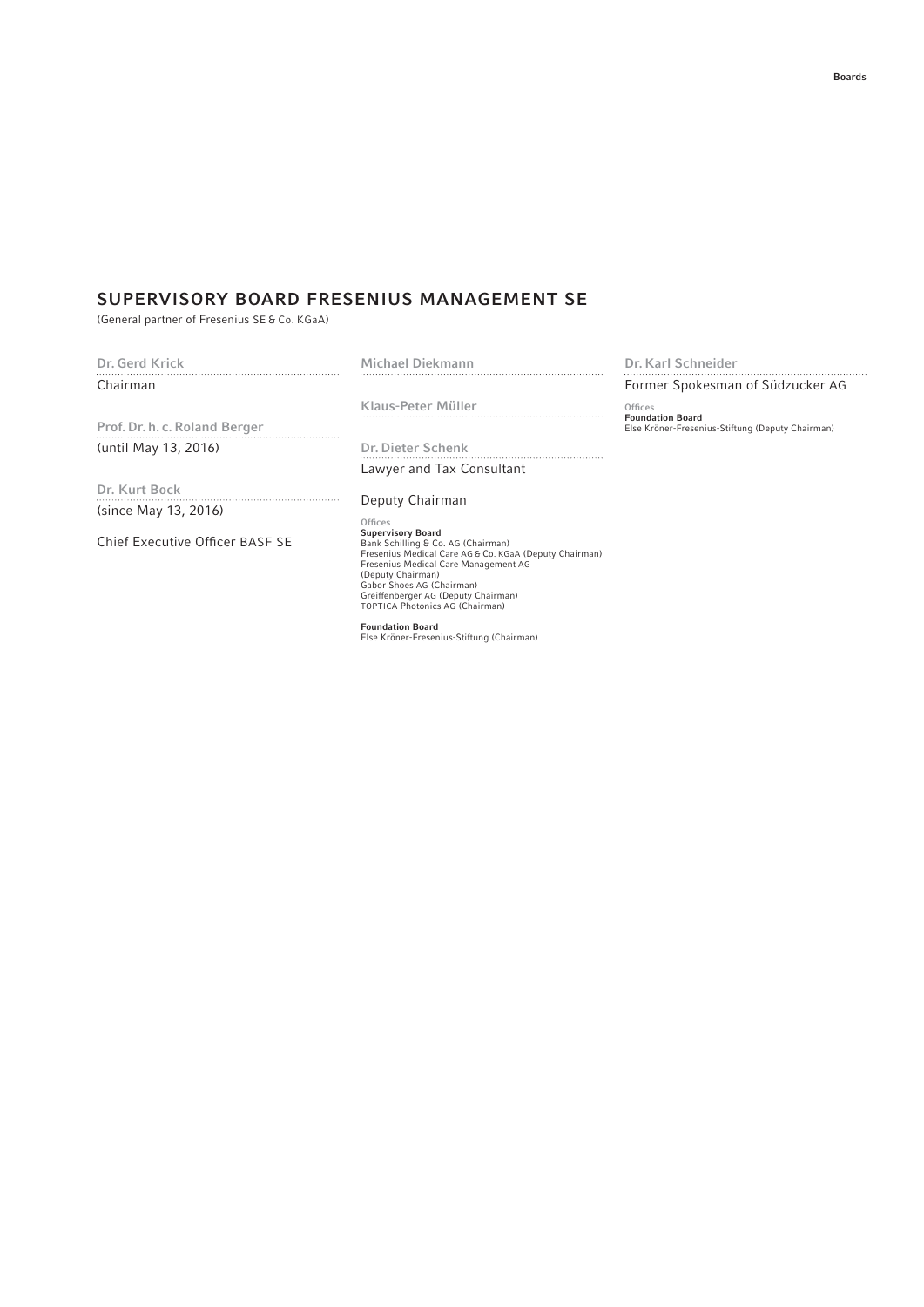#### **MANAGEMENT REPORT FOR FRESENIUS SE & CO. KGAA**

Fresenius SE & Co. KGaA acts as an operating holding that holds the shares of the Fresenius Group management companies. Fresenius SE & Co. KGaA collects income from service contracts, and in a higher amount, income from participations. The income from investments and with it, the result of operations, financial position and the assets and liabilities are highly dependent on the performance of the whole Group. Therefore the business development of the group is described in the following paragraphs.

#### **FUNDAMENTAL INFORMATION ABOUT THE GROUP**

#### **The group's business model**

Fresenius is a global health care group in the legal form of an SE & Co. KGaA (a partnership limited by shares). We offer products and services for dialysis, hospitals, and outpatient medical care. In addition, Fresenius focuses on hospital operations. We also manage projects and provide services for hospitals and other health care facilities worldwide.

The operating business comprises four business segments, all of which are legally independent entities managed by the operating parent company Fresenius SE & Co. KGaA. The business segments have a regional and decentralized structure.

- **Fresenius Medical Care** offers services and products for patients with chronic kidney failure. As of December 31, 2016, Fresenius Medical Care treated 308,471 patients at 3,624 dialysis clinics. Dialyzers, dialysis machines, and renal pharmaceuticals are among the most important product lines. In addition, Fresenius Medical Care offers dialysis-related services, among others in the field of Care Coordination.
- **Fresenius Kabi** specializes in intra-venously administered generic drugs (IV drugs), clinical nutrition, and infusion therapies. The company is also a supplier of medical devices and products of transfusion technology. The company sells its products mainly to hospitals.
- **Fresenius Helios** is the largest hospital operator in Germany. At the end of 2016, Fresenius Helios operated a total of 112 hospitals with around 35,000 beds in Germany. In addition to 88 acute care hospitals, including 7 maximum care hospitals in Berlin-Buch, Duisburg, Erfurt, Krefeld, Schwerin, Wiesbaden, and Wuppertal, the HELIOS Group has 24 post-acute care clinics. Following the closing of the acquisition of Quirónsalud in January 2017, Fresenius Helios is also the largest private hospital operator in Spain. At the end of 2016, Quirónsalud operated 43 hospitals, 39 outpatient centers and around 300 Occupational Risk Prevention centers.
- **Fresenius Vamed** manages projects and provides services for hospitals and other health care facilities worldwide. The portfolio ranges along the entire val-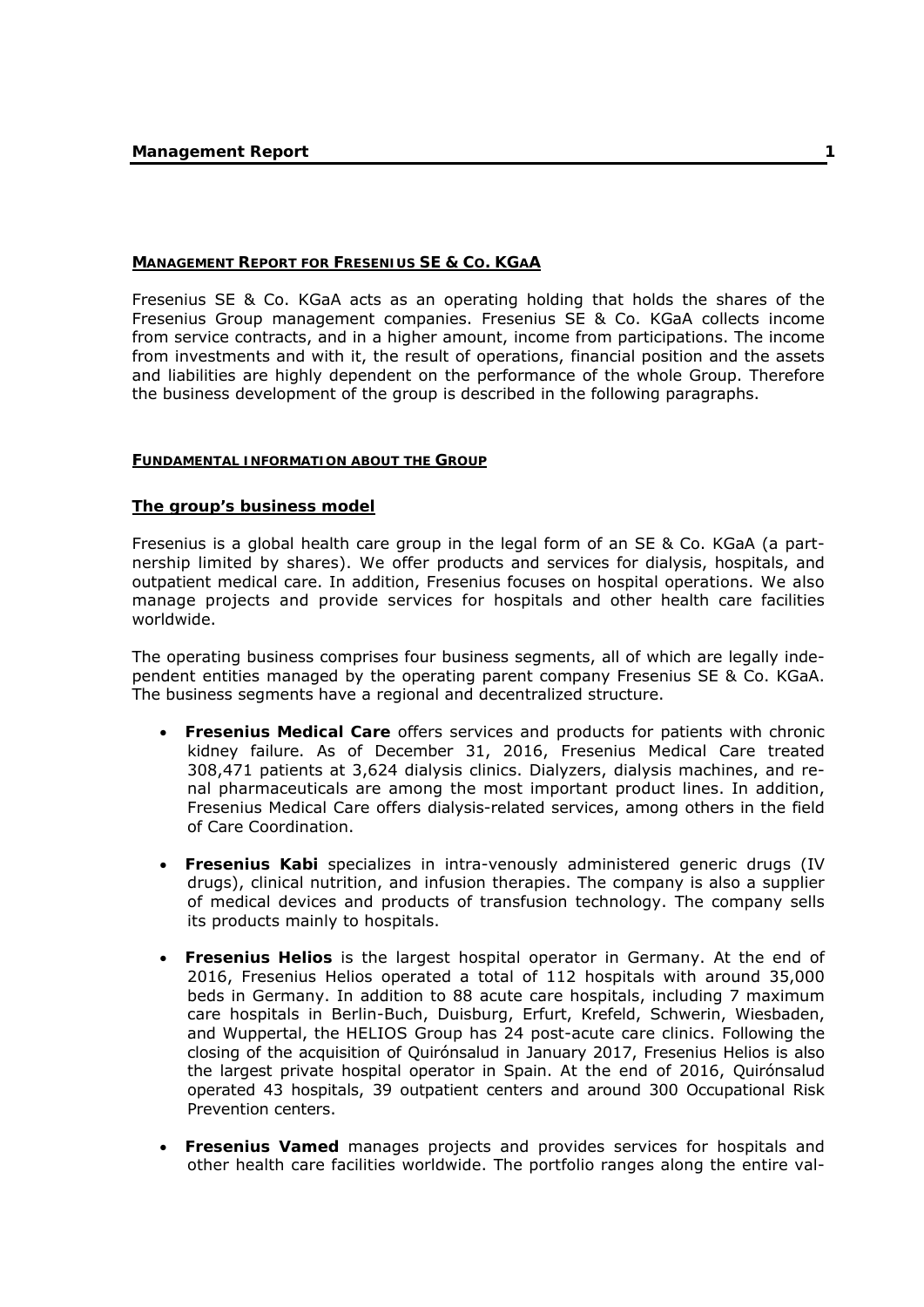ue chain – from project development, planning, and turnkey construction, via maintenance and technical management, to total operational management.

Fresenius has an international sales network and maintains approximately 90 production sites. Large production sites are located in the United States, China, Japan, Germany, and Sweden. Production plants are also located in other European countries and in Latin America, Asia-Pacific, and South Africa.

#### **Important markets and competitive position**

Fresenius operates in about 80 countries through its subsidiaries. The **main markets** are North America and Europe with 47% and 38% of sales, respectively.

**Fresenius Medical Care** holds the leading position worldwide in dialysis care as it serves about 10% of all dialysis patients, as well as in dialysis products, with a market share of about 34%. **Fresenius Kabi** holds leading market positions in Europe and has significant market shares in the growth markets of Asia-Pacific and Latin America. In the United States, Fresenius Kabi is one of the leading suppliers of generic IV drugs. **Fresenius Helios** is the largest hospital operator in Germany and, following the closing of the acquisition of Quirónsalud in January 2017, it is also the largest private hospital operator in Spain. **Fresenius Vamed** is one of the world's leading companies in its field.

#### **Legal and economic factors**

Overall, the legal and economic factors for the Fresenius Group were largely unchanged. The life-saving and life-sustaining products and therapies that the Group offers are of intrinsic importance for people worldwide. Therefore, our markets are fundamentally stable and relatively independent of economic cycles.

Furthermore, the diversification across four business segments and our global reach provide additional stability for the Group.

There were no legal aspects that significantly affected business performance in 2016.

#### **Management and control**

In the legal form of a KGaA, the Company's corporate bodies are the General Meeting, the Supervisory Board, and the general partner, Fresenius Management SE. Fresenius Management SE is wholly owned by Else Kröner-Fresenius-Stiftung. The KGaA has a **two-tier management system** – management and control are strictly separated.

The **general partner**, represented by its **Management Board**, conducts the business and represents the Company in dealings with third parties. The Management Board generally has seven members. According to the Management Board's rules of procedure, each member is accountable for his or her own area of responsibility. However, the members have joint responsibility for the management of the Group. In addition to the Supervisory Board of Fresenius SE & Co.KGaA, Fresenius Management SE has its own Supervisory Board. The Management Board is required to report to the Supervisory Board of Fresenius Management SE regularly, in particular on its corporate policy and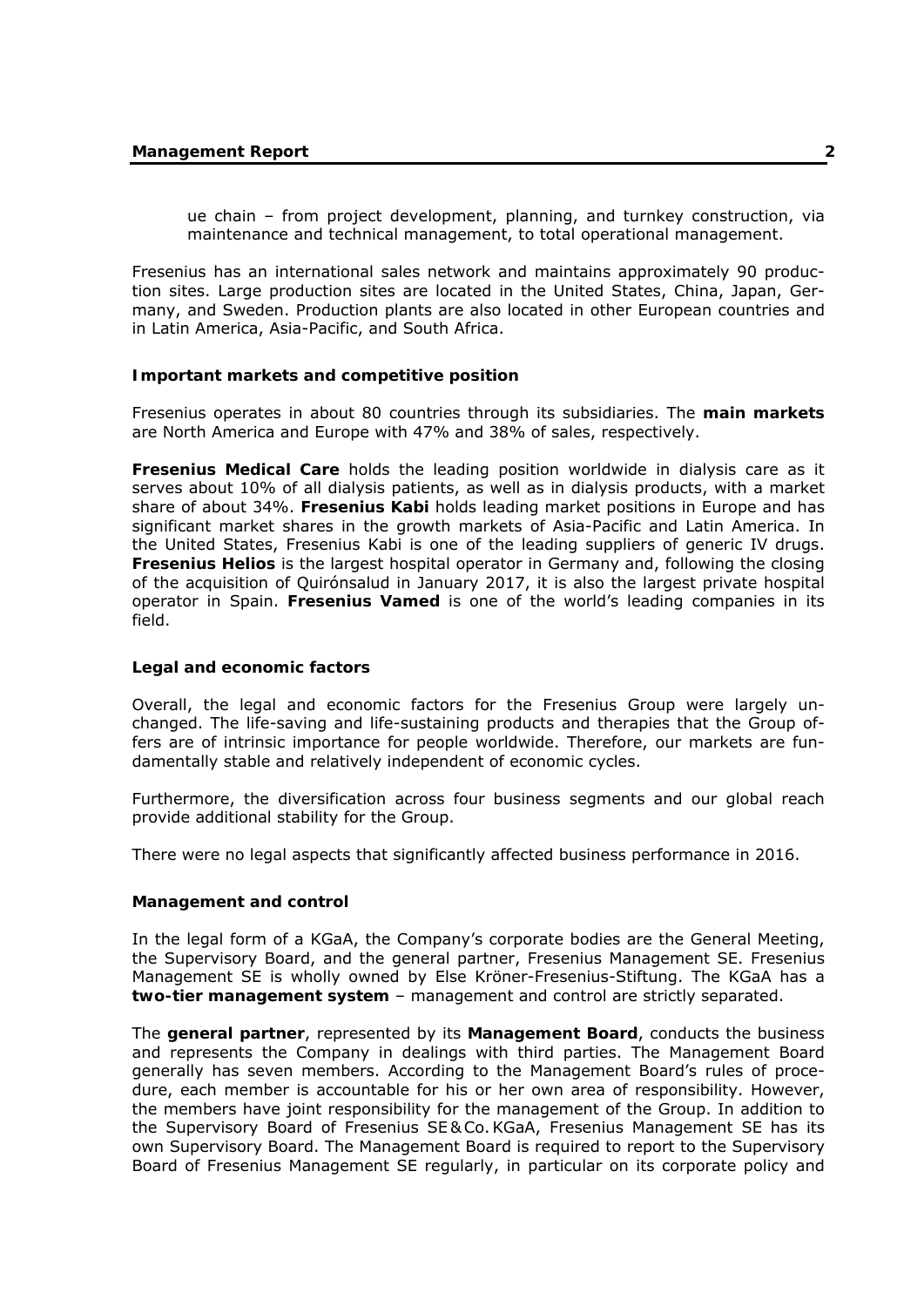strategies, business profitability, current operations, and any other matters that could be of significance for the Company's profitability and liquidity. The Supervisory Board of Fresenius Management SE also advises and supervises the Management Board in its management of the Company. It is prohibited from managing the Company directly. However, the Management Board's rules of procedure require it to obtain the approval of the Supervisory Board of Fresenius Management SE for specific activities.

The members of the Management Board are appointed and dismissed by the Supervisory Board of Fresenius Management SE. Appointment and dismissal is in accordance with Article 39 of the SE Regulation. The articles of association of Fresenius Management SE also provide that deputy members of the Management Board may be appointed.

The **Supervisory Board of Fresenius SE & Co. KGaA** advises and supervises the management of the Company's business by the general partner, reviews the annual financial statements and the consolidated financial statements, and performs the other functions assigned to it by law and the Company's articles of association. It is involved in corporate planning and strategy, and in all matters of fundamental importance for the Company. The Supervisory Board of Fresenius SE & Co.KGaA has six shareholder representatives and six employee representatives. A Nomination Committee of the Supervisory Board of Fresenius SE & Co.KGaA has been instituted for election proposals for the shareholder representatives. Its activities are aligned with the provisions of law and the Corporate Governance Code. The shareholder representatives are elected by the **General Meeting of Fresenius SE & Co. KGaA**. The European works council elects the employee representatives to the Supervisory Board of Fresenius SE & Co.KGaA.

The Supervisory Board must meet at least twice per calendar half-year. The Supervisory Board of Fresenius SE & Co. KGaA has two permanent **committees**: the Audit Committee, consisting of five members, and the Nomination Committee, consisting of three members. The members of the committees are listed in the exhibit to the notes. The Company's annual corporate governance declaration describes the procedures of the Supervisory Board's committees. The declaration can be found on the website www.fresenius.com/corporate-governance.

The description of both the **compensation system** and individual amounts paid to the Management Board and Supervisory Board of Fresenius Management SE, and the Supervisory Board of Fresenius SE & Co.KGaA, are included in the Compensation Report in the exhibit to the Management Report. The Compensation Report is part of the Management Report.

#### **Capital, shareholders, articles of association**

The subscribed capital of Fresenius SE & Co.KGaA amounted to 547,208,371 ordinary shares as of December 31, 2016 (December 31, 2015: 545,727,950).

The shares of Fresenius SE & Co.KGaA are non-par-value bearer shares. Each share represents €1.00 of the capital stock. Shareholders' rights are regulated by the German Stock Corporation Act (AktG – Aktiengesetz).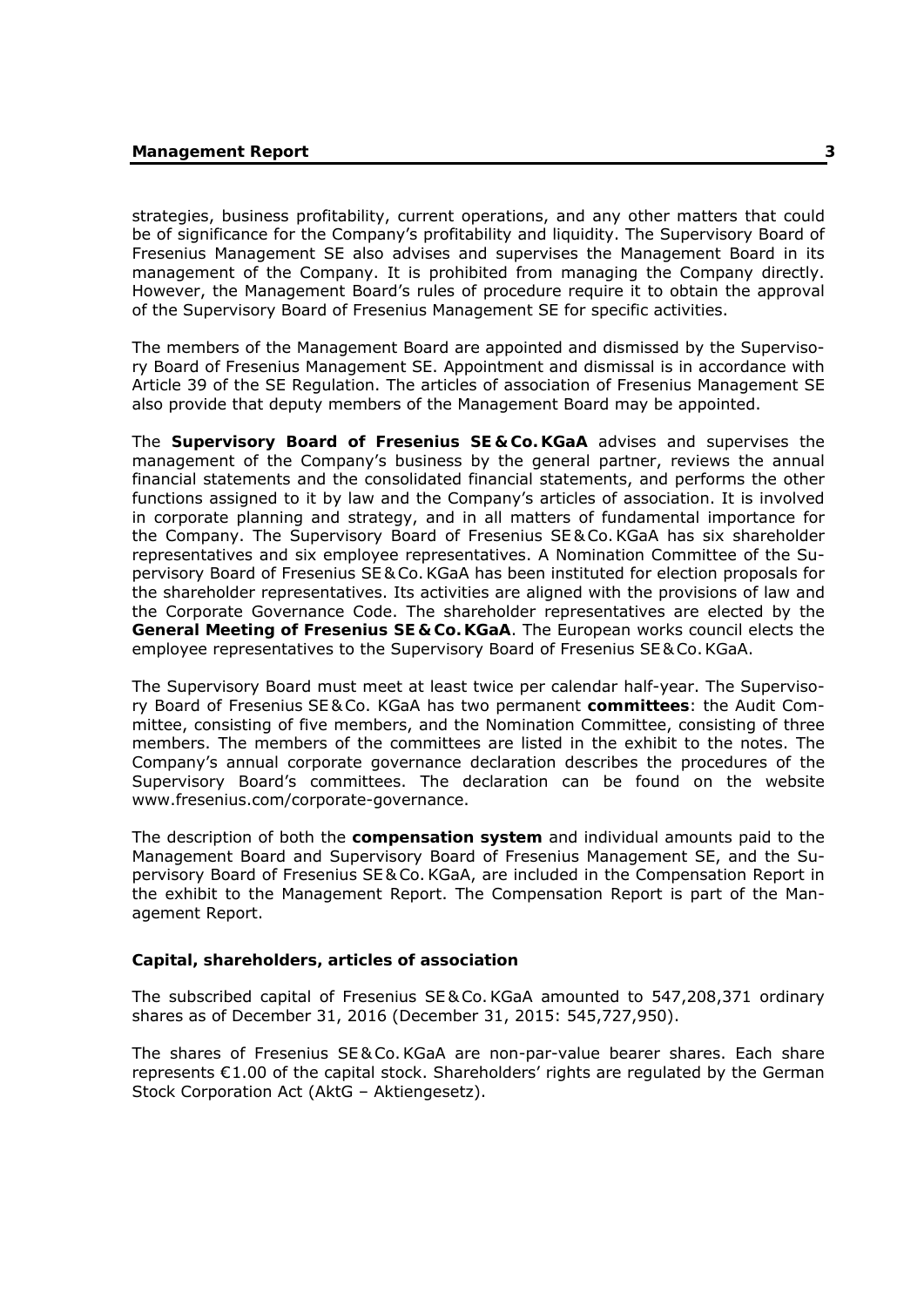Fresenius Management SE, as general partner, is authorized, subject to the consent of the Supervisory Board of Fresenius SE & Co.KGaA:

 to increase the subscribed capital of Fresenius SE & Co. KGaA by a total amount of up to €120.96 million, until May 15, 2019, through a single or multiple issuance of new bearer ordinary shares against cash contributions and / or contributions in kind **(Authorized Capital I)**. Shareholders' pre-emptive rights of subscription can be excluded.

Report of the general partner pursuant to Section 203 (2) sentence 2 of the German Stock Corporation Act (AktG) in conjunction with Section 186 (4) sentence 2 AktG in conjunction with Section 278 (3) AktG on the partial utilization of Authorized Capital I resolved by the annual shareholders' meeting on 16 May 2014

On 2 September 2016, the Management Board of the general partner, with consent of the Supervisory Board of the Company, has resolved, as further substantiated by another resolution as of 12 January 2017, to partially utilize the authorization granted pursuant to Section 4 (4) of the articles of association and to increase the Company's share capital by  $\epsilon$  6,108,176 by issuing 6,108,176 new non-par value ordinary bearer shares by way of a capital increase against contributions in kind excluding shareholders' subscription rights. The implementation of the capital increase from € 545,727,950 to € 551,836,126 was registered with the commercial register on 31 January 2017. The volume of the capital increase is equivalent to about 1.12% of the share capital at the time of the utilization.

The new non-par value shares, which carry dividend entitlements from 1 January 2016, were issued to HC Investments BV against contributions in kind of shares in IDCSalud S.L.U. ("Quirónsalud"). The capital increase was made in the context of the acquisition of all shares in Quirónsalud for an aggregate amount of € 5.76 billion (on a cash and debt-free basis) which was implemented in part (for 4,548,101 of all 32,518,921 Quirónsalud shares) against issuance of new shares and apart from that against a cash purchase price. The contributed 4,548,101 shares represent about 14% of the value of Quirónsalud.

The exclusion of subscription rights was based on the authorization pursuant to Section 4 (4) subsection 2 of the articles of association to increase the share capital against contributions in kind for the acquisition of a company. This opportunity to act quickly and flexibly was used in the best interest of the Company. Thereby, the requirement for debt financing of the purchase price could be reduced. The value of the contributions in kind is adequate in relation to the value of the new shares. Due to the limited volume of the capital increase, shareholders who wish to maintain their shareholding quota could and can acquire additional shares via the stock exchange. Thus, the interests of shareholders in terms of both financial interests and voting rights were appropriately protected.

In addition, there are the following **Conditional Capitals**, of which the Conditional Capitals I and II are adjusted for stock options that have been exercised in the meantime:

• The subscribed capital is conditionally increased by up to  $$5,017,585.00$ through the issuance of new bearer ordinary shares **(Conditional Capital I)**.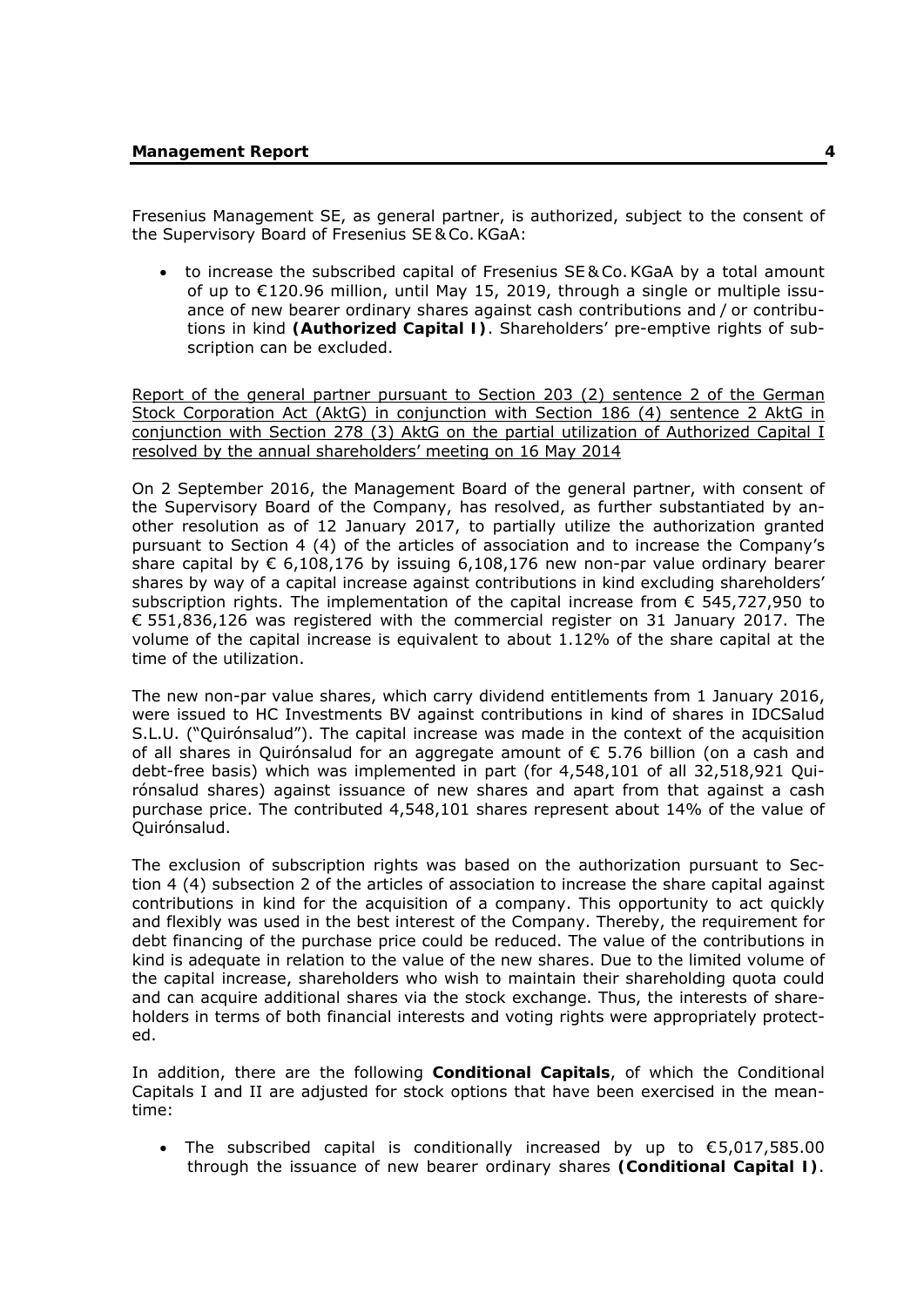The conditional capital increase will only be executed to the extent that convertible bonds for ordinary shares have been issued under the 2003 Stock Option Plan and the holders of these convertible bonds exercise their conversion rights.

- The subscribed capital is conditionally increased by up to  $$5,980,888.00$ through the issuance of new bearer ordinary shares **(Conditional Capital II)**. The conditional capital increase will only be executed to the extent that subscription rights have been issued under the 2008 Stock Option Plan, the holders of these subscription rights exercise their rights, and the Company does not use its own shares to service the subscription rights or does not exercise its right to make payment in cash.
- The general partner is authorized, with the approval of the Supervisory Board, until May 15, 2019, to issue option bearer bonds and / or convertible bearer bonds, once or several times, for a total nominal amount of up to €2.5 billion. To fulfill the granted subscription rights, the subscribed capital of Fresenius SE & Co. KGaA was increased conditionally by up to €48,971,202.00 through issuance of new bearer ordinary shares **(Conditional Capital III)**. The conditional capital increase shall only be implemented to the extent that the holders of convertible bonds issued for cash, or of warrants from option bonds issued for cash, exercise their conversion or option rights and as long as no other forms of settlement are used.
- The share capital is conditionally increased by up to  $\epsilon$ 25,200,000,00 by the issuance of new ordinary bearer shares **(Conditional Capital IV)**. The conditional capital increase will only be implemented to the extent that subscription rights have been, or will be, issued in accordance with the Stock Option Program 2013 and the holders of subscription rights exercise their rights, and the Company does not grant own shares to satisfy the subscription rights.

The Company is authorized, until May 15, 2019, to purchase and use its **own shares** up to a maximum amount of 10% of the subscribed capital. In addition, when purchasing own shares, the Company is authorized to use equity derivatives with possible exclusion of any tender right. The Company had not utilized these authorizations as of December 31, 2015.

**Direct and indirect ownership interests** in Fresenius SE Co. KGaA are listed in Note 10 of the Notes. As the largest shareholder, Else Kröner-Fresenius-Stiftung, Bad Homburg, Germany, informed the Company on December 16, 2016, that it held 144,695,094 ordinary shares of Fresenius SE & Co.KGaA. This corresponds to an equity interest of 26.44% as of December 31, 2016.

**Amendments to the articles of association** are made in accordance with Section 278 (3) and Section 179 (2) of the German Stock Corporation Act (AktG) in conjunction with Article 17 (3) of the articles of association of Fresenius SE & Co.KGaA. Unless mandatory legal provisions require otherwise, amendments to the articles of association require a simple majority of the subscribed capital represented in the resolution. If the voting results in a tie, a motion is deemed rejected. Furthermore, in accordance with Section 285 (2) sentence 1 of the German Stock Corporation Act (AktG), amendments to the articles of association require the consent of the general partner, Fresenius Management SE. The Supervisory Board is entitled to make such amendments to the arti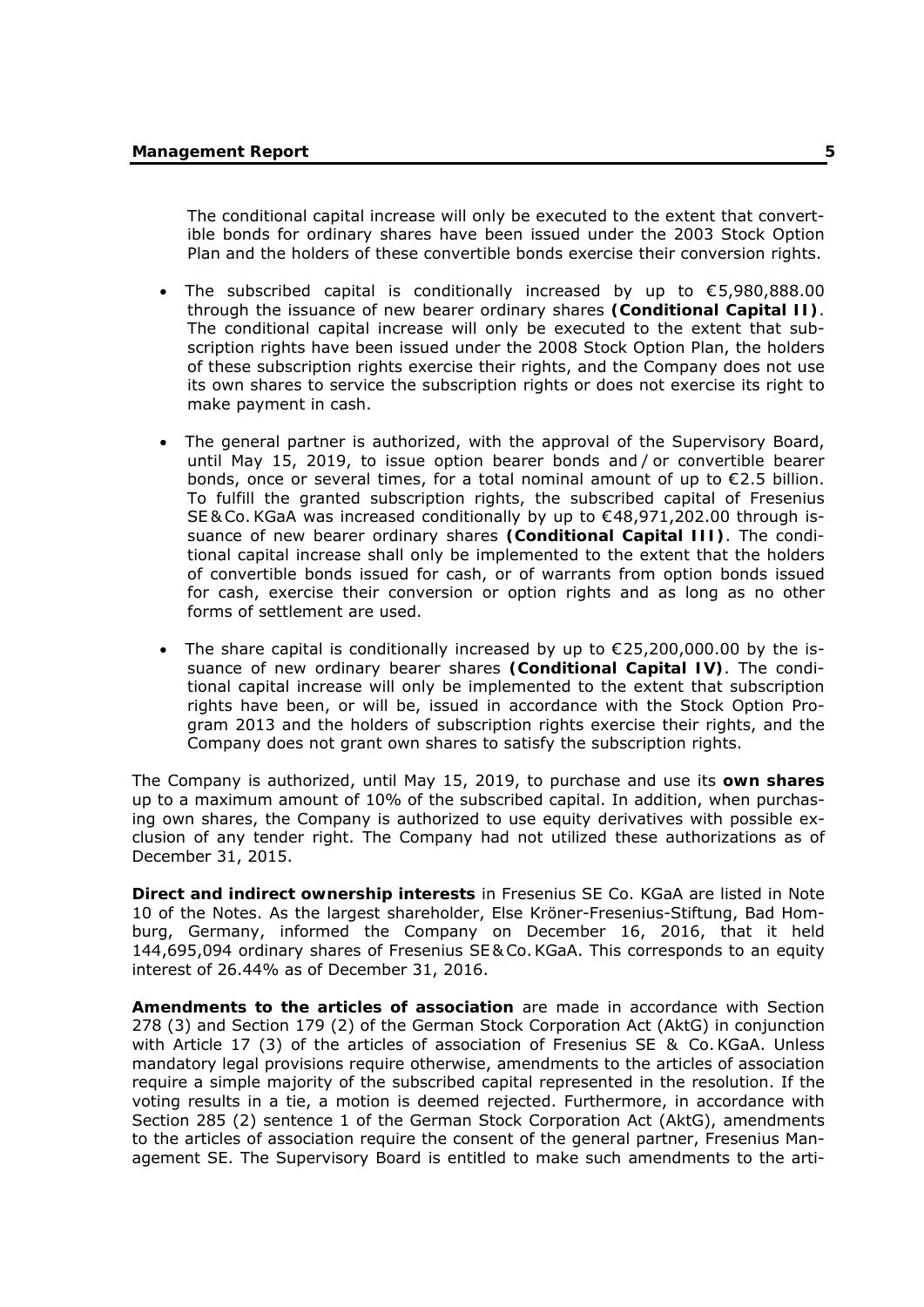cles of association that only concern their wording without a resolution of the General Meeting.

Under certain circumstances, a **change of control** as the result of a takeover bid could impact some of our long-term financing agreements, which contain customary change of control provisions that grant creditors the right to terminate agreements early or to request early repayments of outstanding amounts in case of a change of control. These termination rights partly become effective if the change of control is followed by a decline of the Company's rating or of the respective financing instruments.

#### **Goals and strategy**

Our goal is to strengthen the position of Fresenius as a leading global provider of products and therapies for critically and chronically ill people. With our four business segments, we are concentrating on a limited number of health care areas. Thanks to this clear focus, we have developed unique competencies. We are following our long-term strategies consistently and are seizing our opportunities.

The key elements of Fresenius Group's strategy and goals are to:

 **Expand market position and worldwide presence**: Fresenius seeks to ensure and expand its long-term position as a leading international provider of products and services in the health care industry. To this end, and to geographically expand our business, we plan to grow organically as well as through selective small to medium-sized acquisitions, complementing our existing portfolio. We focus on markets with strong growth rates.

Fresenius Medical Care is the worldwide leader in dialysis, with a strong market position in the United States. Future opportunities in dialysis will arise from further international expansion in dialysis care and products, as well as the expansion in the field of Care Coordination. In this area, Fresenius Medical Care offers additional services for dialysis patients. These include, e.g., vascular care services and laboratory services, as well as hospitalist and intensivist services. By expanding its business, the company addresses a growing need for integrated patient care.

Fresenius Kabi is the market leader in infusion therapy and clinical nutrition in Europe and in the key markets in Asia-Pacific and Latin America. In the United States, Fresenius Kabi is one of the leading players in the market for generic IV drugs. In addition, Fresenius Kabi is one of the most important providers of transfusion technology. Fresenius Kabi plans to roll out products from its existing portfolio to the growth markets and to launch existing products in the United States. Market share is to be expanded further through the launch of new products in the field of IV drugs, infusion therapy and clinical nutrition, as well as in medical devices/transfusion technology.

With 112 hospitals, Fresenius Helios is operating in nearly the whole of Germany. Building on this, Fresenius Helios is now in the position to develop new patient care models and take advantage of further growth opportunities arising from the privatization and consolidation process in the German hospital market. In January 2017, Fresenius Helios closed the acquisition of Quirónsalud, Spain's largest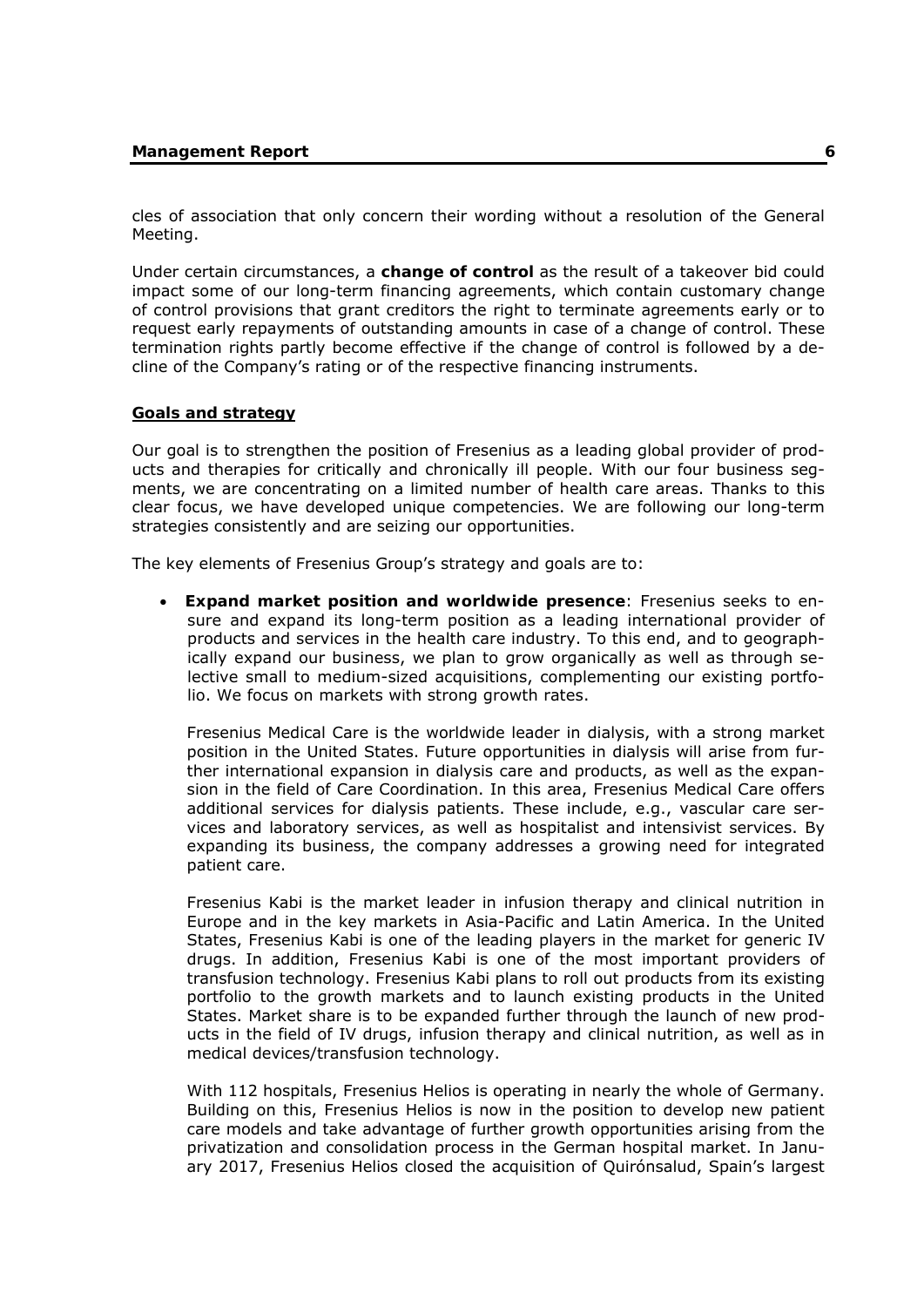operator of private hospitals. This opens up opportunities for exploiting synergies, the expansion and construction of hospitals, and potential for further consolidation in the highly fragmented private hospital market in Spain.

Fresenius Vamed will further expand its position as a global specialist for projects and services for hospitals and other health care facilities.

- **Strengthen innovation**: Fresenius' strategy is to continue building on its strength in technology, its competence and quality in patient care, and its ability to manufacture cost-effectively. We want to develop products and systems that provide a high level of safety and user-friendliness and enable tailoring to individual patient needs. We intend to continue to meet our requirements of best-in-class medical standards by developing and offering more effective products and treatment methods for the critically and chronically ill.
- **Enhance profitability**: Last but not least, it is our goal to improve Group profitability. To contain costs, we are concentrating particularly on making our production plants more efficient, exploiting economies of scale, leveraging the existing marketing and distribution infrastructure more intensively, and practicing strict cost control. By focusing on our operating cash flow and employing efficient working capital management, we will increase our investment flexibility and improve our balance sheet ratios. Another goal is to optimize our weighted average cost of capital (WACC) by deliberately employing a balanced mix of equity and debt funding. In the present capital market conditions, we optimize our cost of capital if we hold the net debt/EBITDA ratio within a range of 2.5 to 3.0.

We report on our goals in detail in the Outlook section starting on page 21.

#### **Corporate performance criteria**

The key performance indicator for Fresenius SE & Co. KGaA as group parent company is retained earnings. The goal is to implement our long-term, earnings-driven dividend policy by means of profit transfers and distributions from affiliates.

#### **Research and development**

Product and process development and the improvement of therapies are at the core of our growth strategy. Fresenius focuses its R & D efforts on its core competencies in the following areas:

- Dialysis
- Generic IV drugs
- Infusion and nutrition therapies
- Medical devices

Apart from new products, we are concentrating on developing optimized or completely new therapies, treatment methods, and services.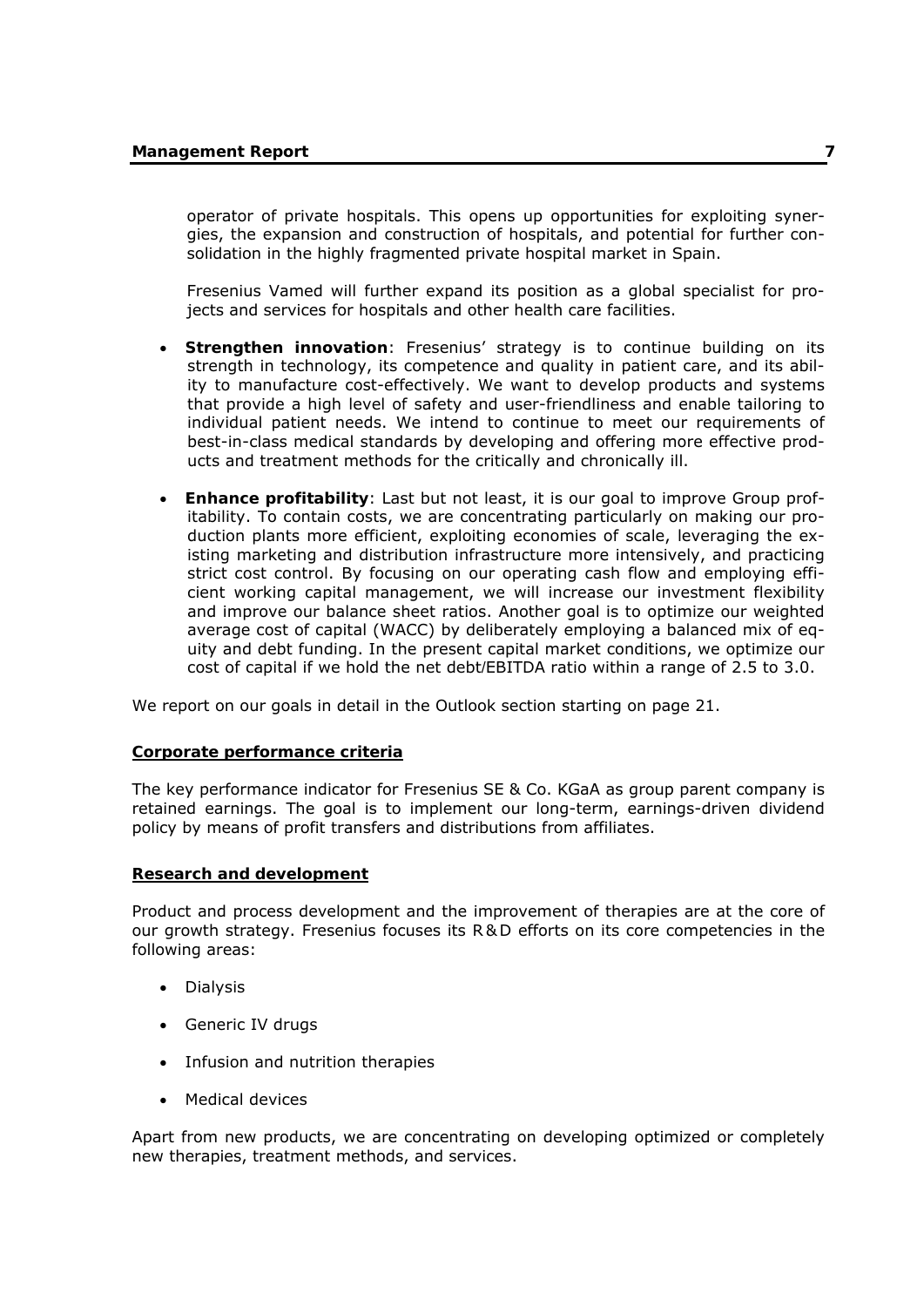Research and development **expenses** were €500 million (2015: €464 million), approximately 5.6% of our product sales (2015: 5.2%). Fresenius Medical Care increased its R & D spending by 17%, Fresenius Kabi increased its R & D spending by 5%.

As of December 31, 2016, there were 2,770 employees in research and development (2015: 2,247). Of that number, 816 were employed at Fresenius Medical Care (2015: 671) and 1,954 at Fresenius Kabi (2015: 1,576).

Our main research sites are in Europe, the United States, and India. Product-related development activities are also carried out in China. Our R & D projects are mainly conducted in-house; external research is commissioned only on a limited scale.

#### **Employees**

The knowledge, experience, and commitment of our employees are critical to our success. For this reason, Fresenius values a culture of **diversity**. The interplay of a wide range of views, opinions, cultural backgrounds, experiences, and values helps us to achieve our full potential and contributes to our success.

The **number of employees** of Fresenius SE Co. KGaA at the end of 2016 was 456 (December 31, 2015: 433).

#### **Human resources management**

We are constantly adapting our human resources tools to meet new requirements arising from demographics, the transformation to a service economy, skills shortages, and the compatibility of job and family life. For example, we offer **flexible working hours**  and a long-term account for long-term professional planning. Employees voluntarily contribute vacation days or make contributions from their salary to this long-term account which they can use for training, nursing care or early retirement.

Part of our identity as a health care company includes creating the right conditions to foster the **health of the employees**. In 2016, Fresenius SE & Co.KGaA was named a "Healthy Company" by the Gesundes Unternehmen initiative. The award focuses attention throughout Germany on companies that set especially high standards for the promotion of health in the workplace.

#### **Employee recruitment and personnel development**

In order to ensure that our long-term needs for **highly qualified employees** are met, and to recruit new employees, we make use of online personnel marketing, regularly participate in recruiting events and careers fairs, and organize our own recruiting events. In addition, we encourage long-term retention with attractive development programs.

We support the development of our employees' **professional and personal skills** through personal career talks, as well as through our comprehensive range of training sessions and seminars. We continue to expand these at all hierarchy levels.

Fresenius promotes the long-term, sustainable **advancement of women**. At Fresenius, qualifications are the only thing that matters in the selection of personnel. Consequent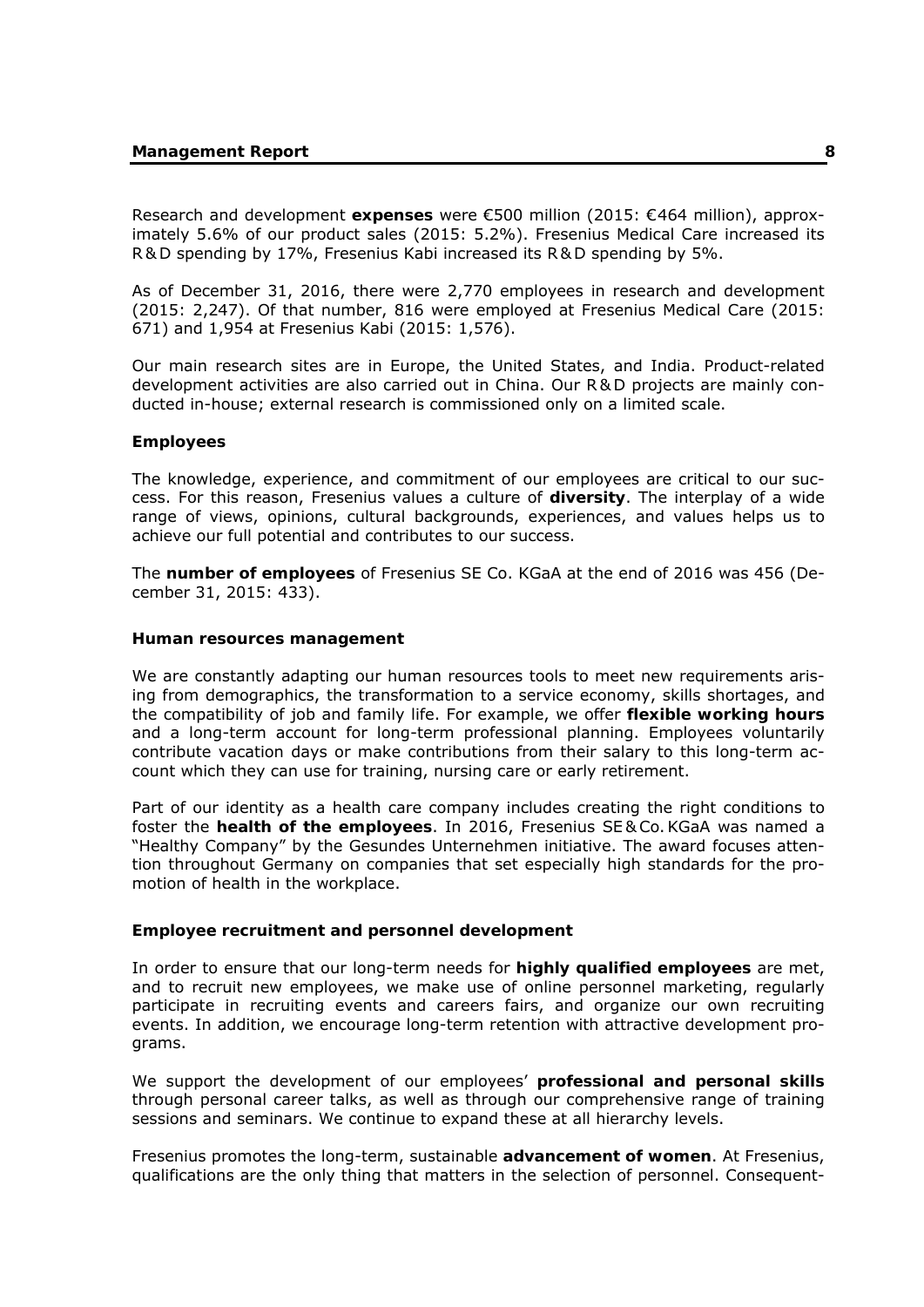ly, at Fresenius women and men with comparable qualifications will continue to have the same career opportunities. As of December 31, 2016, the proportion of female employees within the Fresenius Group was 68%. Women also held 30% of senior management positions, based on the number of worldwide participants in the stock option plans. Detailed information on the statutory targets for the participation of women and men in management positions is available within the Corporate Governance Declaration pursuant to Section 289a of the German Commercial Code (HGB) on our website, see www.fresenius.com/corporate-governance.

# **Profit-sharing**

The high expectations we place on our employees require equivalent compensation. To identify with the Company, employees must take part in its successes and understand the opportunities and risks of entrepreneurial thinking. Fresenius uses the following models:

- Profit-sharing for our employees in Germany
- Share-based compensation plans

These programs support the entrepreneurial focus of our employees to continually increase the value of the company and safeguard the interests of our shareholders.

#### **Changes to the Supervisory Board and Management Board**

At the General Meeting on May 13, 2016, Prof. Dr. med. Iris Löw-Friedrich and Ms. Hauke Stars were elected to the Supervisory Board as shareholder representatives. Ms. Stefanie Lang, Ms. Frauke Lehmann, and Mr. Oscar Romero De Paco were elected by the European Works Council as employee representatives to the Board. For the Supervisory Board of Fresenius SE & Co.KGaA, the law requires a quota of at least 30% women and 30% men. These mandatory quotas were met by the Supervisory Board elections in 2016.

On June 26, 2016, Fresenius SE & Co. KGaA announced that the Supervisory Board of Fresenius Management SE has unanimously appointed Stephan Sturm (52) as Chief Executive Officer of Fresenius as of July 1, 2016. Stephan Sturm succeeds Dr. Ulf Mark Schneider (50), who decided to leave the company effective June 30, 2016, to pursue another opportunity.

#### **Responsibility, environmental management, sustainability**

We orient our activities within the Fresenius Group to long-term goals, and thus ensure that our work is aligned to the needs of patients and employees, as well as shareholders and business partners, in a sustainable manner. Our **responsibility as a health care group** goes beyond our business operations. We are committed to protecting nature as the basis of life and using its resources responsibly. It is our mission to constantly improve our performance in the areas of environmental protection, occupational health and technical safety, and product responsibility and logistics, and to comply with legal requirements.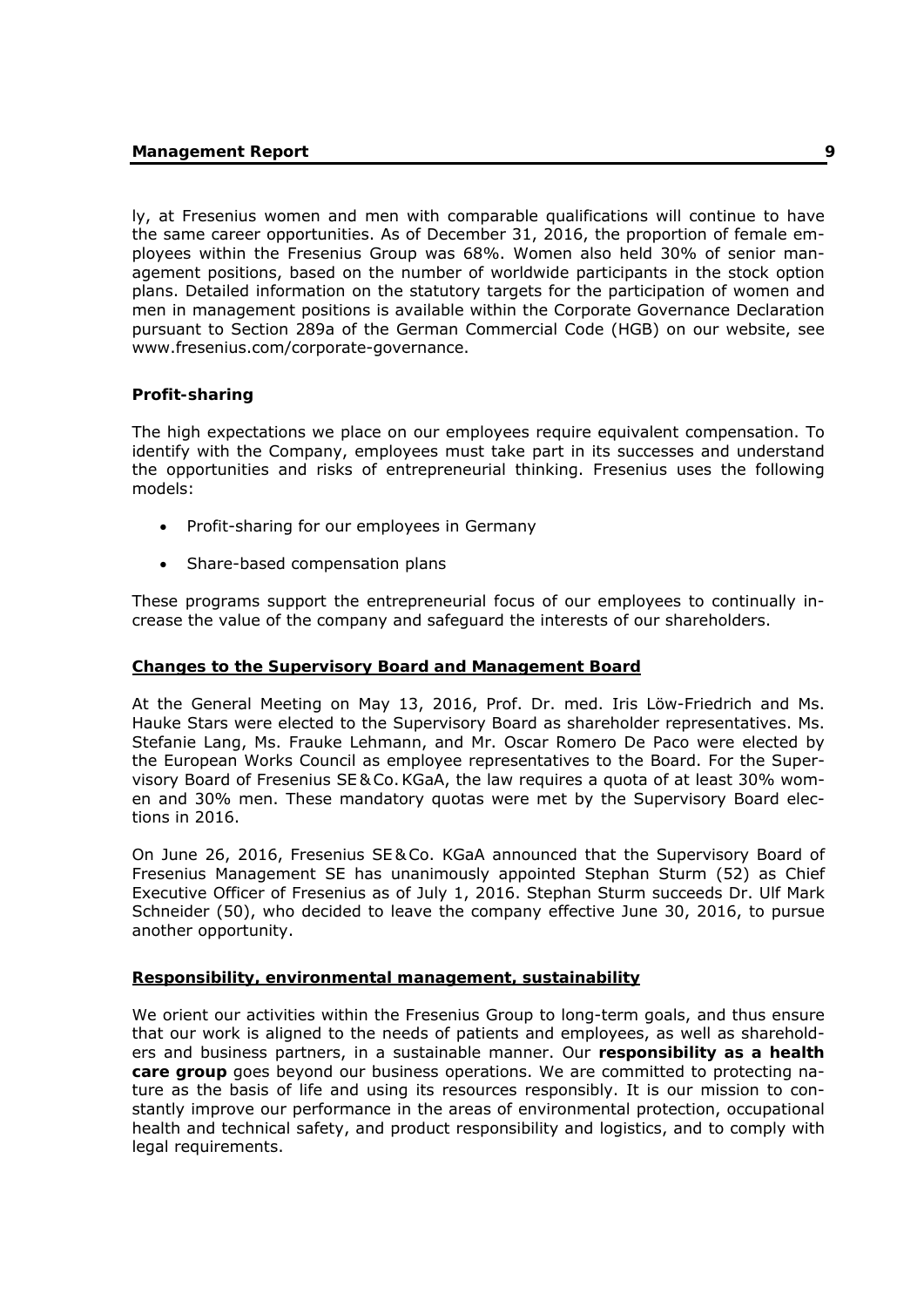The international ISO Standard 14001 for **environmental management** is implemented at our various production plants and most of our dialysis clinics. Among other things, key environmental performance indicators are, for instance, not only energy and water consumption, but also the volumes of waste and recycling rates at our locations.

In Europe, our production sites are subject to the **EU regulation REACH** (Registration, Evaluation, and Authorization of CHemicals). The aim of REACH is to protect human health and the environment against hazards and risks from chemical substances.

In 2016, Fresenius established a group-wide project to expand its **sustainability reporting**. As part of this expansion, we carried out an extensive materiality analysis in the fourth quarter in which we involved the relevant internal and external stakeholders. We will continue the project in 2017 and plan to report extensively on it in 2017.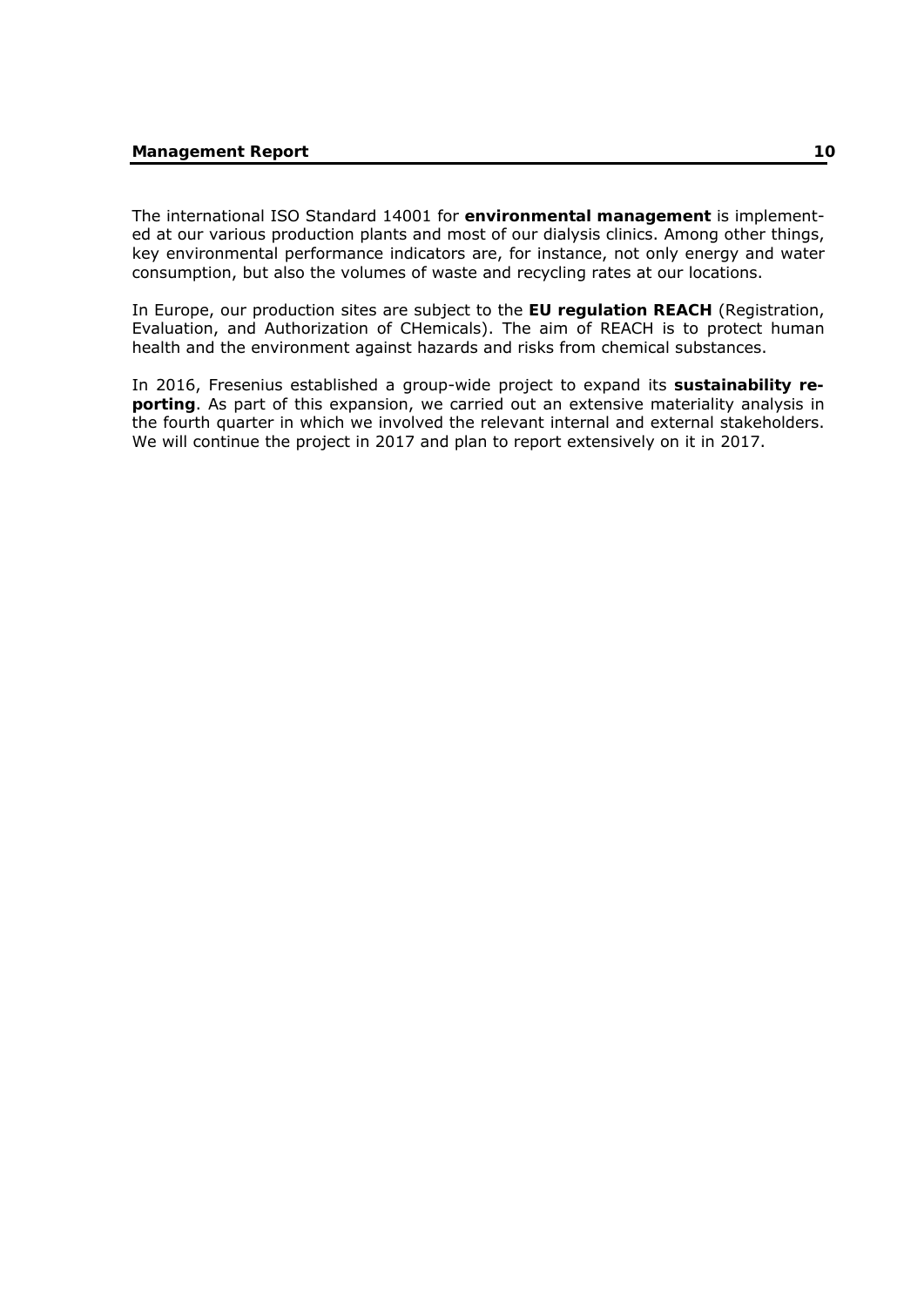#### **REPORT ON ECONOMIC POSITION**

#### **Health care industry**

The health care sector is one of the world's largest industries. It is relatively insensitive to economic fluctuations compared to other sectors and has posted above-average growth over the past several years.

The main **growth factors** are:

- rising medical needs deriving from aging populations
- the growing number of chronically ill and multimorbid patients
- stronger demand for innovative products and therapies
- advances in medical technology
- the growing health consciousness, which increases the demand for health care services and facilities.

In the **emerging countries**, additional drivers are:

- expanding availability and correspondingly greater demand for basic health care
- increasing national incomes and hence higher spending on health care.

At the same time, the **cost of health care** is rising and claiming an ever-increasing share of national income. Health care spending averaged 9.0% of GDP in the OECD countries in 2015, with an average of US\$3,814 spent per capita.

As in previous years, the United States had the highest per capita spending (US\$9,451). Germany ranked sixth among the OECD countries with per capita spending of US\$5,267.

In Germany, 85% of **health spending** was funded by public sources in 2015, above the average of 73% in the OECD countries.

Most of the OECD countries have enjoyed large gains in **life expectancy** over the past decades, thanks to improved living standards, public health interventions, and progress in medical care. In 2014, average life expectancy in the OECD countries was 80.6 years.

-

Source: OECD Health Data 2016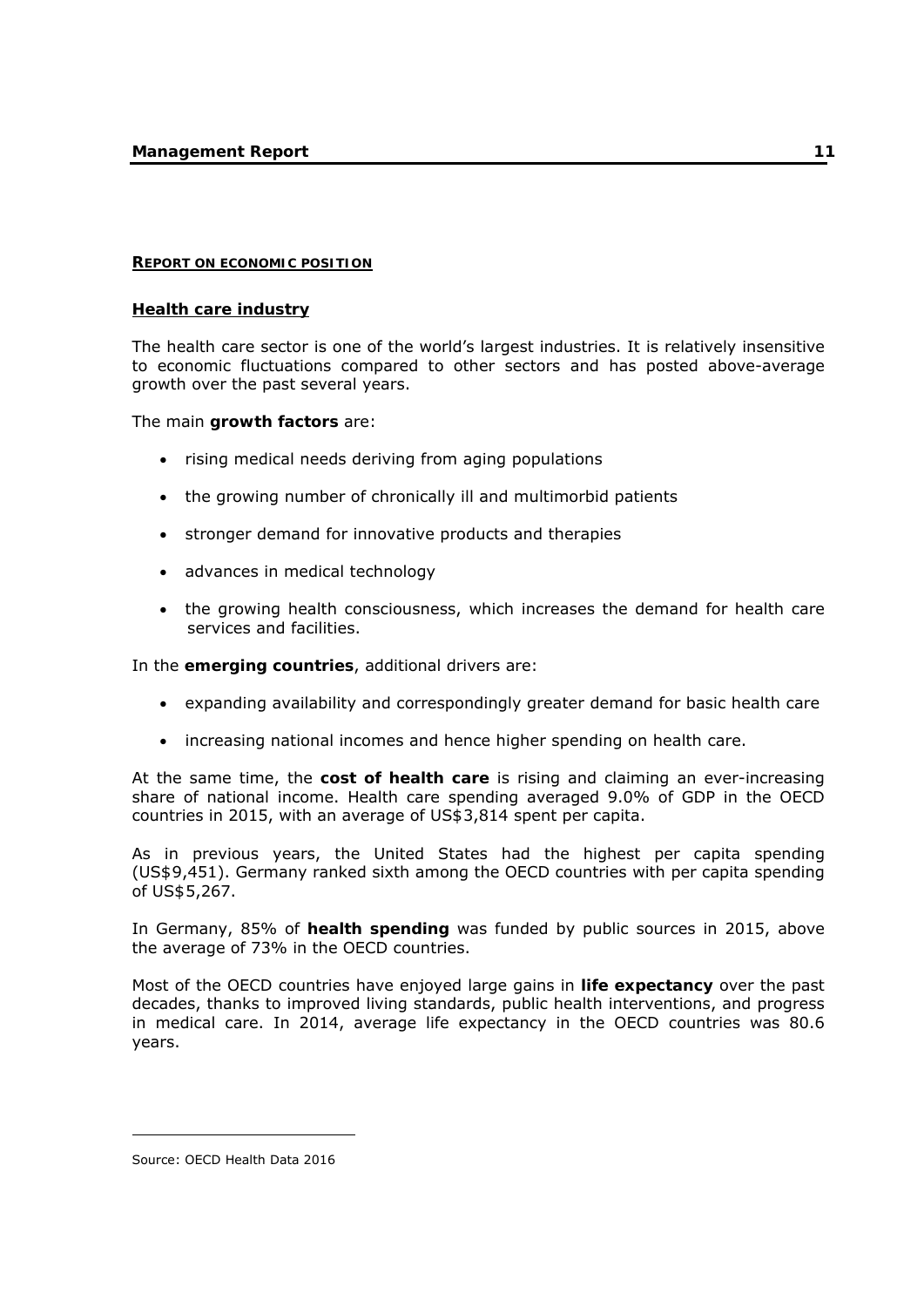Health care structures are being reviewed and cost-cutting potential identified in order to contain the steadily rising **health care expenditures**. However, such measures cannot compensate for the cost pressure. Market-based elements are increasingly being introduced into the health care system to create incentives for cost- and qualityconscious behavior. Overall treatment costs will be reduced through improved quality standards. In addition, ever-greater importance is being placed on disease prevention and innovative reimbursement models linked to treatment quality standards.

Our most important **markets** developed as follows:

#### **The dialysis Market**

In 2016, the global **dialysis market** (products and services) was worth approximately US\$76 billion. In constant currency, the global dialysis market grew by 4%.

Worldwide, approximately 3.7 million **patients with chronic renal failure** were treated in 2016. Of these patients, around 3.0 million received dialysis treatments and about 726,000 were living with a transplanted kidney. About 88% were treated with hemodialysis and 12% with peritoneal dialysis.

The major growth driver is the growing number of patients suffering from diabetes and high blood pressure, two diseases that often precede the onset of chronic kidney failure.

The number of **dialysis patients** worldwide increased by 6% in 2016. In the U.S., Japan, and Western and Central Europe, patient growth was slower than in economically weaker regions where growth is mostly above 6%.

The **prevalence rate**, which is the number of people with terminal kidney failure treated per million population, differs widely from region to region. In developing countries it can be well below 100. It averages just over 1,100 in the countries of the European Union. Prevalence is very high in countries such as Japan and the United States, being well over 2,000. The significant divergence in prevalence rates is due, on the one hand, to differences in age demographics, incidence of renal risk factors, genetic predisposition, and cultural habit, such as nutrition. On the other hand, access to dialysis treatment is still limited in many countries. A great many individuals with terminal kidney failure do not receive treatment and are therefore not included in the prevalence statistics.

#### Dialysis care

In 2016, the global **dialysis care market** (including renal pharmaceuticals) was worth approximately US\$62 billion.

10% of worldwide dialysis patients were treated by Fresenius Medical Care. With 3,624 dialysis clinics and 308,471 dialysis patients in over 45 countries, Fresenius Medical Care operates by far the largest and most international network of clinics. In the United States, Fresenius Medical Care treated approximately 38% (>185,000) of dialysis patients in 2016. The market for dialysis care in the United States is already highly consolidated. Taken together, Fresenius Medical Care and DaVita − another provider of dialysis care − treat over 75% of all U.S. dialysis patients.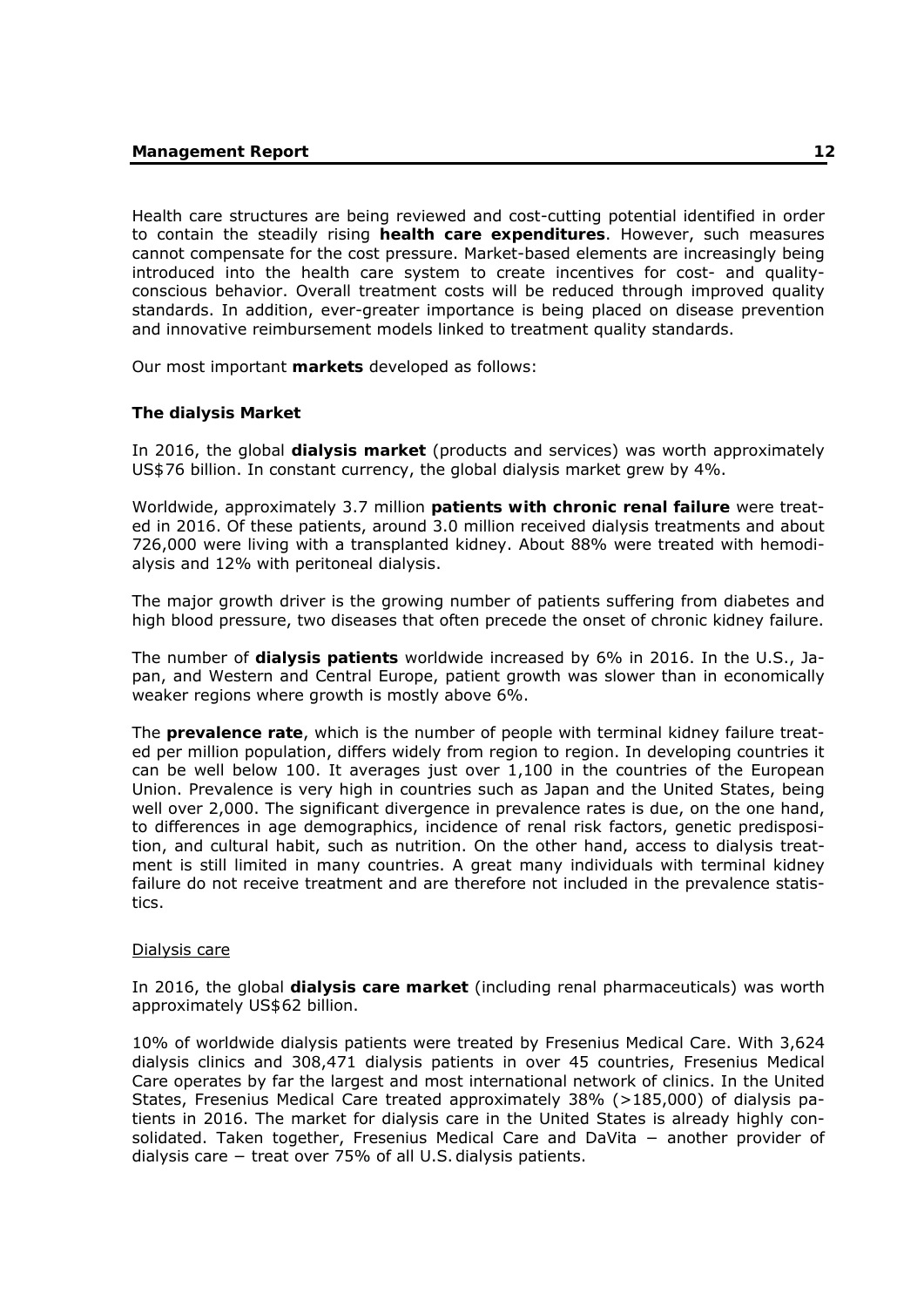Outside the United States, the market for dialysis care is much more fragmented. Here, Fresenius Medical Care **competes** mainly with clinic chains, independent clinics, and with clinics that are affiliated with hospitals.

Dialysis **reimbursement systems** differ from country to country and often vary even within individual countries. The public health care programs, the Centers for Medicare & Medicaid Services (CMS), cover the medical services for the majority of all dialysis patients in the United States.

#### Dialysis products

In 2016, the global **dialysis products market** was worth approximately US\$14 billion.

Fresenius Medical Care is the leading provider of dialysis products, in the world, with a **market share** of about 34%, followed by its largest **competitor**, Baxter, with 28%. Each of the other competitors, held a single-digit percentage market share.

Fresenius Medical Care is the leading supplier worldwide of hemodialysis products with a market share of 38%. With a market share of approximately 21%, Fresenius Medical Care is the second largest provider worldwide of products for peritoneal dialysis after Baxter.

#### Care Coordination

-

The field of **Care Coordination** currently includes services relating to vascular, cardiovascular, and endovascular surgery, non-dialysis laboratory testing and physician practice services, as well as coordinating hospitalist and intensivist services by specialist physicians, health plan services, coordinated delivery of pharmacy services, and care services, for example.

In the United States, Fresenius Medical Care provides Care Coordination, among others, within its network of more than 2,200 providers working across the entire acute episode of care from emergency medicine, hospitalists, and intensivists to transitional care providers. At around 350 hospitals and post-acute facilities, the company cared for more than 1.5 million patients in 2016.

#### **The market for generic IV drugs, clinical nutrition, infusion therapy, and medical devices/ transfusion technology1**

The global market for generic IV drugs, clinical nutrition, infusion therapy, and medical devices / transfusion technology was worth about €48 billion in 2016.

<sup>&</sup>lt;sup>1</sup> Market data based on company research and refers to Fresenius Kabi's addressable markets. This is subject to annual volatility due to currency fluctuations and patent expiries of original drugs in the IV drug market, among other things.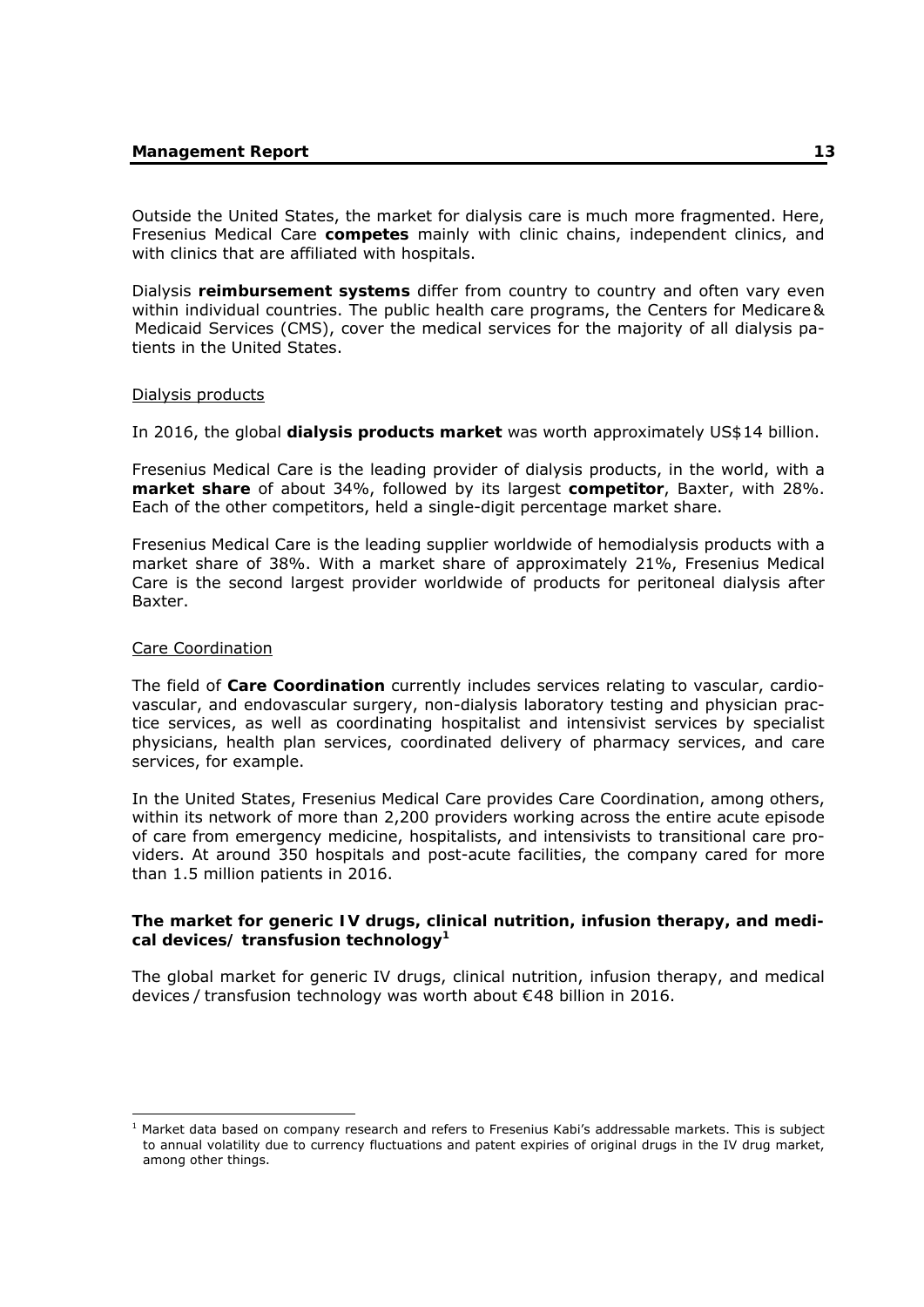-

Thereof, the global market for generic IV drugs was worth about €29 billion<sup>1</sup>. Fresenius Kabi was able to enter additional market segments of the global addressable market due to targeted investments and the expansion of our product portfolio, among others, in the area of complex formulations, liposomal solutions, and prefilled syringes.

In Europe and the United States, the market for IV drugs grew by 12%. Growth is mainly achieved through products that are brought to market when the original drug goes off-patent, as well as through original off-patent products that are offered at steady prices due to a unique selling proposition. Additionally, market growth is based on sharp price increases for single molecules by individual competitors. In the United States, the most important generic IV drug market for Fresenius Kabi, the company is one of the leading suppliers. Competitors include Pfizer, Sandoz, and Teva Pharmaceutical Industries.

The global **market for clinical nutrition** was worth about €8 billion in 2016. In Europe, the market grew by about 2%. In the emerging markets of Asia-Pacific, Latin America, and Africa, the clinical nutrition market saw growth of up to 10% in individual countries. Growth potential is offered by the often insufficient administration of nutrition therapies within patient care – although studies have demonstrated the medical and economical benefit. In cases of health or age-induced nutritional deficiencies, for example, the administration of clinical nutrition can reduce hospital costs through shorter stays and less nursing care. Estimates<sup>2</sup> regarding the European Union situation indicate that as many as 20 million individuals are at risk of malnutrition. In the market for clinical nutrition, Fresenius Kabi is one of the leading companies worldwide. In parenteral nutrition, the company is the leading supplier worldwide. In the market for enteral nutrition, Fresenius Kabi is one of the leading suppliers in Europe. In parenteral nutrition, competitors include Baxter, B.Braun, and Kelun Pharmaceuticals. In the market for enteral nutrition, Fresenius Kabi competes with, among others, Danone, Nestlé, and Abbott.

Fresenius Kabi considers its global **market for infusion therapy** to have been worth about €5 billion in 2016. There was no growth in the European market due to restrictions imposed on the use of blood volume substitutes. In the regions Asia-Pacific, Latin America, and Africa, the market for infusion therapy grew by 8% in selected markets. Infusion therapies, such as electrolytes, are standard medical products to hospitals worldwide. Market growth is mainly driven by increasing product demand in emerging markets. Fresenius Kabi is the market leader in infusion therapy in Europe. Competitors include Baxter and B.Braun.

The global **market for medical devices / transfusion technology** was worth about €6 billion in 2016, including approximately €4 billion for medical devices and about €2 billion for transfusion technology. The market grew by approximately 3% in 2016. In the medical devices market, the main growth drivers are IT-based solutions that focus on application safety and therapy efficiency. In the transfusion technology market, growth is driven by generally increased demand for blood bags in emerging markets.

<sup>&</sup>lt;sup>1</sup> Market definition adjusted compared to prior year: among others, sales volume of non-patented branded drugs is now included 2

<sup>&</sup>lt;sup>2</sup> German Society for Nutritional Medicine (DGEM) 2009; Ljungqvist O., Clinical Nutrition 2010, 29: 149-150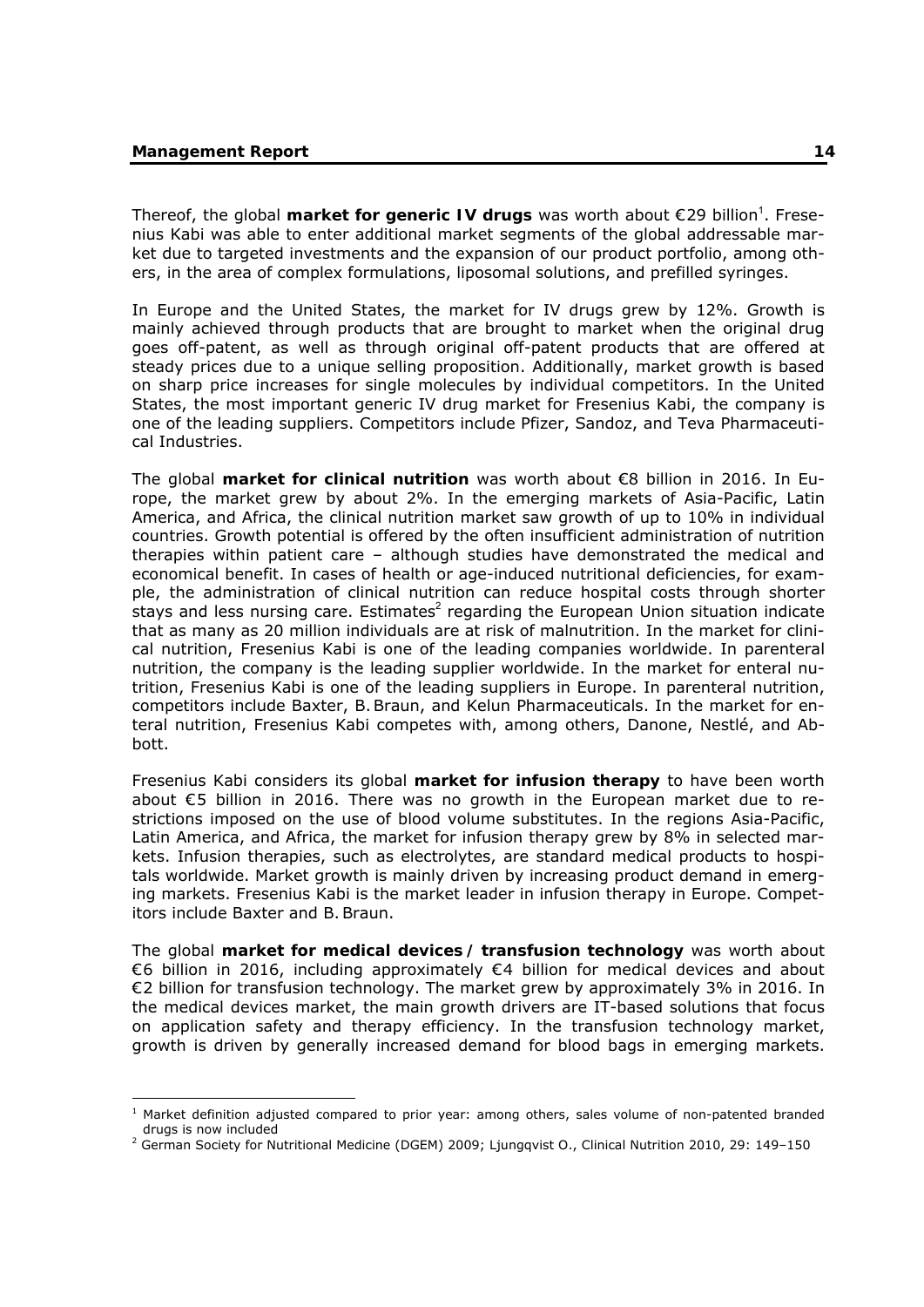New therapies and treatments reduced demand for blood bags in Europe and in the United States. Related overcapacities involve price reductions.

In the medical devices segment, Fresenius Kabi ranks among the leading suppliers worldwide. International competitors include Baxter, B.Braun, and Becton, Dickinson and Company, as well as ICU Medical. In transfusion technology, Fresenius Kabi is one of the world's leading companies. Competitors include Haemonetics, Macopharma, and Terumo.

# The hospital market<sup>1</sup>

In 2015, the market of acute care hospitals in Germany was about €94 billion<sup>2</sup>. Personnel costs accounted for about 62% of hospital costs, and material costs for 38%. Personnel and material costs each rose by approximately 4%.

Through the increase in admissions, the organic growth of the acute care hospital market was around 1%. In addition, potential for growth for private hospital operators arises from hospital acquisitions or privatization.

Although their economic situation has improved compared with previous years, a third (33%) of German hospitals recorded losses in 2015. A further 10% broke even, and 57% were able to generate a profit for the year. The difficult economic and financial situation is often accompanied by significant **investment needs**. This is due, in large part, to an investment backlog that has accumulated because, in the past, the federal states failed to meet their statutory obligation to finance necessary investments and major maintenance measures sufficiently due to budget constraints. At the same time, investment needs are driven by technological advances, higher quality requirements, and necessary modernizations. The Rheinisch-Westfälisches Institut für Wirtschaftsforschung (RWI) estimates that the annual investment requirement at German hospitals (not including university hospitals) is at least  $\epsilon$ 5.5 billion. This is twice the funding for investment currently being provided by the federal states.

The **number of hospitals** in 2015 was 1,956 and the **number of beds** was 499,351.

Fresenius Helios is the leading hospital operator in Germany, with a share of about 6% in the acute care market. The hospitals of Fresenius Helios compete mainly with individual hospitals or local and regional hospital associations. Among private hospital chains, our main competitors are Asklepios, Rhön-Klinikum, and Sana Kliniken.

The so-called change in value figure is relevant for the increase in **reimbursements of hospital treatments**. It is used to compensate for rising costs in the hospital market, particularly with regard to personnel and material costs. The change in value figure is

-

<sup>&</sup>lt;sup>1</sup> Most recent data available on the German hospital market  $\frac{2}{3}$  Total costs, gross of the German bespitals, loss asadomic

 $2$  Total costs, gross, of the German hospitals, less academic research and teaching

Sources: German Federal Statistical Office 2016; German Hospital Institute (DKI), Krankenhaus Barometer 2016; OECD Health Data 2016; Rheinisch-Westfälisches Institut für Wirtschaftsforschung (RWI), Krankenhaus Rating Report 2016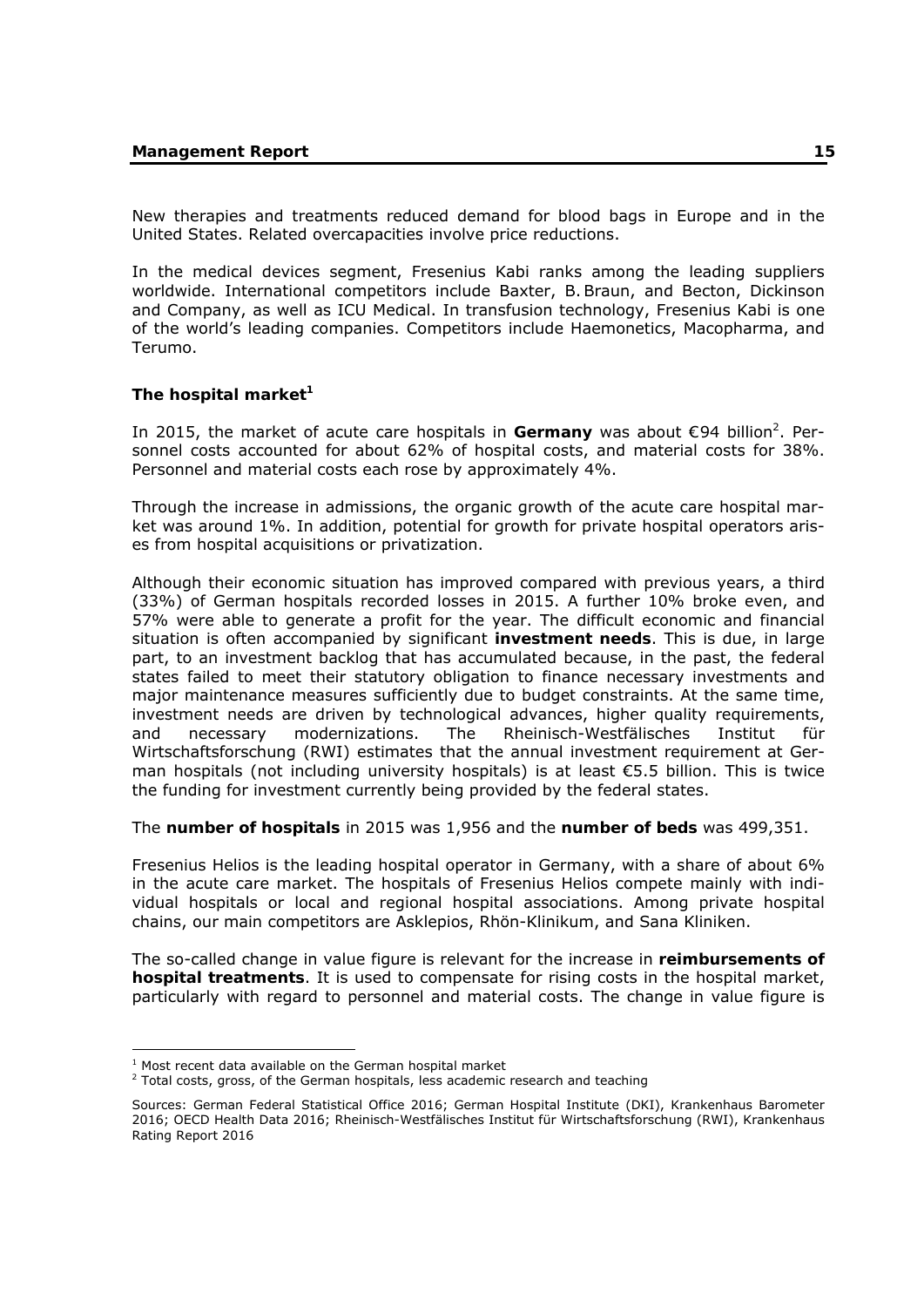-

redetermined each year for the following year. For the year 2016 it was 2.95% (2015: 2.53%).

The **post-acute care market** in Germany comprised 1,152 **clinics** with a total of 165,013 **beds**. Of these, two-thirds (66%) were in private preventive or post-acute care clinics, 16% were in independent non-profit clinics, and 18% in public clinics. The number of treated patients nationwide remained nearly unchanged at 1.97 million. The average length of stay was 25.3 days (2014: 25.3 days).

With the closing of the acquisition of Spain's largest private hospital group, Quirónsalud, in January 2017, the **private spanish hospital market** has become relevant. The market was about  $\epsilon$ 13 billion<sup>1</sup> in 2015. In particular, the increasing number of privately insured patients is opening up growth opportunities for private operators. In Spain, private health insurance is required in order to make use of services in private hospitals. Among other factors, the comparatively short waiting times for scheduled treatments make private hospitals attractive. Private supplemental insurance in Spain is relatively inexpensive.

The opportunity for private hospital operators to expand their networks by building additional new hospitals opens up further potential. Since the market is highly fragmented, it also has considerable consolidation potential.

Quirónsalud is the clear market leader, with a market share of about 10% in the private hospital market in terms of sales. Quirónsalud competes with a large number of standalone private hospitals as well as with smaller regional hospital chains such as Asisa, HM Hospitales, Hospiten, Ribera, Salud Sanitas, and Vithas.

#### **The market for Projects and services for hospitals and other health care facilities**

The **market for projects and services for hospitals and other health care facilities** is very fragmented. Therefore, an overall market size cannot be determined. The market is country-specific and depends, to a large extent, on factors such as public health care policies, government regulation, and levels of privatization, as well as demographics and economic and political conditions. In **markets with established health care systems** and mounting cost pressure, the challenge for hospitals and other health care facilities is to increase their efficiency. Here, demand is especially high for sustainable planning and energy-efficient construction, optimized hospital processes, and the outsourcing of medical-technical support services to external specialists. This enables hospitals to concentrate on their core competency – treating patients. In **emerging markets**, the focus is on building and developing infrastructure and improving the level of health care.

Fresenius Vamed is one of the world's leading companies in its market. The company has no **competitors** that cover its comprehensive portfolio of services across the entire

 $<sup>1</sup>$  Market data based on company own research and is related to the addressable market of Quirónsalud. Mar-</sup> ket definition does neither include Public Private Partnership (PPP) nor Occupational Risk Prevention centers (ORP). The market definition may differ from the definition in other contexts (e.g., regulatory definitions).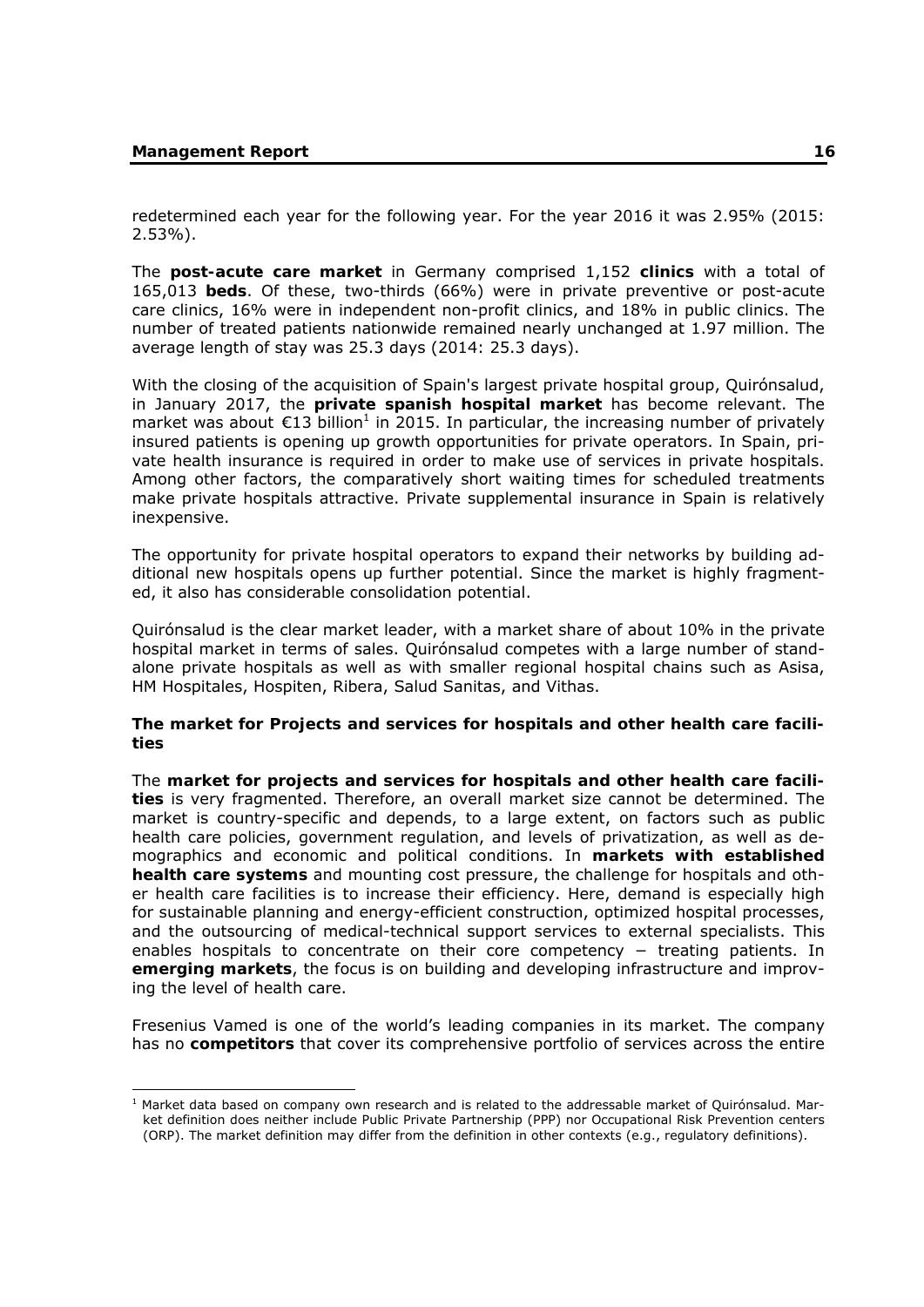life cycle worldwide. Competitors offer only parts of Fresenius Vamed's service portfolio. Depending on the service, the company competes with international companies and consortia, as well as with smaller local providers.

## **Overall business development**

## **The Management Board's assessment of the effect of general economic developments and those in the health care sector for Fresenius**

Overall, the development of the world economy had an only negligible impact on our industry in 2016. On the whole, the health care sector, both in mature and growth markets, developed positively, with continued increasing demand for health services. This had a positive effect on our business development.

## **The Management Board's assessment of the effect of the business results and significant factors affecting operating performance**

The Management Board is of the opinion that the Fresenius Group's performance in 2016 was excellent – with sales and earnings growth across all business segments.

Fresenius Medical Care sales increased by 7% to US\$17,911 million. The increase is mainly due to the good development of health care services. Net income attributable to shareholders of Fresenius Medical Care excluding one-time items increased by  $16\%$ <sup>1</sup>. Fresenius Kabi achieved organic sales growth of 5% and increased EBIT by 3% (5% in constant currency) to  $\epsilon$ 1,224 million. New product launches in the United States led to a better than expected development in this region. Organic sales growth of Fresenius Helios was 4%. An increase in admissions and price increases for hospital services contributed to organic growth. The company increased EBIT<sup>2</sup> by 7% to  $\epsilon$ 682 million. Fresenius Vamed achieved organic sales growth of 5%. EBIT<sup>2</sup> grew by 8% to  $\epsilon$ 69 million.

-

 $1$  2016 before acquisitions (US\$15 million after tax), 2015 before settlement costs for an agreement in principle for GranuFlo® / NaturaLyte® case (-US\$37 million after tax), and acquisitions (US\$9 million after tax).

 $2$  2015 before special items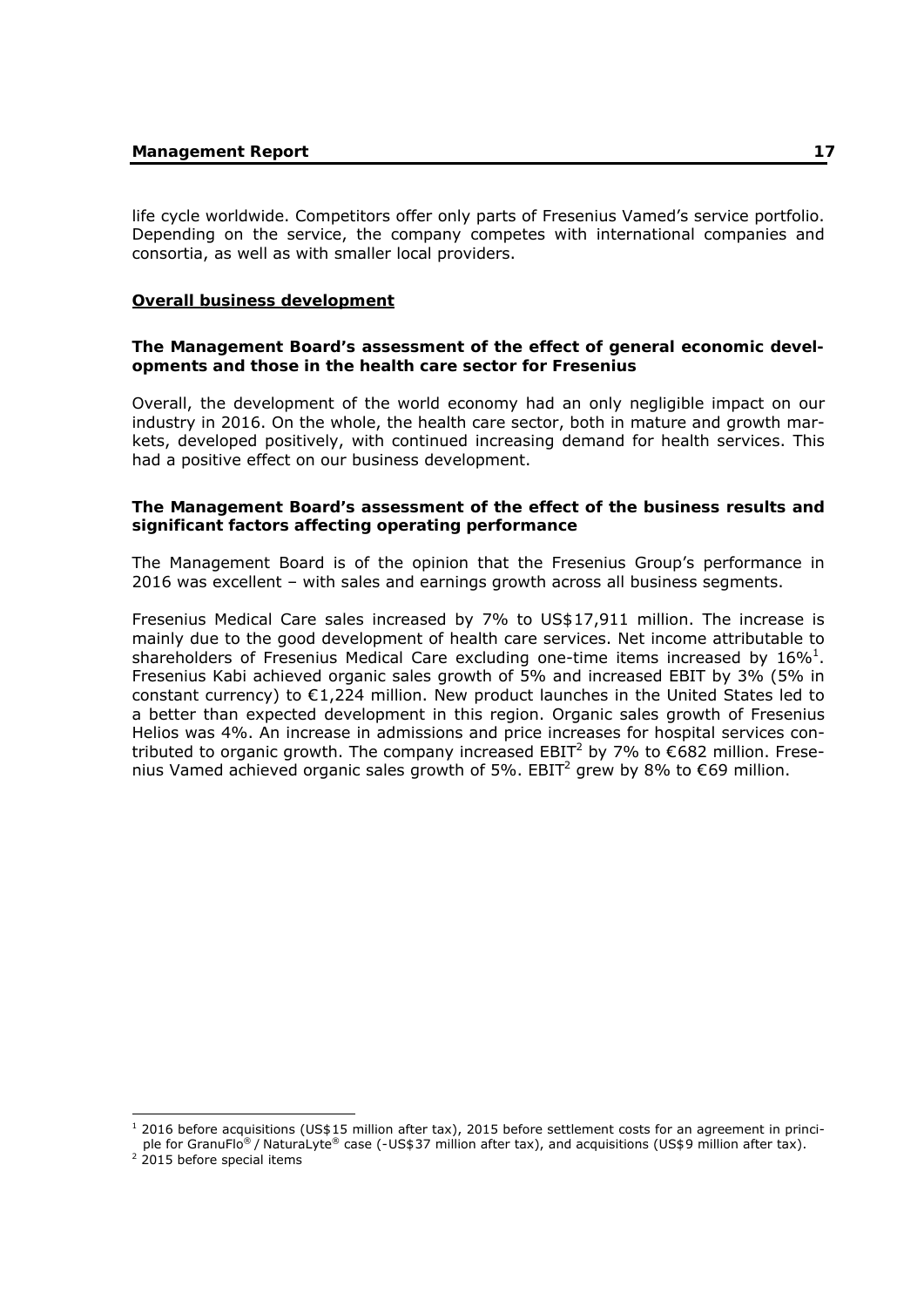#### **Results of operations, financial position, assets and liabilities**

#### **Results of operations**

Net income of Fresenius SE & Co. KGaA in the fiscal year 2016 was €576 million (previous year €404 million). The increase in net income mainly results from higher income from participations and transfers of profits. All the following companies have profit and loss transfer agreements with Fresenius SE & Co. KGaA: Fresenius Kabi AG, Fresenius ProServe GmbH, Fresenius Biotech Beteiligungs GmbH, Fresenius Versicherungsvermittlungs GmbH and Hyginus Publisher GmbH.

Fresenius ProServe GmbH contributed with earnings of €405 million (previous year €328 million) to the net income from participations. The higher earnings result from higher operative earnings of Helios affiliated companies as well as from newly concluded profit and loss transfer agreements within the Helios Group.

The profit and loss transfer agreement with Fresenius Kabi AG yielded earnings of €219 million (previous year €132 million). The increase mainly results from higher dividend income from Kabi affiliated companies.

Other significant income from participations came from a €76 million Fresenius Medical Care AG & Co. KGaA dividend (previous year €74 million).

In addition to earnings from dividends and from profit and loss transfer agreements, Fresenius SE & Co. KGaA receives €58 million of income from rents and from providing personnel services (previous year €52 million). Other operating income includes €142 million (previous year €237 million) of foreign currency gains while €144 million (previous year €238 million) of foreign currency losses are included in other operating expenses.

Personnel expenses have decreased by €3 million in comparison to previous year. Mainly due to the new requirement to calculate the pension obligation with a ten-yearaverage discount rate that led to a lower appropriation to pension obligation.

The General Partner and Supervisory Board of Fresenius SE & Co. KGaA will propose a dividend increase to the Annual General Meeting. For 2016, a dividend of €0.62 per ordinary share shall be paid to shareholders. This is an increase of 13%. The total dividend distribution will increase by 14% to €343.1 million (previous year €300.2 million).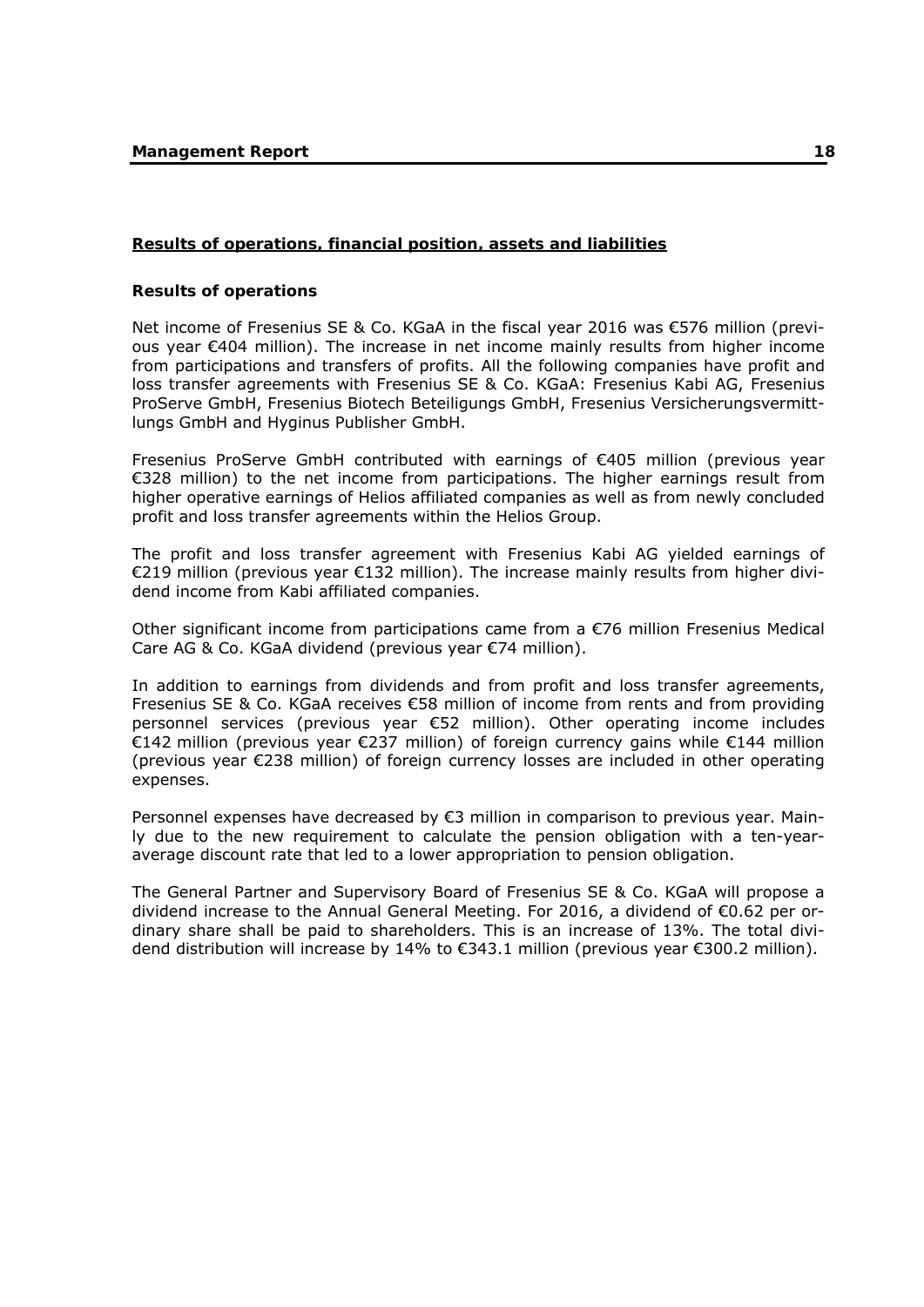#### **Cash flow statement**

|                                                                             | 2016           | $2015^1$                              |
|-----------------------------------------------------------------------------|----------------|---------------------------------------|
|                                                                             |                | million $\epsilon$ million $\epsilon$ |
| Net Income                                                                  | 576            | 404                                   |
| Depreciation and amortization of non-current assets and<br>financial assets | 5              | 5                                     |
| Increase in pension liabilities                                             | $\overline{2}$ | 8                                     |
| Interest result                                                             | 46             | 45                                    |
| Income from investments                                                     | $-719$         | $-548$                                |
| Earnings from the liquidation of affiliated companies                       | $-16$          | 0                                     |
| <b>Cash flow</b>                                                            | $-106$         | $-86$                                 |
| Increase in accruals for income taxes<br>and other accrued expenses         | 48             | 9                                     |
| Decrease/increase in trade accounts payable                                 |                | 2                                     |
| Increase in other operating assets and liabilities                          | 26             | 17                                    |
| Increase in working capital                                                 | 74             | 28                                    |
| Cash flows from operating activities                                        | $-32$          | -58                                   |
|                                                                             |                |                                       |
| Payments for purchasing shares of subsidiaries                              |                |                                       |
| Proceeds from liquidation of affiliated companies                           | 18             | 0                                     |
| Payments for investments in intangible assets and property                  |                |                                       |
| plant and equipment                                                         | $-2$           | $-2$                                  |
| Interest received                                                           | 103            | 119                                   |
| Dividends received                                                          | 550            | 632                                   |
| Cash flows from investing activities                                        | 669            | 749                                   |
|                                                                             |                |                                       |
| Proceeds from bank loans                                                    | 178            | 112                                   |
| Repayment of bank loans                                                     | $-108$         | $-266$                                |
| Change in financing activities with related parties                         | $-126$         | $-360$                                |
| Proceeds from the exercise of stock options                                 | 31             | 88                                    |
| Interest paid                                                               | $-149$         | $-164$                                |
| Dividends paid                                                              | $-300$         | $-238$                                |
| Cash flows from financing activities                                        | $-474$         | -828                                  |
|                                                                             |                |                                       |
| Change of cash and cash equivalents                                         | 163            | $-137$                                |
| Cash and cash equivalents at the beginning of the year                      | 144            | 281                                   |
| Cash and cash equivalents at the end of the year                            | 307            | 144                                   |

 $1$  Previous year reclassified according to DRS 21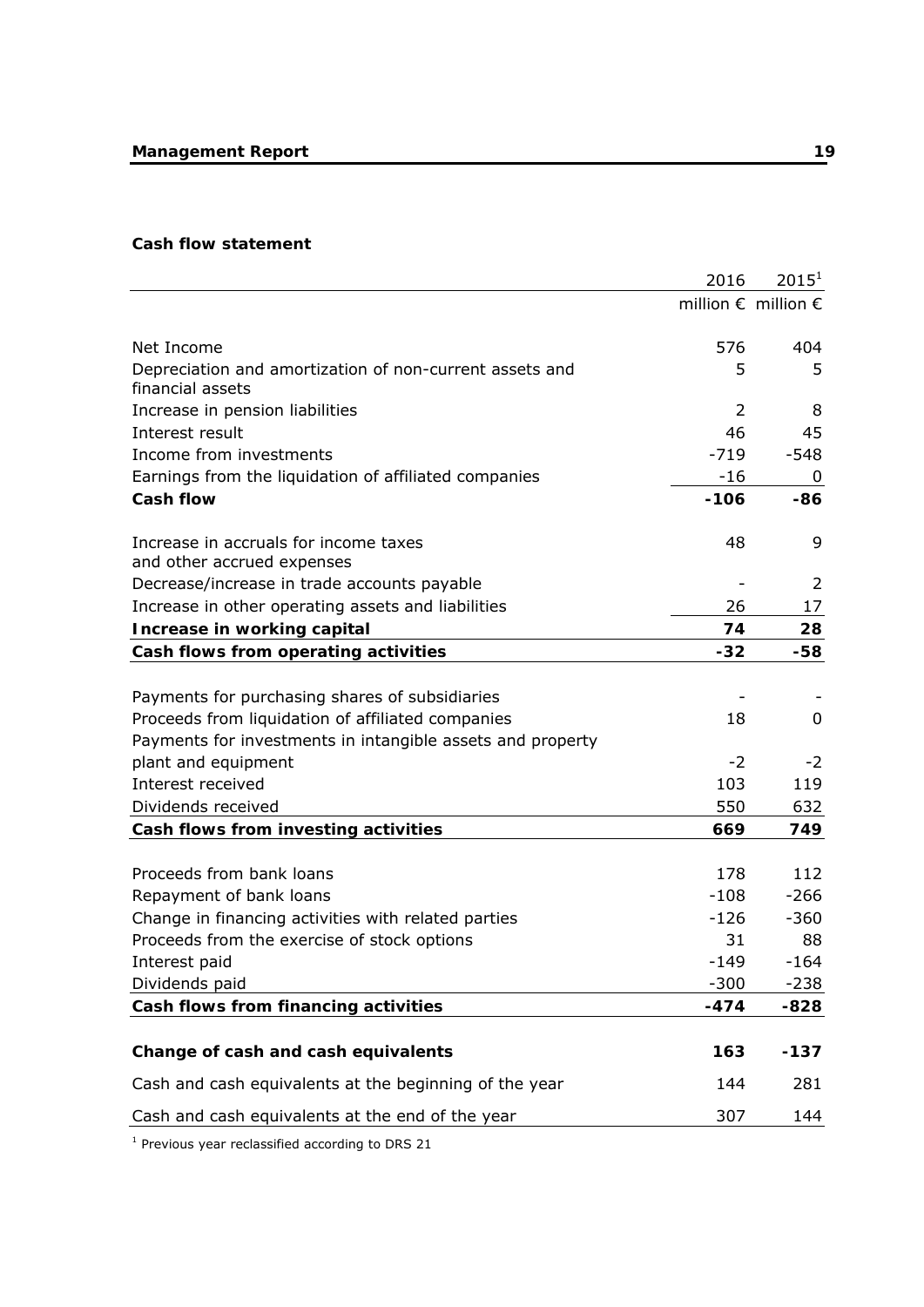The following paragraphs "financial position" and "investments, divestments and acquisitions" describe material positions of the cash flow statements in more detail.

Fresenius believes that its existing credit facilities, as well as the operating cash flows, income from transfer agreements and additional sources of short-term funding, are sufficient to meet the company's foreseeable liquidity needs. More information on credit facilities can be found in the notes to the financial statements.

As of December 31, 2016, Fresenius SE & Co. KGaA complied with the covenants under all the credit agreements.

#### **Financial position**

Total assets of Fresenius SE & Co. KGaA increased by €397 million to  $€11,462$  million (previous year €11,065 million).

On the asset side, receivables from related parties increased from  $\epsilon$ 2,382 million to €2,844 million, due mainly to higher demand for intercompany loans by, Fresenius Kabi AG and HELIOS Kliniken GmbH.

The liability side includes €2,200 million Senior Notes that were taken over non-cash from Fresnius Finance B.V. Correspondingly, accounts payable to related parties have decreased from €3,696 million to €1,438 million. Following this transaction Fresenius Finance B.V. was liquidated.

The equity ratio increased from 51.8% to 52.7%.

#### **Investments, divestments and acquisitions**

Total investments in property, plant and equipment and intangible assets were €2 million in 2016.

Changes in the financial assets in the fiscal year 2016 mainly resulted from following transactions:

- The liquidation in March 2016 of Fresenius Konzernfinanzierung Erste GmbH and Fresenius Konzernfinanzierung Zweite GmbH and in December 2016 of Fresenius Finance B.V. The later generated earnings of €16 million
- The incorporation in December 2016 of Fresenius Finance Holdings Ltd. as a wholly owned company from Fresenius SE Co. KGaA.

Loans to related parties mainly include US-Dollar loans to American affiliated companies. The loan of US\$244.3 million against Fresenius Finance Holdings Ltd. that matured in December 2016 was substituted by a new short term loan which is included in accounts receivable from related parties.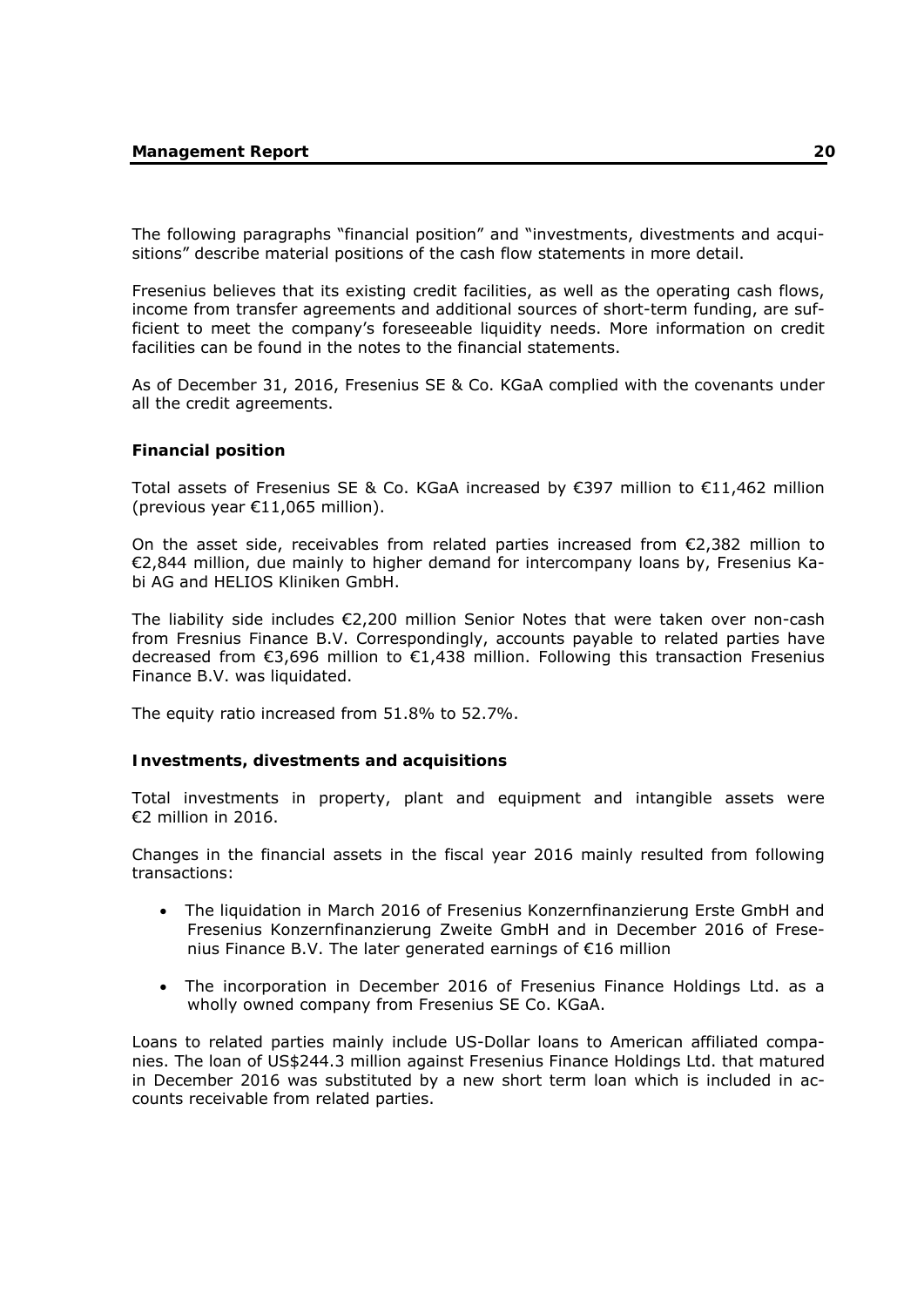#### **OVERALL ASSESSMENT OF THE BUSINESS SITUATION**

At the time this Group Management Report was prepared, the Management Board continued to assess the development of the Fresenius Group as positive. Demand for our products and services continues to grow steadily around the world.

#### **OUTLOOK**

This Management Report contains forward-looking statements, including statements on future sales, expenses, and investments, as well as potential changes in the health care sector, our competitive environment, and our financial situation. These statements were made on the basis of the expectations and assessments of the Management Board regarding events that could affect the Company in the future, and on the basis of our mid-term planning. Such forward-looking statements are subject, as a matter of course, to risks, uncertainties, assumptions, and other factors, so that the actual results, including the financial position and profitability of Fresenius, could therefore differ materially – positively or negatively – from those expressly or implicitly assumed or described in these statements. For further information, please see our Opportunities and Risk Report starting on page 27.

# **General and mid-term outlook**

The outlook for the Fresenius Group for the coming years continues to be positive. We are able to treat patients and supply customers reliably, continuously striving to optimize our costs, to adjust our capacities and to improve our product mix, as well as to expand our products and services business. We expect these efforts to increase our earnings in the coming years. In addition, good growth opportunities for Fresenius are, above all, presented by the following factors:

- The sustained **growth of the markets** in which we operate: Fresenius still sees very good opportunities to benefit from the growing health care needs arising from aging populations, with their growing demand for comprehensive care, and technical advances, but driven also by the still insufficient access to health care in the developing and emerging countries. There are above-average growth opportunities for us not only in the markets of Asia and Latin America, but also in Africa. Efficient health care systems with appropriate reimbursement structures will evolve over time in these countries, as economic conditions improve. We will strengthen our activities in these regions and introduce further products from our portfolio into these markets successively.
- The **expansion of our regional presence**: The fast-growing markets in Asia-Pacific, Latin America, and Africa especially offer further potential to strengthen our market position. China, for instance, offers excellent growth opportunities over the long-term, not only in infusion and nutrition therapies, IV drugs, and medical devices for Fresenius Kabi, but also for Fresenius Medical Care in dialysis. We plan to further roll out additional products and therapies from our existing portfolio in countries where we do not yet offer a comprehensive range. The acquisition of the largest private hospital operator in Spain, Quirónsalud, gives Fresenius Helios a presence outside Germany. Growth opportunities in Spain arise from exploiting synergies, the expansion and construction of hospitals,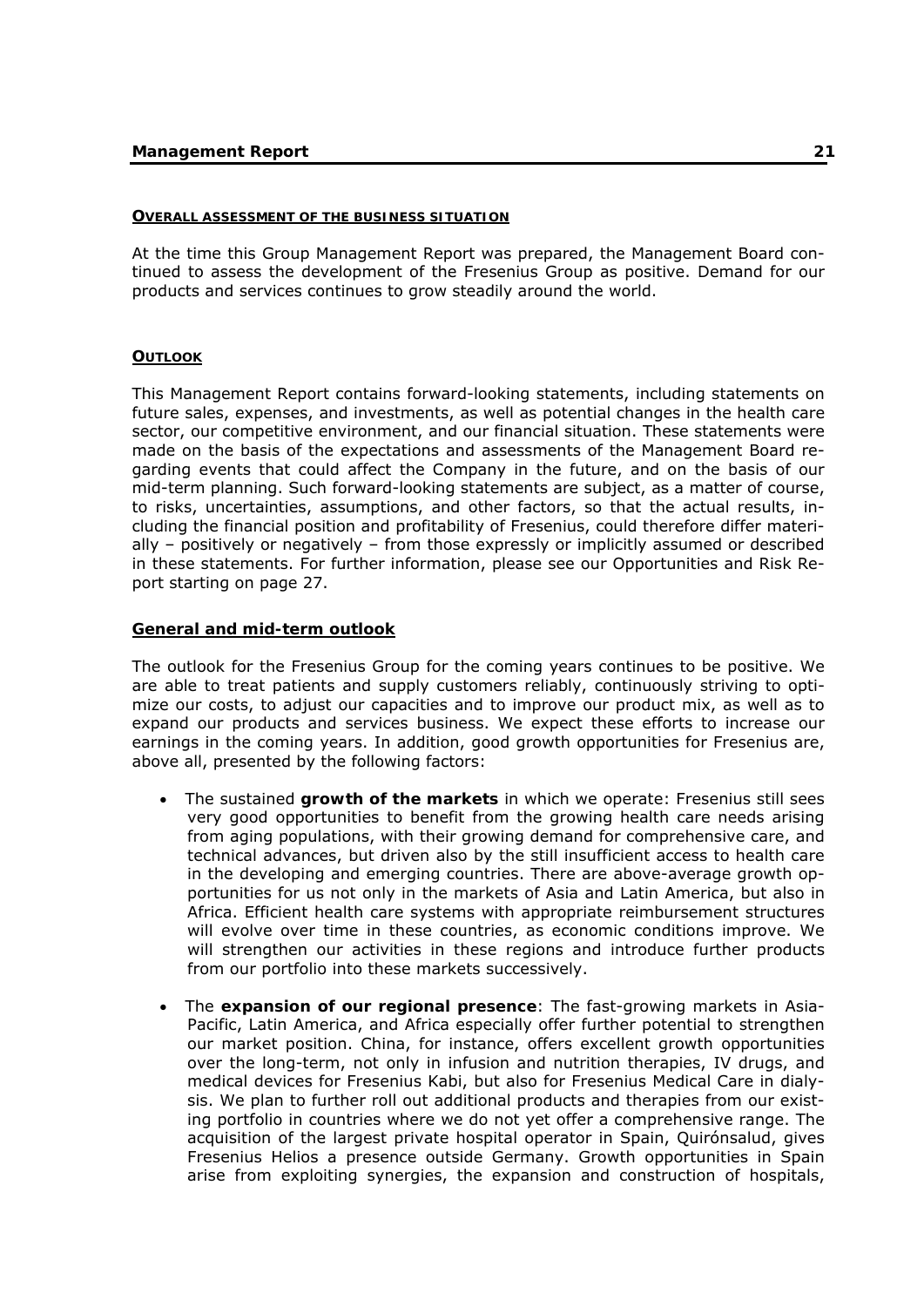and further consolidation potential in the highly fragmented spanish private hospital market, in particular.

- The **broadening of our services business**: For Fresenius Medical Care, opportunities to extend into new markets or to expand its market share arise if a country opens up to private dialysis providers or allows cooperation between public and private providers through public-private partnerships. Whether or not private companies can offer dialysis treatment, and in what form, depends on the health care system of the country in which they operate and its legal framework. In addition to dialysis products and the treatment of dialysis patients, Fresenius Medical Care sees significant growth potential in the future in medical services related to dialysis and in expanding the coordination of care. These include, e.g., vascular care services, laboratory services, and hospitalist and intensivist services. With the successful completion of the acquisition of hospitals from Rhön-Klinikum AG, Fresenius Helios has an extensive nationwide hospital network. Based on this platform, Fresenius Helios aims to develop and offer innovative, integrated care offerings. Patient care should be further improved through the exchange of knowledge and experience (best practice) between Fresenius Helios and Quirónsalud. The cross-selling of Quirónsalud's facilities for occupational risk prevention within the spanish hospital network offers additional growth opportunities.
- The **broadening of our products business**: At Fresenius Medical Care, we see renal pharmaceuticals as growth drivers. They complement our dialysis portfolio and add to the horizontal expansion of our portfolio. They offer further growth potential in line with our strategic goals and the growing trend of offering more integrated care. At Fresenius Kabi, we plan to expand our IV drugs product business. We develop generic drug formulations that are ready to launch at the time of market formation, directly after the patents of the branded products expire. We also develop new formulations for non-patented drugs. Furthermore, we develop ready-to-use products that are especially convenient and safe, including, for example, pre-filled syringes and ready-to-use solutions in our freeflex infusion bags.
- The **development of innovative products and therapies**: These will create the potential to further expand our market position in the regions. In addition to innovation, best-in-class quality, reliability, and the convenience of our products and therapies are key factors here. In our dialysis business, we expect home therapies to gain further importance, leading to growth potential for Fresenius Medical Care. Home dialysis and the corresponding technologies and products will continue to be a major focus of our R&D activities. In addition, Fresenius Kabi is developing new dosage forms for its products.
- **Selective acquisitions**: Besides retaining organic sales growth as the basis for our business, we will continue to utilize opportunities to grow by making small and mid-sized acquisitions that expand our product portfolio and strengthen our regional presence.

We are also exploiting any opportunities for potential within our operations for **costmanagement** and **efficiency-enhancement** measures. These include plans for costefficient production and a further-optimized procurement process.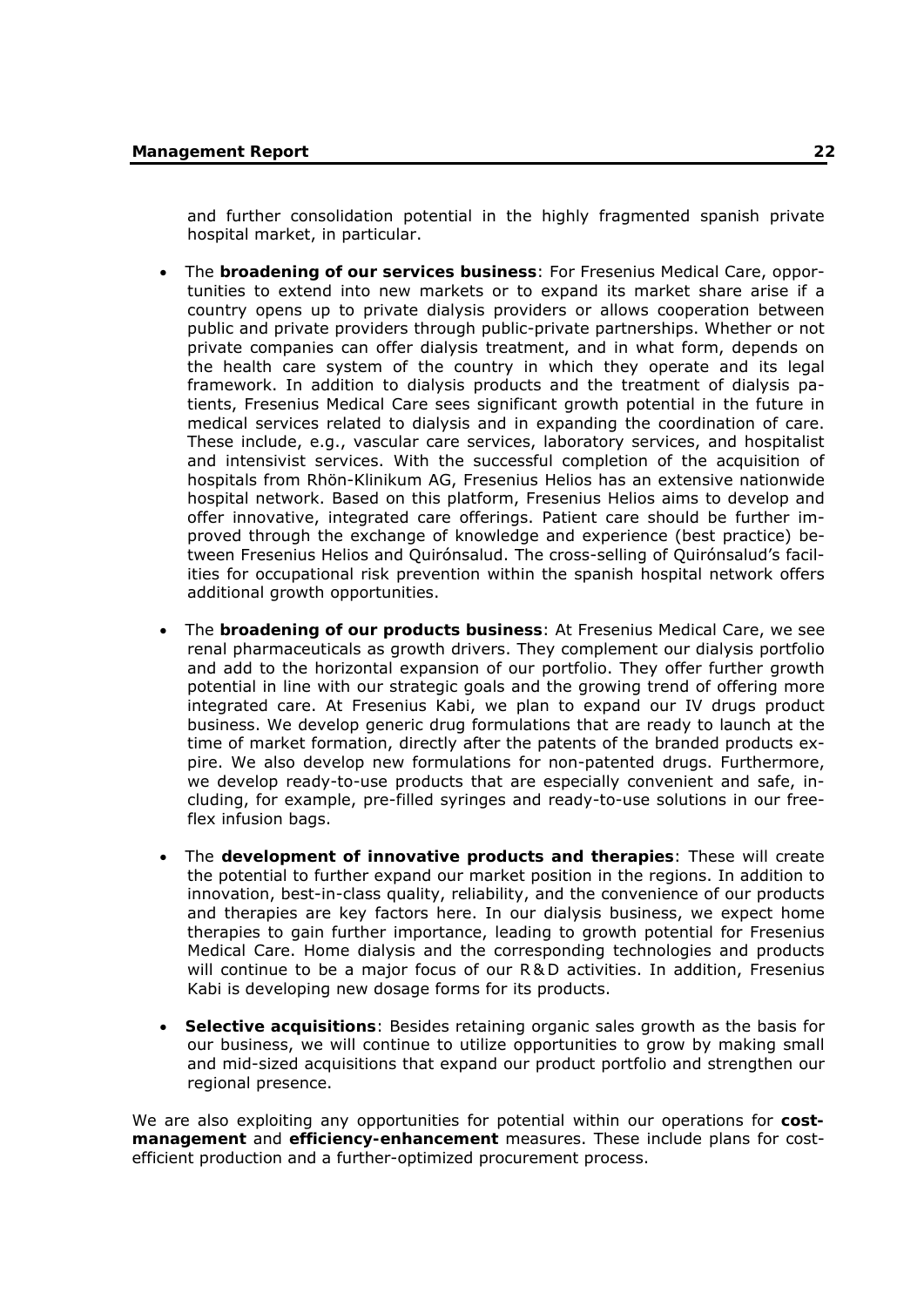The outlook takes account of all events known at the time the annual financial statements were prepared that could influence our operating performance in 2017 and beyond. Significant risks are discussed in the Risk Report. As in the past, we will do our utmost to achieve and – if possible – exceed our targets.

## **Future Markets**

We expect the consolidation process to continue among competitors in our markets in Europe, Asia-Pacific, and Latin America. Consequently, we expect that there will be opportunities for us to penetrate new markets, both by expanding our regional presence and by extending our product portfolio.

New markets will open up as **Fresenius Medical Care** successively rolls out its product and services portfolio, especially in emerging countries. In addition, Fresenius Medical Care continues to expand its Care Coordination business with services related to dialysis. With Care Coordination, Fresenius Medical Care can address the needs of dialysis patients even more comprehensively.

**Fresenius Kabi** plans to introduce products already offered outside the United States into that country as well. It also aims to further roll out its product portfolio internationally, especially in the fast-growing markets of Asia-Pacific and Latin America. Market share is to be expanded further through the launch of new products in the field of IV drugs and medical devices for infusion therapy and clinical nutrition, as well as in transfusion technology.

With its broad hospital network across Germany, **Fresenius Helios** is able to develop new patient care models. In addition, further acquisition opportunities are expected to arise in the German hospital market. The increasing number of privately insured patients in Spain is opening up significant opportunities for private operators like Quirónsalud.

**Fresenius Vamed** is expecting to grow in the life cycle and Public Private Partnership (PPP) project areas, both with regard to the project and the services business. Moreover, the company intends to further expand its position with follow-up orders, as well as to enter new target markets.

#### **Health Care sector and markets**

The health care sector is considered to be widely independent of economic cycles. The demand, especially for lifesaving and life-sustaining products and services, is expected to increase, given that they are medically needed and the population is aging. Moreover, medical advances and the large number of diseases that are still difficult to cure – or are incurable – are expected to remain growth drivers.

In the emerging countries, the availability of basic health care and the growing demand for high-quality medical treatment is increasing. As per-capita income increases, individuals increasingly have to cope with the illnesses associated with lifestyle diseases.

On the other hand, experts estimate that further financial constraints in the public sector could result in more pricing pressure and a slowdown in revenue for companies in the health care industry. Some countries are experiencing significant financing problems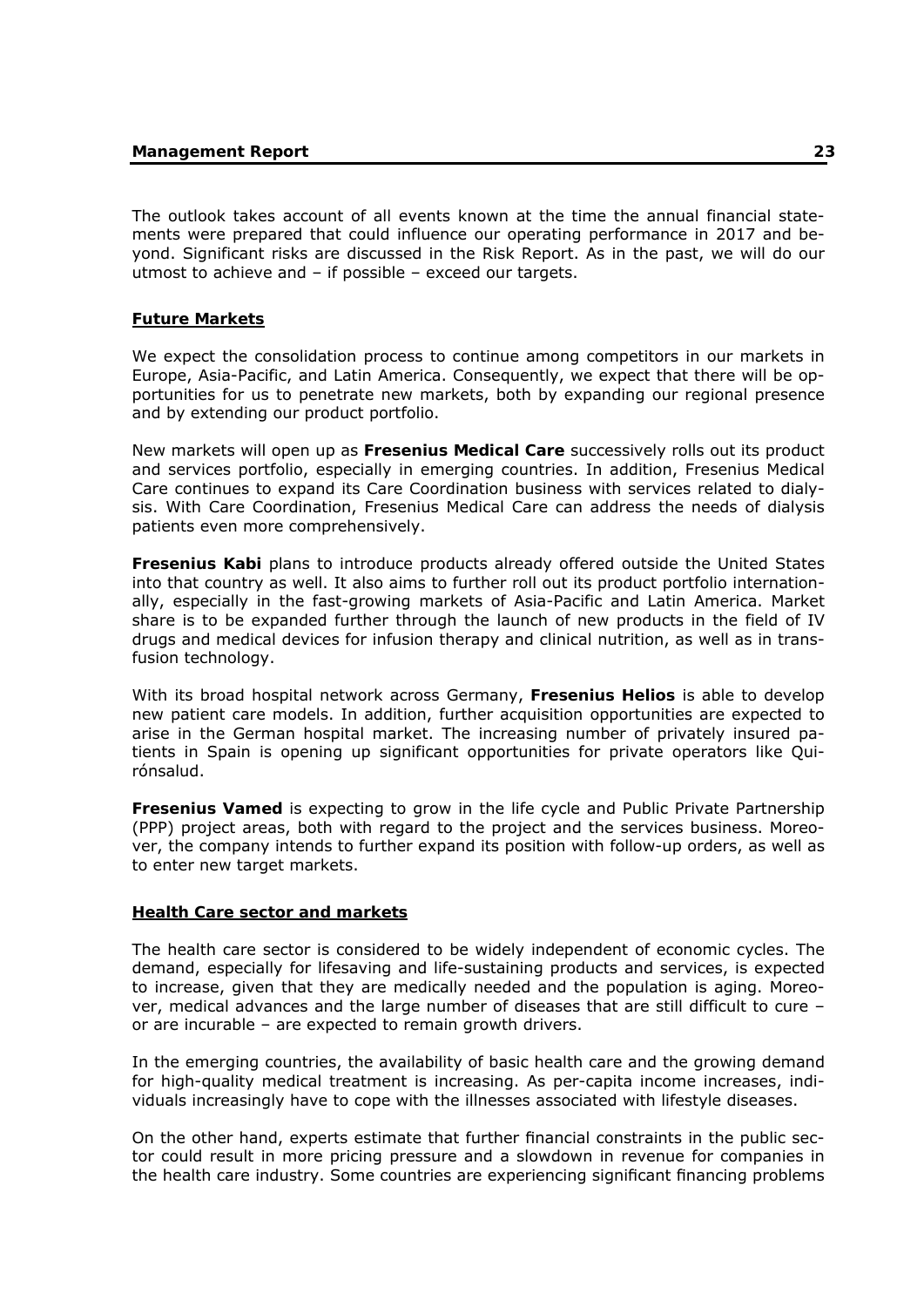in the health care sector due to the strained public finance situation. Especially in the industrialized countries, increased pressure to encourage saving can be expected as health care costs constitute a large portion of the budget.

It will be increasingly important for companies to increase patient benefit, to improve treatment quality, and to offer preventive therapies. In addition, especially those products and therapies that are not only medically but also economically advantageous will be of increasing importance.

# **The dialysis market**

The **global dialysis market** is expected to grow by about 4% at constant exchange rates in 2017.

The number of dialysis patients worldwide is expected to rise by approximately 6% in 2017, although significant regional differences will remain. For the United States, Japan, and the countries of Central and Western Europe, where prevalence is already relatively high, we forecast patient growth in the region of 0% to 4%. In economically weaker regions, the growth rates are even higher.

Driven by the development of infrastructure, the establishment of health care systems, and the growing number of chronically ill patients, overproportional growth is expected in Asia, Latin America, Eastern Europe, the Middle East, and Africa. The fact that a large part of the world's population lives in these regions underscores the strong growth potential for the entire spectrum of dialysis services and products.

Overall, factors such as aging populations and the growing number of people suffering from diabetes and hypertension, which are ailments often preceding terminal kidney failure, are contributing toward continued growth of the dialysis markets. The age expectancy of dialysis patients is also rising thanks to ongoing advances in treatment quality and the rising standard of living, especially in the emerging countries.

The market for care coordination opens up additional growth opportunities for Fresenius Medical Care.

#### **The market for generic IV drugs, clinical nutrition, infusion therapy, and medi**cal devices / transfusion technology<sup>1</sup>

We expect the global market for generic IV drugs, clinical nutrition, infusion therapy, and medical devices / transfusion technology to grow by approximately 4% to 5% in 2017.

The **market for generic IV drugs** in Europe and the United States is expected to grow by 7% to 9% in 2017. The demand for generic drugs is likely to grow because of their significantly lower price in comparison to the originator drugs' price. The growth dy-

-

<sup>&</sup>lt;sup>1</sup> Market data refers to Fresenius Kabi's addressable markets. Those are subject to annual volatility due to currency fluctuations and patent expiries of original drugs in the IV drug market, among other things.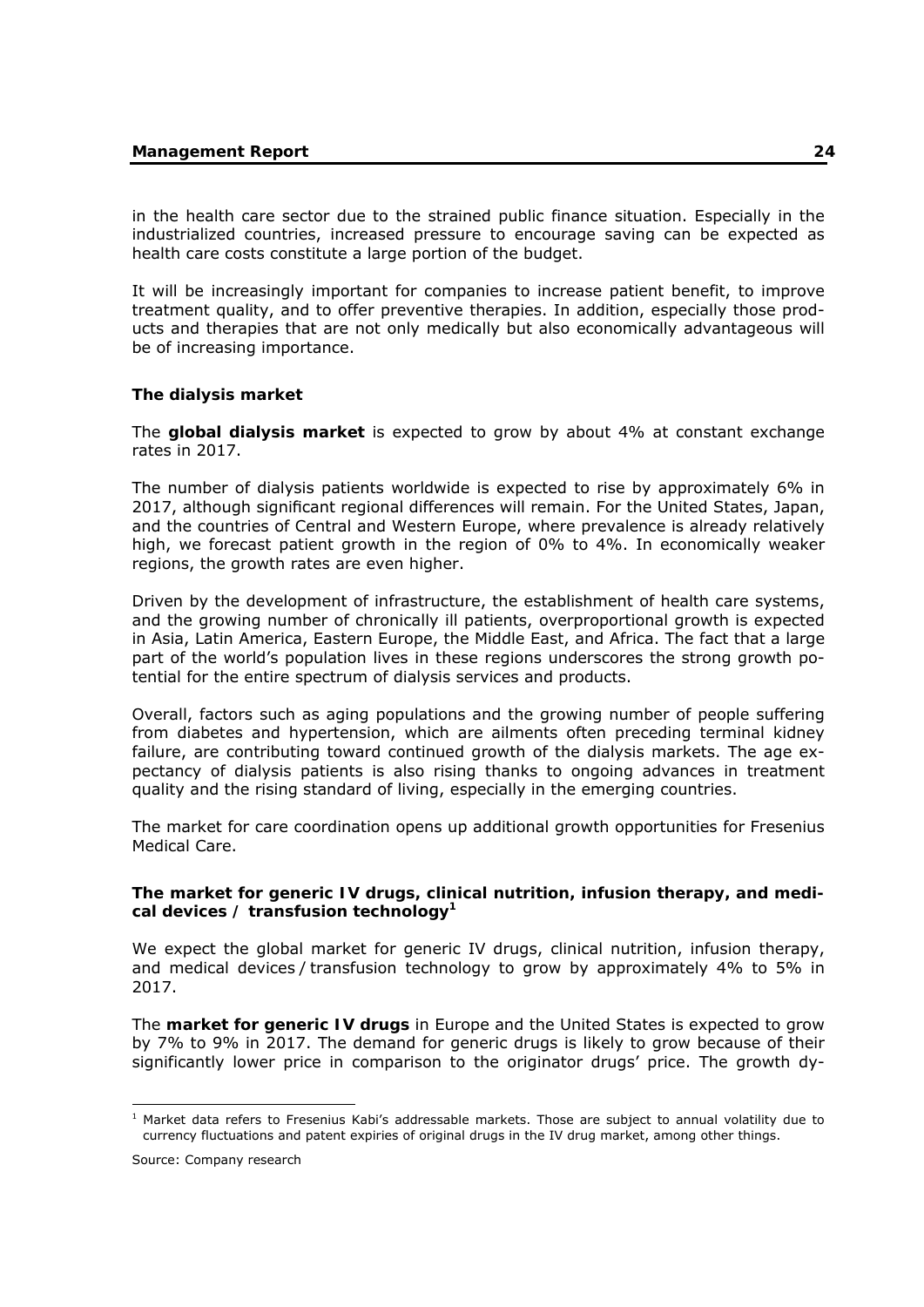namic will continue to be driven by originator drugs going off-patent, as well as by original off-patent products that are offered at steady prices due to a unique selling proposition. A factor working in the opposite direction is the price erosion for original offpatent drugs and generic drugs that are already on the market.

Growth of about 2% is expected for the **clinical nutrition market** in Europe in 2017. However, given the financial constraints in these countries, the efforts to contain costs in the health care sector are being pursued undiminished. Continued high growth potential is projected in Asia-Pacific, Latin America, and Africa. We expect growth of up to 10% in individual countries.

We expect the **market for infusion therapy** in Europe to remain at the prior year's level in 2017. Besides a slightly decreasing blood volume substitutes market due to restrictions imposed on the use of these products, continuous price pressure in the tender-driven standard-solutions business is expected to affect growth. Outside Europe, we also expect the market for infusion therapy to remain at the prior year's level in 2017, whereby Latin America is expected to grow by up to 8%.

The worldwide **market for medical devices / transfusion technology** is expected to grow by up to 4% in 2017.

#### **The hospital market**

-

We expect the acute care hospital market in **Germany** to grow slightly in 2017. Admissions are forecast to increase by approximately 1%.

The so-called change in value figure is relevant for the increase in **reimbursements of hospital treatments**. For 2017 it was set at 2.50%. In addition, the hospital funding system provides for various increases and reductions for acute hospitals.

Until 2016, hospitals had to accept a 25% discount on surplus services agreed in advance with the health insurance companies. Starting 2017, this discount is replaced by the so-called fixed cost degression discount on surplus services of 35% to 50%. The exact amount of the discount is negotiated between the hospitals and the health insurance companies. A reduction of 65% continues to apply to surplus services not agreed upon.

The care supplement will replace the extra charge on invoiced hospital treatments beginning in 2017. This is intended to support care in hospitals and is granted based on the cost of care at the individual hospitals. The funding volume for 2017 is around €500 million. We expect the overall effect of the increases and discounts on HELIOS's earnings to be neutral in 2017.

Beginning in 2018, medical outcomes will factor into the amount of funding. For this purpose, the Federal Joint Committee will define quality indicators until the end of

Source: Company research; Rheinisch-Westfälisches Institut für Wirtschaftsforschung (RWI), Krankenhaus Rating Report 2013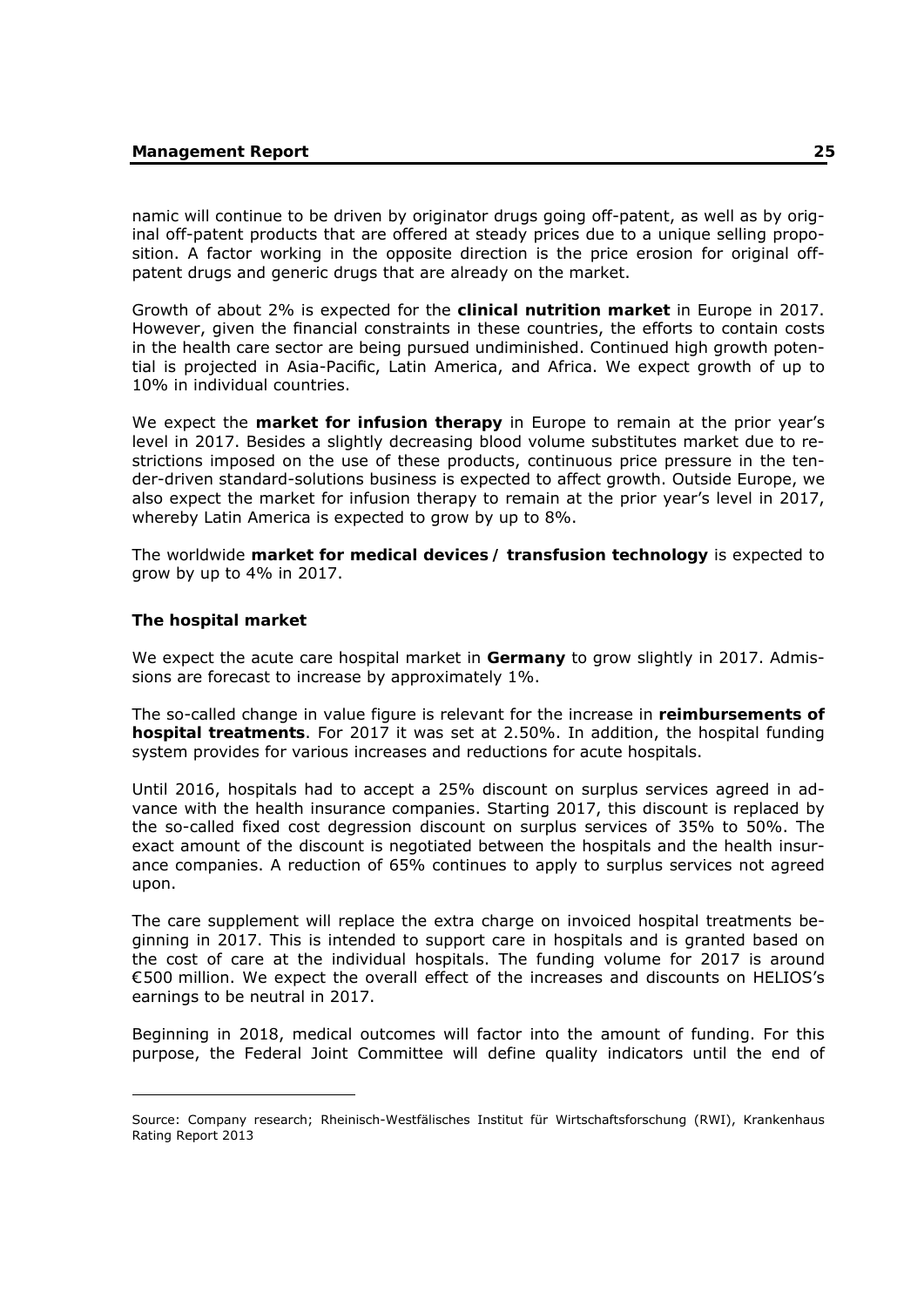2017. The specific financial impact this will have on HELIOS cannot currently be quantified. However, we do not expect any adverse effects since the HELIOS Group is well prepared for quality-based remuneration thanks to its clear focus on quality and transparency of medical outcomes.

Despite higher revenues, the expectations of the hospitals are rather pessimistic with respect to their **economic situation** in 2017. According to the Krankenhaus-Barometer 2016 survey by the German Hospital Institute (DKI), only a quarter (24%) of the hospitals expect their economic situation to improve whereas 36% expect it to worsen. Moreover, investment needs are growing while government support is declining. The Rheinisch-Westfälisches Institut für Wirtschaftsforschung (RWI) forecasts that more hospitals will respond to economic pressures by joining together into networks and bundling their services. Networks offer opportunities for individual hospitals to reduce costs, for example in purchasing.

We anticipate that privatization and consolidation will continue in the German hospital market.

We expect the private hospital market in **Spain** to grow by 2% to 3% in 2017. The continuing increase in the number of privately insured patients should also open up opportunities for private operators in the future. Important market data, for example nationwide health care spending and bed density, indicates that the spanish health care system is lagging behind that of other EU countries. This also provides opportunities for the establishment of new hospitals. In addition, the fragmented private hospital market is expected to see further consolidation.

#### **The market for projects and services for hospitals and other health care facilities**

For 2017, we expect the worldwide demand for projects and services for hospitals and other health care facilities to grow at a low single-digit rate.

In the Central European **markets with established health care systems**, we expect solid growth. The demand for projects and services for hospitals and other health care facilities will continue to grow due to demographic changes and the rising investment and modernization needs of public health facilities. The focus is on services ranging from the maintenance and repair of medical and hospital equipment, facility management, and technical operation, through to total operational management and infrastructure process optimization – especially within the framework of public-private partnership (PPP) models. Additional growth opportunities are presented by an increasing number of non-medical services, which are outsourced from public facilities to private service providers.

In the **emerging markets**, we anticipate an overall dynamic development. Growth in markets such as Africa, Latin America, and southeast Asia will initially be driven by the demand for efficient, needs-oriented medical care. In China and the Middle East, growth will be driven by the development of infrastructure and the creation of new care services, as well as research and training facilities.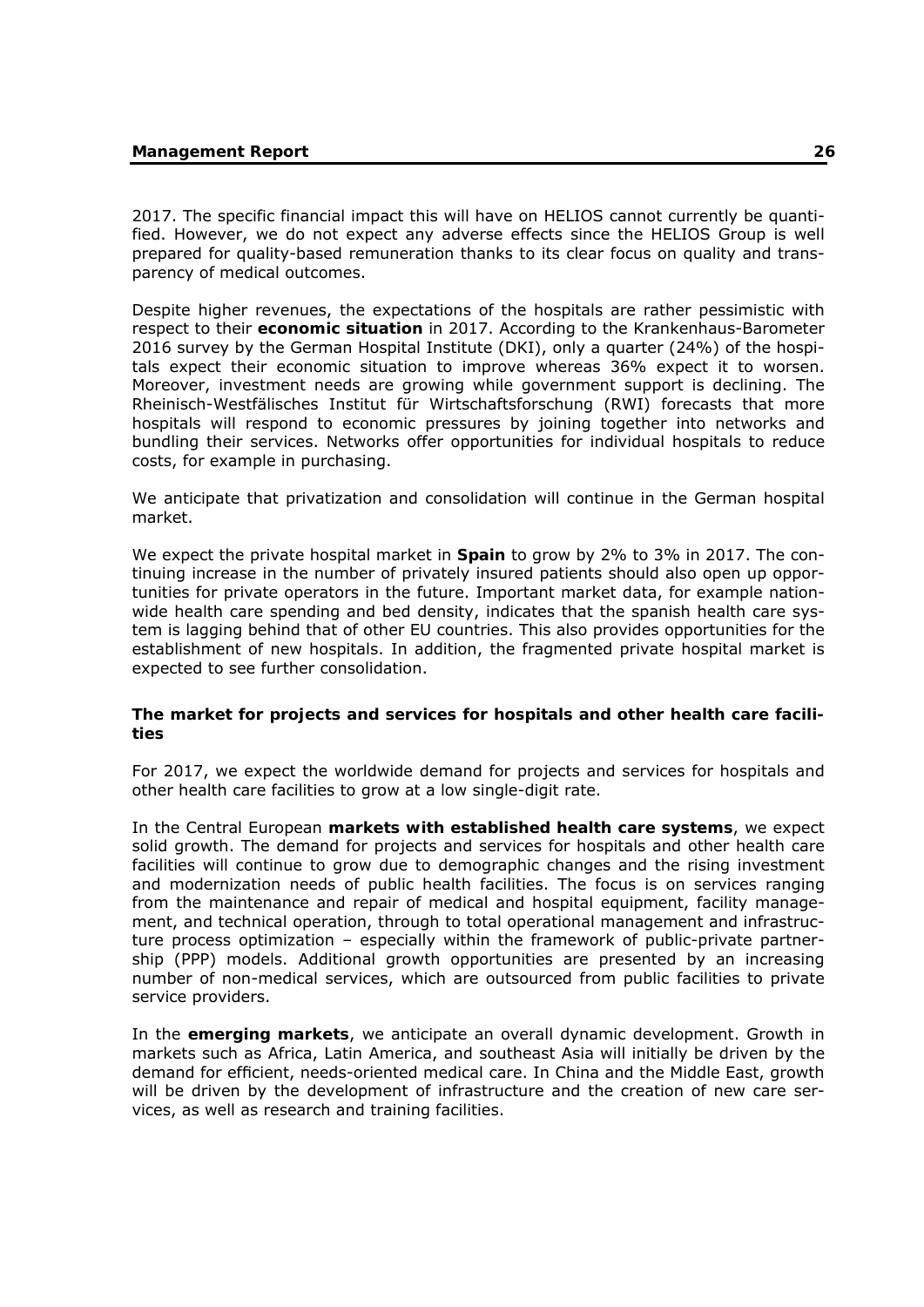## **Economic outlook of Fresenius SE & Co. KGaA for the year 2017**

For the fiscal year 2017 the company expects a slightly higher contribution to earnings from dividends and profit and loss transfers. Retained earnings are also expected to increase slightly.

# **Dividend**

The dividend increases provided by Fresenius in the last 23 years show impressive continuity. Our dividend policy aims to align dividends with earnings per share growth (before special items) and thus broadly maintains a payout ratio of 20% to 25%. Based on our positive earnings forecast, we expect to offer our shareholders an earnings-linked dividend.

#### **OPPORTUNITIES AND RISK REPORT**

The Fresenius Group is exposed to a number of risks due to the complexity and the dynamics of its business. These risks are inevitable consequences of entrepreneurial activities. **Opportunities can only be exploited when there is a willingness to take risks.**

As a provider of products and services for the severely and chronically ill, we are relatively independent of economic cycles. The diversification into four business segments, which operate in different segments of the health care market, and the global footprint further minimize the Group's risk profile. Our experience, as well as our strong market position, serve as a solid basis for a reliable assessment of risks.

At the same time, we will continue to take advantage of the wide-ranging opportunities for sustainable growth and expansion that the health care market offers to the Fresenius Group.

#### **Opportunities management**

**Managing opportunities** is an ongoing, integral part of corporate activity aimed at securing the Company's long-term success. In this way, we can explore new prospects and consolidate and improve on what we have already achieved. The organization and management of the Fresenius Group have a decentralized, regional structure. This enables us to recognize and analyze trends, requirements, and opportunities in the often fragmented markets and to focus our actions accordingly. We maintain regular contact and dialogue with research groups and scientific institutions, and keep a close watch on markets and competitors in order to identify opportunities. Within the Group, opportunities and synergies can be exploited through continuous communication involving the exchange of information and know-how between the business segments. Anticipated future opportunities for the Fresenius Group are discussed in the **Outlook** starting on page 21.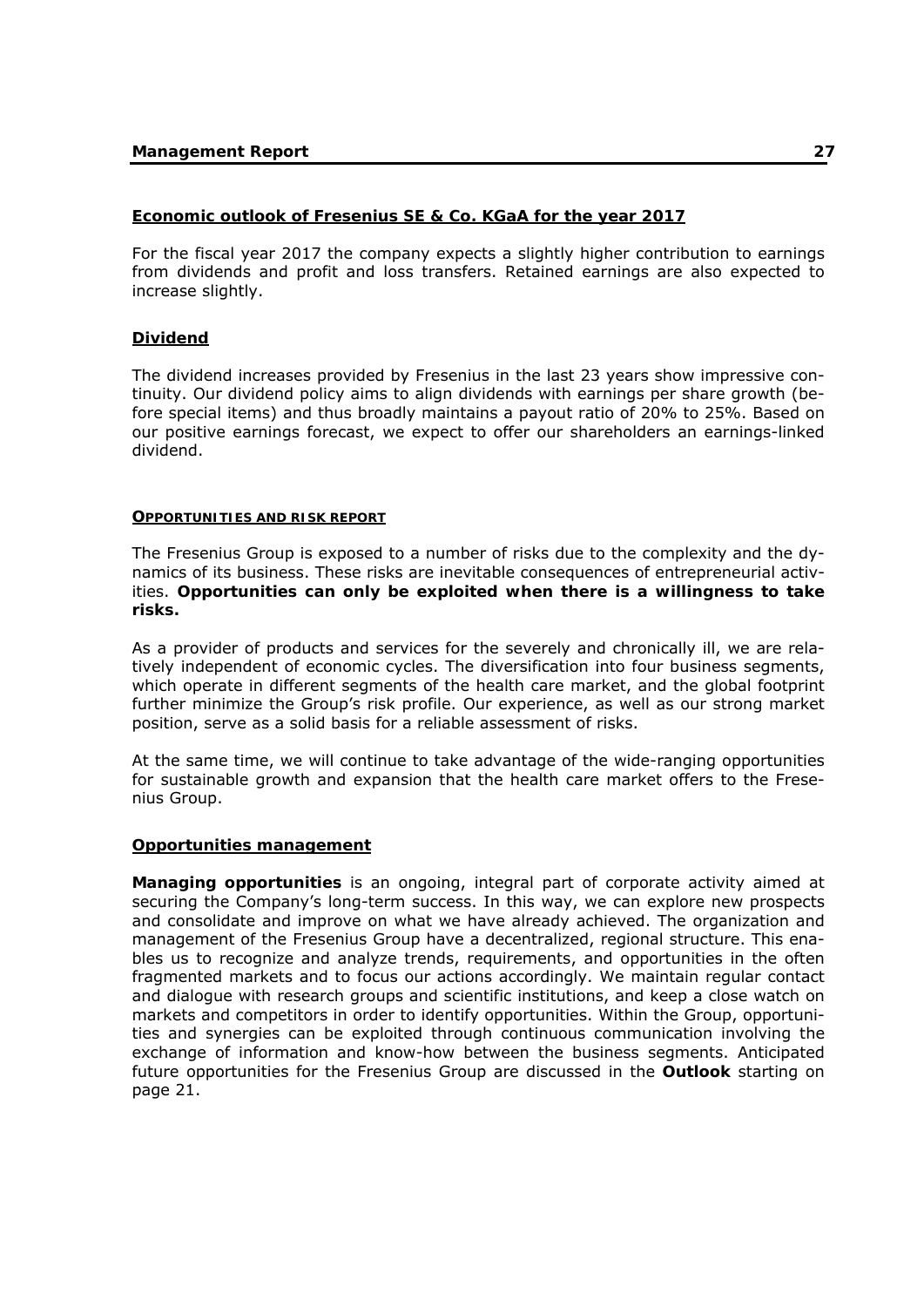#### **Risk management**

#### **Fresenius risk management system**

Risk management is a continuous process. Identifying, controlling, and managing risks are key tools of solid corporate governance. The **Fresenius risk management system** is closely linked to its corporate strategy. Opportunities are not recognized in the risk management system. Responsibilities for the **risk management processes** and the **monitoring** of risks in the business segments have been assigned as follows:

- Using standardized processes, risk situations are evaluated regularly and compared with specified requirements. If negative developments emerge, responses can be initiated at an early stage.
- The managers responsible are required to report any relevant changes in the risk profile to the Management Board without delay.
- Markets are kept under constant observation and close contact is maintained with customers, suppliers, and institutions. These policies allow us to swiftly identify and react to changes in our business environment.

The risk management system is supported both at Group level and in the business segments by our **risk controlling measures** and our **management information system**. Detailed monthly and quarterly reports are used to identify and analyze deviations of actual versus planned business development. In addition, the risk management system includes a **control system** that consists of organizational safeguarding measures, as well as internal controls and audits, with which we can identify significant risks at an early stage and counteract each one individually.

The functionality and effectiveness of our risk management system is reviewed regularly by the Management Board and the internal auditing department. Conclusions arising from the audits are taken into account in the ongoing refinement of the system, to allow prompt reaction to changes in our environment. This system has thus far proved effective. The control system is also regularly reviewed by the Management Board and the internal auditing department. Moreover, the external auditor reviews whether the control system set up by the Management Board is suitable for the early identification of risks that would put the continued existence of the Company in danger. The insights gained from the audit regarding the internal financial reporting controls are taken into account in the continued development of the system.

Fresenius has ensured that the scope and focus of the organizational structure and systems for identifying, assessing, and controlling risks, and for developing countermeasures and for the avoidance of risks, are aligned suitably with the Company-specific requirements and that they are properly functional. However, there can be no absolute certainty that this will enable all risks to be fully identified and controlled.

#### **Internal financial reporting controls**

Numerous measures and internal controls assure the correctness and reliability of accounting processes and financial reporting, and thus preparation of annual financial statements, consolidated financial statements, and management reports in compliance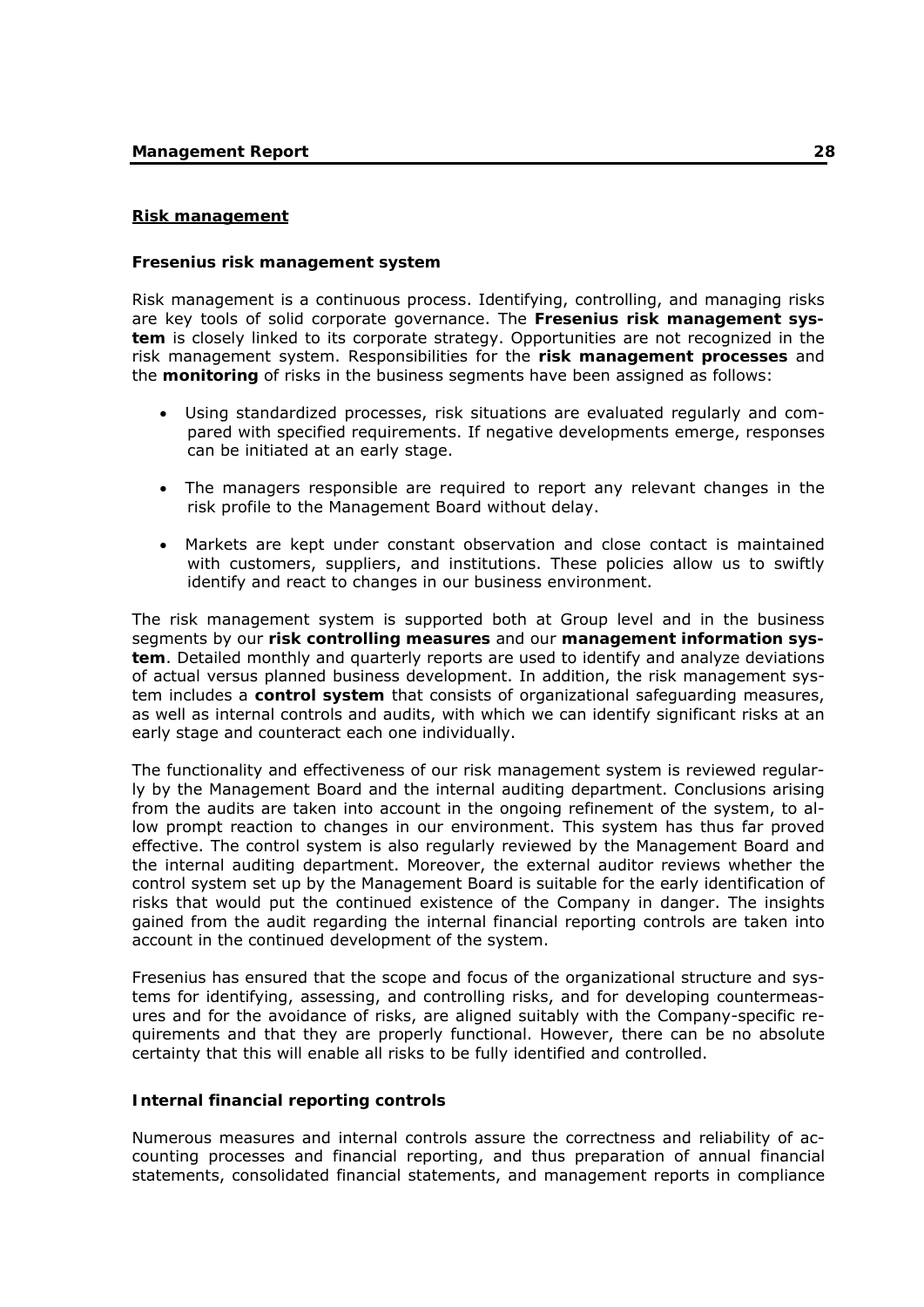#### **Management Report 29**

with applicable principles. Our **four-tier reporting process** especially promotes intensive discussion and ensures control of the financial results. At each reporting level, i.e.

- the local entity
- $\bullet$  the region
- the business segment
- the Group

financial data and key figures are reported, discussed, and compared on a regular monthly basis with the prior-year figures, budget, and latest forecast. In addition, all parameters, assumptions, and estimates that are of relevance for the externally reported Group and segment results are discussed intensively with the department responsible for preparing the Group's consolidated financial statements. These matters are also reviewed and discussed quarterly by the Supervisory Board's Audit Committee.

**Control mechanisms,** such as automated and manual reconciliation procedures, are further precautions put in place to assure that financial reporting is reliable and that transactions are correctly accounted for. All consolidated entities report according to Group-wide standards, which are determined at the head office. These are regularly adjusted to allow for changes made to the accounting regulations. The consolidation proposals are supported by the IT system. In this context, reference is made to the comprehensive consolidation of internal Group balances. To prevent abuse, we take care to maintain a strict separation of functions. **Management control and evaluations** also help to ensure that risks having a direct impact on financial reporting are identified and that controls are in place to minimize them. Moreover, changes in accounting principles are monitored and employees involved in financial reporting are instructed regularly and comprehensively. External experts and specialists are engaged if necessary. The Treasury, Tax, Controlling, and Legal departments are involved in supporting the preparation of the financial statements. Finally, the information provided is verified once again by the department responsible for preparing the consolidated financial statements.

Fresenius Medical Care is subject to the controls of Section 404 of the **Sarbanes-Oxley Act**.

#### **Risk areas**

#### **General economic risks and risks in the general operating framework**

At present, the **development of the global economy** presents no significant risk to the Fresenius Group. In 2017, we largely expect overall economic growth to continue. Moreover, Fresenius is affected only to a small extent by general economic fluctuations. We expect demand for our life-saving and life-sustaining products and services to continue to grow. Furthermore, Fresenius is striving for the firm balance of its business in the main regions and between established and emerging markets.

The risk situation for each business segment also depends on the development of its markets. **Country-specific political, legal, and financial conditions** are therefore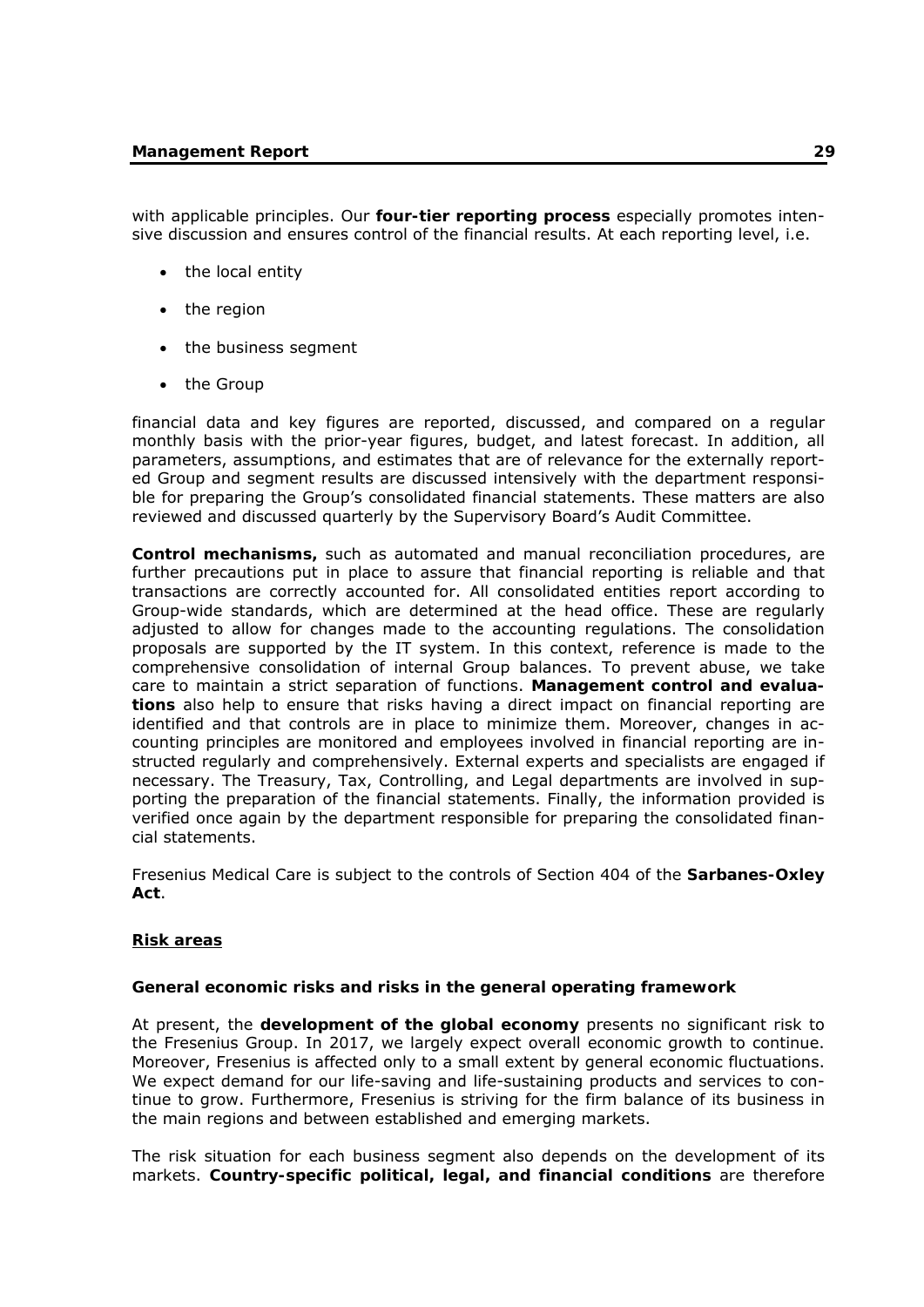monitored and evaluated carefully, particularly in the current macroeconomic environment. This applies, for example, to countries with budget problems as a result of the sovereign debt crisis, in particular with regard to our accounts receivable. This also applies to the possible impact on our business activities resulting from the decision by the United Kingdom to leave the European Union. It applies in particular to any initiatives by the new US administration to possibly increase import duties, potential changes to the current health care programs and possible reductions in corporate taxes.

#### **Risks in the healthcare sector**

Risks related to changes in the health care market are of major importance to the Fresenius Group. The main risks are the financing of health care systems, and the corresponding reimbursement systems as well as the development of new products and therapies.

#### Financing of health care and reimbursement systems

In our largely regulated business environment, **changes in the law** – also with respect to reimbursement – can have a major impact on our business success. This applies especially in the United States, where a large portion of our sales are generated, and where changes in the government **reimbursement system**, in particular, for example in the reimbursement of dialysis treatments, could have a considerable impact on our business. In 2016, approximately 32% of Fresenius Medical Care's sales in the United States were attributable to U.S.federal health care benefit programs, such as **Medicare** and **Medicaid (CMS)**. A reduction in reimbursement rates or reimbursed services could result in significantly lower sales and operational results.

Effective 2011, Medicare implemented an end-stage renal disease (ESRD) **prospective payment system (ESRD PPS)**, which expanded the scope of the products and services covered by a bundled rate and resulted in lower reimbursement per treatment than under the previous system. The ESRD PPS payment amount is subject to annual adjustment based on increases in the costs of a "market basket" of certain health care items and services, less a productivity adjustment.

The ESRD PPS's **quality improvement program** (QIP) affects Medicare payments based on the performance of each facility on a set of quality measures. Dialysis facilities that fail to achieve the established quality standards could have payments for a particular year reduced by up to 2% based on a year's performance. Underlying quality measures are reviewed, extended and amended annually by the CMS. A material failure by Fresenius Medical Care to achieve the minimum client quality standards under the QIP could materially and adversely affect its business, financial condition, and results of operations.

Fresenius Medical Care mitigated the impact of the ESRD PPS and the other legislative initiatives referenced above by two broad measures. First, it works with medical directors and treating physicians to make clinical protocol changes used in treating patients consistent with the QIP and good clinical practice, and it negotiates pharmaceutical acquisition cost savings. In addition, Fresenius Medical Care achieved greater efficiencies and better patient outcomes by introducing new initiatives to improve patient care upon initiation of dialysis, increasing the percentage of patients using home therapies, and achieving additional cost reductions in its clinics.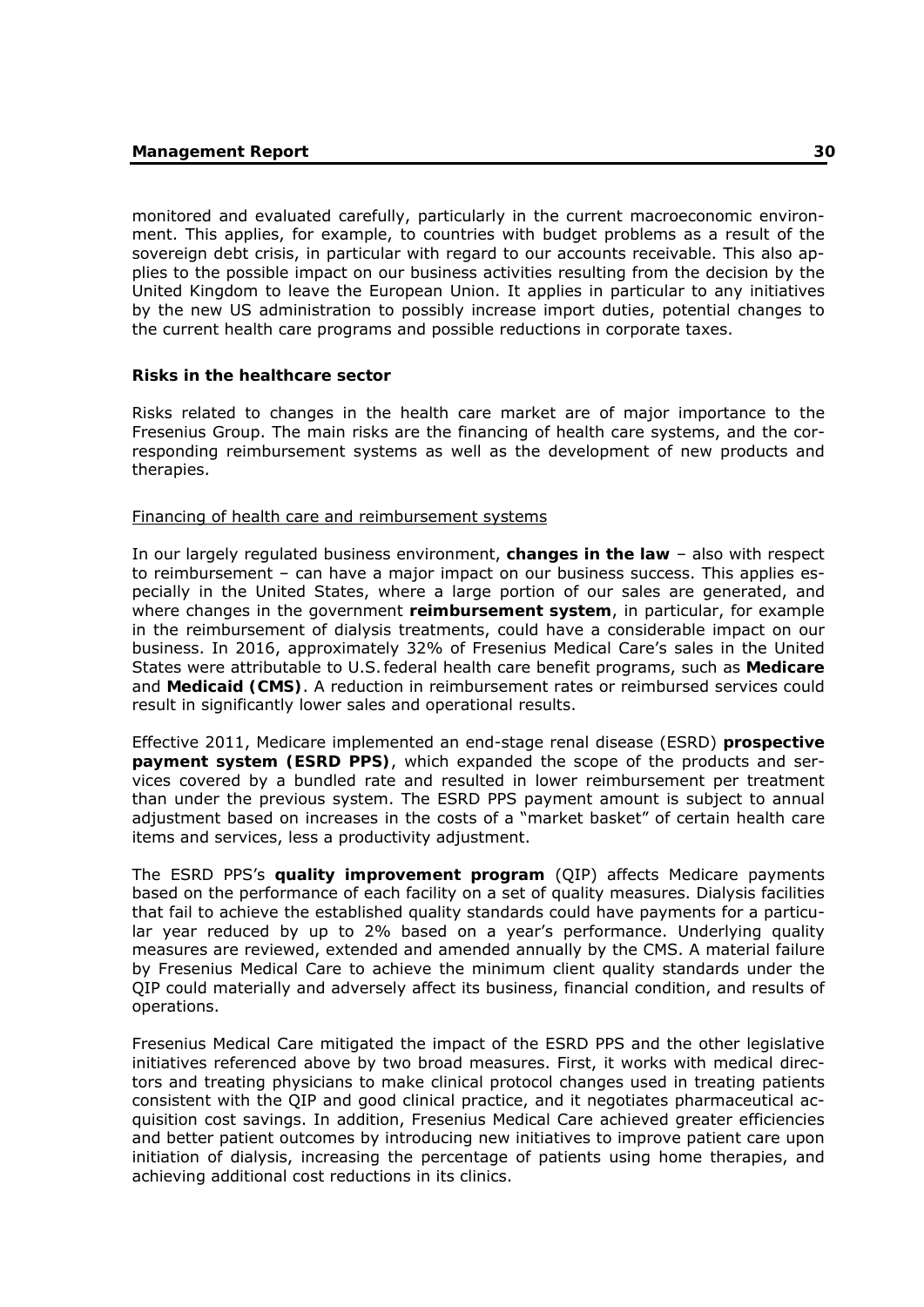Working with health care provider groups, also known as ESRD Seamless Care Organizations (ESCOs), CMS plans to test a new Comprehensive ESRD Care Model for payment and care delivery that seeks to deliver better health outcomes for ESRD patients while lowering CMS's costs. CMS allows dialysis clinics and physicians to form a so called ESCOs under the Comprehensive ESRD Model. ESCOs that achieve the program's minimum quality thresholds and generate reductions in CMS's cost of care above certain thresholds for the ESRD patients covered by the ESCO will receive a share of the cost savings. ESCOs that include dialysis chains with more than 200 facilities are required to share in the risk of cost increases and reimburse CMS a share of any such increases. The model commenced on October 1, 2015, includes six of our organizations. The initial agreement period for the model lasts for three years.

In addition, Fresenius Medical Care currently takes part in various value oriented programs, such as "Bundled Payments for Care Improvement Program" (BPCI), and the "Medicare Advantage Chronic Special Needs Plans" (MA-CSNP) as well as claim payment negotiations with insurers. Under BPCI, Fresenius Medical Care has the ability to receive additional payments if Fresenius Medical Care is able to deliver quality care at a cost that is lower than certain established benchmarks, but also has the risk of incurring financial penalties if Fresenius Medical Care is not successful in doing so.

Should Fresenius Medical Care fail to perform as required under the BPCI initiative and the agreement with CMS, CMS may, among other remedies, terminate the right to participate in the BPCI program, in whole or in part.

The new US administration is expected to revise or even repeal the "Affordable Care Act". At the same time, the stance of the CMS towards this kind of program could well differ from that under the previous administration. These developments could impact this program in unpredictable ways in the future.

Furthermore, a portion of our dialysis care business in the United States is currently reimbursed by private insurers or **managed care organizations**. If these organizations enforce reductions in the reimbursement, it would significantly reduce the revenues and earnings for the products and services of Fresenius Medical Care. Some of Fresenius Medical Care's privately insured dialysis patients who rely on charitable support to cover the insurance premiums could shortly be forced to switch to state health insurance. If the most recent efforts in the US to restrict or do away with this option of charitable financing were to be successful, then the resulting lower reimbursement rates could have a substantial negative impact on Fresenius Medical Care's operating results.

The same applies to the hospital market in Germany, where the **DRG system** (Diagnosis Related Groups) is intended to increase the efficiency of hospitals while reducing health care spending. The Company constantly monitors legislative developments. Patients are largely assigned to hospitals by the public health and pension insurers. It is therefore important for Fresenius Helios that the contracts between its hospitals and the insurers and health care institutions are maintained. We not only monitor legislative changes intensively, but also work together with governmental health care institutions.

As a result of the acquisition of the spanish private hospital chain **Quirónsalud**, Fresenius Helios has operations outside Germany for the first time. Quirónsalud operates hospitals through **PPP contracts (Public-Private Partnership)**. These are part of the public health system in Spain. The company has thus been given responsibility in certain areas of health care for the citizens of Spain with statutory health insurance. Qui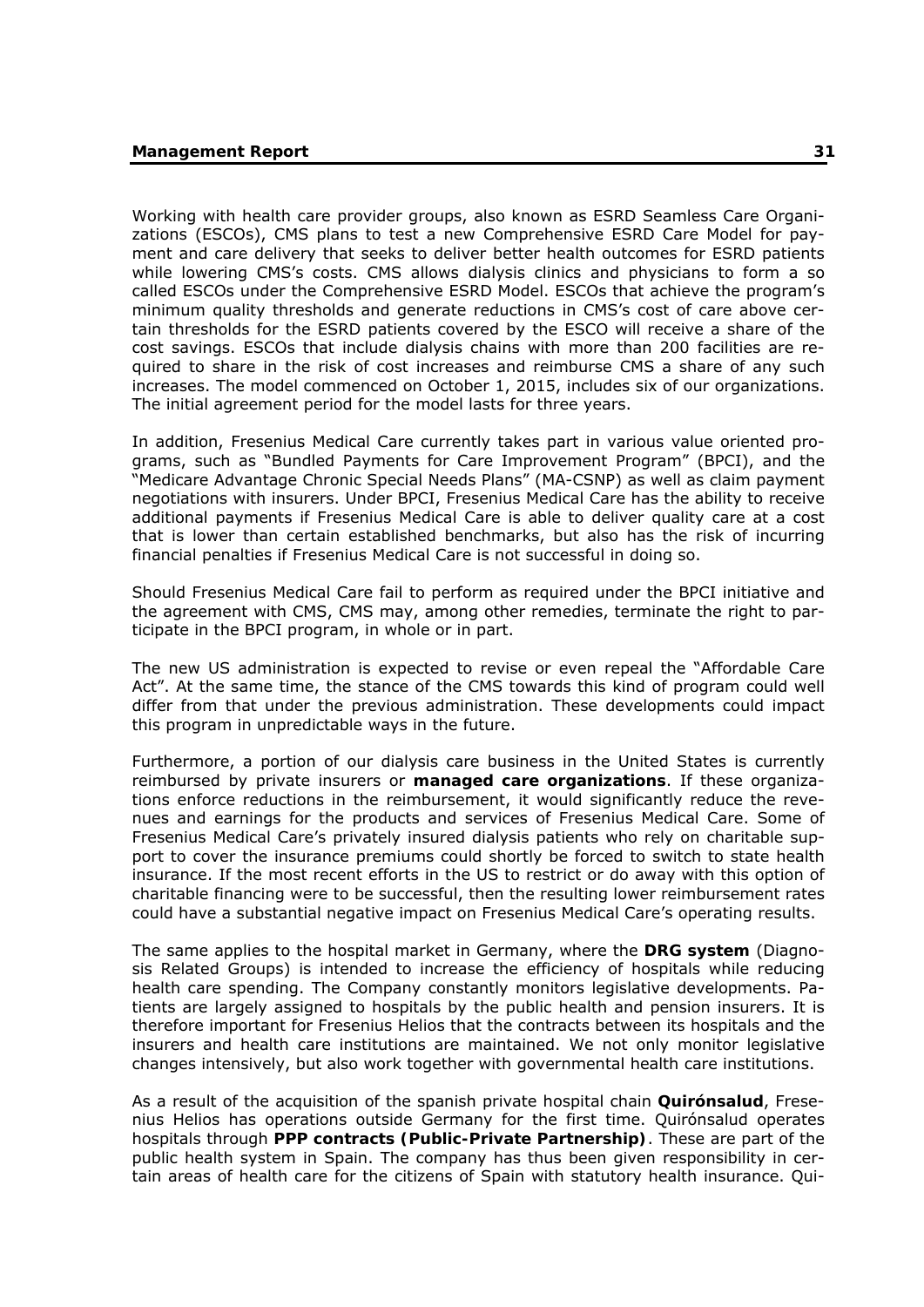rónsalud receives compensation for its services in the form of a per capita lump sum or remuneration for the specific service rendered. If Quirónsalud were to lose the concession to operate hospitals with PPP contracts or renegotiations with public or private insurance companies resulted in worse conditions for doing so, or if hospitals are not able to compensate for lower reimbursement rates by cutting costs, this could have a material adverse effect on our net assets, financial position, and results of operations.

Reductions in health care spending could also negatively affect the pricing of Fresenius Kabi products.

Changes in the law or the reimbursement method could affect the scope of payments for services, as well as for insurance coverage and the product business. This could have a significant adverse impact on the assets and liabilities, financial position, and results of operations. Generally, our aim is to counter such possible regulatory risks through enhanced performance and cost reductions.

## Development of new products and therapies

The **introduction of new products and services,** or the development of new technologies by competitors, could render one or more of our products and services less competitive or even obsolete, and thus have a significant negative impact on future sales, the prices of products, and our range of services. This includes the introduction of generic or patented drugs by competitors, which may have an impact on sales and operational results.

**Cooperation with medical doctors and scientists** allows us to identify and support relevant technological innovations and to keep abreast of developments in alternative treatment methods. These enable us to evaluate and adjust our corporate strategy if necessary.

# **Operating risks**

Our business and operations around the world are exposed to a number of **risks** and to extensive **regulation**, which include, among others:

- the quality, safety, and efficacy of medical and pharmaceutical products, supplies, and therapies;
- the operation of hospitals, manufacturing facilities, and laboratories;
- the planning, construction, equipping, and management of health care facilities;
- the rate of, and accurate reporting and billing for, government and third-party reimbursement;
- the labeling and designation of pharmaceutical products and their marketing:
- compensation of medical directors and other financial arrangements with physicians and other referral sources.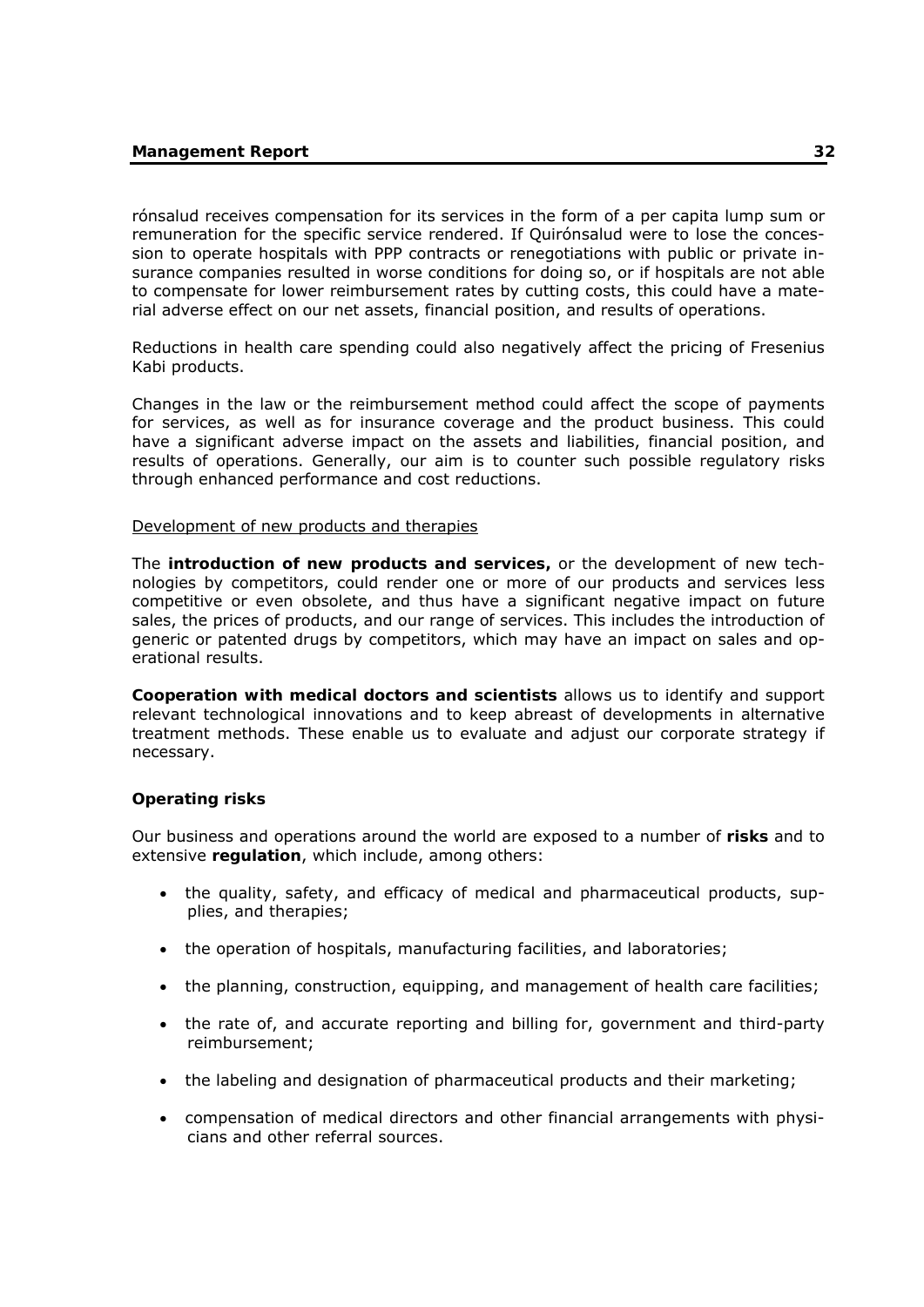If Fresenius fails to comply with laws or regulations, this may give rise to a number of legal consequences, including monetary and administrative penalties, increased compliance costs, exclusion from governmental programs, or a complete or partial curtailment of our authorization to conduct business, any of which could have a material adverse effect on our business, financial condition, or results of operations.

Significant risks of operations for the Fresenius Group are described in the following sections.

## Production, products, and services

Compliance with **product and manufacturing regulations** is ensured by our quality management systems, which are structured in accordance with the internationally recognized quality standard ISO 9001, taking into account a large number of national and international regulations. These are implemented by internal standards such as quality and work procedure manuals. Regular internal and external audits are carried out at the Group's production sites, distribution companies, and dialysis clinics. These audits test compliance with regulations in all areas – from management and administration to production and clinical services and patient satisfaction. Our production facilities comply with the Good Manufacturing Practice (GMP) of the markets they supply. Our facilities are audited by the FDA and other public authorities. If deficiencies are detected and complaints are filed, the Company is required to remedy them, as it was, for example, following inspections in prior years of our U.S. production facilities in Grand Island or our facility in Kalyani, India.

**Non-compliance with the requirements of these authorities** in our production facilities or at our suppliers could lead to regulatory actions, such as warnings, product recalls, production interruptions, monetary sanctions, or delays in new product approvals. Any of these regulatory actions could adversely affect our ability to generate sales and result in significant expenses.

Potential risks, such as those arising from the **start-up of new production sites or the introduction of new technologies**, are countered through careful planning, regular analysis, and continual progress reviews. **Production capacities** at some of our manufacturing plants could be adversely affected by events such as technical failures, natural disasters, regulatory rulings, or supply disruptions, e.g., of raw materials.

Performing **medical treatments** on patients in our hospitals, rehabilitation clinics, and dialysis clinics is subject to inherent risks. For example, disruptions to processes involve risks for patients and the clinic. In addition, there are operational risks, for example regarding hygiene and sterile conditions. We counteract these risks with strict operating procedures, continual personnel training, and patient-oriented working procedures. Furthermore, we are constantly striving to improve the standard of patient treatment through our quality management systems.

Performance risks associated with Fresenius Vamed's **project business** are countered through professional project management and control, and with a proven system tailored to each business activity for identifying, evaluating, and minimizing these risks. This system consists of organizational measures, such as standards for pricing-in risks when preparing quotations, risk assessment before accepting orders, regular project controlling, and continual risk assessment updates. To avert the risk of default, financial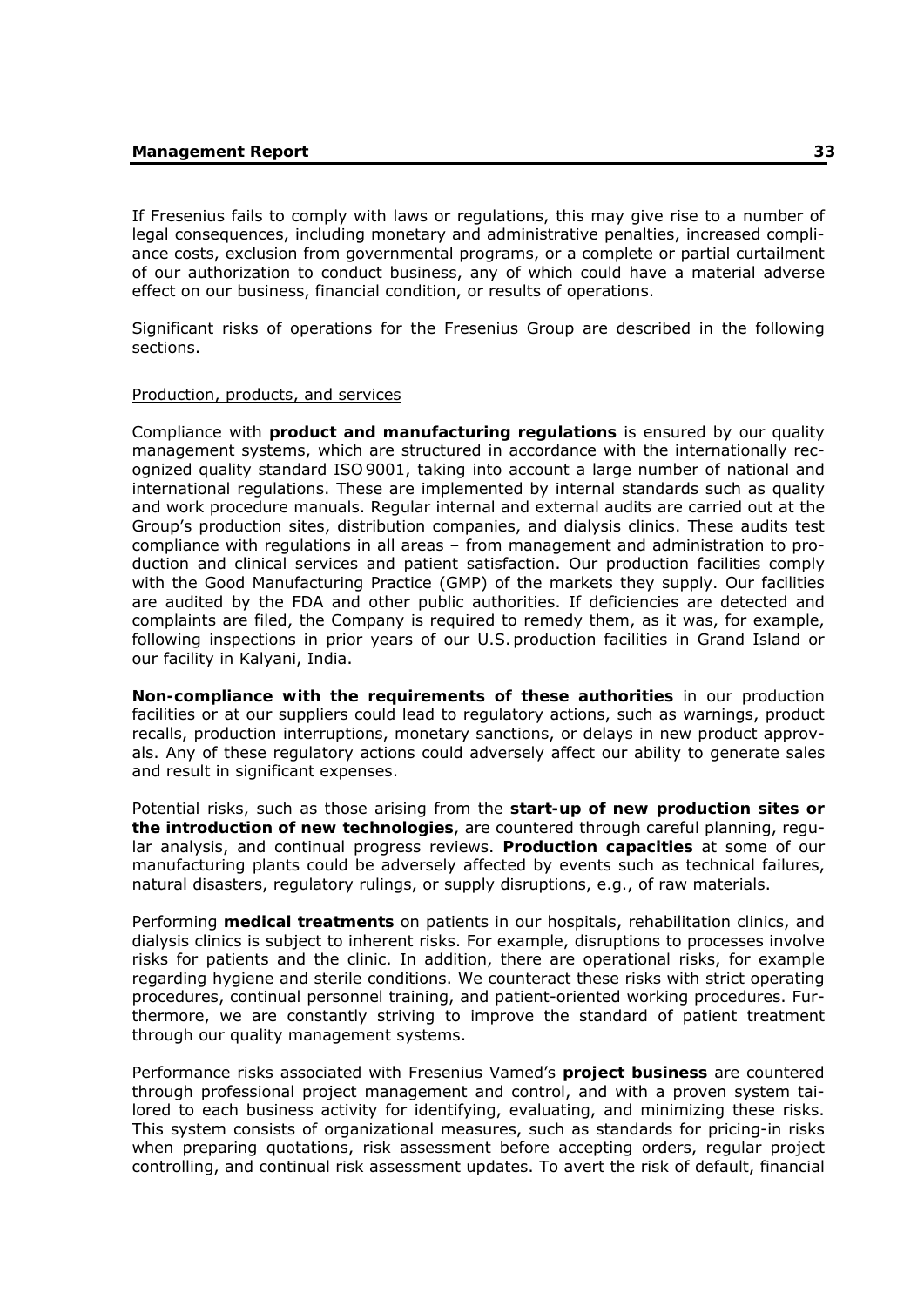measures are taken, such as checking creditworthiness and, as a rule, safeguarding through prepayments, letters of credit, and secured credits.

**The development of new products and therapies** always carries the risk that targets might not be achieved, or it might take longer than planned, and that regulatory authorities either do not grant, or delay, **product approval**. With IV drugs, it is also crucial that new products are continually brought to the market in a timely manner. The product development process can be controlled on the basis of detailed project roadmaps and a tight focus on the achievement of specific milestones. If the defined targets are called into question, countermeasures can be initiated.

## Procurement

On the **procurement side**, we counter risks – which mainly involve possible price increases and the availability of raw materials and goods – by appropriately selecting and working together with our suppliers through long-term framework agreements in certain purchasing segments and by bundling volumes within the Group.

Under the Medicare bundled reimbursement system, payment for Erythropoietin stimulating agents (ESAs) is generally included in the bundled rate. Any interruption of supply or material increases in the utilization or acquisition costs for ESAs could materially affect sales and profitability adversely. In 2015, patents on certain ESAs expired. This enables us to diversify the procurement sources and to reduce the risks arising from supply interruptions and price increases.

We counter the risk of poor-quality purchased raw materials, semifinished products, and components mainly by requiring our suppliers to meet strict quality standards. In addition to certification by external institutes and regular supplier audits, this includes an exhaustive evaluation of advance samples and regular quality controls. We only purchase high-quality products with proven safety and suitability from qualified suppliers that are conform to our specifications and standards.

## Competition

Growing **competition**, among other things induced by the re-entry of competitors into the U.S. market for generic IV drugs after production halts, could materially affect the future pricing and sale of our products and services adversely. The introduction of generic or patented drugs by competitors may have an impact on the sales and operational results of our products.

Generally, the health care markets are characterized by price pressure (including from tenders), competition, and efforts to contain costs. These factors could result in lower sales and adversely affect our business, our financial position, and our operational results.

In the United States, almost all Fresenius Kabi injectable pharmaceutical products are sold to customers through arrangements with **group purchasing organizations (GPOs)** and distributors. The majority of hospitals undertake contracts with GPOs of their choice for their purchasing needs. Currently, fewer than five GPOs control the large majority of sales in the United States to hospital customers. Fresenius Kabi derives a large percentage of its revenue in the United States through a small number of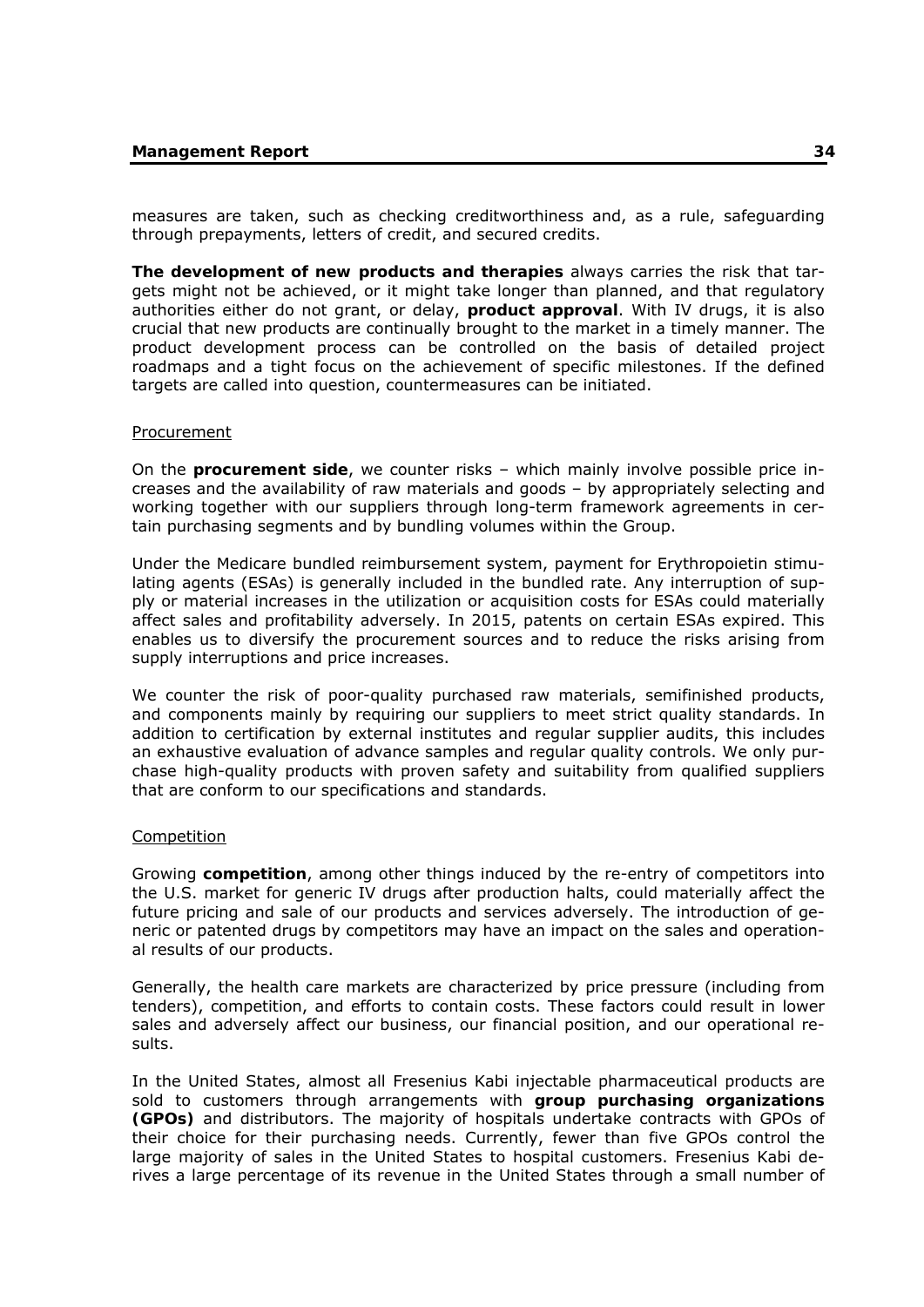GPOs and has purchasing agreements with the most important of them. To maintain these business relationships, Fresenius Kabi needs to be a reliable supplier of a comprehensive and high-quality product line, remain price-competitive, and comply with the regulations of the U.S. Food and Drug Administration (FDA). The GPOs also have purchasing agreements with other manufacturers and the bidding process for products is highly competitive. Most of the agreements Fresenius has with GPOs in the United States can be terminated at short or medium notice. The main customers in the area of transfusion technology are plasma companies and blood centers. There are four major plasma companies serving the United States. Blood centers in the United States are consolidating in response to blood-saving efforts at hospitals, which is having an effect on pricing.

# Payment default

As a rule, we assess the creditworthiness of new customers in order to limit the risk of **late payment and defaults** by customers. We also conduct follow-up assessments and review credit lines on an ongoing basis. We monitor receivables outstanding from existing customers, and assess the risk of default. This particularly applies to countries with budgetary problems and countries exposed to political risks. In 2016, we again worked on the status of our receivables, by taking measures such as factoring.

## Personnel

The Company addresses **potential shortages of qualified personnel** both externally, by utilizing personnel marketing measures, and internally by offering comprehensive personnel development programs. We also seek to retain our employees by introducing life-work time accounts in various areas. Furthermore, employees are entitled to attractive fringe benefits and, in part, bonuses. By using target-group-specific measures, Fresenius addresses the overall shortage of specialized hospital personnel. We thereby recruit qualified, dedicated, and specialized personnel, thus ensuring our high standard of treatment quality. At the same time, by supporting the training of young employees, we seek their commitment to Fresenius. As a result of these measures, risks in personnel are not considered to be significant.

## **Risks associated with research and development**

The **development of new products and therapies** always carries the risk that the ultimate goal might not be achieved, or it might take longer than planned. Regulatory approval of new products requires comprehensive, cost-intensive preclinical and clinical studies. Furthermore, there is a risk that regulatory authorities either do not grant, or delay, product approval. In addition, adverse effects of our products that may be discovered after regulatory approval or registration may lead to a partial or complete withdrawal from the market, due either to regulatory actions or our voluntary decision to stop marketing a product. The Fresenius Group spreads its risk widely by conducting development activities in various product segments. We also counteract risks from research and development projects by regularly analyzing and assessing development trends and examining the progress of research projects. We also strictly comply with the legal regulations for clinical and chemical-pharmaceutical research and development. With IV drugs, it is also crucial that new products are continually brought to the market in a timely manner. The product development process can be controlled on the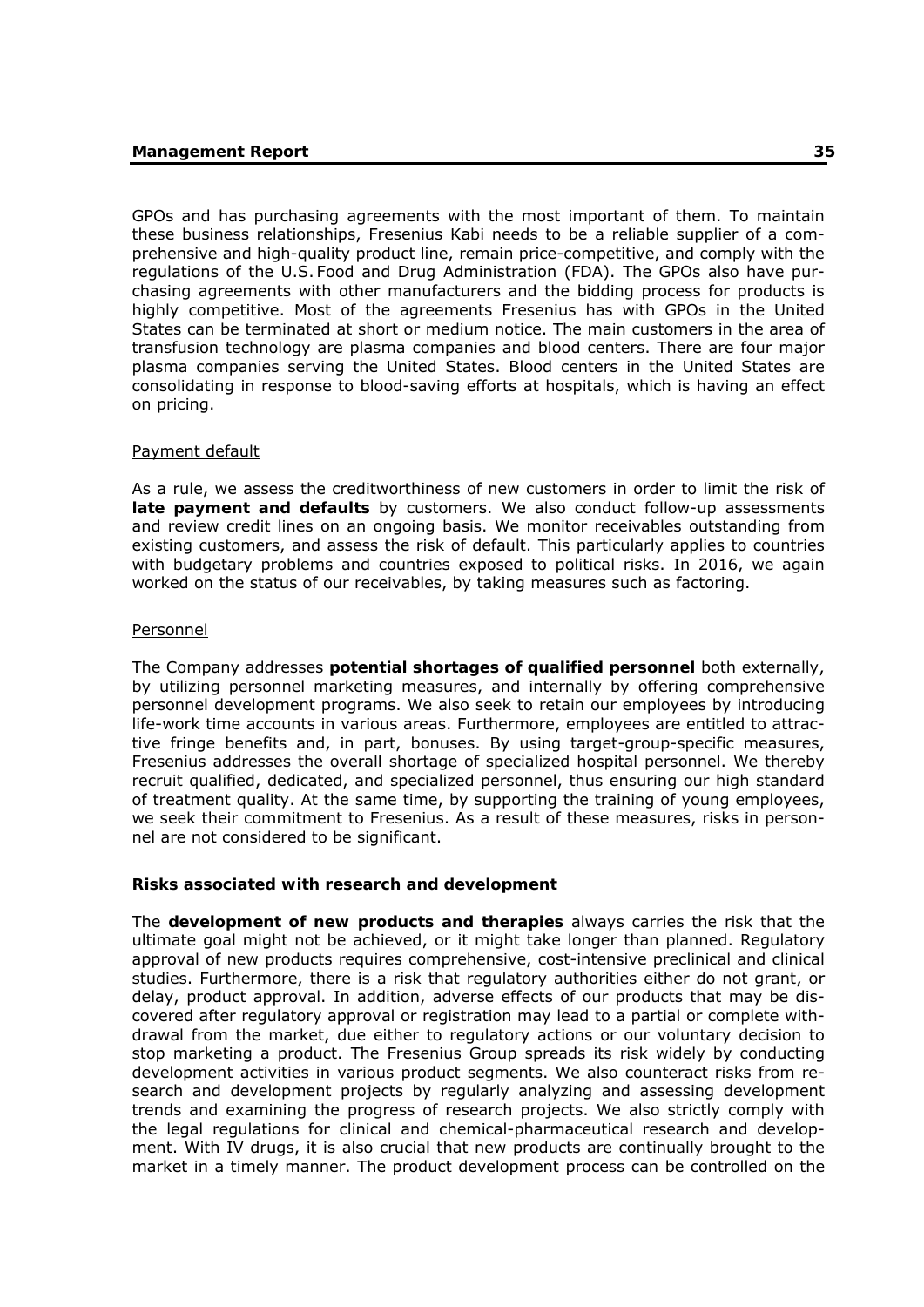basis of detailed project roadmaps and a tight focus on the achievement of specific milestones. If the defined targets are called into question, countermeasures can be initiated.

# **Risks from the integration of acquisitions**

The **acquisition and integration** of companies carries risks that can adversely affect the assets and liabilities, financial position, and results of operations of Fresenius. Following an acquisition, the acquired company's structure must be integrated while clarifying legal questions and contractual obligations. Marketing, patient services, and logistics must also be unified. During the integration phase, key managers can leave the company and both the course of ongoing business processes and relationships with customers and employees can be harmed. In addition, change-of-control clauses may be claimed. The integration process may prove more difficult or require more time and resources than expected. Risks can arise from the operations of the newly acquired company that Fresenius regarded as insignificant or was unaware of. An acquisition may also prove to be less beneficial than initially expected. **Future acquisitions** may be a strain on the finances and management of our business. Moreover, as a consequence of an acquisition, Fresenius may become directly or indirectly liable toward third parties, or claims against third parties may turn out to be non-assertable.

We counter risks from acquisitions through detailed integration roadmaps and strict integration and project management, so that countermeasures can be initiated in good time if there are deviations from the expected development.

These risks also apply to the **acquisition of the spanish private hospital chain Quirónsalud** by Fresenius Helios. The aforementioned countermeasures have been, and continue to be taken.

In addition, there are risks for hospitals operated by Quirónsalud via PPP contracts. If Quirónsalud were to lose the concession to operate hospitals with PPP contracts or renegotiations with public or private insurance companies resulted in worse conditions for doing so, or if hospitals are not able to compensate for lower reimbursement rates by cutting costs, this could have a material adverse effect on our net assets, financial position, and results of operations.

# **Information technology risks**

The Company's processes are growing ever more complex as a result of the Fresenius Group's steady growth and increasing internationalization. Correspondingly, the **dependence on information and communication technologies,** and on the systems used to structure procedures and  $-$  increasingly  $-$  harmonize them internationally, intensifies. A failure of these systems could temporarily lead to an interruption of other parts of our business and thus cause serious damage. The loss of sensitive data or the **non-compliance with data protection laws**, regulations and standards could damage our competitive position, our reputation and the entire company.

Fresenius counters these risks with various security measures, controls, and audits. In addition, we counter these risks with constant investment in hardware and software, as well as by improving our system know-how. Potential risks are covered by a detailed contingency plan, which is regularly improved and tested. Redundant systems are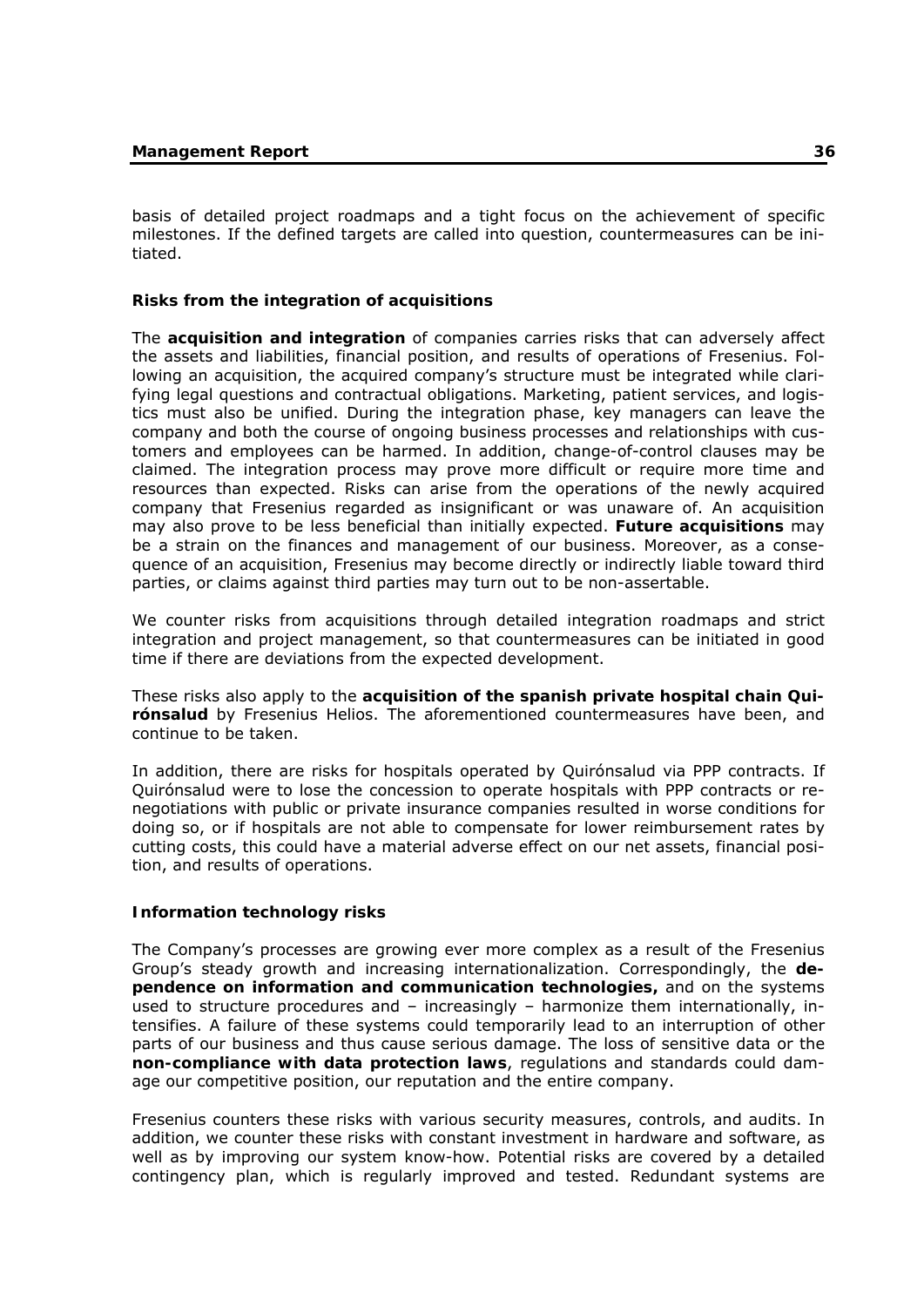maintained for all key systems, such as IT systems or communications infrastructure. A password system is in place to minimize organizational risks, such as tampering and unauthorized access. In addition, there are Company guidelines regulating the granting of access authorization, and compliance with these rules is monitored. We also conduct operational and security-related audits.

In addition, the increased integration of IT systems into our business processes means that **cyber attacks** could penetrate our internal and external systems, and attackers could cause damage or gain sensitive information. The existing IT security architecture, with various security measures at different levels, protects the systems in our data centers. Access to sensitive or critical data from outside the protected data center network is prevented by the use of secure protocols and cryptographic measures. In addition, annual penetration tests are carried out for applications with critical data (for example, patient or personnel data).

# **Financial risks**

## Currency and interest-rate risks

The international operations of the Fresenius Group expose us to a variety of **currency risks**. In addition, the financing of the business exposes us to certain **interest rate risks**. We use derivative financial instruments as part of our risk management to avoid any possible negative impacts of these risks. However, we limit ourselves to nonexchange-traded, marketable instruments, used exclusively to hedge our operations and not for trading or speculative purposes. All transactions are conducted with banks that have a high rating.

The Fresenius Group's **foreign exchange risk management** is based on a policy approved by the Management Board that defines the targets, organization, and handling of the risk management processes. In particular, the guidelines assign responsibilities for risk determination, the execution of hedging transactions, and the regular reporting of risk management. These responsibilities are coordinated with the management structures in the residual business processes of the Group. Decisions on the use of derivative financial instruments in **interest rate management** are taken in close consultation with the Management Board. Hedging transactions using derivatives are carried out by the Corporate Treasury department of the Fresenius Group – apart from a few exceptions in order to adhere to foreign currency regulations. These transactions are subject to stringent internal controls. This policy ensures that the Management Board is fully informed of all significant risks and current hedging activities.

The Fresenius Group is protected, to a large extent, against **currency and interest rate risks**. As of December 31, 2016, approximately 66% of the Fresenius Group's debt were protected against increases in interest rates either by fixed-rate financing arrangements or by interest rate hedges; 34%, were exposed to interest rate risks. This ratio is only very slightly affected by the long-term finance agreement for the Quirónsalud acquisition. A sensitivity analysis shows that a rise of 0.5% in the reference rates relevant for Fresenius would have a less than 1.0% impact on Group net income.

As a global company, Fresenius is widely exposed to translation **effects due to foreign exchange rate fluctuations**. The exchange rate of the U.S. dollar to the euro is of particular importance because of our extensive operations in the United States. Transla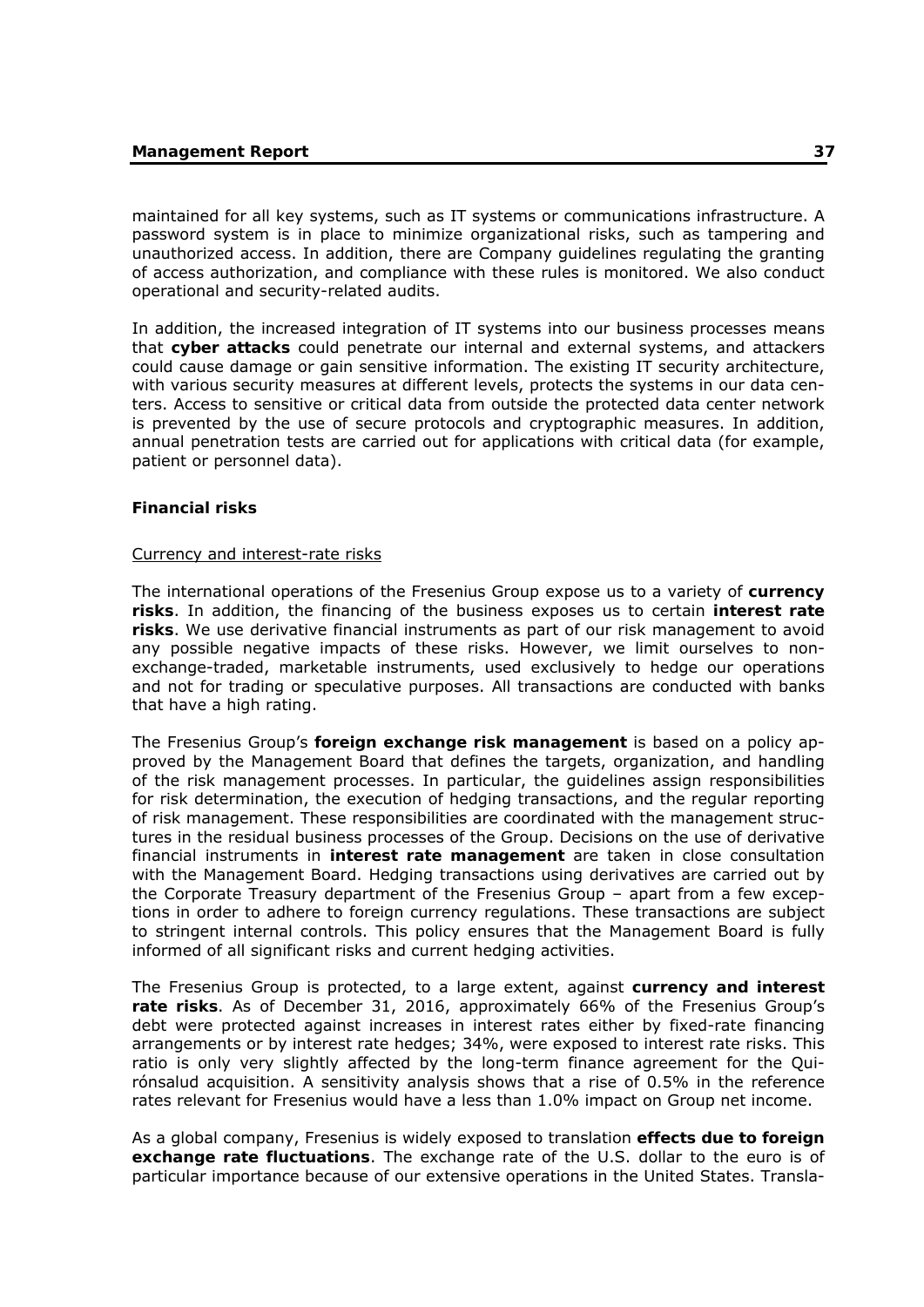tion risks are not hedged. A sensitivity analysis shows that a one cent change in the exchange rate of the U.S. dollar to the euro would have an annualized effect of about €120 million on Group sales, about €20 million on EBIT, and about €5 million on Group net income.

As a globally active company, we have production facilities in all the main currency areas. In the service businesses, our revenue and cost base largely coincide. The Fresenius Group uses a Cash-Flow-at-Risk (CFaR) model in order to estimate and quantify such **transaction risks** from foreign currencies. The foreign currency cash flows that are reasonably expected to arise within the following 12 months, less any hedges, form the basis for the analysis of the currency risk. As of December 31, 2016, the Fresenius Group's cash flow at risk was  $\epsilon$ 73 million. Hence, with a probability of 95%, a potential loss in relation to the forecast foreign exchange cash flows of the next 12 months will not be higher than €73 million.

## Recoverability of assets

Financial risks that could arise from acquisitions, investments in property, plant and equipment, and in intangible assets are assessed through careful and in-depth reviews assisted by external consultants. The amount of intangible assets, including goodwill, product rights, trade names, and management contracts, represents a considerable part of the total assets of the Fresenius Group. Goodwill and other intangible assets with an indefinite useful life carried in the Group's consolidated balance sheet are **tested for impairment** each year. A significant deterioration in our prospects for the future or in the general economic environment could result in additional depreciation being necessary. If assets have to be depreciated, this could have a significant adverse impact on the assets and liabilities, financial position, and results of operations.

# Taxes

As a global corporation, Fresenius is subject to numerous **tax codes and regulations**. Risks arising therefrom are identified and evaluated on an ongoing basis. The Fresenius Group's companies are subject to regular tax audits. Any changes in tax regulations or resulting from tax audits could lead to higher tax payments.

# Debt and liquidity

Fresenius' debt was €14,780 million as of December 31, 2016. The **debt** could limit the Company's ability to pay dividends, arrange refinancing, be in compliance with its credit covenants, or implement the corporate strategy. Other financing risks could arise for Fresenius in the case of an ongoing general financial market crisis. We reduce these risks through a high proportion of mid- and long-term funding with a balanced maturity profile. Our financing agreements contain covenants requiring us to comply with certain financial ratios and additional financial criteria. Non-compliance with these covenants could result in a default and acceleration of the debt under the agreements.

Additional information on conditions and maturities can be found in Note 18 of the Notes.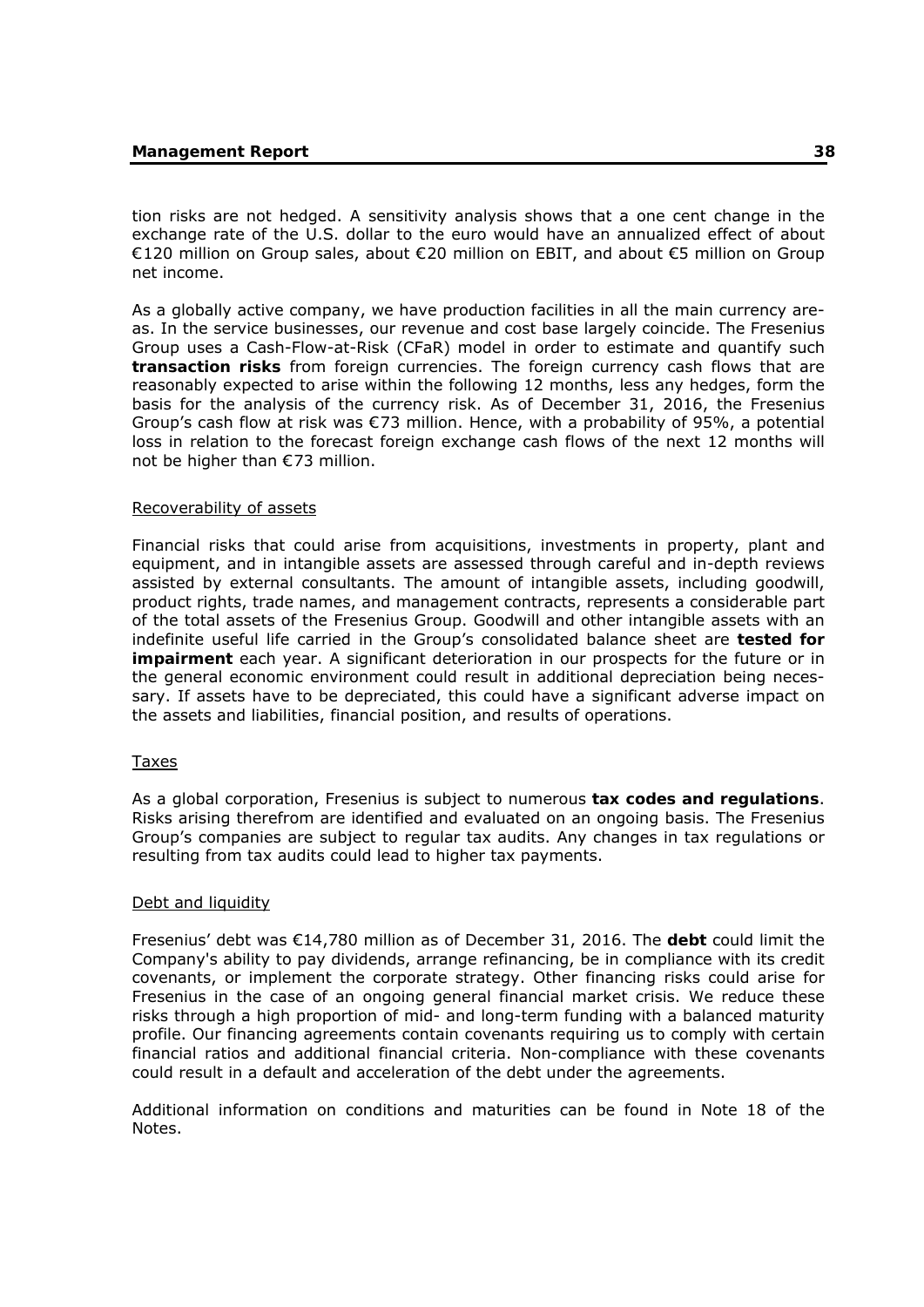# **Compliance and legal risks**

# Compliance Risks

Fresenius is subject to comprehensive government regulation and control in nearly all countries. This is especially true in the United States and Germany and, in the future, will be true in Spain. In addition, Fresenius must comply with general rules of law, which differ from country to country. There could be far-reaching legal repercussions should Fresenius fail to comply with these laws or regulations.

We must comply with these rules and regulations, which particularly monitor the safety and effectiveness of our medical products and services. Therefore, it is of special importance to us that our **compliance programs** and guidelines are adhered to. Through compliance, we aim to meet our own expectations and those of our partners, and to orient our business activities to generally accepted standards and local laws and regulations.

The Corporate Compliance department reports to the **Chief Compliance Officer**, who is the Management Board member for Legal Affairs, Compliance, and Human Resources, and is accountable for establishing and implementing these compliance guidelines and procedures. A compliance officer has been appointed in each business segment. He or she is supported by additional compliance officers appointed based on organizational and business structures.

The Corporate Compliance department supports the compliance officers at the business segment, regional, and country levels.

These compliance programs and guidelines set binding rules of conduct for our employees. We believe that we have taken adequate measures to ensure that national and international rules are observed and complied with.

## Legal risks

Risks that arise from **legal disputes** are continually identified, analyzed, and communicated within the Company. Companies in the health care industry are regularly exposed to actions for breach of their duties of due care, product liability, breach of warranty obligations, patent infringements, treatment errors, and other claims. This can result in high claims for damages and substantial costs for legal defense, regardless of whether a claim for damages is actually justified. Legal disputes can also result in an inability to insure against risks of this kind at acceptable terms in future. Products from the health care industry can also be subject to recall actions. This could have a negative effect on the assets and liabilities, financial position, and results of operations of the Group.

The Fresenius Group is also involved in various legal disputes resulting from business operations. Although it is not possible to predict the outcome of these disputes, none is expected to have a significant adverse impact on the assets and liabilities, financial position, and results of operations of the Group.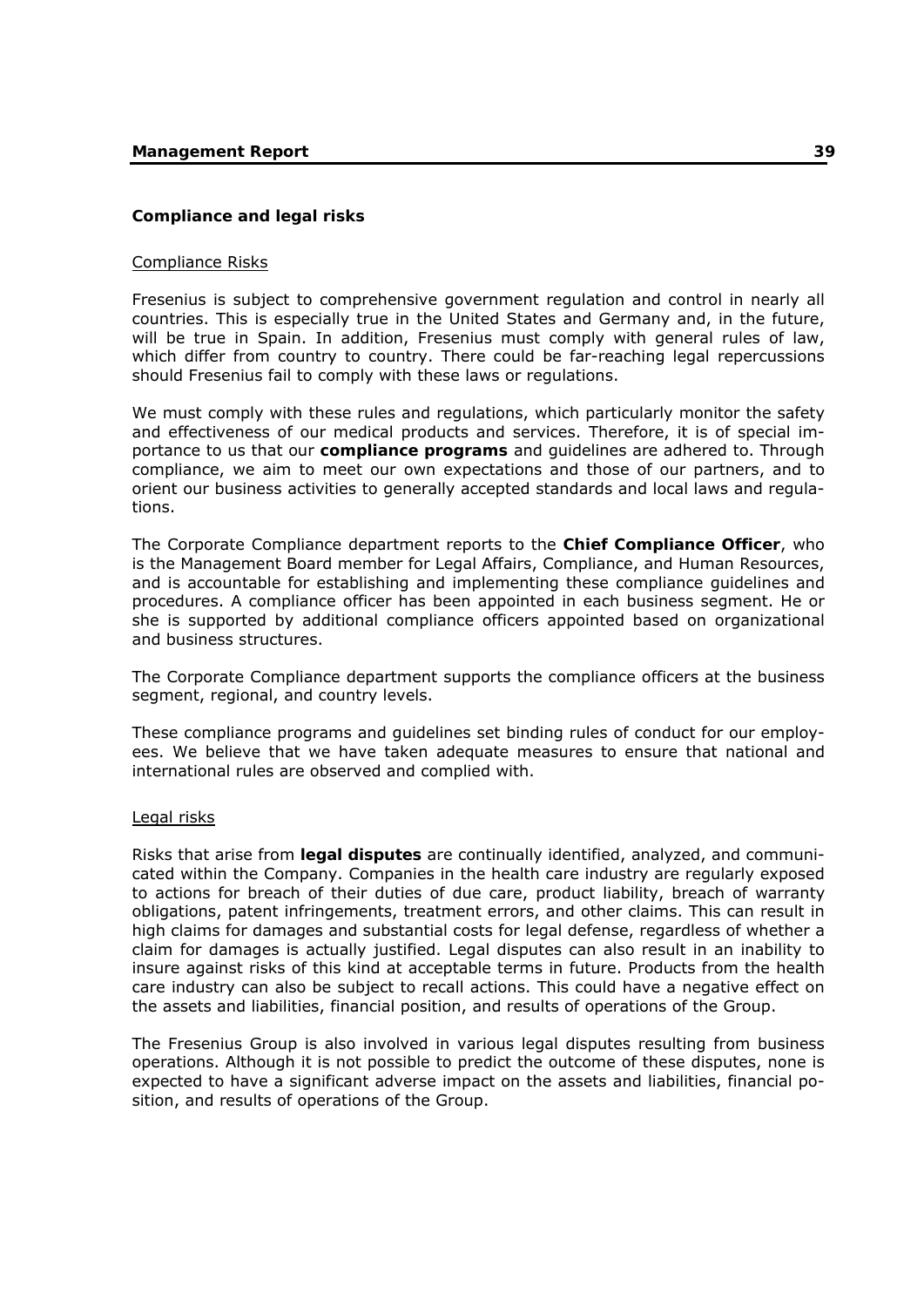# Other risks

Other risks, such as **environmental risks** and **risks involving management and control systems**, were not considered to be significant.

# **Assessment of overall risk**

The basis for evaluating overall risk is the risk management that is regularly audited by management. Potential risks for the Group include factors beyond its control, such as the evolution of economies, which are constantly monitored by Fresenius. Risks also include factors immediately within its control, such as operating risks, which the Company anticipates and reacts to appropriately, as required. There are currently no recognizable risks regarding future performance that appear to present a long-term and material threat to the Group's assets and liabilities, financial position, and results of operations. We have created organizational structures that provide all the conditions needed to rapidly alert us to possible risk situations and to be able to take suitable countermeasures.

## **Risks affecting the one year forecast period**

The chart shows the significant risks that could lead to deviations from the expected business performance within the one-year forecast period. Compared with last year, no changes have occurred in the grouping and the potential effects of risks. Within the regulatory environment, due to initiatives by the new US administration, we are exposed to risks relating to import duties and changes to the existing present health care programs. Regarding reimbursement rates, possible changes to patient structures in the US increase the risk in relation to reimbursements by private health insurance schemes.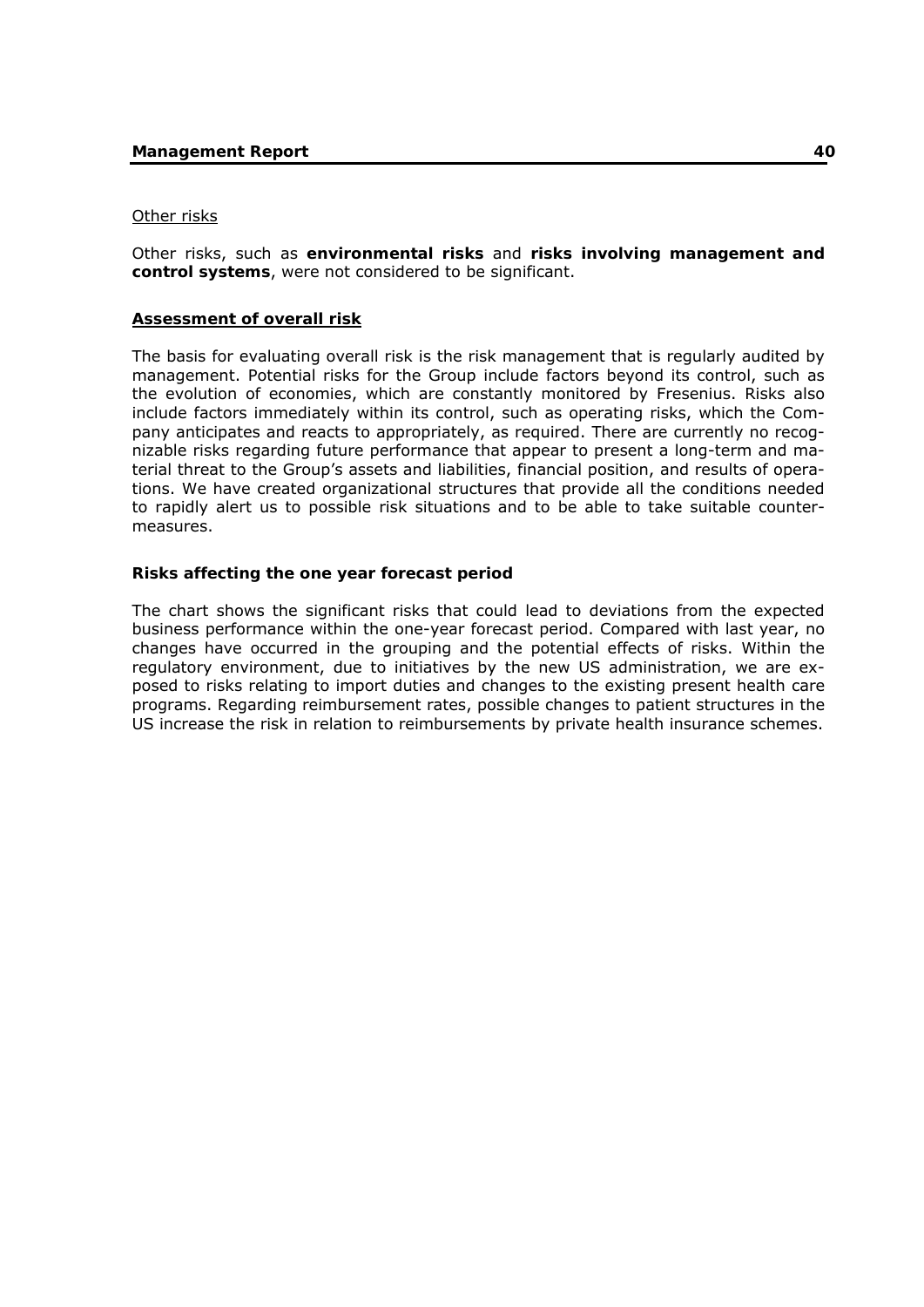# **Management Report 61 and 1999 12:00 Management Report**

|                       | Potential effects                                                             |                                                                        |      |             |
|-----------------------|-------------------------------------------------------------------------------|------------------------------------------------------------------------|------|-------------|
| high                  | Currencies and interest<br>rates                                              |                                                                        |      |             |
| medium                | Global economic<br>conditions and<br>constitution of the<br>financial markets | Regulatory environment<br>Quality<br>Reimbursement rates<br>and prices |      |             |
| $\sum_{i=1}^{\infty}$ | Procurement<br>Litigations<br><b>Tax</b>                                      | Information technology                                                 |      | Probability |
|                       | low                                                                           | medium                                                                 | high |             |

In classifying risk, qualitative assessments are applied first of all, followed by quantitative factors. The scales for classification of potential impact and probabilities are shown in the following two tables:

| Potential impact | Description of impact                              |
|------------------|----------------------------------------------------|
| High             | Substantial negative impact on the 1-year forecast |
| Medium           | Moderate negative impact on the 1-year forecast    |
| Low              | Small negative impact on the 1-year forecast       |
|                  |                                                    |
| Probability      | Classification                                     |
| High             | ≥ 66 % to 100 %                                    |
| Medium           | ≥ 33 % to < 66 %                                   |
| Low              | 0 % to $<$ 33 %                                    |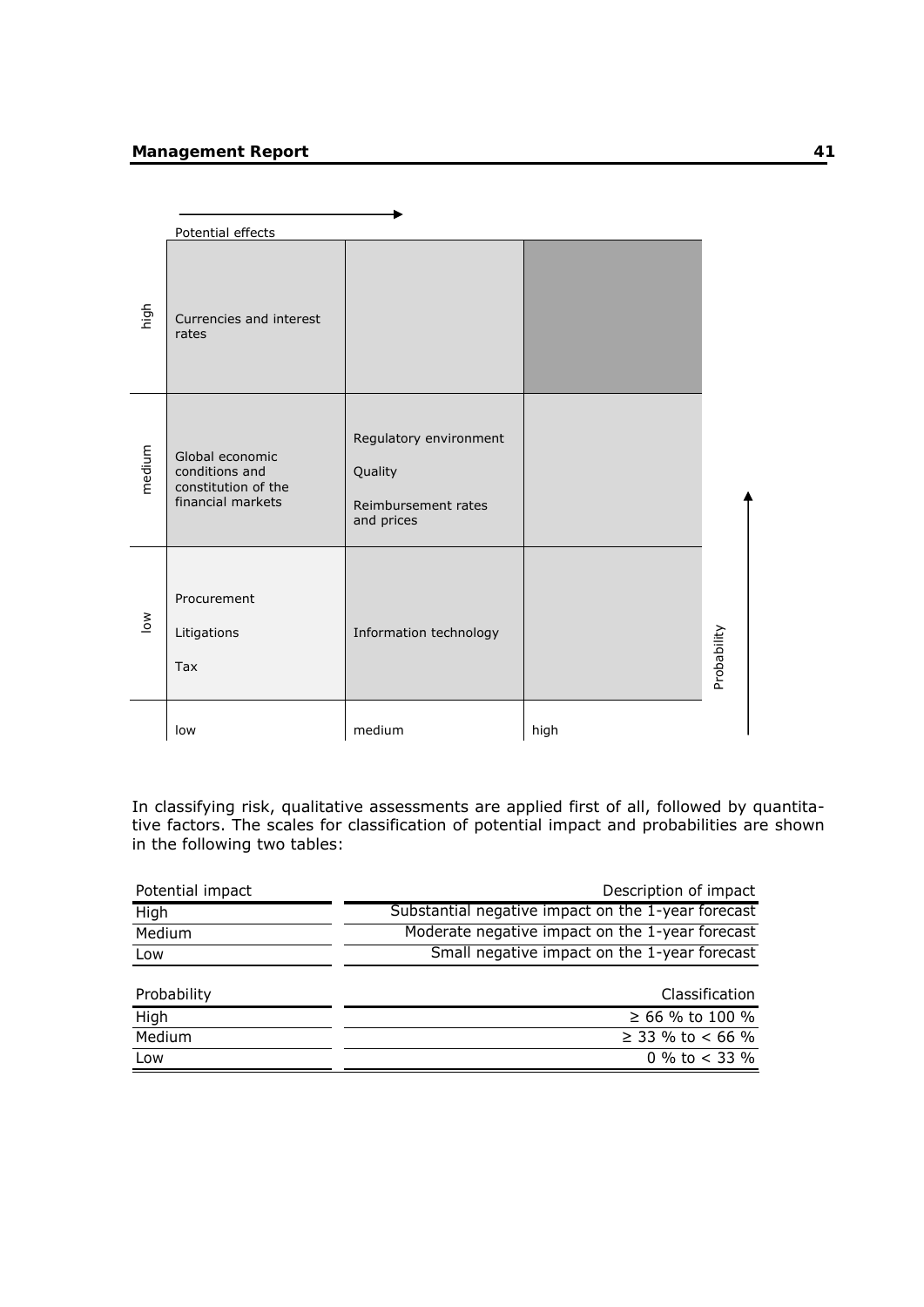## **Effects on our medium term goal**

Fundamentally, all the risk areas and risks listed in the risk report could lead to our failing to achieve our medium-term goal. We believe the following will be particularly important for this:

- Risks relating to the quality, safety and effectiveness of our products and services (Operating risks see page 32),
- Risks arising from the financing of health systems and potential changes in reimbursement systems (Risks in the healthcare sector see page 30),
- Risks arising from the regulatory environment and compliance with laws and regulations (General economic risks and risks in the general operating framework see page 29).

Bad Homburg v.d.H., February 21, 2017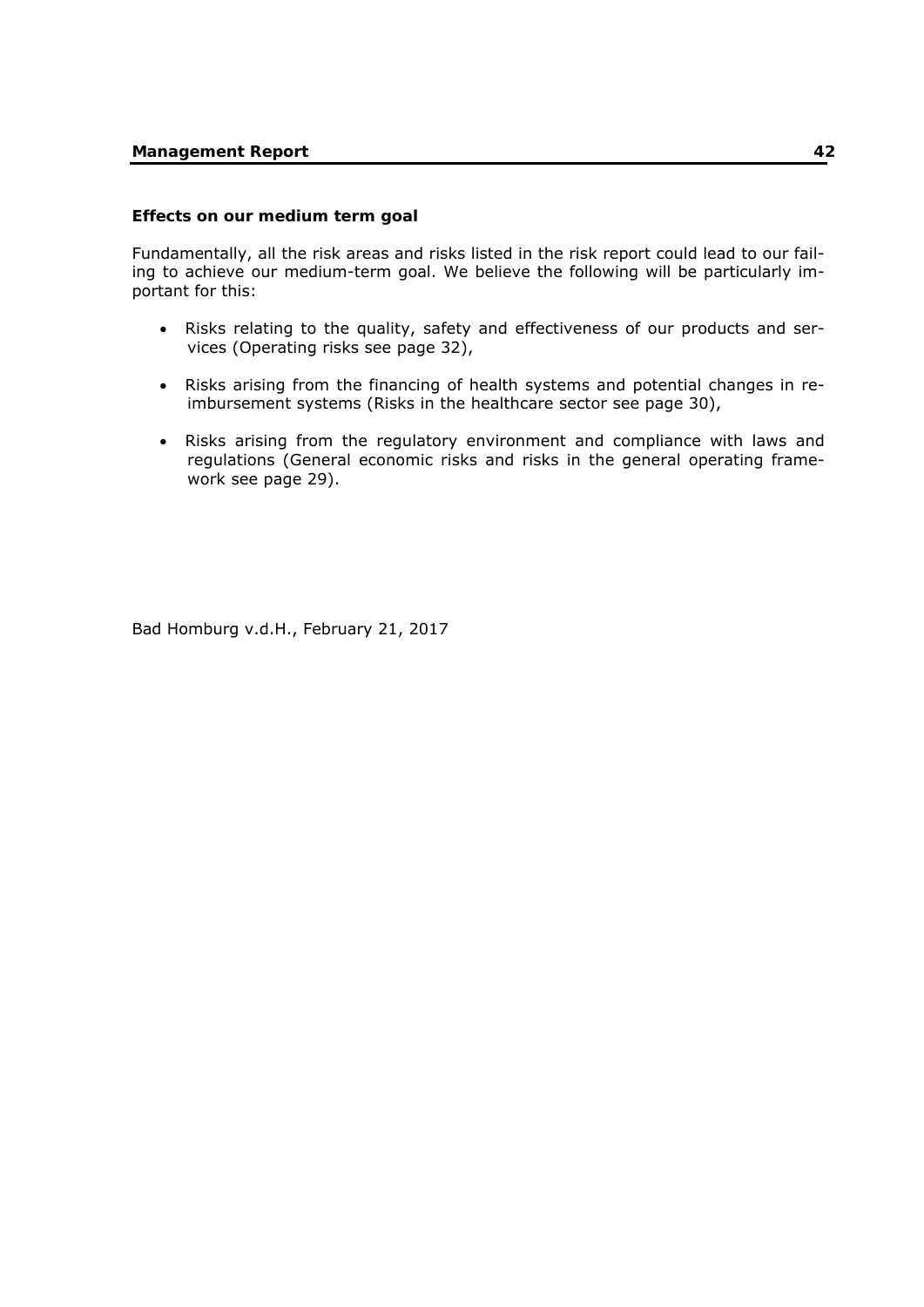#### COMPENSATION REPORT

The compensation report summarizes the main elements of the compensation system for the members of the Management Board of Fresenius Management SE as the general partner of Fresenius SE & Co. KGaA, and in this regard notably explains the amounts and structure of the compensation paid to the Management Board as well as the principles for determining the compensation of the Supervisory Board and the amounts of the compensation. The compensation report is part of the Management Report of the annual financial statements and the annual consolidated financial statements of Fresenius SE & Co. KGaA. The compensation report is prepared on the basis of the recommendations of the German Corporate Governance Code as well as under consideration of the declaration of conformity of Fresenius SE & Co. KGaA of December 2016, and also includes the disclosures as required pursuant to the applicable statutory regulations, notably in accordance with the German Commercial Code.

## COMPENSATION OF THE MANAGEMENT BOARD

The entire Supervisory Board of Fresenius Management SE is responsible for determining the compensation of the Management Board. The Supervisory Board is assisted in this task by a personnel committee. The personnel committee was composed of Dr. Gerd Krick, Dr. Dieter Schenk, and Dr. Karl Schneider.

The objective of the compensation system is to enable the members of the Management Board to participate reasonably in the sustainable development of the Company's business and to reward them based on their duties and performance as well as their successes in managing the Company's economic and financial position, giving due regard to the peer environment.

The compensation of the Management Board is, as a whole, performance-based and was composed of three elements in the fiscal year 2016:

- ▶ Non-performance-based compensation (fixed compensation and fringe benefits)
- Short-term performance-based compensation (one-year variable compensation (bonus))
- ▶ Components with long-term incentive effects (severalyear variable compensation comprising stock options, share-based compensation with cash settlement (phantom stocks), and postponed payments of the one-year variable compensation)

In addition, there are pension commitments for the members of the Management Board.

With effect from June 30, 2016, Dr. Ulf M. Schneider has resigned from the Management Board of Fresenius Management SE. He received the non-performance-based compensation pro rata for the fiscal year 2016, plus the bonus. However, he was not granted any stock options or phantom stocks for the fiscal year 2016. Participation in the stock option plans provide that in the case of a mutually agreed resignation, members can exercise stock options within 60 calendar days of their resignation (potentially plus any black-out period) provided their waiting period has expired and the performance target has been achieved. Dr. Ulf M. Schneider took advantage of this arrangement and exercised 227,040 stock options following his resignation. 270,000 stock options and 80,499 phantom stocks already assigned to him forfeited without replacement, as their waiting period had not yet expired. Dr. Ulf M. Schneider's contractual pension entitlement is not affected by his resignation.

The design of the individual elements is based on the following criteria:

The fixed compensation was paid in 12 monthly installments in the fiscal year 2016. Mr. Rice Powell was paid a part of his fixed compensation from Fresenius Medical Care North America in 24 installments. Moreover, the members of the Management Board received additional benefits consisting mainly of insurance premiums, the private use of a company car, special payments such as rent supplements and reimbursement of certain other charges, tuition fees, cost for the operation of intrusion detection systems, as well as contributions to pension and health insurance.

The performance-based compensation will also be granted for the fiscal year 2016 as a short-term cash component (oneyear variable compensation) and as compensation components with long-term incentive effects (stock options, share-based compensation with cash settlement (phantom stocks), and postponed payments of the one-year variable compensation). The amount of the one-year variable compensation in each case is dependent on certain target parameters oriented on the net income attributable to Fresenius SE & Co. KGaA and / or to the relevant business segments being achieved. In the case of the members of the Management Board with functional responsibility for the entire Group – such members being Mr. Sturm, Dr. Schneider<sup>1</sup>, and Dr. Götz – the amount of the

1 Dr. Ulf M. Schneider resigned from the Management Board of Fresenius Management SE effective June 30, 2016. He receives his short-term performance-based compensation for 2016 pro rata up to June 30, 2016 in accordance with his contract.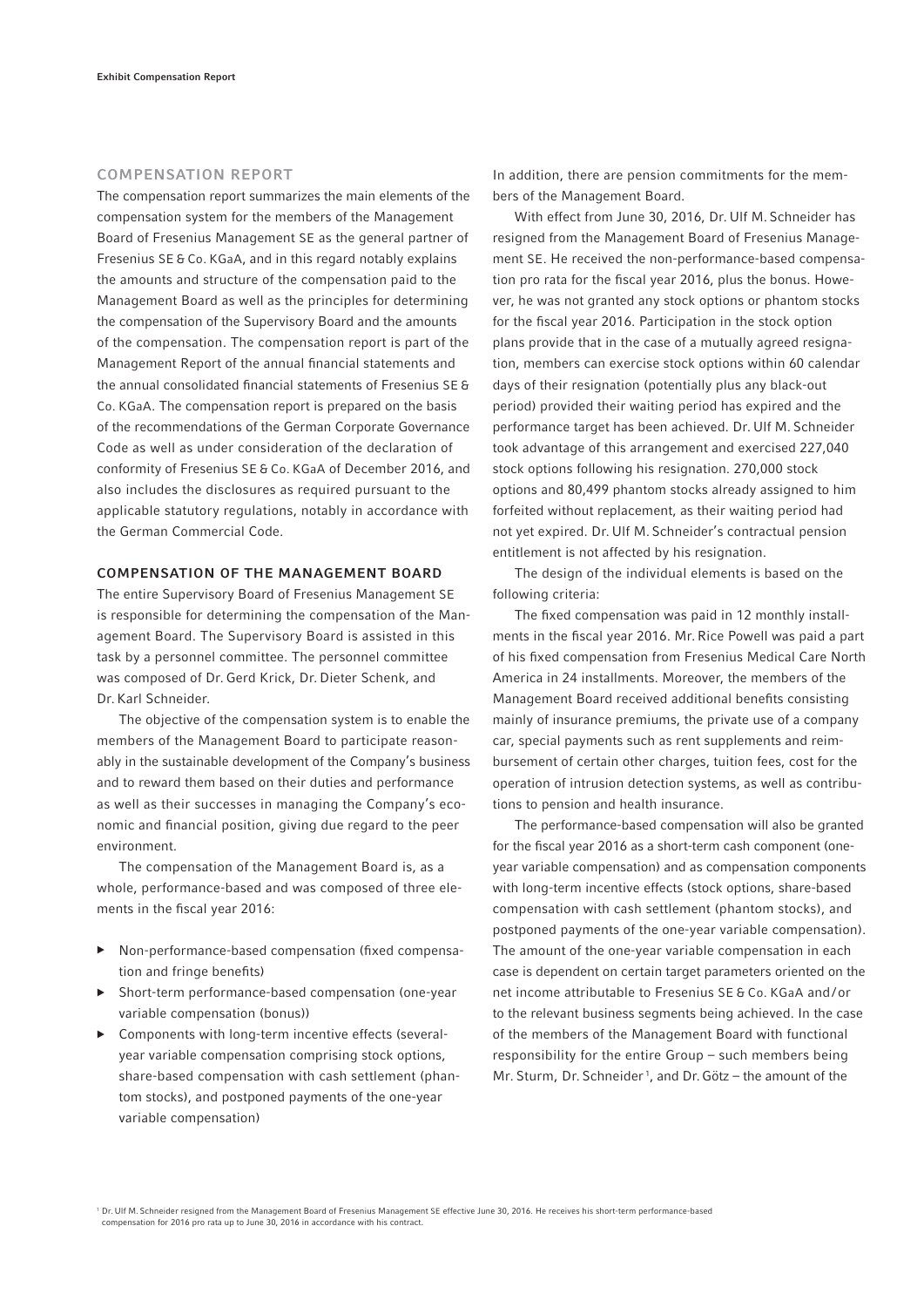one-year variable compensation is based in its entirety on the respective net income attributable to Fresenius SE & Co. KGaA (after deduction of noncontrolling interest). For Mr. Henriksson and Dr. De Meo, approximately half of the amount of the one-year variable compensation depends on the development of the net income attributable to Fresenius SE & Co. KGaA and for the remainder on the development of the net income of the business segment (in each case after deduction of noncontrolling interest) for which the respective member of the Management Board is responsible. Approximately half of the amount of the one-year variable

compensation of Dr. Wastler is oriented on the net income attributable to Fresenius SE & Co. KGaA (after deduction of non controlling interest) as well as on the net income before tax and extraordinary income/expenditures of the VAMED group. Mr. Rice Powell receives his compensation exclusively from Fresenius Medical Care. Furthermore, the Supervisory Board may grant members of the Management Board a discretionary bonus for extraordinary performance.

For the fiscal years 2016 and 2015, the amount of cash payment to the Management Board of the general partner of Fresenius SE & Co. KGaA consisted of the following:

|                                            |                    | Non-performance-based<br>compensation |                              |      | Short-term<br>performance-based<br>compensation |                    | Cash compensation<br>(without long-term<br>incentive components) |        |
|--------------------------------------------|--------------------|---------------------------------------|------------------------------|------|-------------------------------------------------|--------------------|------------------------------------------------------------------|--------|
|                                            | Fixed compensation |                                       | Fringe benefits <sup>2</sup> |      | Bonus                                           |                    |                                                                  |        |
| $\epsilon$ in thousands                    | 2016               | 2015                                  | 2016                         | 2015 | 2016                                            | 2015               | 2016                                                             | 2015   |
| Stephan Sturm                              | 850                | 600                                   | 43                           | 109  | 1,773                                           | 1.142              | 2.666                                                            | 1,851  |
| Dr. Ulf M. Schneider (up to June 30, 2016) | 550                | 1.100                                 | 72                           | 143  | 875                                             | 1.712              | 1,497                                                            | 2,955  |
| Dr. Francesco De Meo                       | 600                | 600                                   | 23                           | 22   | 1,250                                           | 1.242              | 1,873                                                            | 1.864  |
| Dr. Jürgen Götz                            | 460                | 460                                   | 37                           | 70   | 928                                             | 869                | 1,425                                                            | 1.399  |
| Mats Henriksson                            | 600                | 600                                   | 149                          | 185  | 1,250                                           | 1.239              | 1,999                                                            | 2,024  |
| Rice Powell <sup>1</sup>                   | 1,242              | 1.239                                 | 121                          | 342  | 2,403                                           | 1.032 <sup>3</sup> | 3.766                                                            | 2,613  |
| Dr. Ernst Wastler                          | 500                | 500                                   | 72                           | 85   | 775                                             | 707                | 1,347                                                            | 1,292  |
| Total                                      | 4,802              | 5.099                                 | 517                          | 956  | 9.254                                           | 7.943              | 14,573                                                           | 13,998 |

1 Mr. Rice Powell received his compensation only from Fresenius Medical Care, of which Fresenius SE & Co. KGaA held around 30.82% of the total subscribed capital.

As a member of the Management Board of Fresenius Management SE, his compensation has to be included in the compensation report of the Fresenius Group.

<sup>2</sup> Includes insurance premiums, private use of a company car, contributions to pension and health insurance, as well as other benefits.  $^3$  This amount contains a discretionary bonus for Mr. Rice Powell in the amount of €541 thousand for the 2015 fiscal year.

In the fiscal year 2016, the one-year variable compensation, excluding the payment to Mr. Rice Powell, amounted to  $\epsilon$ 6,851 thousand. This equals the total one-year variable compensation.

To ensure that the overall system of compensation of the members of the Management Board is oriented towards long-term and sustained corporate development, the compensation system provides that the share of long-term variable compensation components is at least equal in its amount to half of the total variable compensation components granted to the respective member of the Management Board. As a means of ensuring this minimum ratio in favor of the compensation components oriented towards the long term, it is expressly provided that the Supervisory Board may determine that the one-year variable compensation to be paid as a rule

annually is converted (pro rata) into a variable compensation component based on a multi-year assessment, in order to also take account of any negative developments within the assessment period. This is done in such a way that the maturity of the yearly one-year variable compensation earned on a variable basis is postponed at the discretion of the Supervisory Board, either on a pro rata basis or in its entirety, by two years. At the same time, it is ensured that any payment is made to the member of the Management Board after expiration of such multi-year period only if (i) no subsequent adjustment of the net income (adjusted for extraordinary effects) attributable to Fresenius SE & Co. KGaA (after deduction of noncontrolling interest) decisive for assessing the one-year variable compensation beyond an amount equal to a tolerance range of 10% is made, and (ii) the amount of net income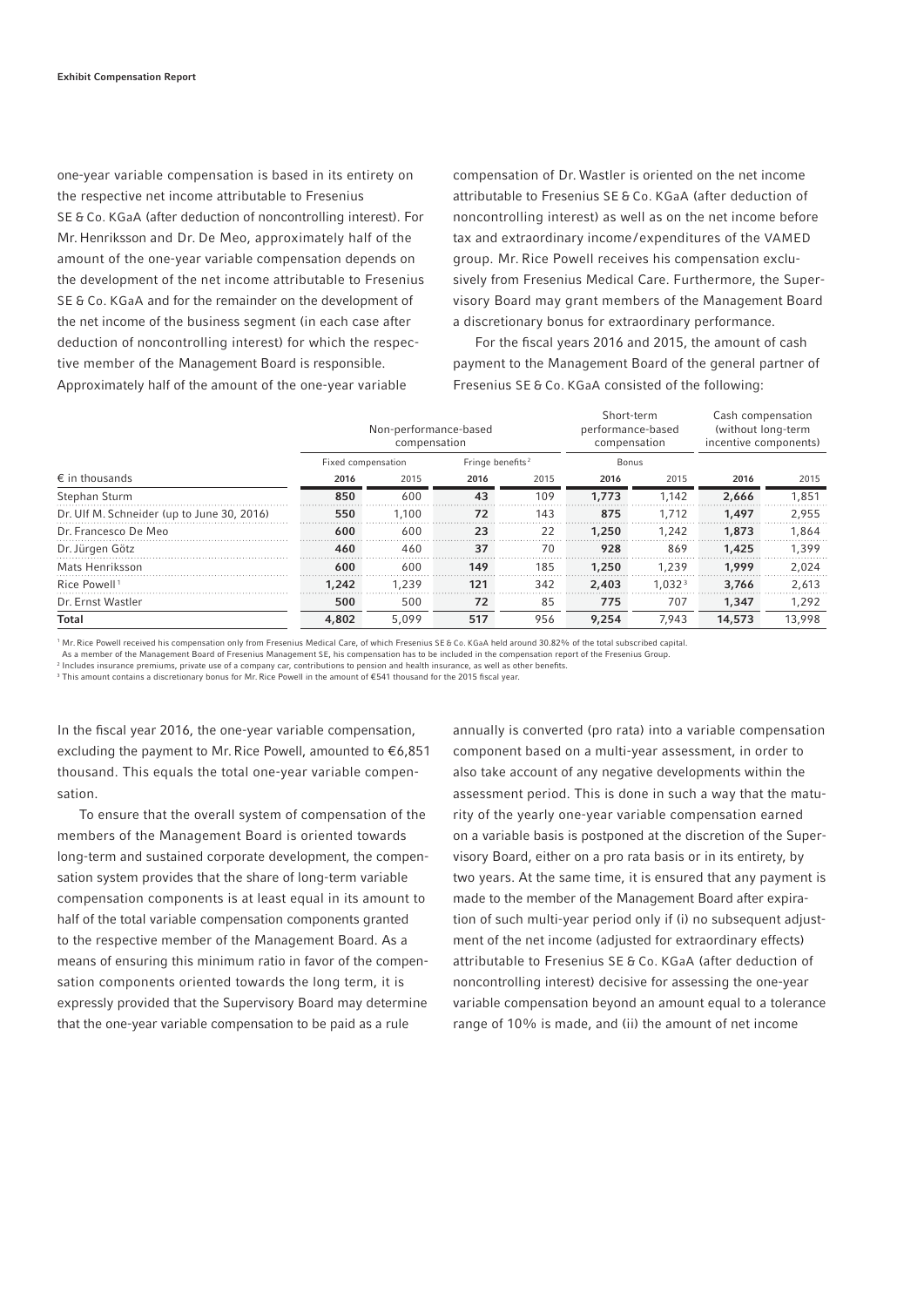attributable to Fresenius SE & Co. KGaA (adjusted for extraordinary effects) in the two relevant subsequent years is not substantially less than the net income attributable to Fresenius SE & Co. KGaA (adjusted for extraordinary effects, after deduction of noncontrolling interest) of the respective preceding fiscal years. In the event of the aforementioned conditions for payment being missed only to a minor and / or partial extent, the Supervisory Board may resolve on a corresponding pro rata payment of the converted portion of the one-year variable compensation. No interest is payable on the converted one-year variable compensation claim from the time when it first arises until the time of its effective payment. In this way, the one-year variable compensation can be converted pro rata or in its entirety into a genuine variable compensation component on a multi-year assessment basis, which also participates in any negative developments during the relevant assessment period.

In the fiscal year 2016, no portion of the one-year variable compensation was converted into a component based on a multi-year assessment.

In the fiscal year 2016, benefits under LTIP 2013 of Fresenius SE & Co. KGaA, and for Mr. Rice Powell, benefits under LTIP 2016 of Fresenius Medical Care AG & Co. KGaA, were granted as another component with long-term incentive effect. Such benefits consist, on the one hand, of sharebased compensation with cash settlement (phantom stocks) and on the other hand of stock options on the basis of the Stock Option Plan 2013 of Fresenius SE & Co. KGaA and, for Mr. Rice Powell, of performance shares on the basis of the LTIP 2016 of Fresenius Medical Care AG & Co. KGaA. The LTIP 2013 is available both for members of the Management Board and other executives. In accordance with the division of powers under stock corporation law, grants to members of the Management Board are made by the Supervisory Board of Fresenius Management SE, and grants to other executives are made by the Management Board. The number of stock options and phantom stocks for Management Board members to be granted is determined by the Supervisory Board at the Supervisory Board's own due discretion, provided that generally all Management Board members receive the same amount of stock options and phantom stocks, with the exception of the Chairman of the Management Board, who receives double the respective amount of stock options and phantom stocks. At the time of the grant, the participants in LTIP 2013 may elect whether they wish to receive stock options and phantom stocks in a ratio of 75 : 25, or in a ratio of 50 : 50.

Exercise of the stock options and the phantom stocks granted under LTIP 2013 of Fresenius SE & Co. KGaA is subject to several conditions, such as expiry of a four-year waiting period, observance of vesting periods, achievement of the specified performance target, and continuance of the service or employment relationship. The vested stock options can be exercised within a period of four years. The vested phantom stocks are settled on March 1 of the year following the end of the waiting period.

The amount of the cash settlement pursuant to the Phantom Stock Plan 2013 is based on the volume-weighted average market price of the share of Fresenius SE & Co. KGaA during the three months preceding the exercise date.

The respective performance target has been reached if the adjusted consolidated net income of the Company (net income attributable to the shareholders of the Company) has increased by a minimum of  $8\%$  per year in comparison to the previous year within the waiting period, after adjustment for foreign currency effects. The performance target has also been achieved if the average annual growth rate of the adjusted consolidated net income of the Company during the four-year waiting period is at least 8%, adjusted for foreign currency effects. If, with respect to one or more of the four reference periods within the waiting period, neither the adjusted consolidated net income of the Company has increased by a minimum of 8% per year in comparison to the previous year, after adjustment for foreign currency effects, nor the average annual growth rate of the adjusted consolidated net income of the Company during the four-year waiting period is at least 8%, adjusted for foreign currency effects, the respective granted stock options and phantom stocks are forfeited on a pro-rata basis according to the proportion of the performance target that has not been achieved within the waiting period, i. e., by one fourth, by two fourths, by three fourths, or completely.

The principles of LTIP 2013 of Fresenius SE & Co. KGaA and of LTIP 2016 of Fresenius Medical Care AG & Co. KGaA are described in more detail in note 33 of the notes of the Fresenius Group, Share-based compensation plans.

The members of the Management Board, with the exception of Dr. Ulf M. Schneider<sup>2</sup> and Mr. Rice Powell, were granted an entitlement to further share-based compensation with cash settlement (further phantom stocks) in the equivalent value of € 100 thousand per Management Board member in the fiscal year 2016. With regard to the performance target and waiting period, the same conditions that pertain to the phantom stocks granted under LTIP 2013 apply to them.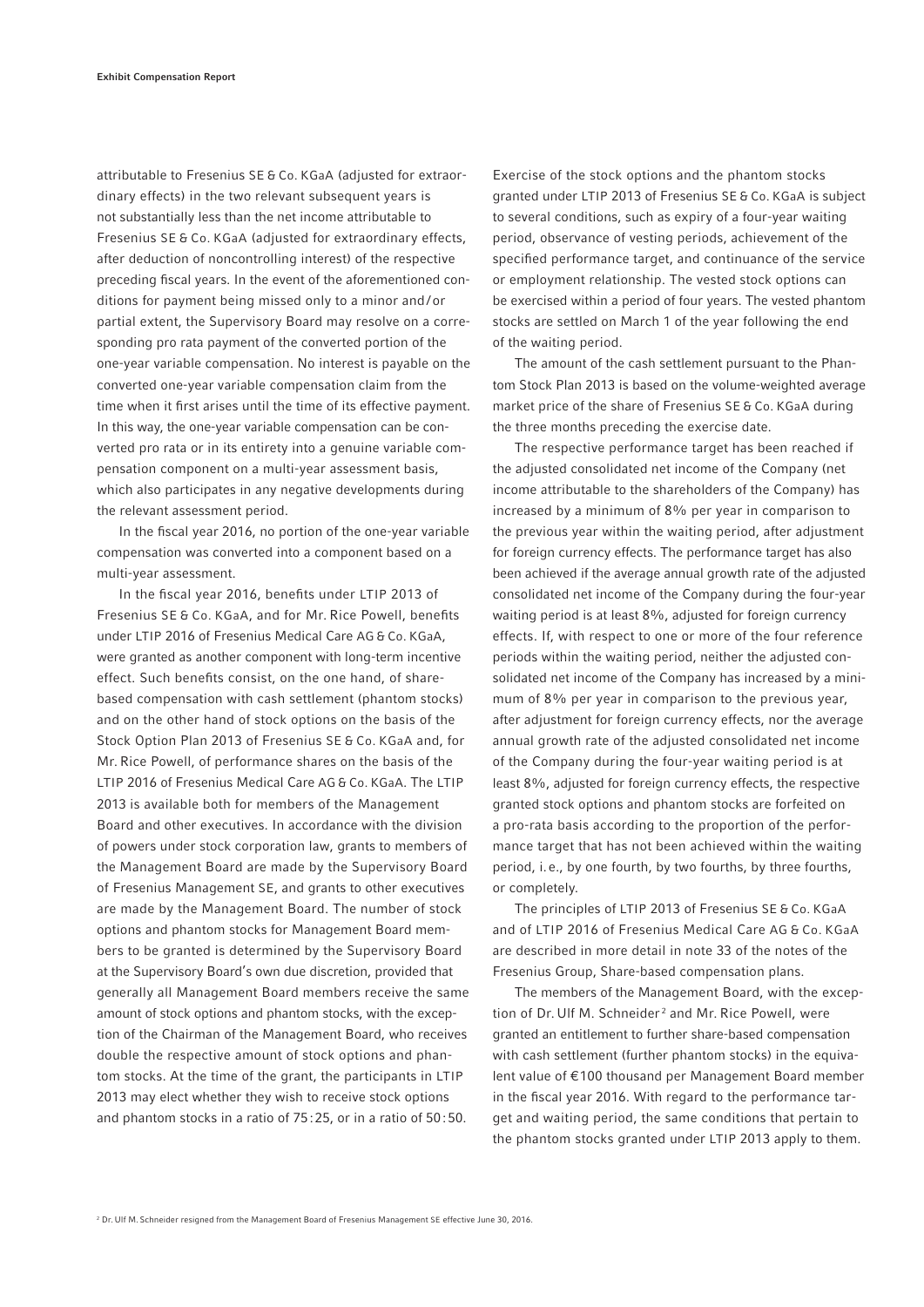For the fiscal years 2016 and 2015, the number and value of stock options issued, the value of the share-based compensation with cash settlement (phantom stocks and performance shares), and the value of the postponed performance-based compensation is shown in the following table.

The number of stock options granted to members of the Management Board under LTIP 2013 in the fiscal year 2016 is basically unchanged when compared with 2015. However, Dr. Ulf M. Schneider did not receive any stock options or phantom stocks for the 2016 fiscal year due to the fact that he left the Company on June 30, 2016. Stephan Sturm received the regular number of stock options and phantom stocks pro rata for the period through June 30, 2016, when he was a regular member of the Management Board, and

twice the number for the period from July 1, 2016 when he became Chairman of the Management Board. The stated values correspond to their fair value at the time of grant, namely a value of €15.31 (2015: €14.76) per stock option of Fresenius SE & Co. KGaA. The exercise price of the granted stock options of Fresenius SE & Co. KGaA was €66.02 (2015: € 60.64). The higher values in comparison to 2015, as well as the higher exercise price, reflect the excellent Fresenius share price development.

The fair value of the phantom stocks granted to members of the Management Board in the fiscal year 2016 corresponds to a value at the time of grant of  $\epsilon$ 64.31 (2015:  $\epsilon$ 58.70) per phantom stock of Fresenius SE & Co. KGaA and US\$ 85.06 per performance share of Fresenius Medical Care AG & Co. KGaA granted for the first time.

## LONG-TERM INCENTIVE COMPONENTS

|                                               |          | Stock options <sup>1</sup> |          |                                | Postponed<br>payment of the<br>one-year variable<br>compensation |          | Share-based<br>compensation with<br>cash settlement<br>(phantom stocks) |       | Total                          |        |  |
|-----------------------------------------------|----------|----------------------------|----------|--------------------------------|------------------------------------------------------------------|----------|-------------------------------------------------------------------------|-------|--------------------------------|--------|--|
|                                               |          | Number                     |          | Value, $\epsilon$ in thousands | Value, $\epsilon$ in thousands                                   |          | Value, $\epsilon$ in thousands                                          |       | Value, $\epsilon$ in thousands |        |  |
|                                               | 2016     | 2015                       | 2016     | 2015                           | 2016                                                             | 2015     | 2016                                                                    | 2015  | 2016                           | 2015   |  |
| Stephan Sturm                                 | 101,250  | 45,000                     | 1,550    | 664                            | $\Omega$                                                         | 0        | 613                                                                     | 762   | 2,163                          | 1,426  |  |
| Dr. Ulf M. Schneider<br>(up to June 30, 2016) | $\bf{0}$ | 90,000                     | 0        | 1,328                          | $\Omega$                                                         | $\Omega$ | $\bf{0}$                                                                | 1.424 | $\bf{0}$                       | 2,752  |  |
| Dr. Francesco De Meo                          | 67,500   | 67,500                     | 1,033    | 996                            | $\bf{0}$                                                         | $\Omega$ | 442                                                                     | 430   | 1,475                          | 1,426  |  |
| Dr. Jürgen Götz                               | 67,500   | 45,000                     | 1,033    | 664                            | $\bf{0}$                                                         | 0        | 442                                                                     | 762   | 1,475                          | 1,426  |  |
| Mats Henriksson                               | 45,000   | 45,000                     | 689      | 664                            | $\Omega$                                                         | $\Omega$ | 786                                                                     | 762   | 1,475                          | 1,426  |  |
| Rice Powell                                   | $\bf{0}$ | 149,400                    | $\bf{0}$ | 2.244                          | $\bf{0}$                                                         | 0        | 2.415 <sup>2</sup>                                                      | 941   | 2,415                          | 3,185  |  |
| Dr. Ernst Wastler                             | 67,500   | 45,000                     | 1,033    | 664                            | $\bf{0}$                                                         | $\Omega$ | 442                                                                     | 762   | 1,475                          | 1,426  |  |
| Total                                         | 348,750  | 486,900                    | 5,338    | 7,224                          | $\mathbf{0}$                                                     | 0        | 5,140                                                                   | 5,843 | 10,478                         | 13,067 |  |

1 Stock options that were granted in 2016 and 2015 under the Fresenius SE & Co. KGaA stock option plan. Mr. Rice Powell received stock options

under the Fresenius Medical Care stock option plan.

2 Performance shares and share based awards of Fresenius Medical Care AG & Co. KGaA

At the end of the fiscal year 2016, the members of the Management Board held a total of 1,294,530 (2015: 1,030,920) stock options of Fresenius SE & Co. KGaA and 344,793 (2015: 465,318) of Fresenius Medical Care AG & Co. KGaA.

Furthermore, they held a total of 262,524 (2015: 237,911) phantom stocks of Fresenius SE & Co. KGaA as well as 19,852 performance shares granted for the first time and 17,853 (2015: 24,124) Phantom Stocks of Fresenius Medical Care AG & Co. KGaA.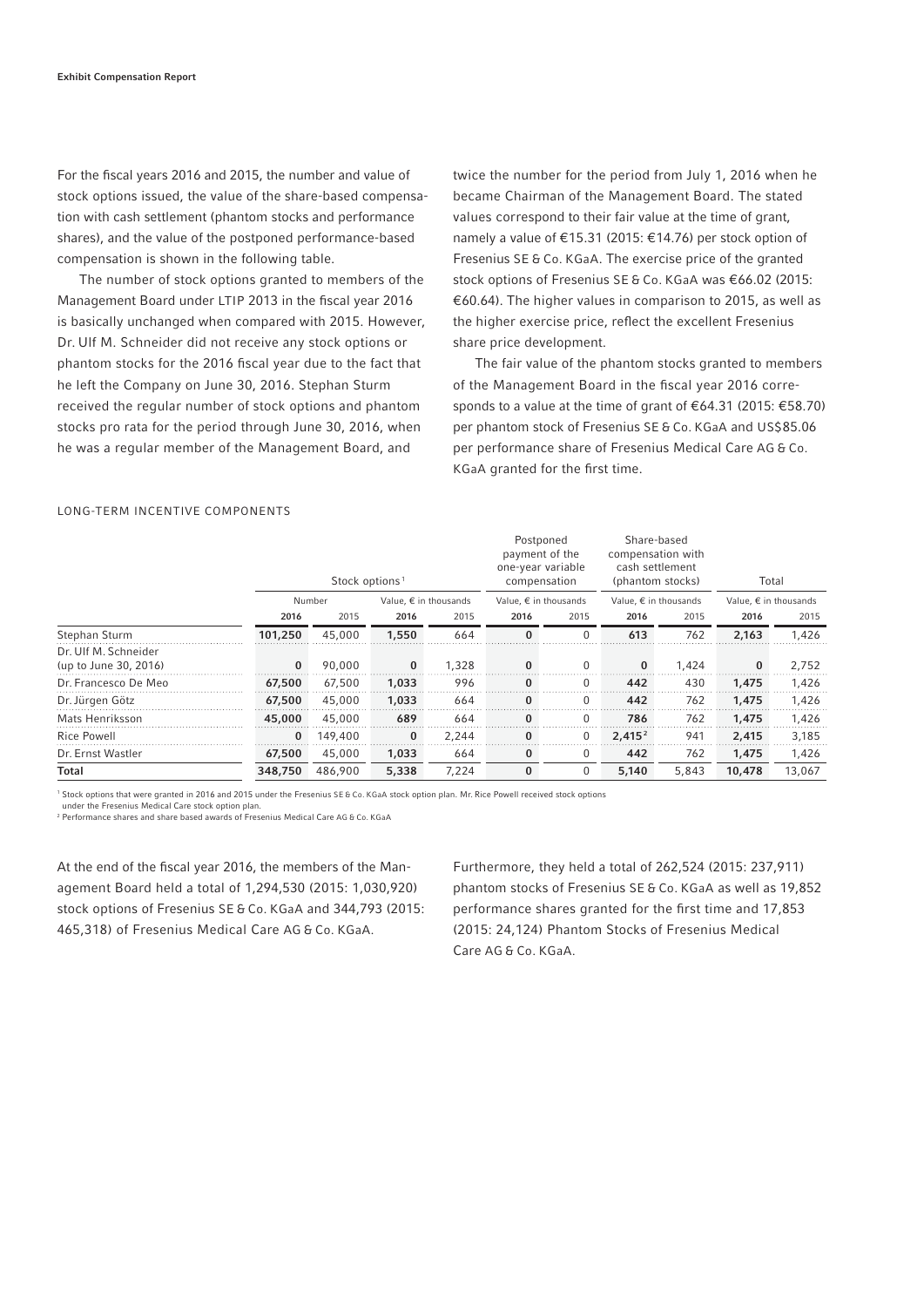The development and the status of the stock options of the Management Board in the fiscal year 2016 are shown in the following table:

|                                           | Stephan<br>Sturm  | Dr. Francesco<br>De Meo | Dr. Jürgen<br>Götz | Mats<br>Henriksson | Rice<br>Powell <sup>1</sup> | Dr. Ernst<br>Wastler | Total <sup>2</sup> |
|-------------------------------------------|-------------------|-------------------------|--------------------|--------------------|-----------------------------|----------------------|--------------------|
| Options outstanding on January 1, 2016    |                   |                         |                    |                    |                             |                      |                    |
| Number                                    | 305,280           | 242,640                 | 135,000            | 213,000            | 465,318                     | 135,000              | 1,030,920          |
| Average exercise price in $\epsilon$      | 33.17             | 39.02                   | 43.55              | 36.83              | 55.88                       | 43.55                | 38.02              |
| Options granted during fiscal year        |                   |                         |                    |                    |                             |                      |                    |
| Number                                    | 101,250           | 67,500                  | 67,500             | 45,000             |                             | 67,500               | 348,750            |
| Exercise price in $\epsilon$              | 66.02             | 66.02                   | 66.02              | 66.02              | $\mathbf{0}$                | 66.02                | 66.02              |
| Options exercised during the fiscal year  |                   |                         |                    |                    |                             |                      |                    |
| Number                                    | 85,140            |                         |                    |                    | 64,500                      |                      | 85,140             |
| Average exercise price in $\epsilon$      | 23.76             | n. a.                   | n. a.              | n.a.               | 34.41                       | n. a.                | 23.76              |
| Average stock price in $\epsilon$         | 70.00             | n.a.                    | n.a.               | n. a.              | 72.99                       | n. a.                | 70.00              |
| Options forfeited in the fiscal year      |                   |                         |                    |                    |                             |                      |                    |
| Number                                    |                   |                         |                    |                    | 56.025                      |                      |                    |
| Average exercise price in $\epsilon$      | n. a.             | n. a.                   | n.a.               | n.a.               | 49.76                       | n. a.                | n.a.               |
| Options outstanding on December 31, 2016  |                   |                         |                    |                    |                             |                      |                    |
| Number                                    | 321.390           | 310,140                 | 202,500            | 258,000            | 344,793                     | 202,500              | 1,294,530          |
| Average exercise price in $\epsilon$      | 46.01             | 44.89                   | 51.04              | 41.93              | 60.89                       | 51.04                | 46.50              |
| Average remaining life in years           | 5.26              | 5.20                    | 6.10               | 4.80               | 4.76                        | 6.10                 | 5.40               |
| Range of<br>exercise prices in $\epsilon$ | 26.11<br>to 66.02 | 26.11<br>to 66.02       | 33.10<br>to 66.02  | 23.76<br>to 66.02  | 42.68<br>to 76.99           | 33.10<br>to 66.02    | 23.76<br>to 66.02  |
| Exercisable options on December 31, 2016  |                   |                         |                    |                    |                             |                      |                    |
| Number                                    | 85,140            | 85,140                  |                    | 78,000             | 102,018                     |                      | 248,280            |
| Average exercise price in $\epsilon$      | 26.11             | 26.11                   | n.a.               | 25.21              | 47.38                       | n. a.                | 25.83              |

<sup>1</sup> Mr. Rice Powell holds stock options under the Fresenius Medical Care stock option plan.<br><sup>2</sup> Only stock options of Fresenius SE & Co. KGaA, excluding stock options of Mr. Rice Powell

The following table shows the total compensation of the Management Board of the general partner of Fresenius SE & Co. KGaA for the years 2016 and 2015:

|                                            | Cash compensation<br>(without long-term<br>incentive components) |        | Long-term<br>incentive components |        | Total compensation<br>(including long-term<br>incentive components) |        |  |
|--------------------------------------------|------------------------------------------------------------------|--------|-----------------------------------|--------|---------------------------------------------------------------------|--------|--|
| $\epsilon$ in thousands                    | 2016                                                             | 2015   | 2016                              | 2015   | 2016                                                                | 2015   |  |
| Stephan Sturm                              | 2.666                                                            | 1.851  | 2.163                             | 1.426  | 4,829                                                               | 3.277  |  |
| Dr. Ulf M. Schneider (up to June 30, 2016) | 1.497                                                            | 2.955  | $\Omega$                          | 2.752  | 1.497                                                               | 5.707  |  |
| Dr. Francesco De Meo                       | 1,873                                                            | 1.864  | 1.475                             | 1.426  | 3,348                                                               | 3.290  |  |
| Dr. Jürgen Götz                            | 1,425                                                            | 1.399  | 1.475                             | 1.426  | 2.900                                                               | 2.825  |  |
| Mats Henriksson                            | 1.999                                                            | 2.024  | 1.475                             | 1.426  | 3,474                                                               | 3.450  |  |
| Rice Powell                                | 3,766                                                            | 2.613  | 2,415                             | 3.185  | 6.181                                                               | 5.798  |  |
| Dr. Ernst Wastler                          | 1,347                                                            | 1,292  | 1,475                             | 1.426  | 2,822                                                               | 2,718  |  |
| Total                                      | 14,573                                                           | 13,998 | 10,478                            | 13,067 | 25,051                                                              | 27,065 |  |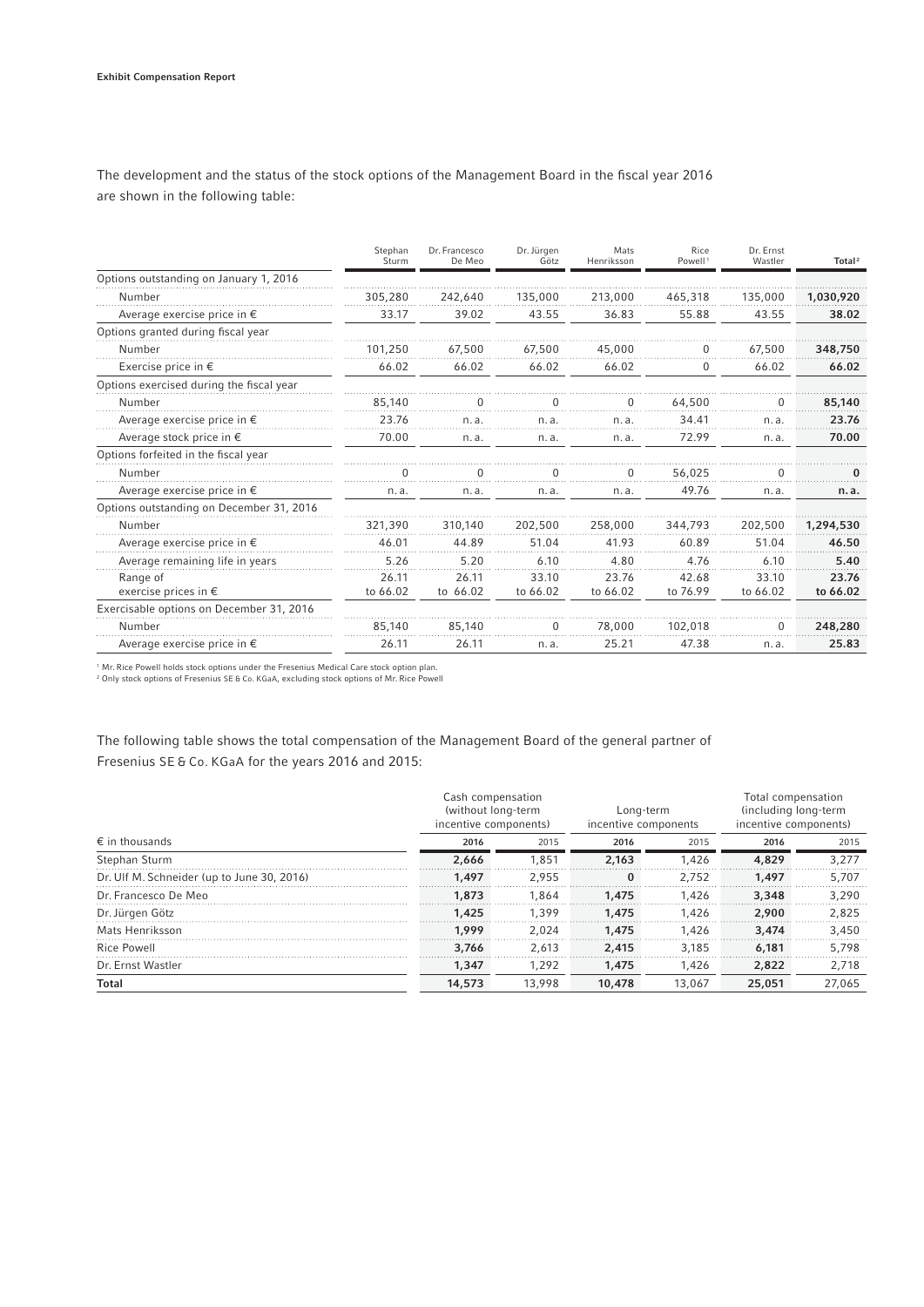The stock options and the entitlement to a share-based compensation (phantom stocks) can be exercised only after the expiry of minimum terms (vesting periods). Their value is recognized over the vesting period as expense in the respective fiscal year. The expenses attributable to the fiscal years 2016 and 2015 are stated in the following table. The values shown for the year 2016 for Dr. Ulf M. Schneider include corrections to expenses in prior years for stock options and phantom stocks that now expire due to his resignation.

#### Stock options Share-based compensation with cash settlement (phantom stocks) Total expenses for share-based compensation  $€$  in thousands 2015 2015 2016 2015 2016 2015 2016 2015 2016 2015 Stephan Sturm 523 523 523 565 1,047 929 1,570 1,294 Dr. Ulf M. Schneider (up to June 30, 2016) - 826 - 826 729 - 1,850 1,482 - 2,676 2,211 Dr. Francesco De Meo 552 552 399 932 892 1,484 1,291 Dr. Jürgen Götz 469 365 1,039 929 1,508 1,294 Mats Henriksson **433** 321 986 686 1,419 1,007 Rice Powell 593 593 377 6681 699 1,261 1,076 1,076 Dr. Ernst Wastler 469 365 1,039 929 1,508 1,294 Total 2,213 2,921 3,861 6,546 6,074 9,467

## EXPENSES FOR LONG-TERM INCENTIVE COMPONENTS

1 Includes expenses for performance shares and share based awards of Fresenius Medical Care AG &Co. KGaA

The short-term performance-based compensation is limited in its amount. As regards stock options and phantom stocks, there are contractually agreed limitation possibilities. This makes it possible to adequately take account in particular of those extraordinary developments that are not in any relevant proportion to the performance of the Management Board.

Under the compensation system, the amount of the fixed and the total compensation of the members of the Management Board was, and will be, assessed giving particular regard to the relevant comparison values of other DAX companies and similar companies of comparable size and performance from the relevant industrial sector.

# COMMITMENTS TO MEMBERS OF THE MANAGEMENT BOARD IN THE EVENT OF THE TERMINATION OF THEIR APPOINTMENT

There are individual contractual pension commitments for the Management Board members Mr. Stephan Sturm, Dr. Francesco De Meo and Dr. Jürgen Götz based on their service agreements with the general partner of Fresenius SE & Co. KGaA. As a Management Board Member leaving on June 30, 2016, Dr. Ulf M. Schneider has an individual contractual pension commitment based on his former contract of employment with the general partner of Fresenius SE & Co. KGaA. The Management Board member Dr. Ernst Wastler has a pension commitment of VAMED AG, Vienna; Fresenius SE & Co. KGaA has issued a guarantee for the commitments thereunder. The Management Board member Mats Henriksson has an individual contractual pension commitment of Fresenius Kabi AG. The Management Board member Mr. Rice Powell has received an individual contractual pension commitment from Fresenius Medical Care Management AG. Furthermore, he has acquired non-forfeitable entitlements from participating in pension plans for employees of Fresenius Medical Care North America, and during the fiscal year 2016, he participated in the U.S.-based 401(k) Savings Plan. This plan generally enables employees in the United States to invest part of their gross income into retirement plans. With regard to the pension commitments for acting Management Board members as of December 31, the Fresenius Group had pension obligations of € 31,180 thousand as of December 31, 2016 (2015: €25,111 thousand). The additions to pension liability in the fiscal year 2016 amounted to €6,069 thousand (2015: € 5,024 thousand).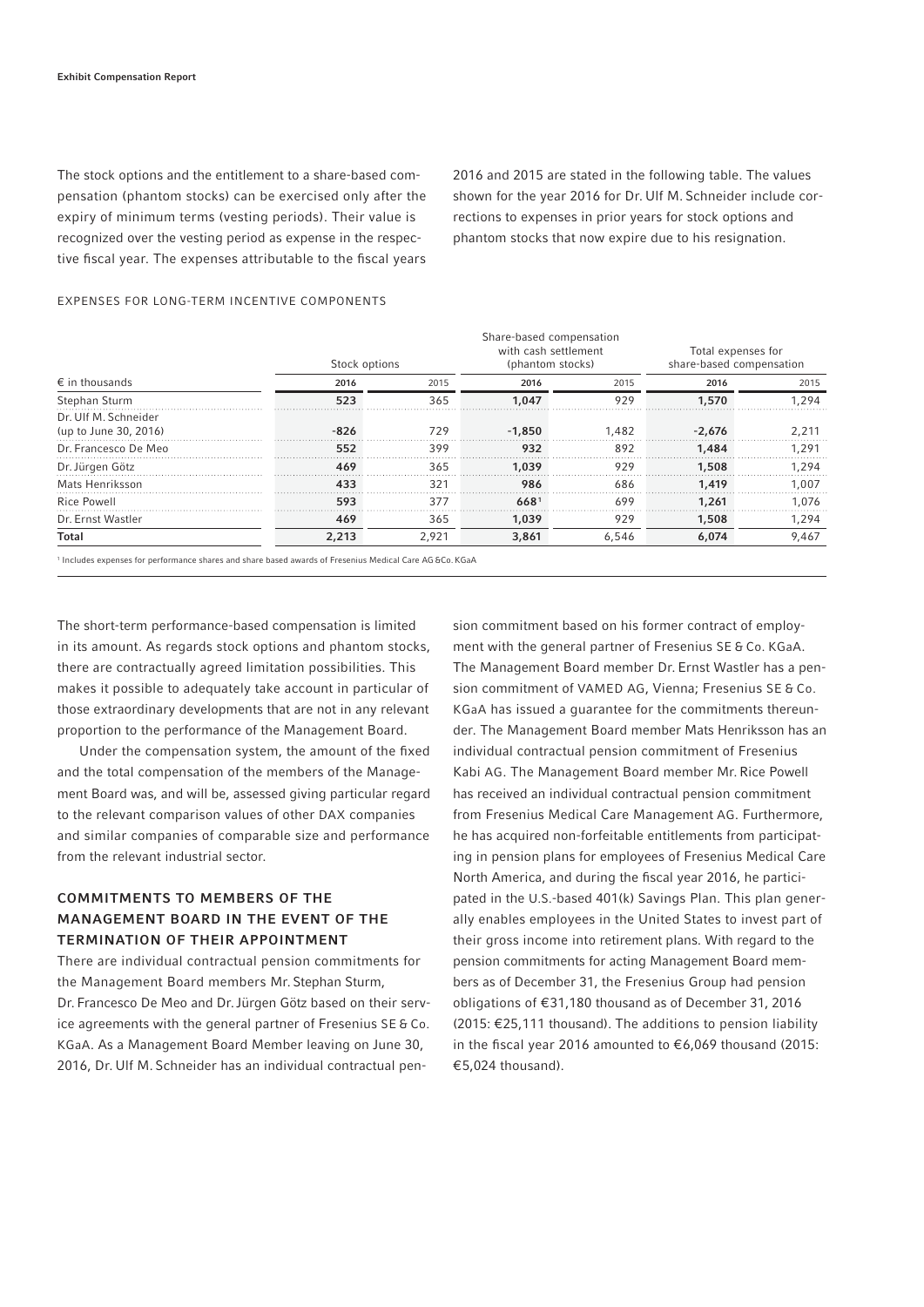The pension commitments are as follows:

| $\epsilon$ in thousands | As of<br>January 1, 2016 | Additions    | As of<br>December 31, 2016 |
|-------------------------|--------------------------|--------------|----------------------------|
| Stephan Sturm           | 3.007                    | 2.667        | 5.674                      |
| Dr. Francesco De Meo    | 2.402                    | 552          | .954                       |
| Dr. Jürgen Götz         | 2.092                    | $44^{\circ}$ | 2,533                      |
| Mats Henriksson         | 4 1 1 5                  | 579          | 4,694                      |
| <b>Rice Powell</b>      | 9 3 9 7                  | 875          | 10,272                     |
| Dr. Ernst Wastler       | 4.098                    | 955          | 5,053                      |
| <b>Total</b>            | 25.111                   | 6,069        | 31,180                     |

Each of the pension commitments provides for a pension and survivor benefit, depending on the amount of the most recent fixed compensation, from the 63rd year of life (or 65th year for Mr. Rice Powell), or, in the case of termination because of professional or occupational incapacity, from the time of ending active work.

The pension's starting percentage of 30% of the last fixed compensation increases with every full year of service as a Management Board member by 1.5 percentage points, 45% being the attainable maximum.

Current pensions increase according to legal requirements (Section 16 of the German law to improve company pension plans, BetrAVG).

Thirty percent of the gross amount of any post-retirement income from an occupation of the Management Board member is offset against the pension for professional or occupational incapacity.

In the event of the death of one of the Management Board members, the widow receives a pension equivalent to 60% of the pension entitlement accruing at the time of death. In addition, legitimate biological children of the deceased Management Board member and / or, in individual cases, biological children of the deceased Management Board member's wife who were adopted by the deceased Management Board member as children, receive an orphan's pension equivalent to 20% of the pension entitlement accruing at the time of death until completion of their vocational training, but at the most until the age of 25 years. However, all orphans' pensions and the widow's pension are capped at an aggregate 90% of the Management Board member's pension entitlement.

If a Management Board member's service as a member of the Management Board of Fresenius Management SE (or Mr. Rice Powell as a member of the Management Board of Fresenius Medical Care Management AG) ends before the age of 63 years (or 65 years for Mr. Rice Powell) for reasons other than professional or occupational incapacity, the rights to the said pension benefits vest, but the pension payable upon the occurrence of a pensionable event is reduced pro rata according to the actual length of service as a Management Board member compared to the potential length of service until the age of 63 years (or 65 years for Mr. Rice Powell).

The pension commitment for Dr. Ernst Wastler provides for a normal pension, an early retirement pension, a professional incapacity pension, and a widow's and orphan's pension. The normal pension is payable at the earliest at the age of 60 years and the early retirement pension at the earliest at the age of 55 years. The pension benefits are equivalent to 1.2% per year of service based on the last fixed compensation, with a cap of 40%. The widow's pension (60%) and the orphan's pension (20% each) are capped in aggregate at not more than Dr. Ernst Wastler's pension entitlement at the time of death. Pensions, retirement, and other benefits from third parties are set off against the pension benefit.

The Management Board member Mr. Mats Henriksson has solely a pension commitment of Fresenius Kabi AG from the period of his previous service. This pension commitment remained unaffected by the service agreement with Fresenius Management SE, beginning on January 1, 2013. It is based on the pension policy of the Fresenius companies from January 1, 1988, and provides for retirement, incapacity, and survivors' pensions. It does not set forth any deduction of other income or pension benefits. The widow's pension amounts to 60% of the incapacity or retirement pension to be granted at the time of death; the orphan's pension amounts to 10% (half-orphans) or 20% (orphans) of the incapacity or retirement pension to be granted at the time of death. The total entitlements of widows and orphans are limited to 100% of Mr. Mats Henriksson's pension entitlements.

A post-employment non-competition covenant was agreed upon for all Management Board members. If such a covenant becomes applicable, the Management Board members receive a waiting allowance that is generally equivalent to half of the respective annual fixed compensation for each year of respective application of the non-competition covenant, up to a maximum of two years.

The service agreements of the Management Board members do not contain any explicit provision for the event of a change of control.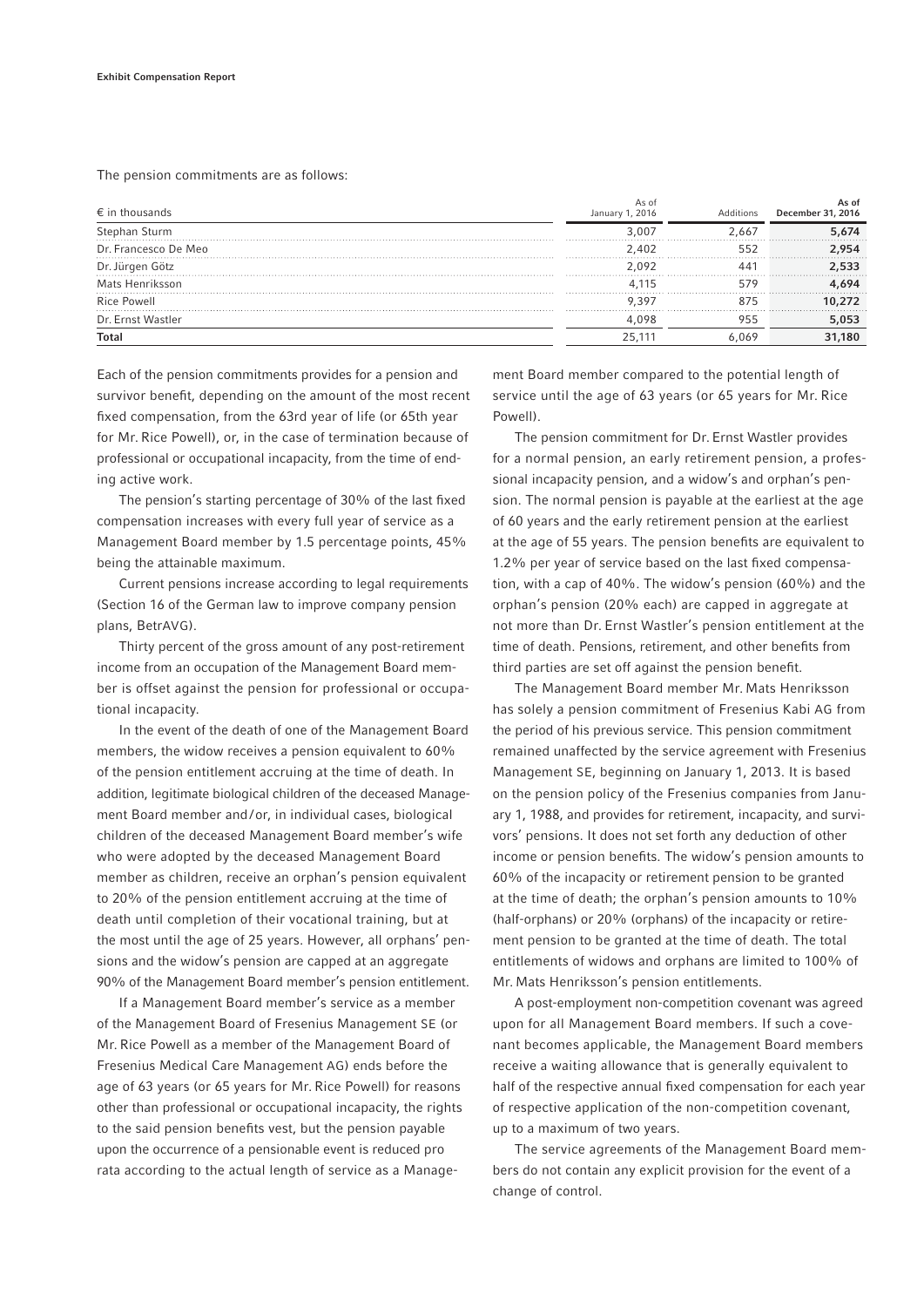## MISCELLANEOUS

All members of the Management Board have received individual contractual commitments for the continuation of their compensation in the event of sickness for a maximum period of 12 months, provided that, after six months of sicknessrelated absence, any insurance benefits that may be paid are to be deducted from such continued compensation. In the event of death of a member of the Management Board, the surviving dependents will receive three monthly payments after the month in which the death occurred, at maximum, however, until the expiry of the respective employment agreement.

During the fiscal year 2016, no loans or advance payment on future compensation components were granted to any member of the Management Board of Fresenius Management SE.

Fresenius SE & Co. KGaA undertook to indemnify the Management Board members, to the legally permitted extent, against any claims that may be asserted against them in the course of their service for the Company and its affiliated Group companies to the extent that such claims exceed their liability under German law. To cover such obligations, the Company purchased a directors & officers insurance, the deductible complying with the requirements of stock corporation law. The indemnification covers the period during which the respective member of the Management Board holds office as well as any claim in this regard after termination of the service on the Management Board.

Based on pension commitments to former members of the Management Board,  $€1,094$  thousand were paid in the fiscal year 2016 (2015: €1,081 thousand) and €585 thousand (2015: € 588 thousand) were paid to Dr. Ben Lipps as a result

|                                                                                   |          | <b>Stephan Sturm</b><br>Chairman of the Management Board<br>(since July 1, 2016)<br>Board member since January 1, 2005 |              | Dr. Ulf M. Schneider<br>Chairman of the Management Board<br>(up to June 30, 2016)<br>Board member since May 28, 2003 |          |              | Dr. Francesco De Meo<br><b>CEO Fresenius Helios</b><br>Board member since January 1, 2008 |          |       |              |              |       |  |
|-----------------------------------------------------------------------------------|----------|------------------------------------------------------------------------------------------------------------------------|--------------|----------------------------------------------------------------------------------------------------------------------|----------|--------------|-------------------------------------------------------------------------------------------|----------|-------|--------------|--------------|-------|--|
| Benefits granted<br>Value $\epsilon$ thousands                                    | 2016     | 2016<br>min.                                                                                                           | 2016<br>max. | 2015                                                                                                                 | 2016     | 2016<br>min. | 2016<br>max.                                                                              | 2015     | 2016  | 2016<br>min. | 2016<br>max. | 2015  |  |
| Fixed compensation                                                                | 850      | 850                                                                                                                    | 850          | 600                                                                                                                  | 550      | 550          | 550                                                                                       | 1,100    | 600   | 600          | 600          | 600   |  |
| Fringe benefits                                                                   | 43       | 43                                                                                                                     | 43           | 109                                                                                                                  | 72       | 72           | 72                                                                                        | 143      | 23    | 23           | 23           | 22    |  |
| Total non-performance-based<br>compensation                                       | 893      | 893                                                                                                                    | 893          | 709                                                                                                                  | 622      | 622          | 622                                                                                       | 1,243    | 623   | 623          | 623          | 622   |  |
| One-year variable<br>compensation <sup>1</sup>                                    | 1,773    | 1,750                                                                                                                  | 2,300        | 1,142                                                                                                                | 875      | 600          | 875                                                                                       | 1,712    | 1,250 | 750          | 1,250        | 1,242 |  |
| Multi-year variable<br>compensation/components with<br>long-term incentive effect | 2,163    | $\mathbf 0$                                                                                                            | n.a.         | 1,426                                                                                                                | $\bf{0}$ | $\mathbf 0$  | n. a.                                                                                     | 2,752    | 1,475 | $\mathbf 0$  | n.a.         | 1.426 |  |
| Thereof postponed one-year<br>variable compensation                               | $\bf{0}$ | $\Omega$                                                                                                               | n. a.        | $\Omega$                                                                                                             | $\bf{0}$ | $\Omega$     | n.a.                                                                                      | $\Omega$ | 0     | $\Omega$     | n. a.        |       |  |
| Thereof Stock Option Plan 2013<br>(part of LTIP 2013)<br>$(5$ -year term)         | 1,550    | 0                                                                                                                      | n.a.         | 664                                                                                                                  | $\bf{0}$ | $\mathbf 0$  | n. a.                                                                                     | 1,328    | 1,033 | 0            | n.a.         | 996   |  |
| Thereof phantom stocks<br>(part of LTIP 2013)<br>$(5$ -year term)                 | 513      | $\mathbf 0$                                                                                                            | n.a.         | 662                                                                                                                  | $\bf{0}$ | $\mathbf 0$  | n.a.                                                                                      | 1,324    | 342   | $\mathbf 0$  | n.a.         | 330   |  |
| Thereof further phantom stocks                                                    | 100      | $\mathbf 0$                                                                                                            | n.a.         | 100                                                                                                                  | $\bf{0}$ | $\mathbf 0$  | n. a.                                                                                     | 100      | 100   | $\mathbf 0$  | n.a.         | 100   |  |
| Total non-performance-based and<br>performance-based compensation                 | 4,829    | 2,643                                                                                                                  | n.a.         | 3,277                                                                                                                | 1,497    | 1,222        | n.a.                                                                                      | 5,707    | 3,348 | 1,373        | n.a.         | 3,290 |  |
| Service cost                                                                      | 276      | 276                                                                                                                    | 276          | 251                                                                                                                  | 191      | 191          | 191                                                                                       | 342      | 300   | 300          | 300          | 273   |  |
| Value of benefits granted                                                         | 5,105    | 2,919                                                                                                                  | n.a.         | 3,528                                                                                                                | 1,688    | 1,413        | n. a.                                                                                     | 6,049    | 3,648 | 1,673        | n.a.         | 3,563 |  |

<sup>1</sup> For the one-year variable compensation, there are no target values or comparable values for Board members who receive their remuneration from Fresenius Management SE. The one-year variable compensation is calculated on the basis of bonus curves that are valid for several years. For this reason, the allocation from the one-year variable remuneration is stated here.

<sup>2</sup> This amount contains a discretionary bonus for Mr. Rice Powell in the amount of €541 thousand for the 2016 fiscal year.  $^{\rm 3}$  Mr. Rice Powell was granted stock options, phantom stocks and performance shares from the program of Fresenius Medical Care as follows:

in 2016: € 877 thousand from the Share Based Award – New Incentive Bonus Plan 2010 and € 1,538 thousand from the Long Term Incentive Program 2016 – Performance Share Plan 2016

in 2015: € 164 thousand from the Share Based Award – New Incentive Bonus Plan 2010, € 2,244 thousand from the Long Term Incentive Program 2011 – Stock Option Plan 2011, and €777 thousand from the Long Term Incentive Program 2011 – Phantom Stock Plan 2011.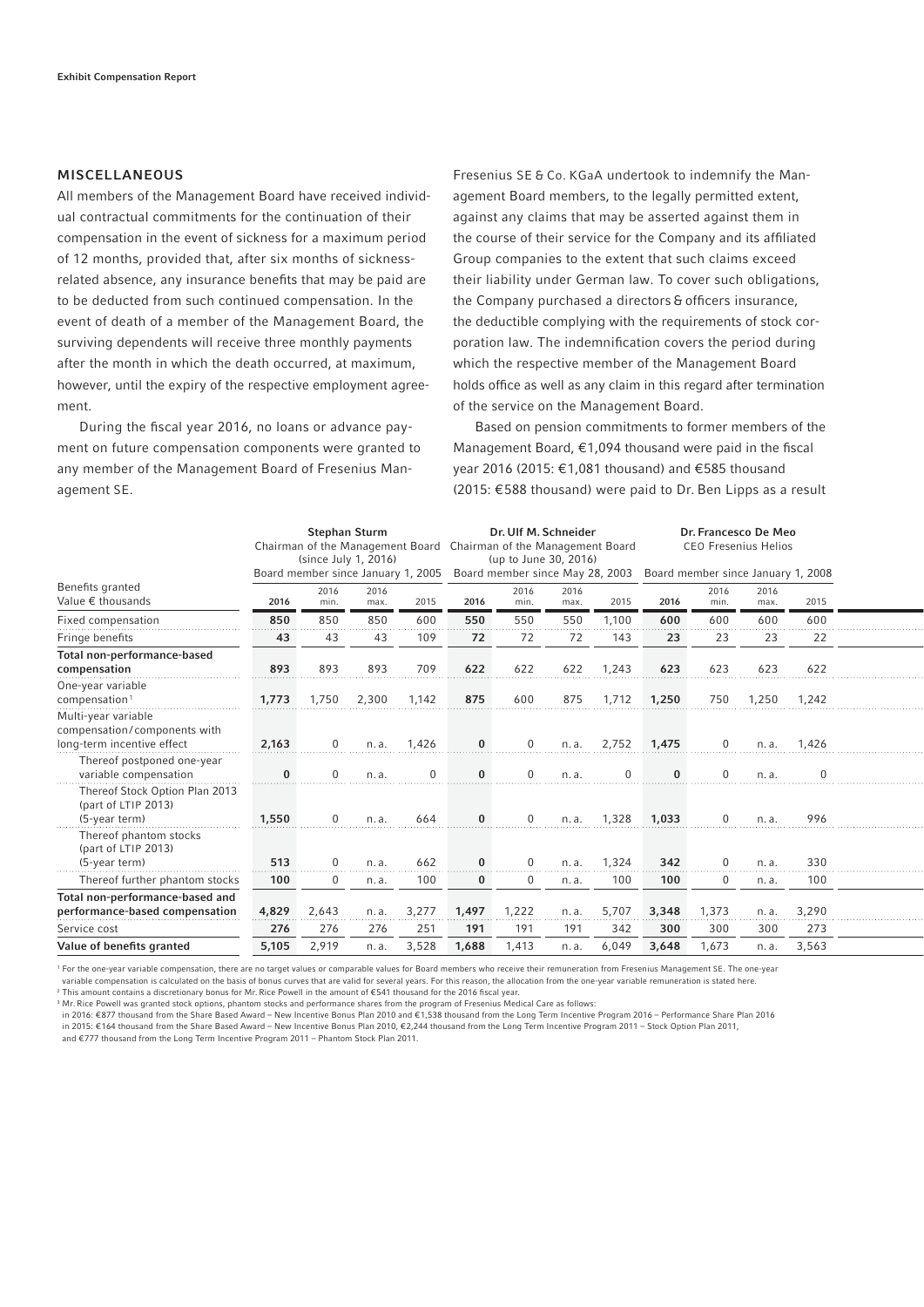of a consultancy agreement entered into with Fresenius Medical Care Management AG. The benefit obligation for these persons amounted to  $\epsilon$ 23,183 thousand (2015: € 17,835 thousand). Thereof, € 5,182 thousand relates to Dr. Ulf M. Schneider.

## TABLES DISPLAYING THE VALUE OF BENEFITS GRANTED AND ALLOCATIONS

The German Corporate Governance Code stipulates that specific information shall be presented in the compensation report pertaining to the benefits granted for the year under review as well as the allocations and service costs in / for the year under review. The model tables provided in the appendix of the German Corporate Governance Code shall be used to present the information.

The following tables contain disclosures on both the value of the benefits granted and on the allocations. They conform to the structure and, to a large degree, to the specification of the model tables of the German Corporate Governance Code. The table displaying allocations additionally shows the allocation for the fiscal year, that is, without multi-year variable compensation / components with long-term incentive effect. This illustrates clearly which allocation is to be attributed to the activity in the respective year under review and which allocation results from the compensation components that were granted in previous – or even several – reporting years. Through differentiation, the comparability of the respective development in compensation is also increased.

|          | Dr. Jürgen Götz<br>Chief Legal and Compliance Officer,<br>and Labor Relations Director |              |             | <b>Mats Henriksson</b><br>CEO Fresenius Kabi |              |              |            | <b>Rice Powell</b><br><b>CEO Fresenius Medical Care</b> |              |              |                          | Dr. Ernst Wastler<br><b>CEO Fresenius Vamed</b>                                                          |              |              |          |
|----------|----------------------------------------------------------------------------------------|--------------|-------------|----------------------------------------------|--------------|--------------|------------|---------------------------------------------------------|--------------|--------------|--------------------------|----------------------------------------------------------------------------------------------------------|--------------|--------------|----------|
|          | Board member since July 1, 2007                                                        |              |             |                                              |              |              |            |                                                         |              |              |                          | Board member since January 1, 2013 Board member since January 1, 2013 Board member since January 1, 2008 |              |              |          |
| 2016     | 2016<br>min.                                                                           | 2016<br>max. | 2015        | 2016                                         | 2016<br>min. | 2016<br>max. | 2015       | 2016                                                    | 2016<br>min. | 2016<br>max. | 2015                     | 2016                                                                                                     | 2016<br>min. | 2016<br>max. | 2015     |
| 460      | 460                                                                                    | 460          | 460         | 600                                          | 600          | 600          | 600        | 1,242                                                   | 1,242        | 1,242        | 1,239                    | 500                                                                                                      | 500          | 500          | 500      |
| 37       | 37                                                                                     | 37           | 70          | 149                                          | 149          | 149          | 185        | 121                                                     | 121          | 121          | 342                      | 72                                                                                                       | 72           | 72           | 85       |
| 497      | 497                                                                                    | 497          | 530         | 749                                          | 749          | 749          | 785        | 1,363                                                   | 1,363        | 1,363        | 1,581                    | 572                                                                                                      | 572          | 572          | 585      |
| 928      | 700                                                                                    | 950          | 869         | 1,250                                        | 750          | 1,250        | 1,239      | 2,050                                                   | 169          |              | 2,460 2,586 <sup>2</sup> | 775                                                                                                      | 650          | 950          | 707      |
| 1,475    | $\mathbf 0$                                                                            | n.a.         | 1,426       | 1,475                                        | 0            | n.a.         |            | $1,426$ 2,415 <sup>3</sup>                              | $\mathbf 0$  | n. a.        | 3,185 <sup>3</sup>       | 1,475                                                                                                    | $\mathbf 0$  | n.a.         | 1,426    |
| $\bf{0}$ | $\Omega$                                                                               | n.a.         | $\mathbf 0$ | $\bf{0}$                                     | $\mathbf 0$  | n.a.         | 0          |                                                         |              |              |                          | $\bf{0}$                                                                                                 | $\mathbf 0$  | n.a.         | $\Omega$ |
| 1,033    | $\Omega$                                                                               | n.a.         | 664         | 689                                          | $\Omega$     | n.a.         | 664        |                                                         |              |              |                          | 1,033                                                                                                    | $\Omega$     | n.a.         | 664      |
| 342      | $\mathbf{0}$<br>$\mathbf{0}$                                                           | n. a.        | 662         | 686<br>100                                   | $\mathbf 0$  | n. a.        | 662<br>100 |                                                         |              |              |                          | 342                                                                                                      | $\Omega$     | n. a.        | 662      |
| 100      |                                                                                        | n. a.        | 100         |                                              | 0            | n. a.        |            |                                                         |              |              |                          | 100                                                                                                      | $\mathbf 0$  | n.a.         | 100      |
| 2,900    | 1,197                                                                                  | n.a.         | 2,825       | 3,474                                        | 1,499        | n.a.         | 3,450      | 5,828                                                   | 1,532        | n.a.         | 7,352                    | 2,822                                                                                                    | 1,222        | n.a.         | 2,718    |
| 211      | 211                                                                                    | 211          | 190         | 188                                          | 188          | 188          | 173        | 741                                                     | 741          | 741          | 570                      | 137                                                                                                      | 137          | 137          | 133      |
| 3,111    | 1,408                                                                                  | n.a.         | 3,015       | 3,662                                        | 1,687        | n.a.         | 3,623      | 6,569                                                   | 2,273        | n.a.         | 7,922                    | 2,959                                                                                                    | 1,359        | n.a.         | 2,851    |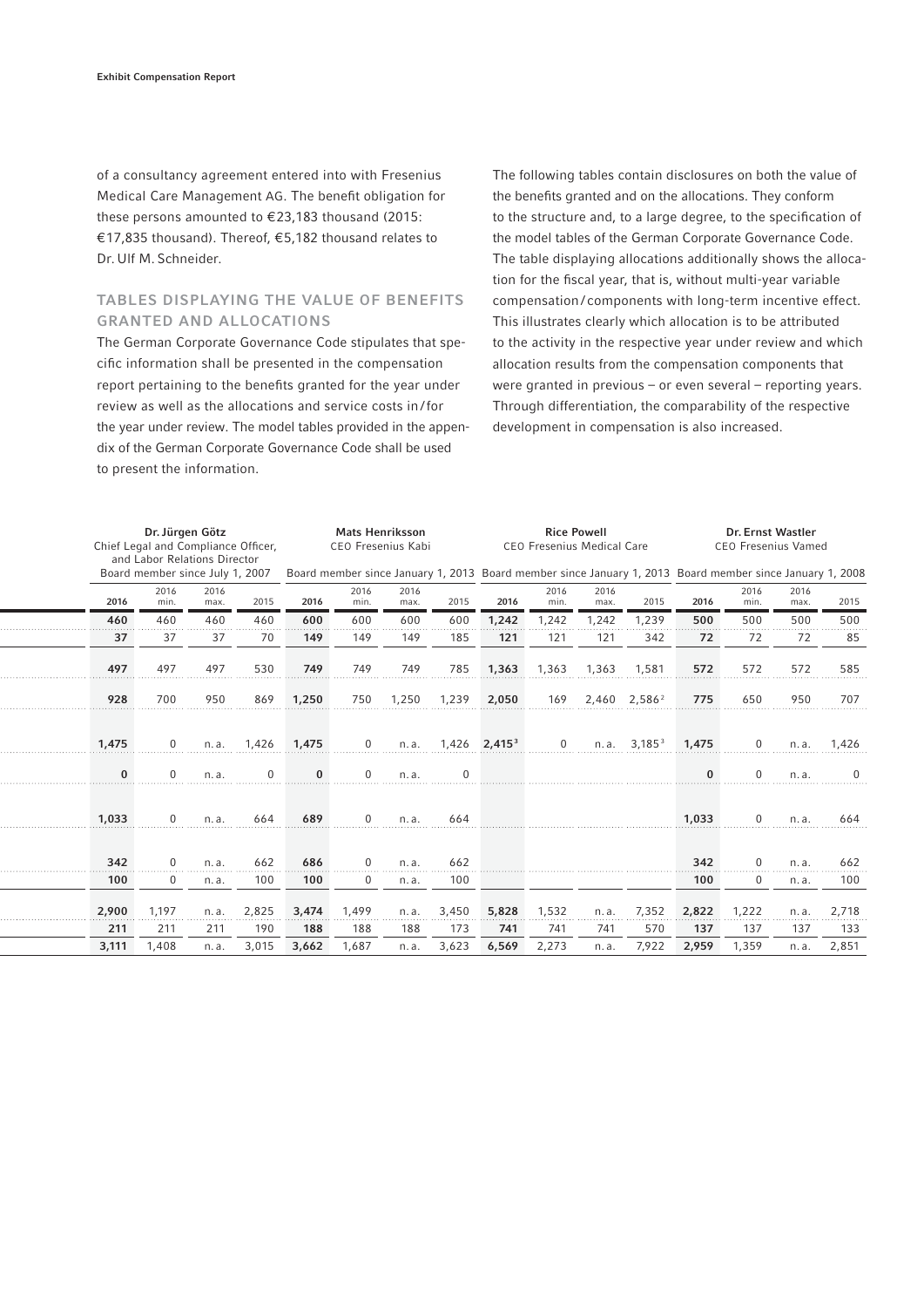|                                                                                                                                           | <b>Stephan Sturm</b><br>Chairman of the Management Board Chairman of the Management Board<br>(since July 1, 2016)<br>Board member since January 1, 2005 |          | Dr. Ulf M. Schneider<br>(up to June 30, 2016)<br>Board member since May 28, 2003 |          | Dr. Francesco De Meo<br><b>CEO Fresenius Helios</b><br>Board member since January 1, 2008 |             |  |
|-------------------------------------------------------------------------------------------------------------------------------------------|---------------------------------------------------------------------------------------------------------------------------------------------------------|----------|----------------------------------------------------------------------------------|----------|-------------------------------------------------------------------------------------------|-------------|--|
| Allocations                                                                                                                               |                                                                                                                                                         |          |                                                                                  |          |                                                                                           |             |  |
| Value € thousands                                                                                                                         | 2016                                                                                                                                                    | 2015     | 2016                                                                             | 2015     | 2016                                                                                      | 2015        |  |
| Fixed compensation                                                                                                                        | 850                                                                                                                                                     | 600      | 550                                                                              | 1,100    | 600                                                                                       | 600         |  |
| Fringe benefits                                                                                                                           | 43                                                                                                                                                      | 109      | 72                                                                               | 143      | 23                                                                                        | 22          |  |
| Total non-performance-based<br>compensation                                                                                               | 893                                                                                                                                                     | 709      | 622                                                                              | 1,243    | 623                                                                                       | 622         |  |
| One-year variable                                                                                                                         |                                                                                                                                                         |          |                                                                                  |          |                                                                                           |             |  |
| compensation                                                                                                                              | 1,773                                                                                                                                                   | 1,142    | 875                                                                              | 1,712    | 1,250                                                                                     | 1,242       |  |
| Multi-year variable<br>compensation/components with<br>long-term incentive effect                                                         | 4,234                                                                                                                                                   | 5,757    | 9,454                                                                            | 10,590   | 375                                                                                       | 9,333       |  |
| Thereof postponed one-year<br>variable compensation                                                                                       | 30                                                                                                                                                      | 49       | $\bf{0}$                                                                         | $\Omega$ | 108                                                                                       | $\mathbf 0$ |  |
| Thereof Stock Option Plan 2003<br>$(5$ -year term)                                                                                        |                                                                                                                                                         |          |                                                                                  |          |                                                                                           |             |  |
| Issue 2007                                                                                                                                |                                                                                                                                                         | 2,078    |                                                                                  |          |                                                                                           | 1,845       |  |
| Thereof Stock Option Plan 2008<br>(5-year term)                                                                                           |                                                                                                                                                         |          |                                                                                  |          |                                                                                           |             |  |
| Issue 2010                                                                                                                                |                                                                                                                                                         | 3,630    |                                                                                  | 5,771    |                                                                                           | 3,996       |  |
| Issue 2011                                                                                                                                | 3,937                                                                                                                                                   |          | $2,385^3$                                                                        | 4,819    |                                                                                           | 3,492       |  |
| Issue 2012                                                                                                                                |                                                                                                                                                         |          | 6,802 <sup>3</sup>                                                               |          |                                                                                           |             |  |
| Thereof further phantom stocks                                                                                                            |                                                                                                                                                         |          |                                                                                  |          |                                                                                           |             |  |
| Issue 2011                                                                                                                                | 267                                                                                                                                                     |          | 267                                                                              |          | 267                                                                                       |             |  |
| Other                                                                                                                                     | 0                                                                                                                                                       | $\Omega$ | $\bf{0}$                                                                         | $\Omega$ | $\bf{0}$                                                                                  | 0           |  |
| Total non-performance-based and<br>performance-based compensation                                                                         | 6,900                                                                                                                                                   | 7,608    | 10,951                                                                           | 13,545   | 2,248                                                                                     | 11,197      |  |
| Service cost                                                                                                                              | 276                                                                                                                                                     | 251      | 191                                                                              | 342      | 300                                                                                       | 273         |  |
| Allocation including multi-year<br>variable compensation/compo-<br>nents with long-term incentive<br>effect                               | 7,176                                                                                                                                                   | 7,859    | 11,142                                                                           | 13,887   | 2,548                                                                                     | 11,470      |  |
| Allocation for the year under<br>review (not including multi-year<br>variable compensation/components<br>with long-term incentive effect) | 2,942                                                                                                                                                   | 2,102    | 1,688                                                                            | 3,297    | 2,173                                                                                     | 2,137       |  |

' This amount contains a discretionary bonus for Mr. Rice Powell in the amount of €541 thousand for the 2016 fiscal year.<br>? Mr. Rice Powell had this allocation from stock options from the Fresenius Medical Care Stock Opt

€446 thousand from the Stock Option Plan 2006 issue 2010 and €186 thousand from the Long Term Incentive Program 2011 – Phantom Stock Plan 2011 issue 2011<br>in 2015: €485 thousand from the Share Based Award – New Incentive B

in accordance with the conditions for participation in the stock option plans.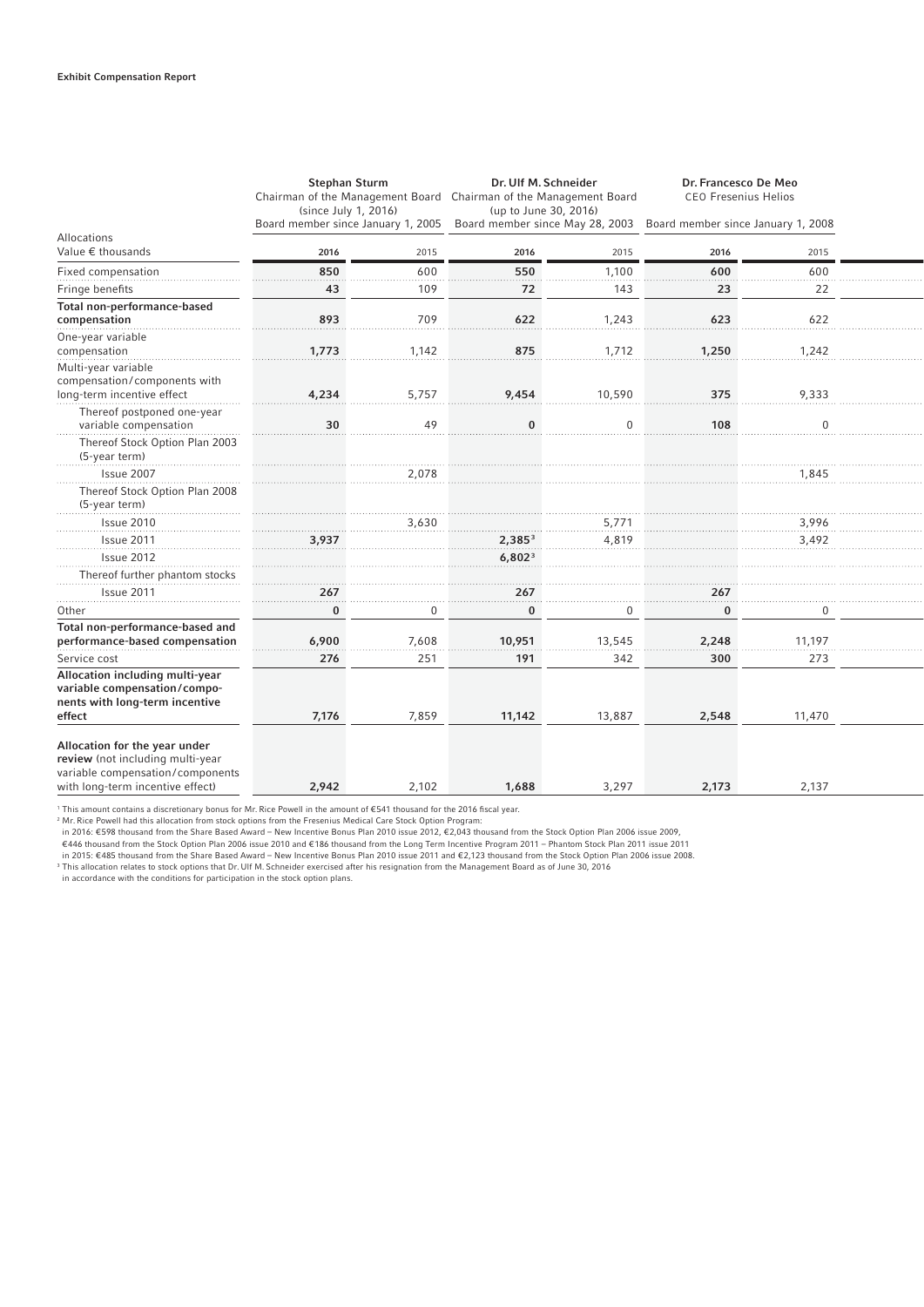| Dr. Jürgen Götz<br>Chief Legal and Compliance Officer,          |          | <b>Mats Henriksson</b><br>CEO Fresenius Kabi |              | <b>Rice Powell</b><br>CEO Fresenius Medical Care |                      | Dr. Ernst Wastler<br><b>CEO Fresenius Vamed</b>                                                          |              |  |  |
|-----------------------------------------------------------------|----------|----------------------------------------------|--------------|--------------------------------------------------|----------------------|----------------------------------------------------------------------------------------------------------|--------------|--|--|
| and Labor Relations Director<br>Board member since July 1, 2007 |          |                                              |              |                                                  |                      | Board member since January 1, 2013 Board member since January 1, 2013 Board member since January 1, 2008 |              |  |  |
| 2016                                                            | 2015     | 2016                                         | 2015         | 2016                                             | 2015                 | 2016                                                                                                     | 2015         |  |  |
| 460                                                             | 460      | 600                                          | 600          | 1,242                                            | 1,239                | 500                                                                                                      | 500          |  |  |
| 37                                                              | 70       | 149                                          | 185          | 121                                              | 342                  | 72                                                                                                       | 85           |  |  |
| 497                                                             | 530      | 749                                          | 785          | 1,363                                            | 1,581                | 572                                                                                                      | 585          |  |  |
| 928                                                             | 869      | 1,250                                        | 1,239        | 2,403                                            | $1,032$ <sup>1</sup> | 775                                                                                                      | 707          |  |  |
| 267                                                             | 5,993    | 65                                           | 1,878        | $3,273^2$                                        | 2,608 <sup>2</sup>   | 267                                                                                                      | 11,030       |  |  |
|                                                                 |          |                                              |              |                                                  |                      |                                                                                                          |              |  |  |
| $\Omega$                                                        | $\Omega$ | 65                                           | $\mathbf{0}$ |                                                  |                      | $\bf{0}$                                                                                                 | $\mathbf{0}$ |  |  |
|                                                                 |          |                                              |              |                                                  |                      |                                                                                                          | 992          |  |  |
|                                                                 |          |                                              | 1,525        |                                                  |                      |                                                                                                          | 2,792        |  |  |
|                                                                 | 2,493    |                                              | 353          |                                                  |                      |                                                                                                          | 3,723        |  |  |
|                                                                 | 3,500    |                                              |              |                                                  |                      |                                                                                                          | 3,523        |  |  |
| 267                                                             |          |                                              |              |                                                  |                      | 267                                                                                                      |              |  |  |
| $\bf{0}$                                                        | 0        | $\bf{0}$                                     | 0            | $\bf{0}$                                         | 0                    | $\bf{0}$                                                                                                 | 0            |  |  |
| 1,692                                                           | 7,392    | 2,064                                        | 3,902        | 7,039                                            | 5,221                | 1,614                                                                                                    | 12,322       |  |  |
| 211                                                             | 190      | 188                                          | 173          | 741                                              | 570                  | 137                                                                                                      | 133          |  |  |
|                                                                 |          |                                              |              |                                                  |                      |                                                                                                          |              |  |  |
| 1,903                                                           | 7,582    | 2,252                                        | 4,075        | 7,780                                            | 5,791                | 1,751                                                                                                    | 12,455       |  |  |
|                                                                 |          |                                              |              |                                                  |                      |                                                                                                          |              |  |  |
| 1,636                                                           | 1,589    | 2,187                                        | 2,197        | 4,507                                            | 3,183                | 1,484                                                                                                    | 1,425        |  |  |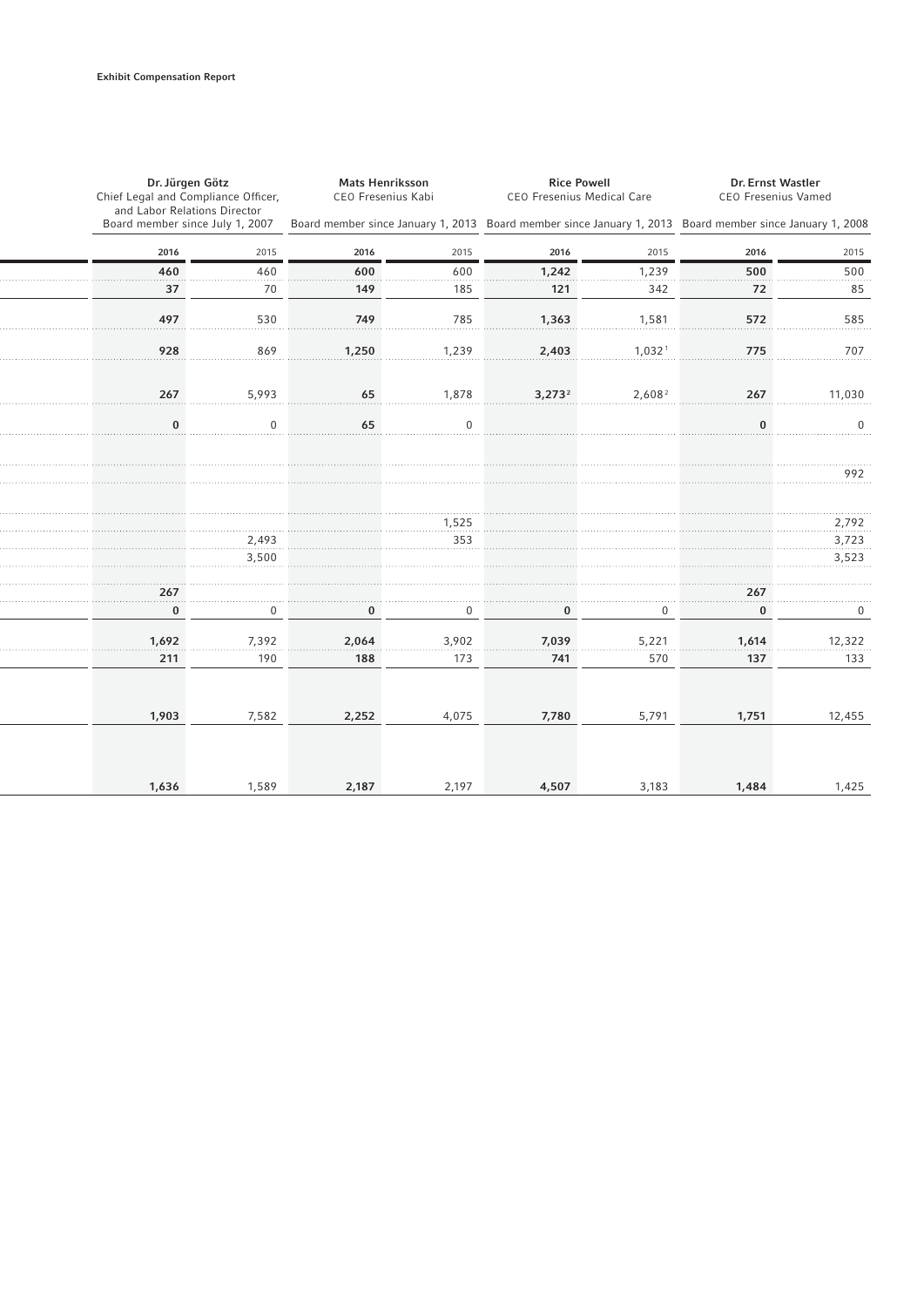#### COMPENSATION OF THE SUPERVISORY BOARD

The compensation of the Supervisory Board is determined by the Annual General Meeting and is subject to the provisions contained in Section 13 of the articles of association of Fresenius SE & Co. KGaA. Each member of the Supervisory Board shall receive a fixed compensation of  $E$ 13 thousand for each full fiscal year.

The members of the Audit Committee of Fresenius SE & Co. KGaA receive an additional € 10 thousand each and the Chairman of the committee a further € 10 thousand. For each full fiscal year, the remuneration increases by 10% for each percentage point that three times the dividend paid on each ordinary share for that year (gross dividend according to the resolution of the Annual General Meeting) exceeds 3.6% of the amount equal to the subscribed capital divided by the number of non-par value shares; residual amounts are interpolated. If the General Meeting resolves a higher remuneration in view of the annual results, the increased amount shall be applicable. The Chairman receives twice this amount and the deputies to the Chairman one and a half times the amount of a Supervisory Board member. All members of the Supervisory Board receive appropriate compensation for costs of travel and accommodation incurred in connection with their duties as members of the Supervisory Board, including any applicable value-added tax. Additionally, in his capacity as Chairman of the Supervisory Board of Fresenius Management SE, Dr. Krick was reimbursed for the costs for the

operation of an intrusion detection system in the amount of € 1.4 thousand. Fresenius SE & Co. KGaA provides to the members of the Supervisory Board insurance coverage in an adequate amount (relating to their function) with an excess equal to those of the Management Board.

If a member of the Supervisory Board of Fresenius SE & Co. KGaA is, at the same time, a member of the Supervisory Board of the general partner Fresenius Management SE and receives remuneration for his service on the Supervisory Board for Fresenius Management SE, the remuneration shall be reduced by half. The same applies with respect to the additional part of the remuneration for the Chairman or one of his deputies if they are, at the same time, the Chairman or one of his deputies on the Supervisory Board of Fresenius Management SE. If the deputy of the Chairman of the Supervisory Board of Fresenius SE & Co. KGaA is, at the same time, the Chairman of the Supervisory Board of Fresenius Management SE, he shall not receive remuneration for his service as Deputy Chairman of the Supervisory Board of Fresenius SE & Co. KGaA. According to Section 7 of the articles of association of Fresenius SE & Co. KGaA, the remuneration of the Supervisory Board of Fresenius Management SE was charged to Fresenius SE & Co. KGaA.

For the fiscal years 2016 and 2015, the compensation for the members of the Supervisory Boards of Fresenius SE & Co. KGaA and Fresenius Management SE (excluding expenses and reimbursements), including compensation for committee services, was as follows: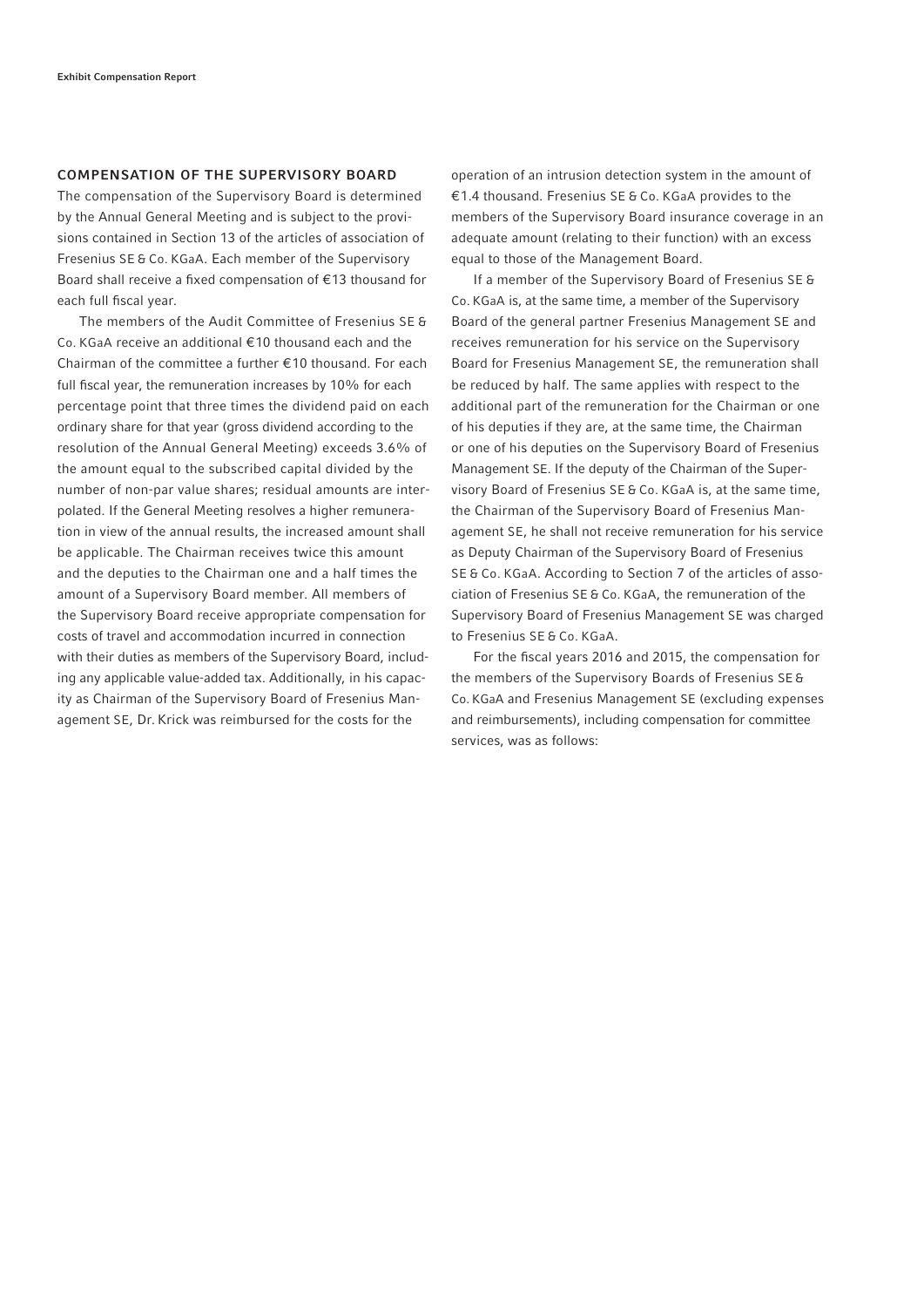|                                                           |                            |                       | Fixed compensation |                            | Compensation for<br>committee services |                            |                            |                  | Variable<br>compensation   |              |                            |              | Total<br>compensation |              |
|-----------------------------------------------------------|----------------------------|-----------------------|--------------------|----------------------------|----------------------------------------|----------------------------|----------------------------|------------------|----------------------------|--------------|----------------------------|--------------|-----------------------|--------------|
|                                                           | Fresenius SE &<br>Co. KGaA |                       |                    | Fresenius<br>Management SE |                                        | Fresenius SE &<br>Co. KGaA | Fresenius<br>Management SE |                  | Fresenius SE &<br>Co. KGaA |              | Fresenius<br>Management SE |              |                       |              |
| $\epsilon$ in thousands                                   | 2016                       | 2015                  | 2016               | 2015                       | 2016                                   | 2015                       | 2016                       | 2015             | 2016                       | 2015         | 2016                       | 2015         | 2016                  | 2015         |
| Dr. Gerd Krick                                            | 13                         | 13                    | 13                 | 13                         | 10                                     | 10                         | 20                         | 20               | 237                        | 210          | 237                        | 210          | 530                   | 476          |
| Michael Diekmann<br>(since May 20, 2015)                  | 13                         | 8                     | 6                  | 4                          | 0                                      | 0                          | 0                          | 0                | 237                        | 129          | 119                        | 65           | 375                   | 206          |
| Dr. Dieter Schenk                                         | $\bf{0}$<br>المتحدث        | $\boldsymbol{0}$<br>. | 19                 | 19                         | $\bf{0}$                               | $\mathbf 0$                | 10                         | 10               | $\bf{0}$                   | 0            | 356                        | 315          | 385                   | 344          |
| Niko Stumpfögger                                          | 19<br>.                    | 19<br>.               | $\bf{0}$           | $\mathbf 0$                | $\bf{0}$                               | $\mathbf 0$                | $\bf{0}$                   | 0                | 356                        | 315          | $\bf{0}$                   | $\mathbf{0}$ | 375                   | 334          |
| Prof. Dr. med. D. Michael Albrecht                        | 13                         | 13                    | $\bf{0}$           | $\Omega$                   | $\bf{0}$                               | $\Omega$                   | 0                          | 0                | 237                        | 210          | 0                          | $\mathbf{0}$ | 250                   | 223          |
| Prof. Dr. h. c. Roland Berger<br>(up to May 13, 2016)     | $\overline{2}$             | $\overline{7}$        | $\overline{2}$     | 6                          | $\overline{7}$                         | 20                         | $\bf{0}$                   | 0                | 44                         | 104          | 44                         | 105          | 99                    | 242          |
| Dr. Kurt Bock<br>(since May 13, 2016)                     | $\bf{0}$                   | $\mathbf 0$           | 8                  | $\mathbf{0}$               | $\bf{0}$                               | $\mathbf 0$                | $\bf{0}$                   | 0                | $\bf{0}$                   | $\mathbf{0}$ | 151                        | $\mathbf{0}$ | 159                   | $\Omega$     |
| Dario Ilossi                                              |                            |                       |                    |                            |                                        |                            |                            |                  |                            |              |                            |              |                       |              |
| (up to May 13, 2016)                                      | 5                          | 13                    | 0                  | 0                          | $\bf{0}$                               | $\mathbf 0$                | 0                          | 0                | 87                         | 210          | 0                          | $\mathbf 0$  | 92                    | 223          |
| Konrad Kölbl                                              | 13                         | 13                    | 0                  | 0                          | 10                                     | 10                         | $\bf{0}$                   | 0                | 237                        | 210          | $\bf{0}$                   | $\mathbf 0$  | 260                   | 233          |
| Stefanie Lang<br>(since May 13, 2016)                     | 8                          | $\boldsymbol{0}$      | 0                  | $\bf{0}$                   | $\bf{0}$                               | $\mathbf 0$                | 0                          | $\boldsymbol{0}$ | 151                        | 0            | $\bf{0}$                   | $\mathbf{0}$ | 159                   | $\Omega$     |
| Frauke Lehmann<br>(since May 13, 2016)                    | 8                          | $\boldsymbol{0}$      | $\bf{0}$           | $\boldsymbol{0}$           | $\bf{0}$                               | $\boldsymbol{0}$           | 0                          | 0                | 151                        | 0            | $\bf{0}$                   | $\mathbf 0$  | 159                   | $\bf{0}$     |
| Prof. Dr. med. Iris Löw-Friedrich<br>(since May 13, 2016) | 8                          | $\mathbf 0$           | $\bf{0}$           | $\mathbf 0$                | $\bf{0}$                               | $\mathbf 0$                | 0                          | 0                | 151                        | 0            | $\bf{0}$                   | $\mathbf{0}$ | 159                   | $\mathbf{0}$ |
| Klaus-Peter Müller                                        | .<br>$\overline{7}$        | $\cdots$<br>7         | 6                  | 6                          | 13                                     | 0                          | 0                          | 0                | 118                        | 104          | 119                        | 105          | 263                   | 222          |
| Dieter Reuß<br>(up to May 13, 2016)                       | 5                          | 13                    | 0                  | $\mathbf 0$                | 0                                      | 0                          | 0                          | 0                | 87                         | 210          | $\bf{0}$                   | $\mathbf{0}$ | 92                    | 223          |
| Gerhard Roggemann<br>(up to May 13, 2016)                 | .<br>5                     | 13                    | $\bf{0}$           | 0                          | 4                                      | 10                         | $\bf{0}$                   | 0                | 87                         | 210          | $\bf{0}$                   | $\Omega$     | 96                    | 233          |
| Oscar Romero de Paco<br>(since May 13, 2016)              | 8                          | $\mathbf{0}$          | $\bf{0}$           | $\Omega$                   | $\bf{0}$                               | $\mathbf 0$                | $\bf{0}$                   | 0                | 151                        | $\mathbf{0}$ | $\bf{0}$                   | $\Omega$     | 159                   | $\Omega$     |
| Dr. Karl Schneider                                        | $\bf{0}$                   | $\mathbf{0}$          | 13                 | 13                         | $\bf{0}$                               | $\mathbf 0$                | 10                         | 10               | $\bf{0}$                   | $\mathbf{0}$ | 237                        | 210          | 260                   | 233          |
| Stefan Schubert<br>(up to May 13, 2016)                   | .<br>5                     | 13                    | 0                  | $\mathbf 0$                | $\bf{0}$                               | 0                          | $\bf{0}$                   | 0                | 87                         | 210          | $\bf{0}$                   | $\mathbf{0}$ | 92                    | 223          |
| Hauke Stars<br>(since May 13, 2016)                       | 8                          | $\mathbf{0}$          | $\bf{0}$           | 0                          | 6                                      | $\mathbf 0$                | $\bf{0}$                   | 0                | 150                        | $\mathbf{0}$ | $\bf{0}$                   | $\Omega$     | 164                   | $\Omega$     |
| Rainer Stein                                              | 13                         | 13                    | $\bf{0}$           | 0                          | 10                                     | 10                         | $\bf{0}$                   | 0                | 237                        | 210          | $\bf{0}$                   | $\Omega$     | 260                   | 233          |
| <b>Total</b>                                              | 153                        | 145                   | 67                 | 61                         | 60                                     | 60                         | 40                         | 40               | 2,805                      | 2,332        | 1,263                      | 1,010        | 4,388                 | 3.648        |

# DIRECTORS & OFFICERS INSURANCE

Fresenius SE & Co. KGaA has taken out a consequential loss liability insurance policy (D & O insurance), on an excess amount basis, for the members of the Management Board and the Supervisory Board of the general partner of Fresenius SE & Co. KGaA and for the Supervisory Board of Fresenius SE &

Co. KGaA as well as for all representative bodies of affiliates in Germany and elsewhere. The D & O policy applies throughout the world and runs until the end of June 2017. The policy covers the legal defense costs of a member of a representative body when a claim is made and, where relevant, any damages to be paid that are covered by the policy.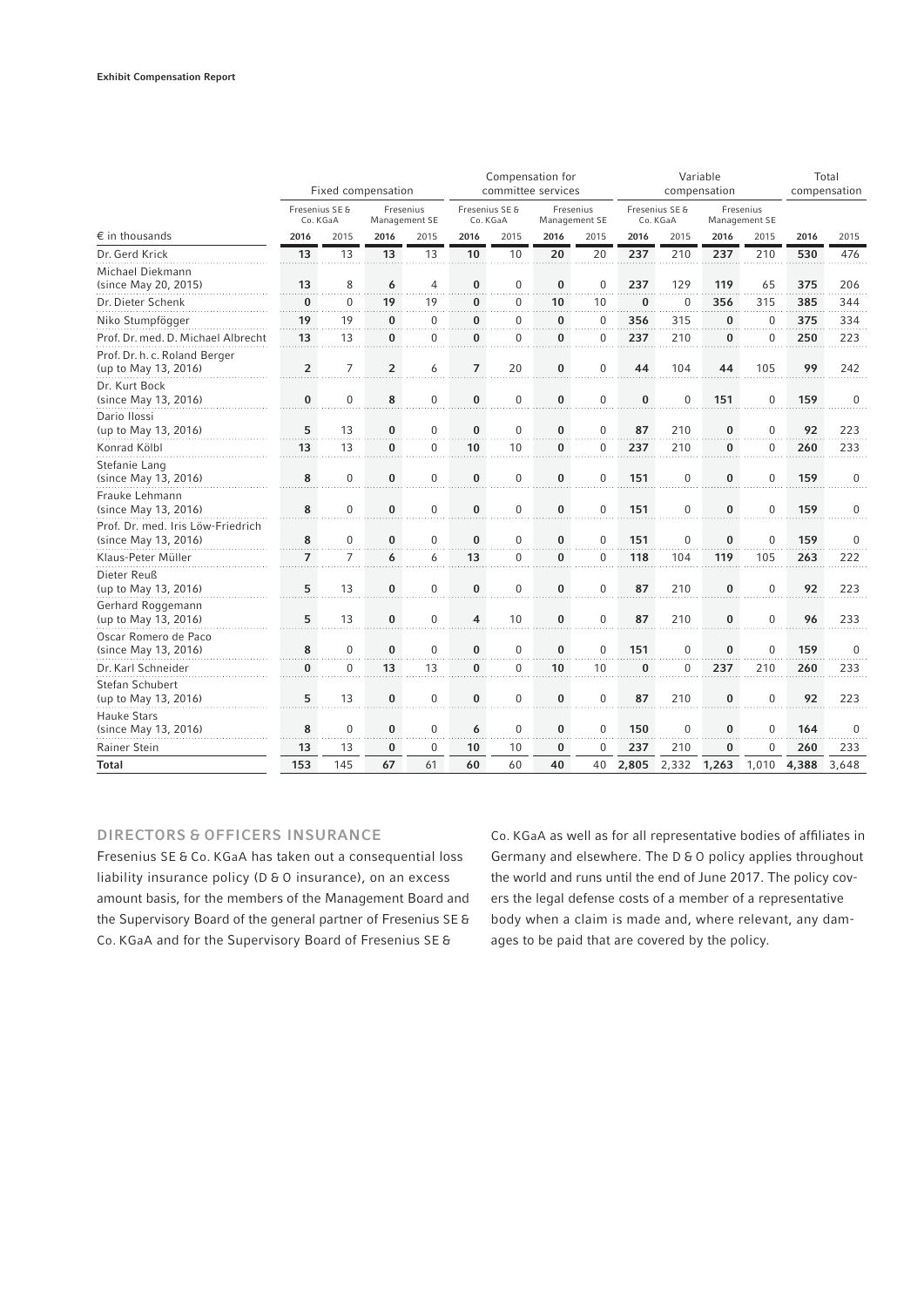# GLOSSARY

#### Financial terms 1

#### Before special items

In order to measure the operating performance extending over several periods, key performance measures are adjusted by special items, where applicable. Adjusted measures are labelled with "before special items". A reconciliation table is available within the respective quarterly or annual report and presents the composition of special items.

#### Cash flow

Financial key figure that shows the net balance of incoming and outgoing payments during a reporting period.

#### Operating cash flow

Operating cash flow is a financial measure showing cash inflows from operating activities during a period. Operating cash flow is calculated by subtracting non-cash income and adding non-cash expenses to net income.

#### Cash flow from investing activities

Cash flow from investing activities is a financial measure opposing payments for the acquisition or purchase of property, plant and equipment and investments versus proceeds from the sale of property, plant and equipment and investments.

#### Cash flow from financing activities

Cash flow from financing activities is a financial measure showing how the investments of the reporting period were financed.

Cash flow from financing activities is calculated from additions to equity plus proceeds from the exercise of stock options less dividends paid plus proceeds from debt increase (loans, bonds, senior notes, etc.) less repayments of debt plus the change in noncontrolling interest plus proceeds from the hedge of exchange rate effects due to corporate financing.

#### Cash flow before acquisitions and dividends

Fresenius uses the cash flow before acquisitions and dividends as the financial measure for free cash flow. Cash flow before acquisitions and dividends is calculated by operating cash flow less investments (net). Net investments are calculated by payments for the purchase of property, plant and equipment less proceeds from the sale of property, plant and equipment.

#### Constant currencies

Constant currencies for income and expenses are calculated using prior year average rates; constant currencies for assets and liabilities are calculated using the mid-closing rate on the date of the respective statement of financial position.

#### Days Sales Outstanding (DSO)

Indicates the average number of days it takes for a receivable to be paid.

## EBIT (Earnings before Interest and Taxes)

EBIT does include depreciation and write-ups on property, plant and equipment.

EBIT is calculated by subtracting cost of sales, selling, general and administrative expenses and research and development expenses from sales.

#### EBIT margin

EBIT margin is calculated as the ratio of EBIT to sales.

#### EBITDA (Earnings before Interest, Taxes, Depreciation and Amortization)

EBITDA is calculated from EBIT by adding depreciations recognized in income and deducting write-ups recognized in income, both, on intangible assets as well as property, plant and equipment.

#### EBITDA margin

EBITDA margin is calculated as the ratio of EBITDA to sales.

#### Net Debt / EBITDA

Net debt/EBITDA is a financial measure reflecting the ability of Fresenius to fulfill its payment obligations. Net debt and EBITDA are calculated at LTM (last twelve month) average exchange rates respectively.

Calculation of net debt:

- Short-term debt
- + Short-term debt from related parties
- + Current portion of long-term debt and capital lease obligations
- + Current portion of Senior Notes
- + Long-term debt and capital lease obligations, less current portion
- + Senior Notes, less current portion
- + Convertible bonds
- = Debt
- less cash and cash equivalents
- = Net debt

#### **NOPAT**

Net Operating Profit After Taxes (NOPAT) is calculated from operating income (EBIT), as stated in the profit and loss statement, less income taxes.

#### Organic growth

Growth that is generated by a company's existing businesses and not by acquisitions, divestitures, or foreign exchange impact.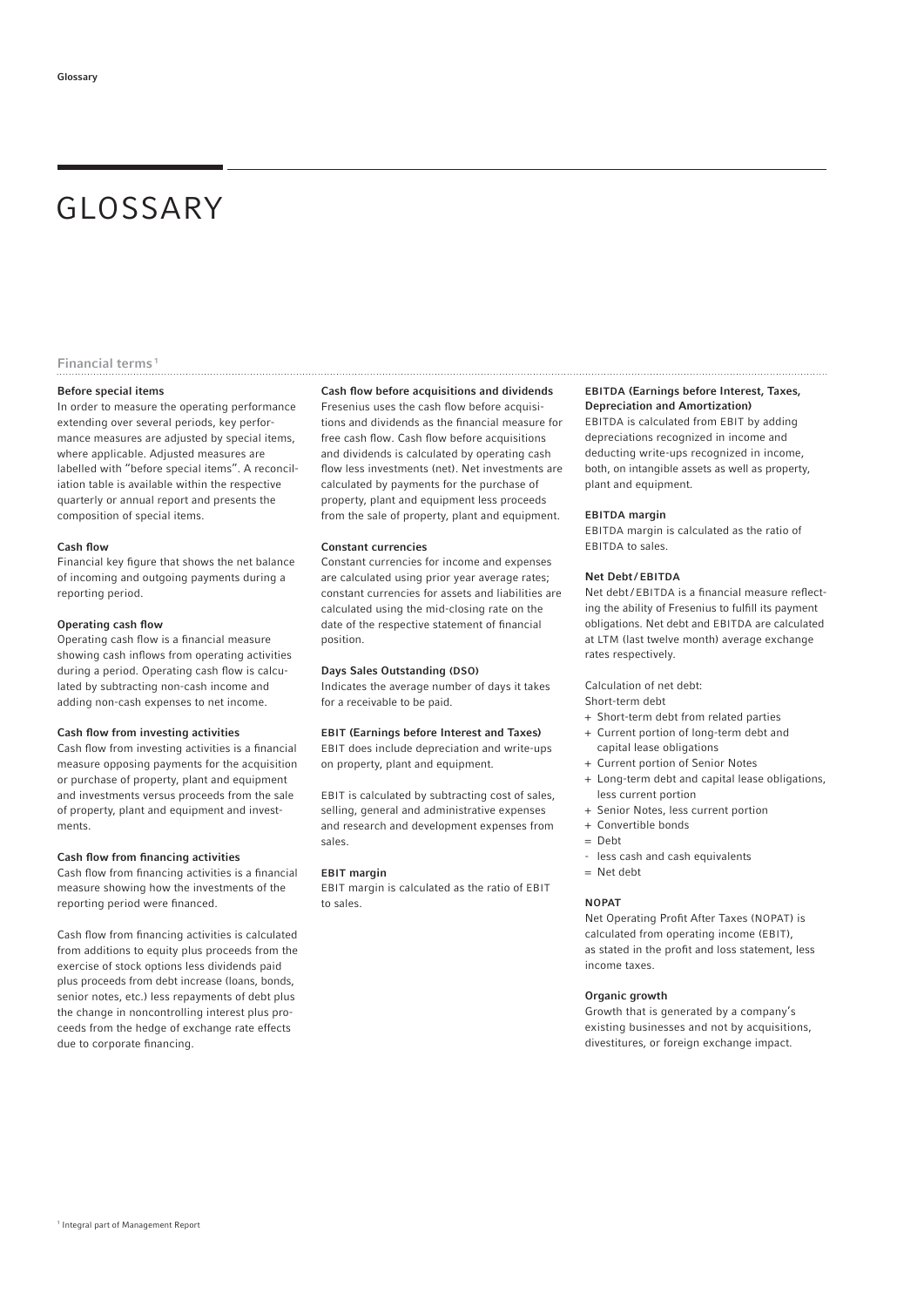## Financial terms 1

#### ROE (Return on Equity)

Measure of a corporation's profitability revealing how much profit a company generates with the money shareholders have invested. ROE is calculated by fiscal year's net income / total equity x 100.

## ROIC (Return on Invested Capital)

Calculated by: (EBIT - taxes) / Invested capital

Invested capital = total assets + accumulated amortization of goodwill - deferred tax assets cash and cash equivalents - trade accounts payable - accruals (without pension accruals) - other liabilities not bearing interest.

#### ROOA (Return on Operating Assets)

Calculated as the ratio of EBIT to operating assets (average)

Operating assets = total assets - deferred tax assets - trade accounts payable - cash held in trust - payments received on account - approved subsidies.

## SOI (Scope of Inventory)

Indicates the average number of days between receiving goods as inventory and the sale of the finished product.

Calculated by: (Inventories / Costs of goods  $s$ old) x 365 days.

#### Working Capital

Current assets (including deferred assets) accruals - trade accounts payable - other liabilities - deferred charges.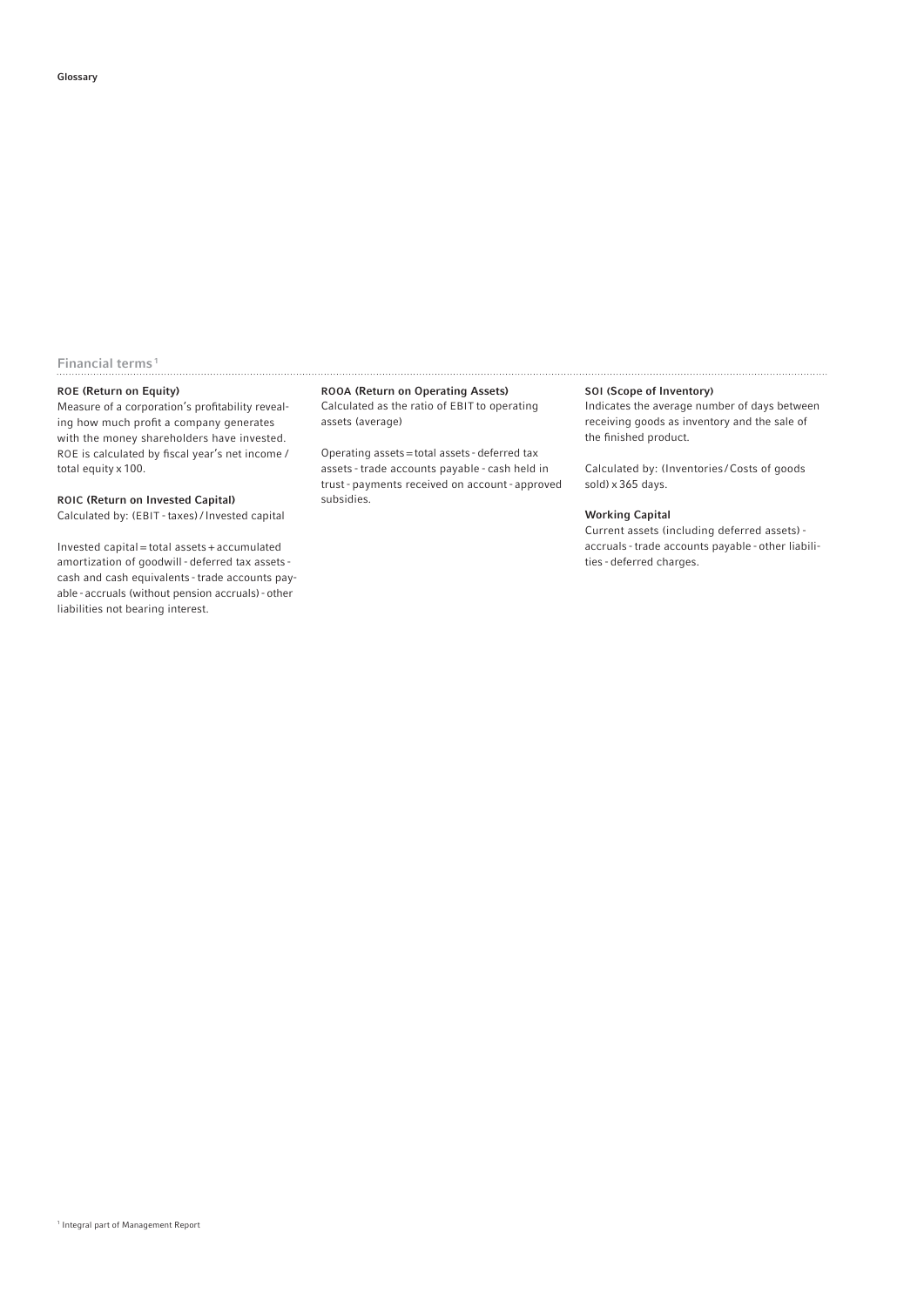

# REPORT OF THE SUPERVISORY BOARD

In 2016, the Supervisory Board of Fresenius SE & Co. KGaA fulfilled its obligations in its respective terms in accordance with the provisions of the law, the articles of association, and the rules of procedure. It regularly advised the Management Board of the general partner, Fresenius Management SE, regarding the management of the Company, and has supervised the management in accordance with its Supervisory Board responsibilities.

## COOPERATION BETWEEN THE MANAGEMENT AND THE SUPERVISORY BOARD

Carrying out its monitoring and advisory activities, the Management Board regularly kept the Supervisory Board informed − in a timely and comprehensive oral and written manner. Among other things, the Supervisory Board was informed about:

- ▶ all important matters relating to business policy,
- $\blacktriangleright$  the course of business,
- profitability,
- ▶ the position of the Company and the Group,
- $\blacktriangleright$  strategy and planning,
- $\blacktriangleright$  the risk situation,
- ▶ risk management, and compliance, as well as
- ▶ important business events.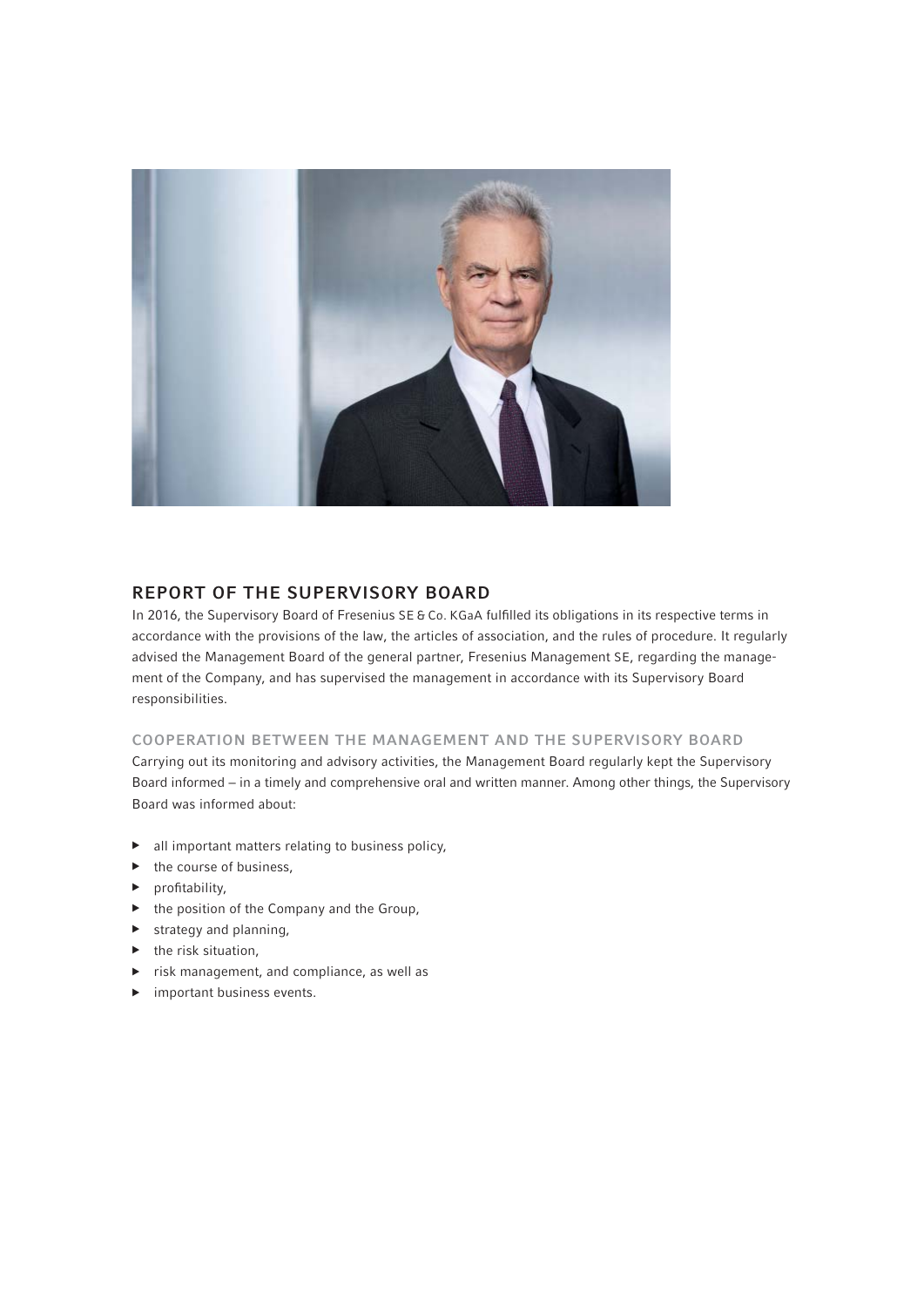Based on the reports submitted from the Management Board of the general partner, the Supervisory Board discussed all business transactions that were important for the Company in its committees and at its meetings. The Management Board of the general partner also discussed the Company's strategic direction with the Supervisory Board. The Supervisory Board passed resolutions within the framework of its legal and statutory authority.

The Supervisory Board of Fresenius SE & Co. KGaA held four regular meetings in 2016 – in March, May, October, and December. In addition, there was an extraordinary meeting in September in which the members of the Supervisory Board were informed about the acquisition of the Spanish Hospital Group IDC Salud Holding S.L.U. ("Quirónsalud") by Fresenius Helios, and about the financing of the transaction. Before the meetings, the Management Board of the general partner had sent detailed reports and comprehensive approval submissions to the members of the Supervisory Board. At the meetings, the Supervisory Board discussed the general business development in detail, based on the reports from the general partner's Management Board. In addition, it dealt with important business decisions for the Company.

All matters requiring Supervisory Board approval were submitted with sufficient time for proper scrutiny. After reviewing the related approval documents and detailed consultation with the Management Board of the general partner, the Supervisory Board approved all matters submitted to it.

The Supervisory Board was also kept informed between meetings about important business events. In addition, the Chairman of the general partner's Management Board regularly informed the Chairman of the Supervisory Board in separate conversations about the current development of the business and forthcoming decisions and discussed these with him.

All members of the Supervisory Board attended the meeting in March 2016. In May, following the election of employee representatives by the European Works Council and the election of shareholder representatives at the Annual General Meeting, the Supervisory Board was reconstituted. All members then participated in the further meetings of the Supervisory Board in 2016.

Attendance at Supervisory Board and Audit Committee meetings is shown for each member individually on the Company website. This information can be found under the section "Supervisory Board".

## MAIN FOCUS OF THE SUPERVISORY BOARD'S ACTIVITIES

In 2016, the Supervisory Board mostly focused its monitoring and advisory activities on business operations and investments by the business segments. Furthermore, the Supervisory Board discussed in detail all other significant business activities with the Management Board. This concerned acquisitions, especially the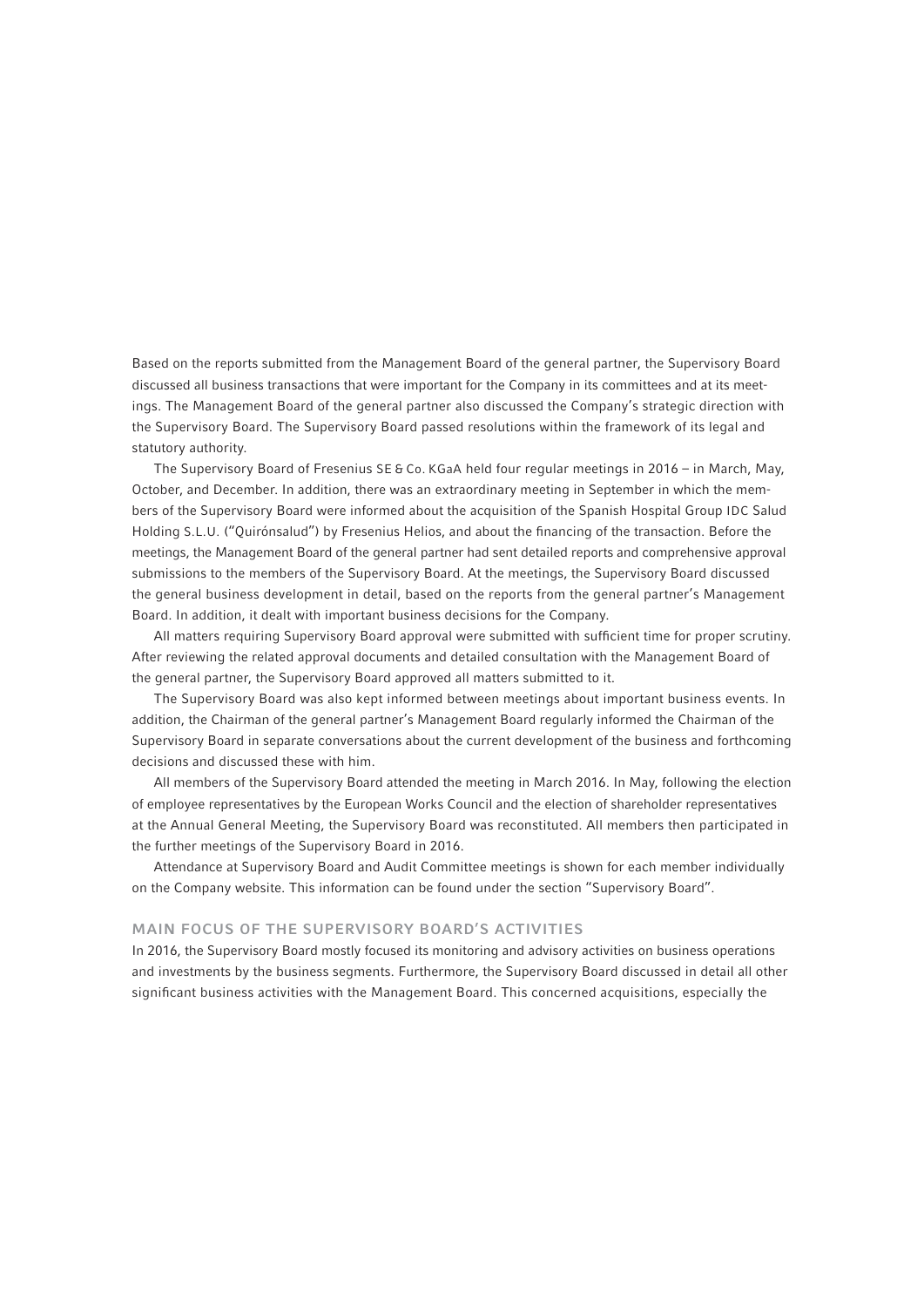acquisition of Quirónsalud by Fresenius Helios, and investments such as the planned expansion of the Group headquarters. The Supervisory Board also dealt with the following topics:

- ▶ the 2017 budget,
- ▶ the mid-term strategy for the Fresenius Group,
- ▶ corporate strategy (especially the business outlook for Fresenius Kabi and Fresenius Helios), and
- digitalization initiatives in all business sectors.

It also regularly informed itself about risk analysis, risk management and compliance within the Group, both in the Audit Committee and in plenary sessions. Another focus was the discussion of the proposals for the election of shareholder representatives at the Annual General Meeting of Fresenius SE & Co. KGaA in May 2016.

In the meeting on March 11, 2016, the Supervisory Board intensively dealt with the review and approval of the financial statements, the consolidated financial statements (IFRS and U.S. GAAP) as well as the management report and Group management report of Fresenius SE & Co. KGaA. Based on a detailed report from the Chairman of the Audit Committee and presentations by the auditors, the results for the fiscal year 2015 were discussed. At the same meeting, a vote was taken on the proposal from the general partner, Fresenius Management SE, for the distribution of earnings. In addition, each business segment reported in detail on business performance in the first two months of the fiscal year. This included discussions about the competitive situation of Fresenius Kabi in North America, as well as innovations in the Pharmaceuticals Division. Furthermore, the Supervisory Board was informed about the plans to extend the Group headquarters. Based on documents prepared by the Nomination Committee, the Supervisory Board also discussed at length the proposals for the election of shareholder representatives at the Annual General Meeting of the Company in May 2016. When doing so, the Supervisory Board considered the international activities of the Group, potential conflicts of interest, the question of the independence of candidates, as well as diversity, both in terms of qualifications and in the light of requirements to appoint women as members of the Supervisory Board. Finally, the Supervisory Board carried out its annual efficiency review during this meeting.

In its meeting on May 13, 2016, immediately following the election of the shareholder representatives by the Annual General Meeting, the Supervisory Board reconstituted itself. The Supervisory Board elected its chairman, the two deputy chairmen of the Supervisory Board, as well as members and chairmen of the Audit Committee and the Nomination Committee. Furthermore, the rules of procedure were approved. The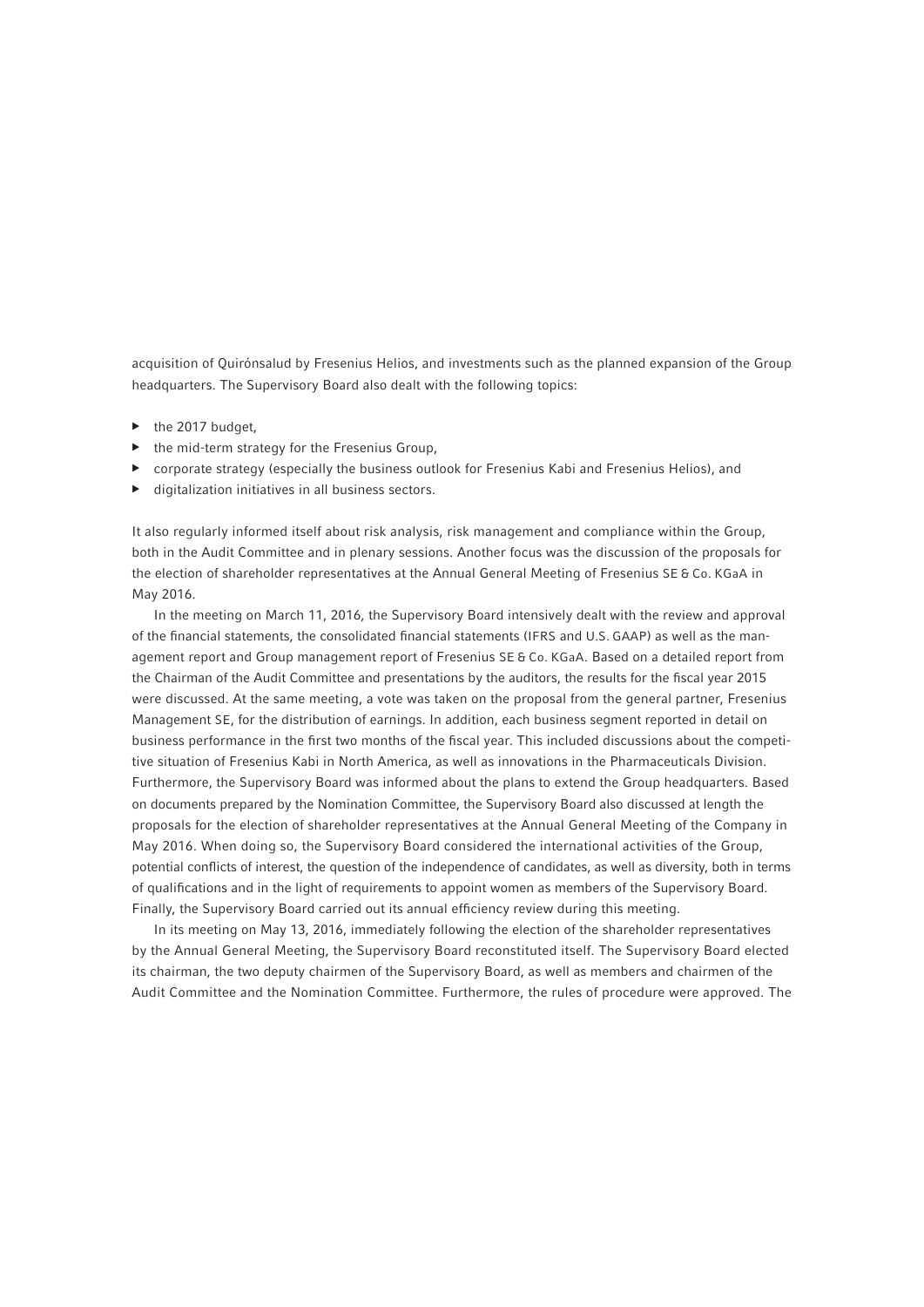Management Board reported on the EU Market Abuse Regulation and its consequences for the Company and its directors, especially regarding the reportable securities transactions. The Management Board also reported on business performance for January to April 2016.

On September 5, 2016, an extraordinary meeting was held in the form of a conference call. In this meeting, the acquisition of the Spanish hospital group Quirónsalud by Fresenius Helios was intensively dealt with. The members of the Supervisory Board were provided with comprehensive information about the Spanish health care market, as well as the range of medical services provided, and the economic environment in which Quirónsalud operates.

The Supervisory Board's meeting on October 14, 2016, took the decision on utilizing Authorized Capital I to finance the acquisition of Quirónsalud, as well as setting up a committee to deal with further aspects of the equity financing of the transaction. The business performance from January to September 2016 was presented to the members of the Supervisory Board in detail with a particular focus on the business segment Fresenius Helios. In addition, all four business segments presented their digitalization initiatives and intercompany IT projects.

The focus of the Supervisory Board meeting on December 9, 2016, was on the one hand business performance in 2016. On the other hand, budgets and plannings for the years 2017 to 2019 were presented with respect to the Group, as well as individually for each of the business segments. The Chairman of the Audit Committee reported in detail on the status of preparations for the financial statements. Other topics were the Declaration of Conformity in accordance with the German Corporate Governance Code, as well as information of the Supervisory Board about compliance, regulatory issues, and legal risks.

In addition to the Supervisory Board meetings, on October 13, 2016, a comprehensive "on-boarding" event was held. During this meeting, the Group with its four business segments was presented to the newly constituted Supervisory Board, also covering topics relating to governance and finance, as well as the Else Kröner-Fresenius foundation.

## CORPORATE GOVERNANCE

The Supervisory Board and the Management Board of the general partner jointly issued a Declaration of Conformity in accordance with the German Corporate Governance Code pursuant to Section 161 of the German Stock Corporation Act (AktG) on December 20, 2016.

The Management Board of the general partner and the Supervisory Board of Fresenius SE & Co. KGaA have a duty to act in the best interests of the Company. In performing their activities, they do not pursue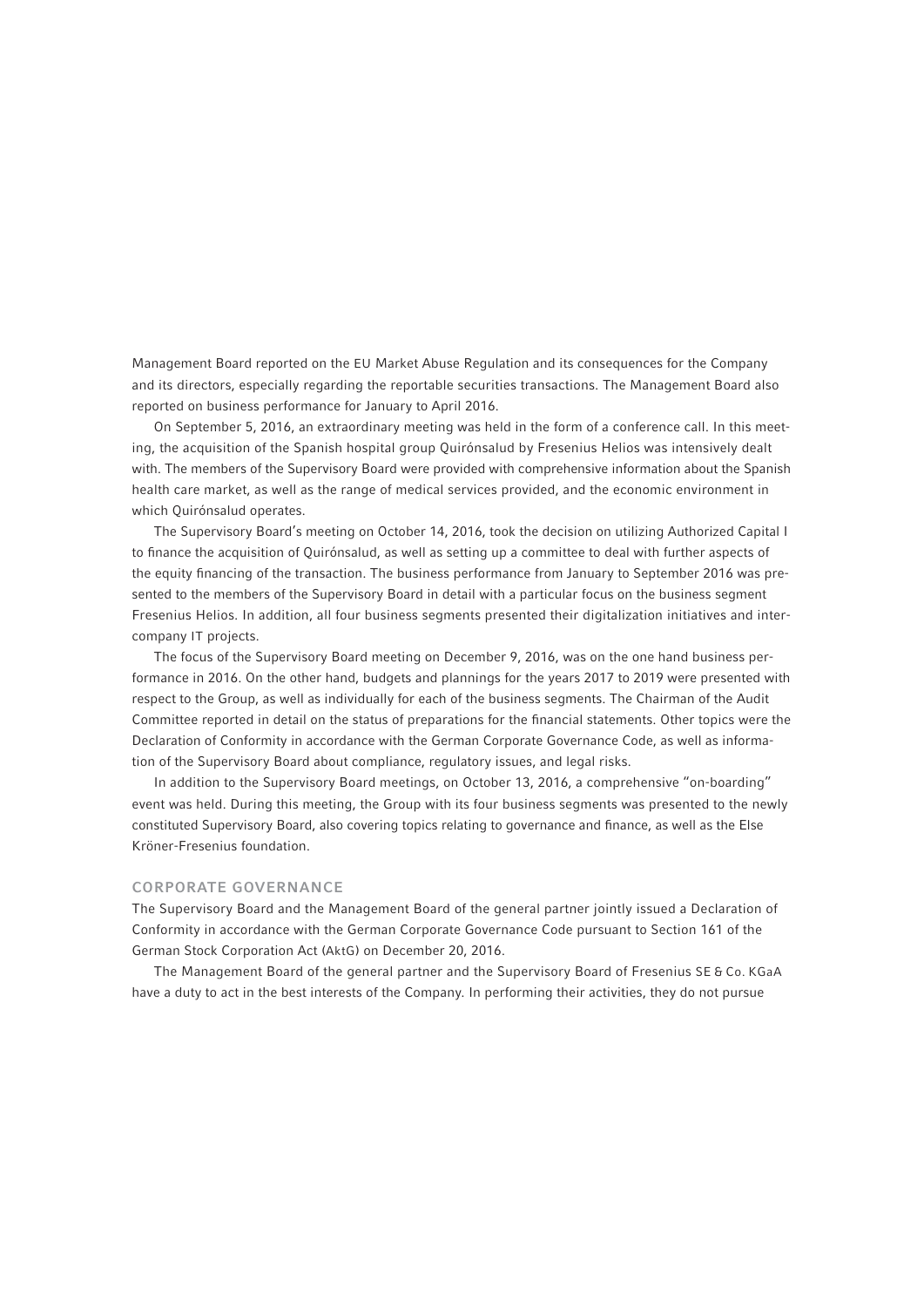personal interests or bestow unjustified benefits on others. Any sideline activities or transactions with the Company by members of the corporate bodies must be reported to, and approved by, the Supervisory Board.

Prof. Dr. med. D. Michael Albrecht is a member of the Supervisory Board of our Company and is medical director and spokesman for the management board of the University Hospital Carl Gustav Carus, Dresden, as well as a member of the supervisory board of the University Hospital in Aachen. The Fresenius Group maintains regular business relationships with these hospitals in the ordinary course of business at market conditions.

Klaus-Peter Müller is a member of the Supervisory Board and Chairman of the Audit Committee of our Company and a member of the Supervisory Board of Fresenius Management SE. He is also chairman of the supervisory board of Commerzbank AG, with which the Fresenius Group maintains business relationships at market conditions. Michael Diekmann is Deputy Chairman of the Supervisory Board as well as a member of the Supervisory Board of Fresenius Management SE. He was also a non-executive director of the board of directors of Allianz Australia Ltd. In 2016, the Fresenius Group paid insurance premiums to Allianz at market conditions.

There are no direct consultant or other service agreements between the Company and any member of the Supervisory Board.

During 2016, various companies of the Fresenius Group were advised by companies of the internationally active law firm Noerr. Dr. Dieter Schenk, Deputy Chairman of the Supervisory Board of Fresenius Management SE, is also a partner of the law firm Noerr LLP. In the reporting period, the Fresenius Group paid a total of €0.9 million to the law firm Noerr (2015: €1.4 million). This corresponds to less than 0.5% of the total amount paid by the Fresenius Group for services and legal advice in 2016 (2015: 1%). This payment also includes payments for services provided in 2015 that were actually paid only in 2016. Of the total amount for the year 2016, less than €0.1 million was attributable to services for Group companies not related to the business segment Fresenius Medical Care. Services rendered to Group companies of the business segment Fresenius Medical Care require separate approval by the Supervisory Boards of Fresenius Medical Care Management AG and Fresenius Medical Care AG & Co. KGaA. The Supervisory Board of Fresenius Management SE closely examined the mandating and approved it, while Dr. Schenk abstained from voting. The Supervisory Board of Fresenius SE & Co. KGaA, of which Dr. Schenk is not a member, dealt with the volume of legal fees paid to the law firm Noerr in relation to the fee volume paid to other law firms. The payments mentioned in this section are net amounts in euros. In addition, VAT was paid.

For more information on corporate governance at Fresenius, please refer to the Corporate Governance Declaration and Report on pages 72 to 84 of the Annual Report. Fresenius has disclosed the information on related parties in its quarterly reports and on page 181 of the Annual Report.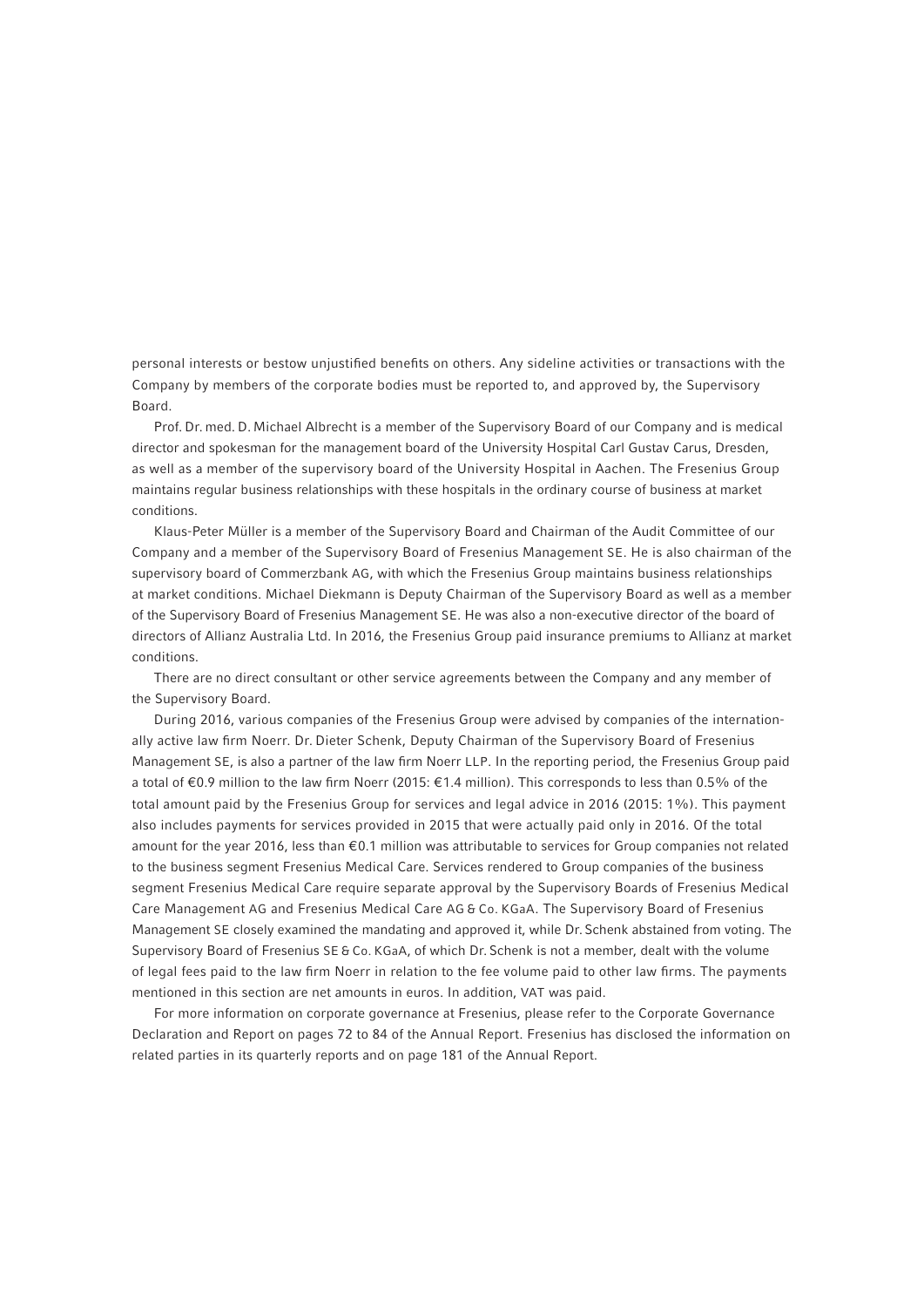## WORK OF THE COMMITTEES

During the reporting year, the Audit Committee held three meetings and four conference calls. The main focus of its monitoring activities was on the preliminary audit of the annual financial statements of Fresenius SE & Co. KGaA and the Group for 2015 and discussions with the auditors on their reports and the terms of reference of the audit. Another matter dealt with by the Audit Committee was its recommendation to the Supervisory Board regarding which auditing firm to propose to the Annual General Meeting for election as auditor for the annual financial statements of Fresenius SE & Co. KGaA and the Group for 2016. The Supervisory Board's proposal to the Annual General Meeting in 2016 to elect KPMG AG Wirtschaftsprüfungsgesellschaft, Berlin, as auditor was based on a recommendation by the Audit Committee. Finally, the Audit Committee also reviewed in detail:

- ▶ the 2016 quarterly reports,
- ▶ controlling reports on the development of acquisitions,
- ▶ compliance,
- $\blacktriangleright$  the risk management system, the internal control system, and the internal auditing system, and
- ▶ approval of non-audit services by KPMG AG Wirtschaftsprüfungsgesellschaft, Berlin.

The Chairman of the Audit Committee reported regularly to the Supervisory Board on the work of the Audit Committee at the respective subsequent meeting.

The Company's Nomination Committee met once in March 2016 in preparation for the Supervisory Board elections in May 2016.

The Joint Committee, whose approval is necessary for certain important transactions of Fresenius SE & Co. KGaA and for certain legal activities between the Company and the Else Kröner-Fresenius foundation, did not meet in 2016 because no transactions were effected that required the Joint Committee's approval.

There is no Mediation Committee because the Supervisory Board of Fresenius SE & Co. KGaA does not appoint the Management Board members of Fresenius Management SE.

For more information about the committees, their composition, and their work methods, please refer to the Corporate Governance Declaration and Report on pages 76, 77, and 195 of the Annual Report.

#### PERSONNEL

The term of office for all members of the Supervisory Board of the Company ended with the Annual General Meeting of Fresenius SE & Co. KGaA on May 13, 2016. We would like to thank the retiring members of the Supervisory Board for their valuable cooperation and their contribution to the successful development of the Company.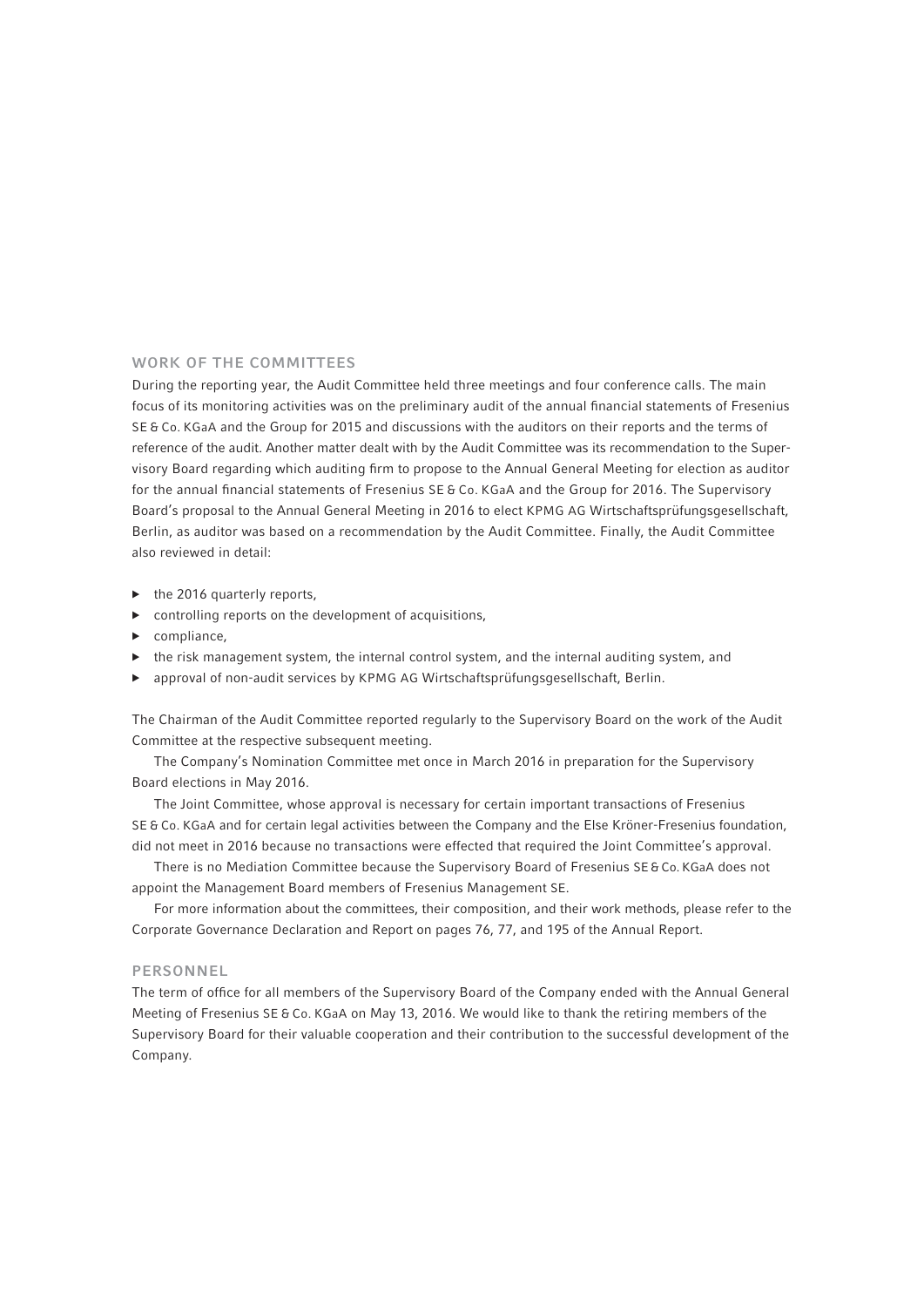The regular election of the six shareholder representatives was carried out by the Annual General Meeting on May 13, 2016. Prof. Dr. Iris Löw-Friedrich and Ms. Hauke Stars were elected for the first time to the twelve-person panel. Prof. Dr. D. Michael Albrecht, Mr. Michael Diekmann, Dr. Gerd Krick, and Mr. Klaus-Peter Müller were re-elected. The European Works Council elected Mr. Konrad Kölbl, Mr. Rainer Stein and Mr. Niko Stumpfögger as employee representatives, who were already members of the Supervisory Board. It also elected Ms. Stefanie Lang, Ms. Frauke Lehmann and Mr. Oscar Romero De Paco.

At its first meeting on May 13, 2016, the Supervisory Board elected Dr. Gerd Krick as Chairman of the Supervisory Board of Fresenius SE & Co. KGaA. Upon the proposal of the shareholder representatives, Mr. Michael Diekmann and upon the proposal of the employee representatives, Mr. Niko Stumpfögger were elected as his deputies. At the same meeting, Ms. Hauke Stars and Mr. Konrad Kölbl, Dr. Gerd Krick, Mr. Klaus-Peter Müller and Mr. Rainer Stein were elected as members of the Audit Committee. Mr. Klaus-Peter Müller was elected Chairman of the Audit Committee. Furthermore, at the May 13, 2016, meeting, Mr. Michael Diekmann, Dr. Gerd Krick and Mr. Klaus-Peter Müller were elected as members of the Nomination Committee, and Dr. Gerd Krick was elected as Chairman.

The composition of the Management Board and Supervisory Board of the general partner, Fresenius Management SE, has also changed. At the Annual General Meeting of Fresenius Management SE on May 13, 2016, the Supervisory Board members were elected regularly. Dr. Kurt Bock newly joined the board. Mr. Michael Diekmann, Dr. Gerd Krick, Mr. Klaus-Peter Müller, Dr. Dieter Schenk and Dr. Karl Schneider were re-elected.

Effective on July 1, 2016, Mr. Stephan Sturm was appointed Chairman of the Management Board. Previously, he served more than 11 years as Chief Financial Officer of the company. Over that time, Mr. Stephan Sturm proved himself as an outstanding finance expert and entrepreneur, contributing significantly to the design and execution of the business strategy that has delivered continued growth. His appointment as Chairman of the Management Board demonstrates continuity in the company's leadership. Mr. Stephan Sturm succeeded Dr. Ulf M. Schneider, who left the company at his own request on June 30, 2016 to take on a new professional challenge. The Supervisory Board would like to thank Dr. Ulf M. Schneider for his tremendously successful efforts on behalf of Fresenius over the previous 13 years, through which he played a central role in the company's rapid, sustained growth: During his time as Chairman of the Management Board, Fresenius quadrupled sales and increased earnings 12-fold. Dr. Ulf M. Schneider's distinguished achievements helped make Fresenius what it is today.